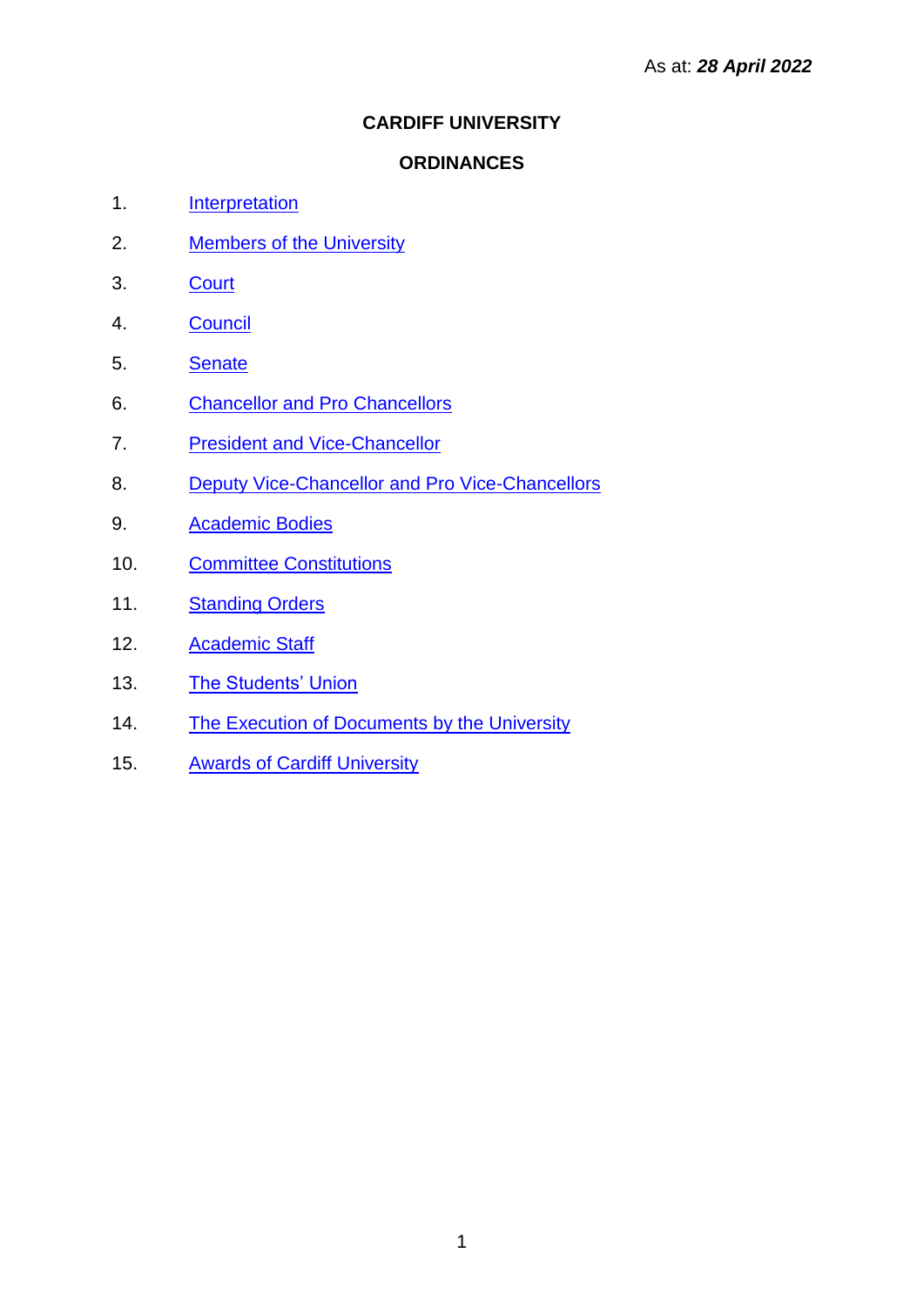## **INTERPRETATION**

## <span id="page-1-0"></span>**1. Definitions**

- (1) Unless the context otherwise requires, words defined in the Charter or the Statutes shall have the same meaning in the Ordinances and in the Regulations.
- (2) In these Ordinances:
	- (i) "University" means Cardiff University;
	- (ii) "Alumni" means the graduates, diplomates or other certificate holders of the University and its predecessor institutions;
	- (iii) "College" means one of the Colleges of the University as set out in Ordinance 9 – Academic Bodies;
	- (iv) "Professional Services" means the administrative services of the University, irrespective of the location of those services.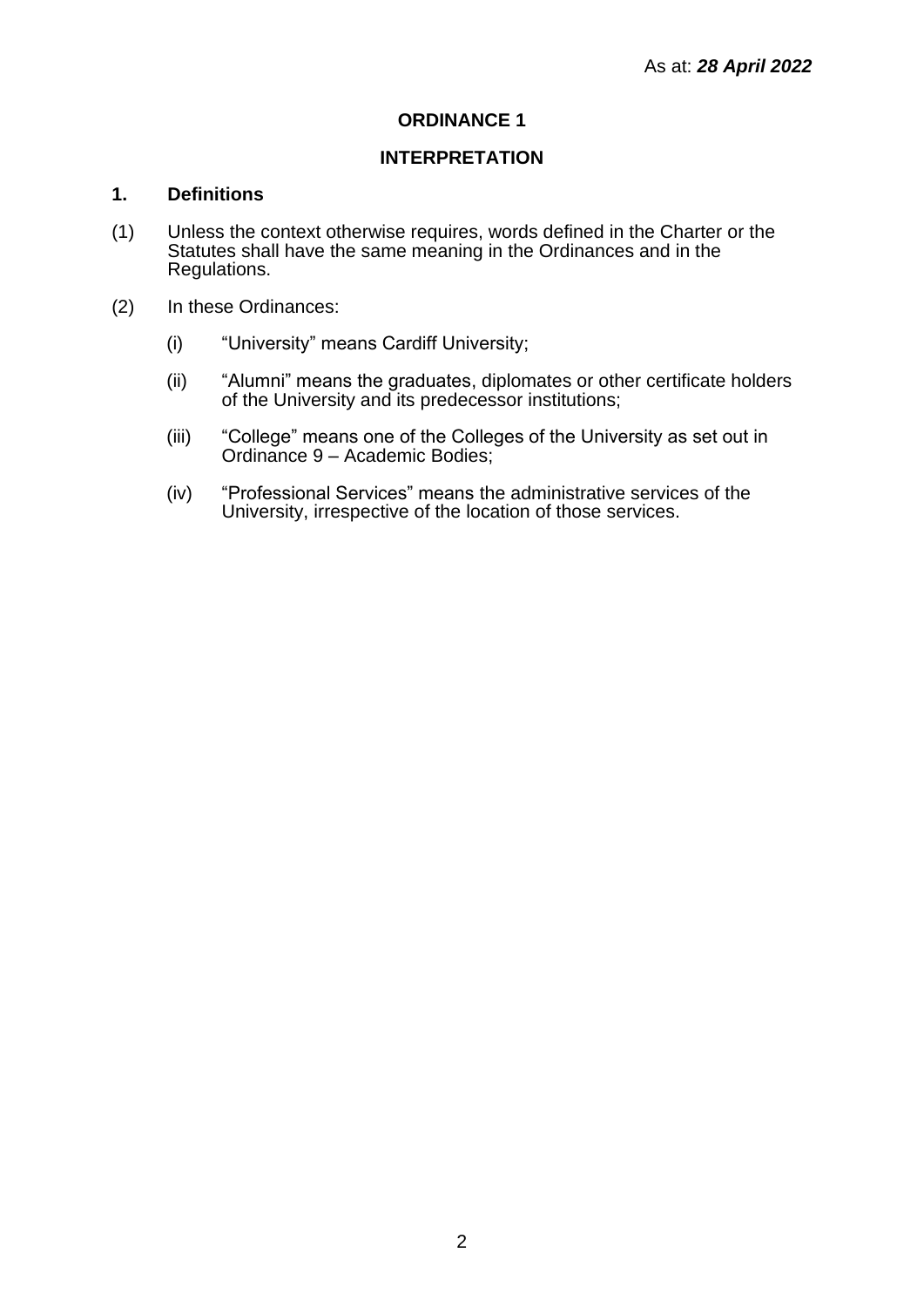## **MEMBERS OF THE UNIVERSITY**

- <span id="page-2-0"></span>1. The following shall be Members of Cardiff University
	- (1) the Chancellor, the Pro Chancellors, the President and Vice-Chancellor, the Chair of Council and other Officers;
	- (2) the members of the Court, Council and Senate;
	- (3) the employees of Cardiff University;
	- (4) the Students and alumni of Cardiff University and its predecessor institutions;
	- (5) other persons as defined by resolution of the Council.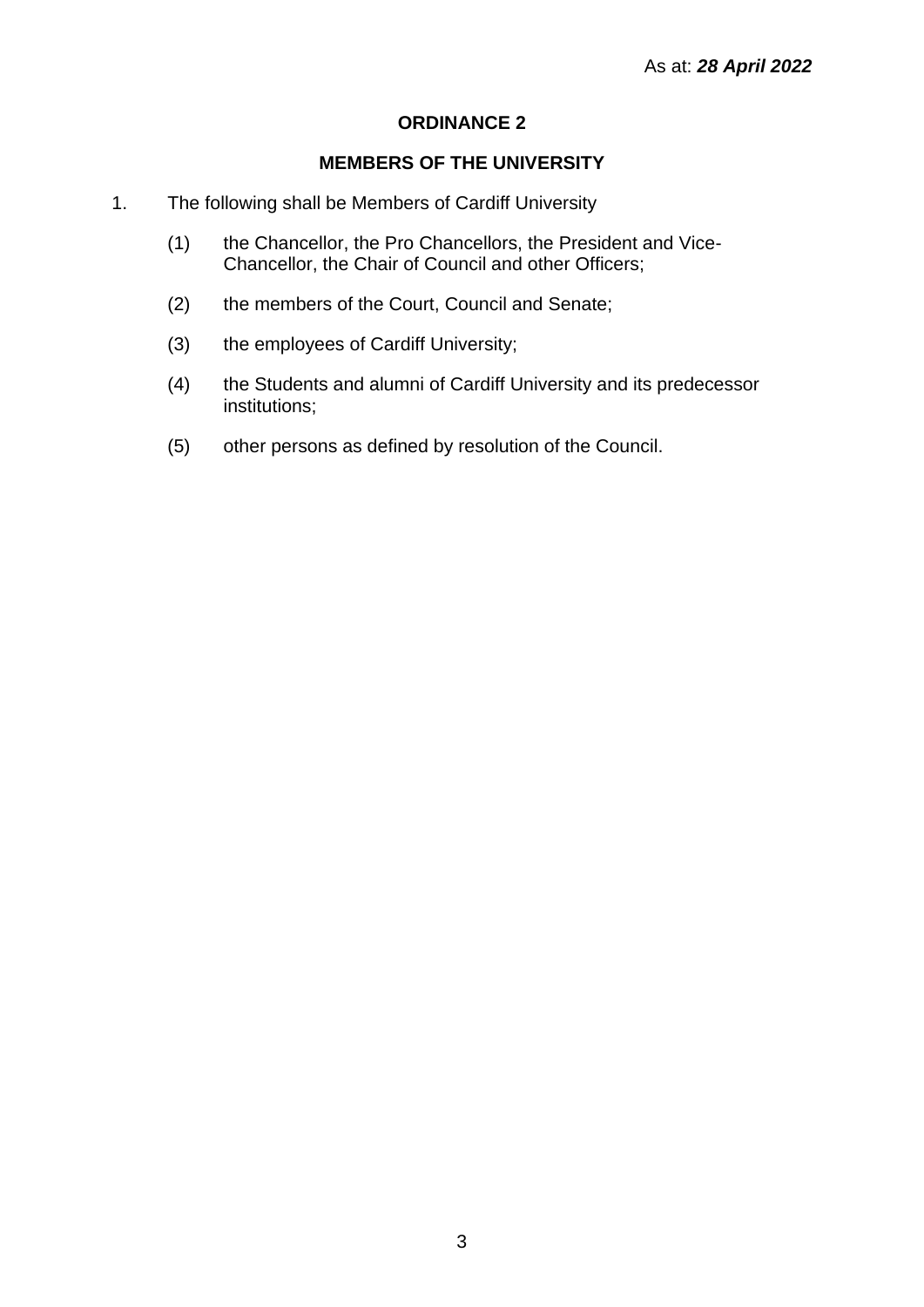## **THE COURT**

### <span id="page-3-0"></span>**1. Duties, Powers and Terms of Reference**

- 1.1 The functions of the Court shall be:
	- 1. to appoint such members of the Court in such manner as may be prescribed by the Ordinances;
	- 2. to receive an Annual Report on the work of Cardiff University from the President and Vice-Chancellor and to receive the audited Statement of Accounts and to comment thereon;
	- 3. to discuss any matters relating to Cardiff University and to advise the Council as it sees fit:
	- 4. to appoint three members of the Court to serve on a Nominations Committee to Appoint a Chancellor (see Ordinance 6).

#### 1.2 Meetings

- 1. The Court shall, during each academic year, hold a meeting at which shall be presented the annual report of the President and Vice-Chancellor on the work of Cardiff University, the annual statement of the financial affairs of Cardiff University, a summary of the audited accounts for the previous financial year and a report by the Chancellor on the work and activities of the Chancellor and Pro Chancellors.
- 2. The quorum for a meeting of the Court shall be thirty members.
- 3. The Court shall not have power to delegate any of its functions nor to act by means of a Committee.

#### **2. Membership of the Court**

- 2.1 The Court shall consist of the following persons:
	- .1 The Chancellor, who shall be Chair;
	- .2 The Pro Chancellor(s);
	- .3 Representatives of the University
		- (i) The Members of the Council;
		- (ii) Thirty Members of the Senate;
		- (iii) Eight members of the Academic Staff, two to be drawn from each of the Colleges and two to be drawn from the Professional Services;
		- (iv) Eight employees of the University who are not members of the Council, the Senate nor members of the academic staff, two to be drawn from each of the Colleges and two from the Professional Services;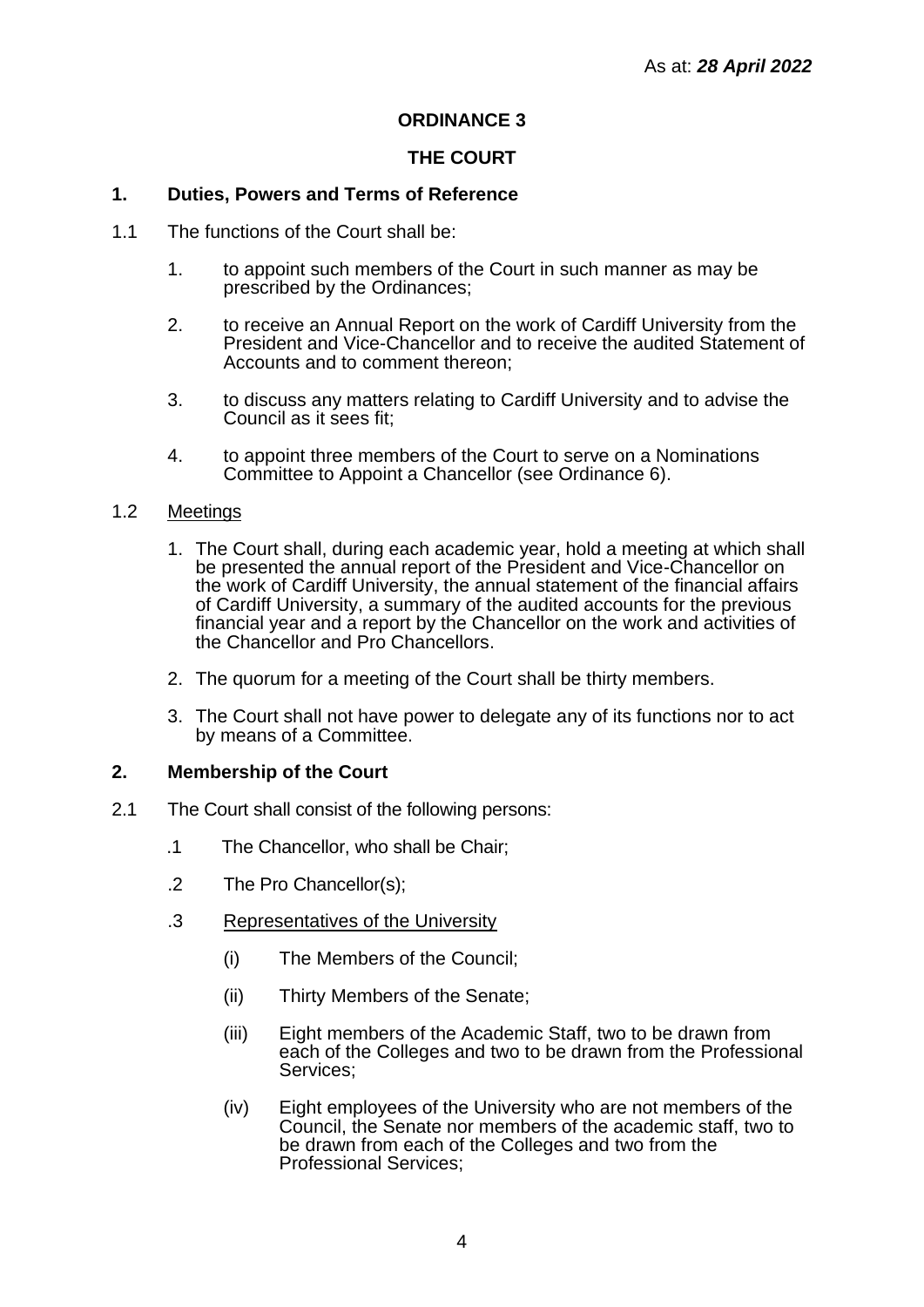- (v) All the full-time Elected Officers of the Students' Union;
- (vi) Twenty representatives of the alumni of the University.
- .4 Representatives from Education
	- (i) Three persons representing the head teachers of secondary schools in Wales:
	- (ii) Two persons representing the independent schools in Wales;
	- (iii) Three persons representing teachers in primary and secondary schools in Wales;
	- (iv) Three persons representing teachers in Higher and Further Education, at least one of whom shall be from a College of Further Education;
	- (v) One person representing the WJEC;
	- (vi) One person representing the Workers' Educational Association in Wales.
- .5 Representatives from Health
	- (i) Not more than six persons representing the NHS in Wales;
	- (ii) The Chair, or a nominee, of the Wales Liaison Group of the Royal Colleges.
- .6 Representatives Appointed by Public Authorities
	- (i) The Lord Mayor of the City and County of Cardiff;
	- (ii) Two persons appointed by and from the Council of the City and County of Cardiff;
	- (iii) Not more than three persons appointed by the Welsh Local Government Association.
- .7 Representatives of Trade Unions and Professional Groups
	- (i) One person nominated by each of the trade unions or professional groups recognised by the University.
- .8 Representatives of Other Institutions
	- (i) One person nominated by each of the following:
	- (ii) South Wales Baptist College, Cardiff
	- (iii) St Padarn's Institute;
	- (iv) One person nominated by the National Library of Wales;
	- (v) One person nominated by the National Museums and Galleries of Wales.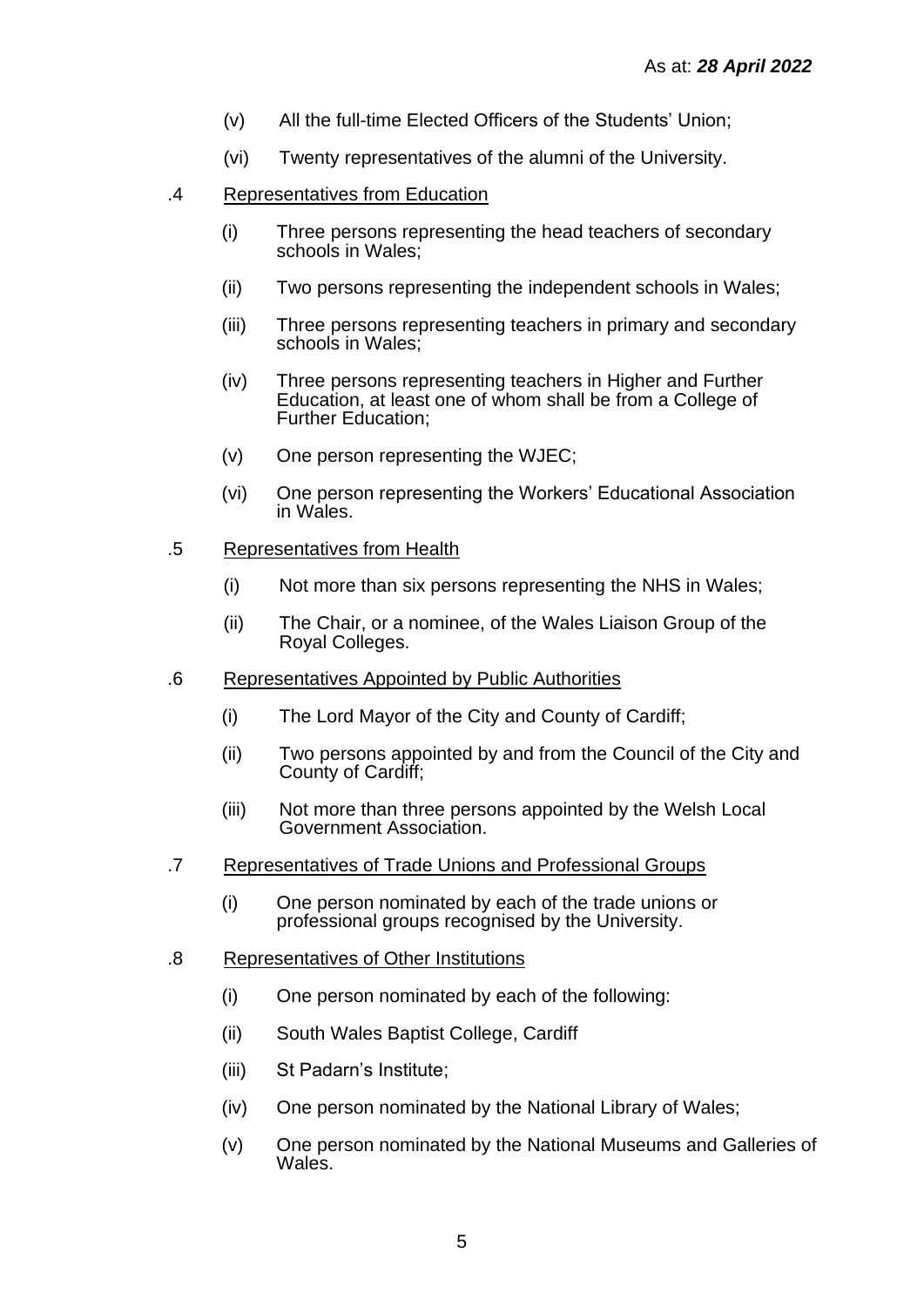## .9 Representatives of Societies and Other Bodies

Not more than forty persons, not being Students or employees of the University, who are connected with industrial, commercial/financial or charitable concerns, professions or learned societies.

The appointment process will be managed through College Boards and the University Executive Board.

The Secretary of Court shall maintain a list of societies and other bodies for this purpose and this list shall be reviewed annually by the Court*.*

#### .10 Other Persons

- (i) Any benefactor of Cardiff University or its predecessor institutions, appointed for life by the Council;
- (ii) The Lords Lieutenant of Mid, West and South Glamorgan and of Gwent;
- (iii) Such other persons, not exceeding ten, as the Court may invite to membership.

#### 2.2 **Terms of Membership**

- .1 A member of the Court by virtue of holding an office or position or by virtue of membership of some other body shall be a member of the Court so long as that member holds the office or position or is a member of that other body.
- .2 A nominated or selected member of the Court shall hold office for three years, or for such shorter period as may be specified by the person or body making the nomination or selection.
- .3 An outgoing member of the Court, otherwise qualified, shall be eligible for re-nomination, re-selection or re-election as a member of the Court.
- .4 Nominated or selected members shall not normally be eligible to serve for more than two consecutive terms in the same capacity or for longer than a maximum of 8 consecutive years.
- .5 A member of the Court may resign in writing to the Secretary of Court.

#### 2.3 **Cessation of qualification for membership**

If a member of the Court ceases to be qualified for nomination the resulting vacancy shall be filled as soon as may be possible by the body having power to nominate the member whose place has become vacant.

#### 2.4 **Removal of the Chancellor, Pro Chancellors and members of Court**

- .1 A request may be made to the Chancellor as Chair of Court to remove a member from membership of the Court for good cause in accordance with the procedure described below:
	- (1) a request must be made by at least ten members of Court, giving the grounds for removal.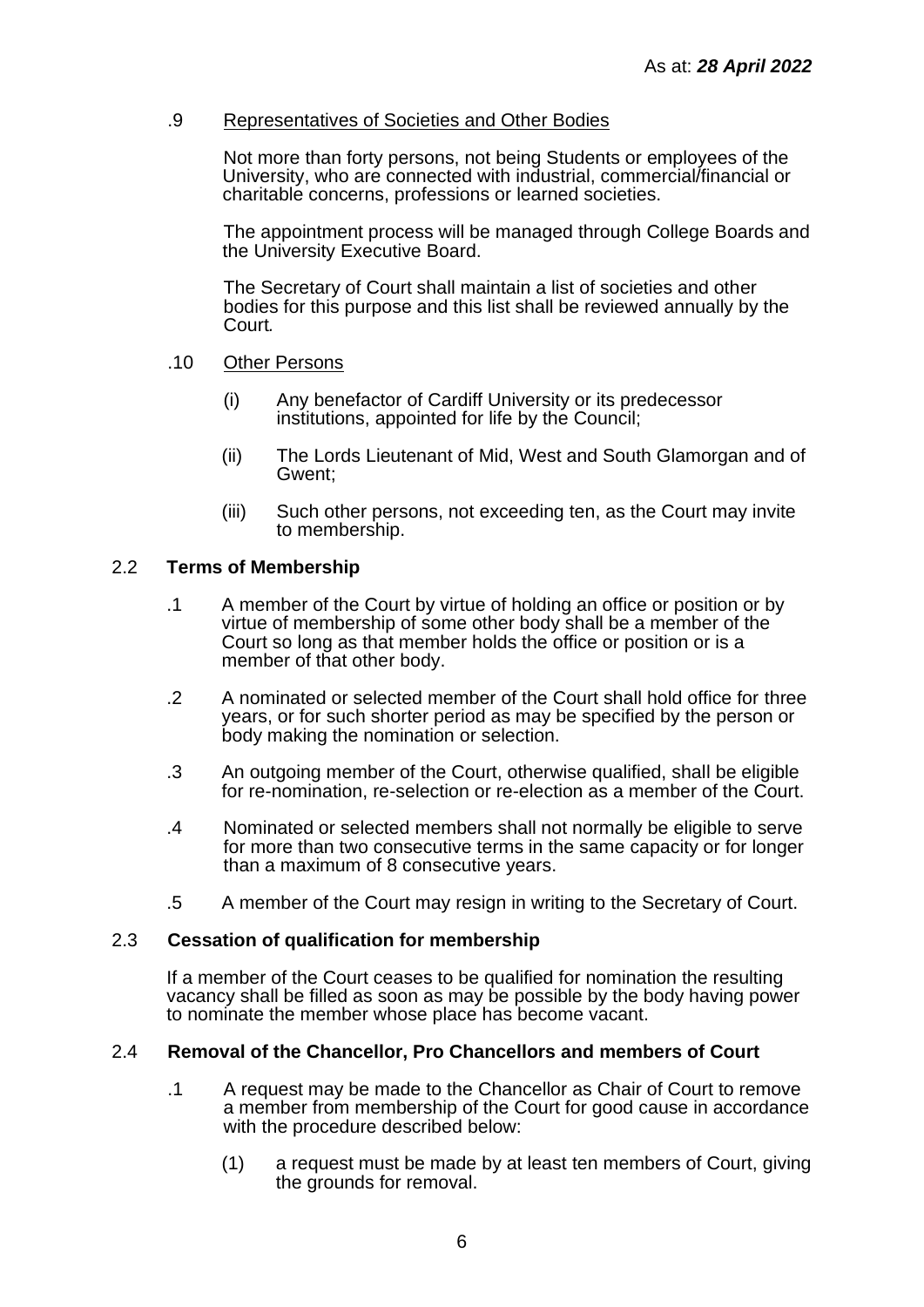- (2) if the Chair decides that there is a prima facie case, a Panel will be set up, comprising three members of Court and will normally be chaired by a Pro Chancellor.
- (3) the Panel will receive representations from the members lodging the request and from the member who is the subject of the request.
- (4) The Panel shall make a recommendation to Court on whether to uphold the request or dismiss it.
- (5) The matter will be considered at a meeting of Court under 'Reserved Business'.
- .2 Grounds for removal for good cause may include, but are not limited to, improper conduct, financial impropriety, breaches of confidentiality, failure to attend meetings, ill-health or incapacity.
- .3 Should the request to remove from membership relate to the Chancellor, the matter should be referred to the Chair of Council, who will act in place of the Chancellor in accordance with the procedure outlined in 2.4.1.

## 2.5 **Method of Appointment or Election of Members of Court**

- .1 The members of the Court shall be appointed or elected in accordance with the provisions of this Ordinance.
- .2 The members of the Court who are appointed by virtue of the office or position they hold will be appointed in accordance with the provisions laid down by the nominating or appointing body unless otherwise specified below.
- .3 Members of the Academic Staff and employees of the University [see under 2.1.3 (iii) and (iv) above]

The Secretary to the Court shall arrange for the election of members of the Academic Staff and of employees of the University, in accordance with the provisions of Ordinance 11: Standing Orders.

- .4 Representatives of the alumni of the University (see *2*.1.3 (vi) above)
	- (1) Not more than twenty persons who have graduated from the University or any of its predecessor institutions shall be elected in accordance with the provisions of this section.
	- (2) Nominations from, or for, such graduates should be invited through the Alumni Office of the University. Self-nominations are allowed. Nominations must be accompanied by evidence of the agreement of the nominee.
	- (3) Should the number of nominations made under category *2*.1.3 (vi) exceed the number of available vacancies, selection shall be made through a process led by the Director of Development and Alumni Relations.

## 2.6 **Transition Arrangements**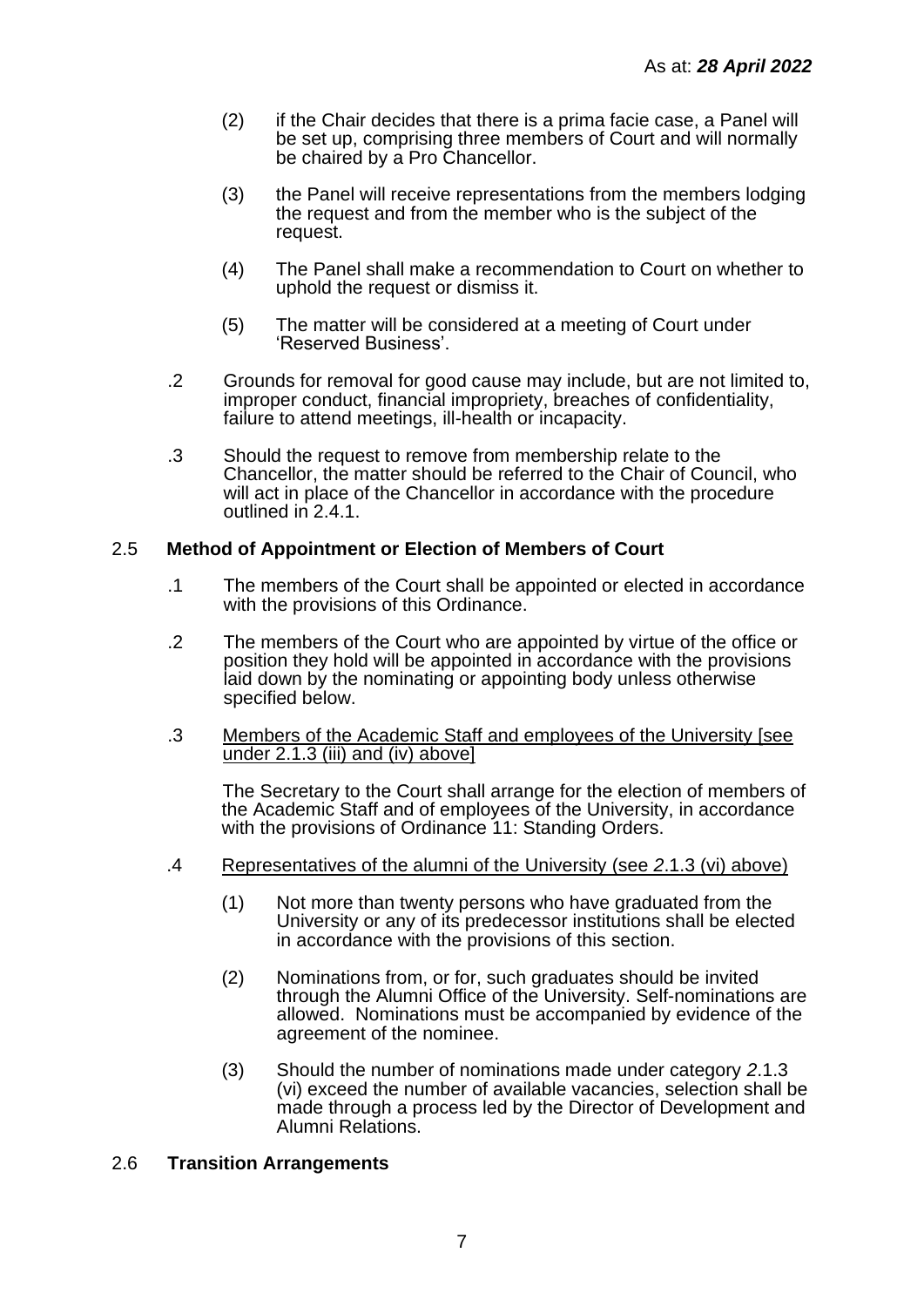In the event of a reduction in the composition of the Court, transition arrangements will be developed that may include the provision to retain supernumerary members until their period of appointment have come to an end.

2.7 The membership of Court will be reviewed annually by Council in consultation with the Chancellor.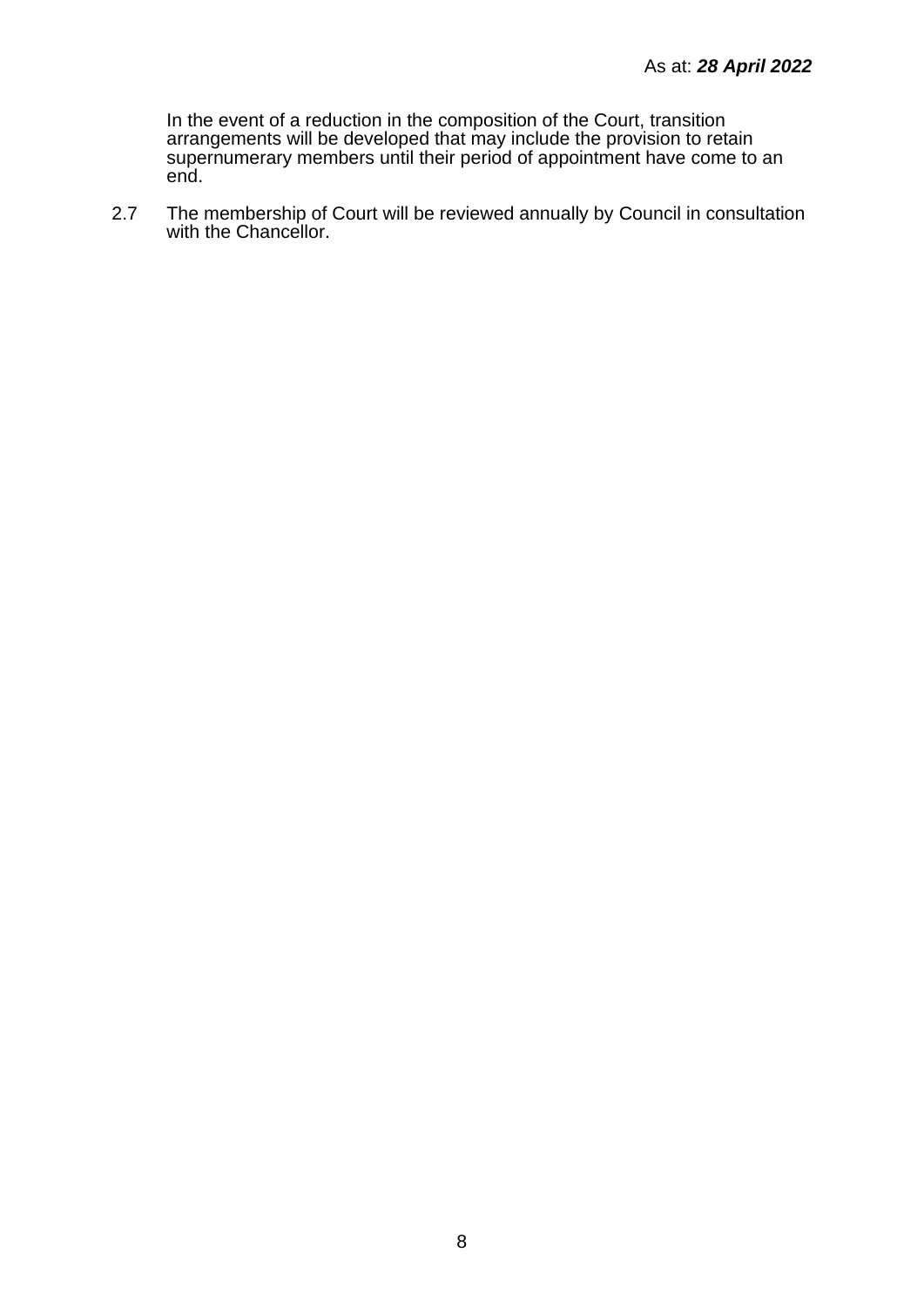## **THE COUNCIL**

## <span id="page-8-0"></span>**1. Membership**

- 1.1 The members of the Council shall be:
	- (1) Up to fifteen lay persons appointed by the Council, at least one of whom will be appointed from the NHS in Wales;
	- (2) the President and Vice-Chancellor;
	- (3) the Deputy Vice-Chancellor
	- (4) One Pro Vice-Chancellor Head of College, nominated by the Vice-**Chancellor** [for the purposes of determining eligibility of the members of Senate, this College shall be referred to as 'College A']
	- (5) Two members of Senate:
		- i. One Head of School from 'College B' elected by Senate
		- ii. One member of Academic staff from 'College C' (excluding those in the Professional Services) elected by and from Senate
	- (6) two Students selected in the manner prescribed by Ordinance;
	- (7) two members of Professional Services staff who are not members of the University Executive Board: selected in the manner prescribed by Ordinance from the following categories:
		- i. one member of Professional Services grades 1-4
		- ii. one member of Professional Services grades 5 and above
- 1.2 In appointing lay members, Council shall be advised by the Nominations Committee who shall have regard to the balance of membership on the Council and the needs of the University; taking into account the need to maintain an appropriate balance of skills and expertise and diversity of members.

## **2. Appointment of the Chair and Vice-Chair**

- 2.1 There shall be a Chair who shall be appointed by the Council. The Chair shall be a lay appointment and may be selected through external competition.
- 2.2 The Chair of Council shall hold office for such period as the Council shall determine up to a maximum of four years. The Chair shall be eligible for reappointment for a second term and may exceptionally be re-appointed for a third term provided that the total number of years served as Chair does not exceed nine.
- 2.3 In exceptional circumstances, Council may determine that a change to the agreed term of office (subject to the provisions of 2.2 above) is in the best interests of the University and shall take the Chair's views into consideration when approving a revised duration.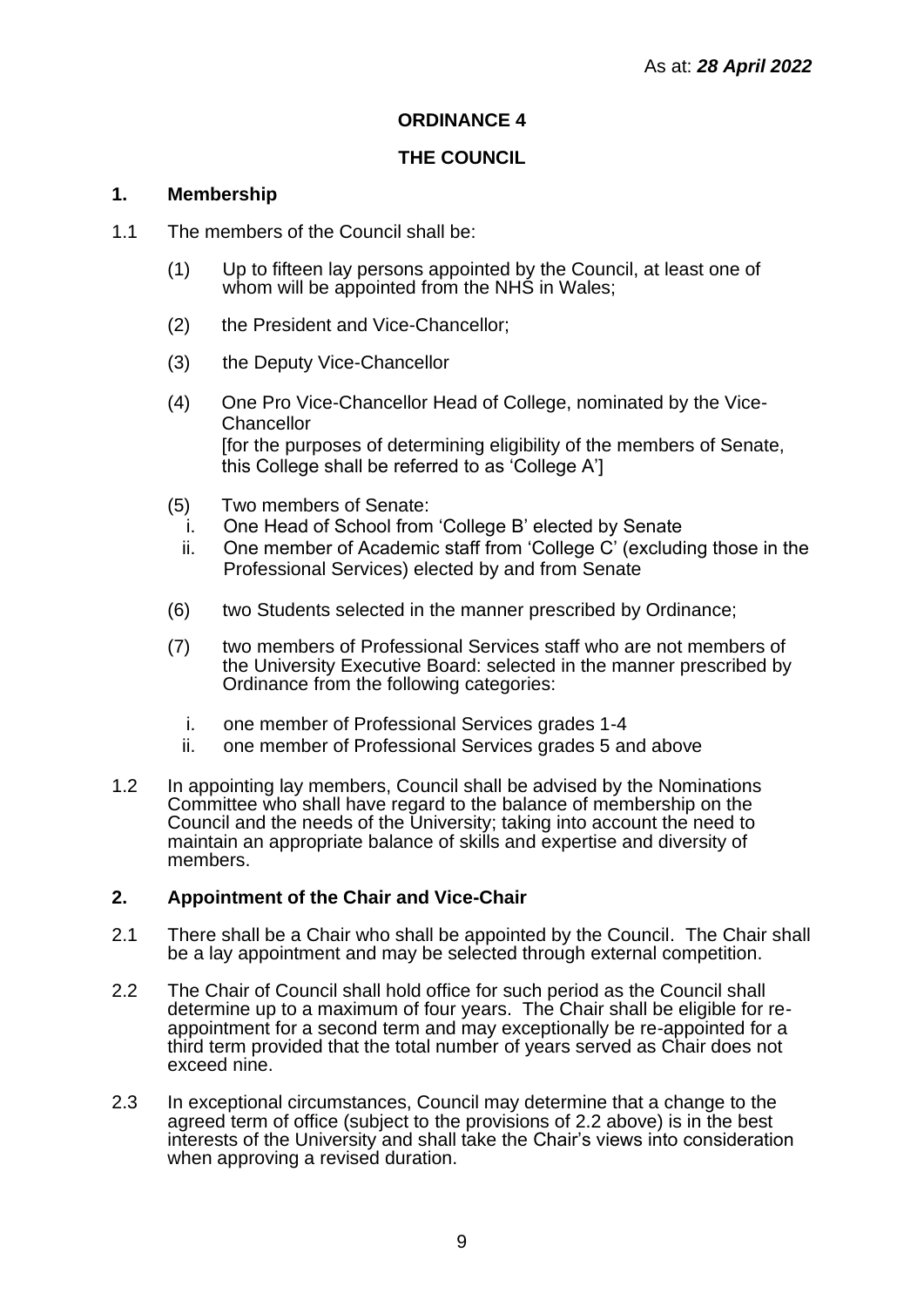- 2.4 There shall be a Vice-Chair who shall be appointed by the Council from amongst the lay members of the Council.
- 2.5 The Vice-Chair shall normally only hold office until the next occasion upon which the Council appoints a Chair.
- 2.6 The Vice-Chair shall be eligible for re-appointment provided that the total number of years as a lay member does not exceed nine.

#### **3. Terms of Office**

- 3.1 A member of the Council by virtue of holding an office or position shall be a member of the Council so long as that member holds the office or position.
- 3.2 An elected member of the Council shall hold office for three years, or for such shorter period as may be prescribed by Ordinance, unless the member ceases to be qualified for membership, in which case there shall be a casual vacancy.
- 3.3 An appointed member of the Council shall hold office for three years, or for such other period as may be specified by resolution of Council or by Ordinance.
- 3.4 A Student member of the Council shall normally hold office for one year, provided that if such a member ceases to be a Student during the term of office of that member, there shall be a casual vacancy.
- 3.5 Any other member of the Council shall hold office for three years.
- 3.6 Subject to 3.7 below, an outgoing member of the Council, otherwise qualified, shall be eligible to be nominated, appointed, selected or elected as a member of the Council, provided that they shall normally serve no more than two consecutive terms of office or a maximum of nine years consecutively. An outgoing member may be nominated and appointed as Chair of Council.
- 3.7 Appointments of the Pro Vice-Chancellor Head of College and the two Senate representatives may not exceed three years. If the Pro Vice- Chancellor Head of College or Head of School ceases in their role, there shall be a casual vacancy.
- 3.8 A member of the Council may resign by writing to the Secretary to the Council.

#### **4. Removal of members of Council**

- 4.1 A request may be made to the Chair of Council to remove a member from membership of the Council for good cause in accordance with the procedure described below:
	- (1) a request must be made by at least two members of Council, giving the grounds for removal.
	- (2) if the Chair decides that there is a prima facie case, a Panel will be set up, comprising three lay members of Council and will normally be chaired by the Vice-Chair. If the Vice-Chair is the subject of the request, the Chair will appoint another lay member to act as Chair.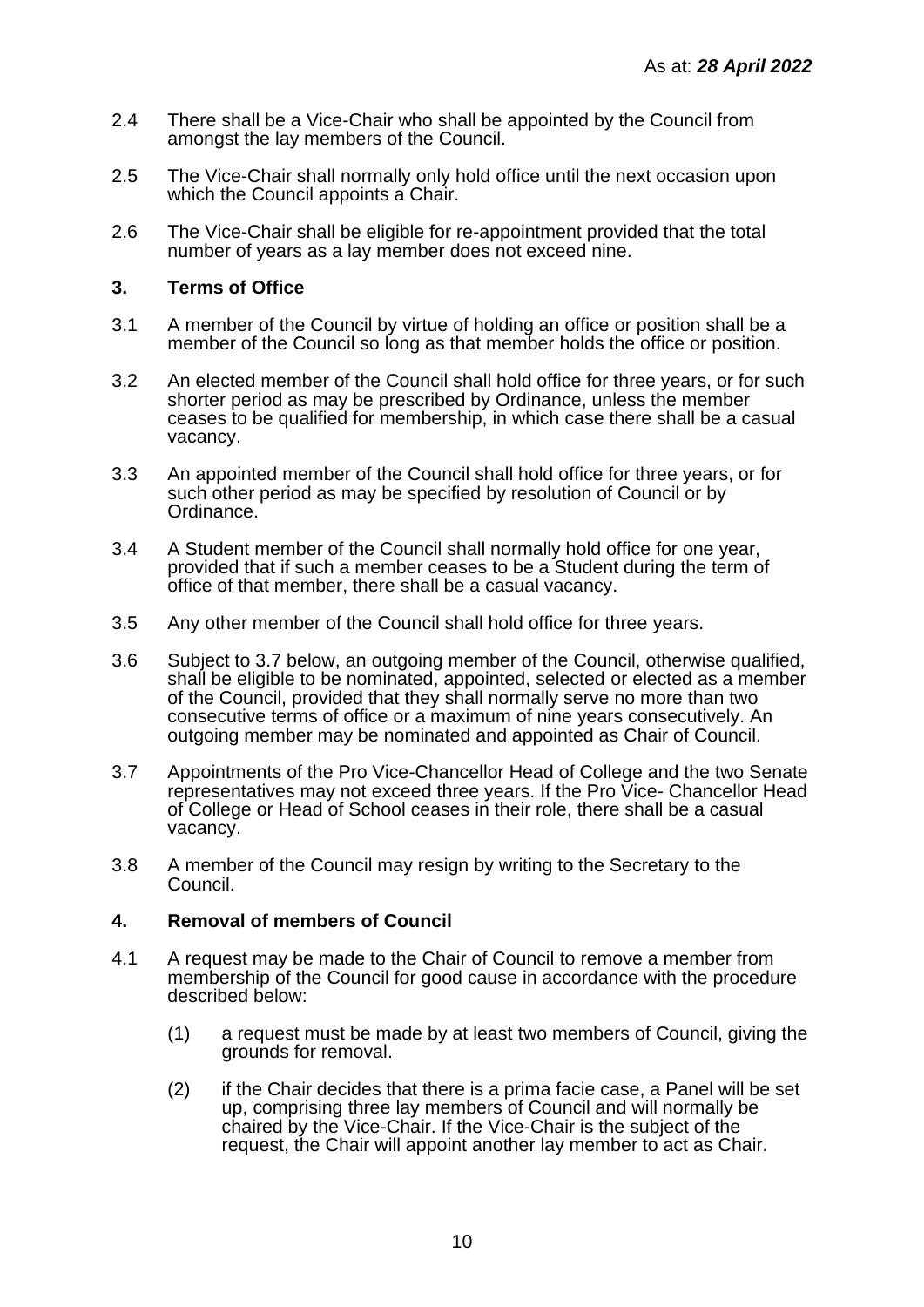- (3) the Panel will receive representations from the members lodging the request and from the member who is the subject of the request.
- (4) The Panel shall make a recommendation to Council on whether to uphold the request or dismiss it.
- (5) The matter will be considered at a meeting of Council under 'Reserved Business'.
- 4.2 Grounds for removal for good cause may include, but are not limited to, improper conduct, financial impropriety, breaches of confidentiality, failure to attend meetings, ill-health or incapacity.
- 4.3 Should the request to remove from membership relate to the Chair of Council, the matter should be referred to the Vice-Chair.

#### 5. **Elections to the Council of Members of the Senate or Employees of the University**

- 5.1 Elections to Council of members of the Senate and of Employees of the University shall be arranged in accordance with the provisions laid down in Ordinance 11 - Standing Orders.
- 5.2 Nominations for the Senate member within the Head of School category shall be on an opt-out basis (i.e. all Heads of School shall be automatically nominated unless requested by them to be removed).

#### **6. Selection of Students to the Council**

6.1 The Students' Union shall appoint annually two students to Council, being registered students of the University, and may be Elected officers or non-Elected officers of the Students' Union. One of the student members shall be the President of the Students' Union.

## **7. Meetings**

- 7.1. The quorum for a meeting of the Council shall be nine members or such higher number as may be prescribed by Standing Orders.
- 7.2. The Chair shall have an original and a casting vote.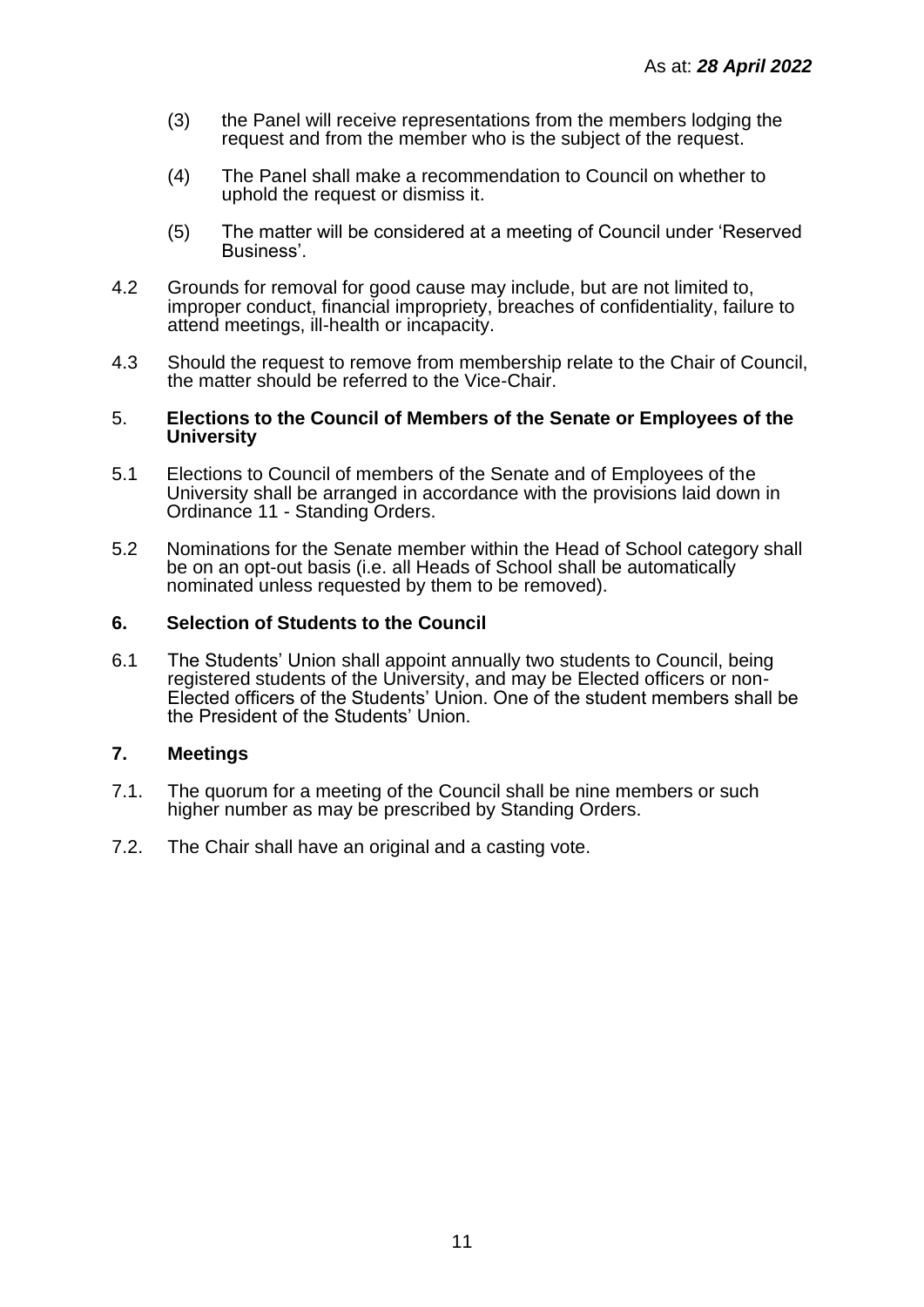## **THE SENATE**

## <span id="page-11-0"></span>**1. Membership**

The Senate shall consist of the following persons:

- (1) the President and Vice-Chancellor, who shall be the Chair;
- (2) the Deputy Vice-Chancellor and Pro Vice-Chancellors;
- (3) the Heads of all Schools;
- (4) the Director of Continuing and Professional Education;
- (5) Director of University Libraries and the University Librarian
- (6) the Director of English Language Programmes
- (7) the Director of Cardiff Learning and Teaching Academy
- (8) fifteen professors elected by and from the Professors of the University;
- (9) twenty five members elected by and from the Academic Staff of the Schools or Colleges;
- (10) five members elected by and from the Academic Staff of the Professional Services;
- (11) seven Students, elected by and from the Students of the University;
- (12) Co-opted Members*.* If the Senate so determines, not more than ten members appointed by co-option.

## **2. Terms of Office**

- 2.1 Elected members of the Senate, other than the Student members, shall hold office for three years unless the member ceases to be qualified for membership, in which case there shall be a casual vacancy. They shall be eligible for re-election.
- 2.2 Ex officio members of the Senate shall hold office so long as they continue to occupy the position by virtue of which they became members.
- 2.3 Student members of the Senate shall hold office for one year from 1 July. They shall be eligible for re-election.
- 2.4 The co-opted members shall hold office for three years or such shorter period as shall be determined by the Senate and shall be eligible for re-appointment.
- 2.5 A member appointed or elected to fill a casual vacancy shall hold office for the remainder of the period for which his or her predecessor would have held office*.*

## **3. Election of Professors**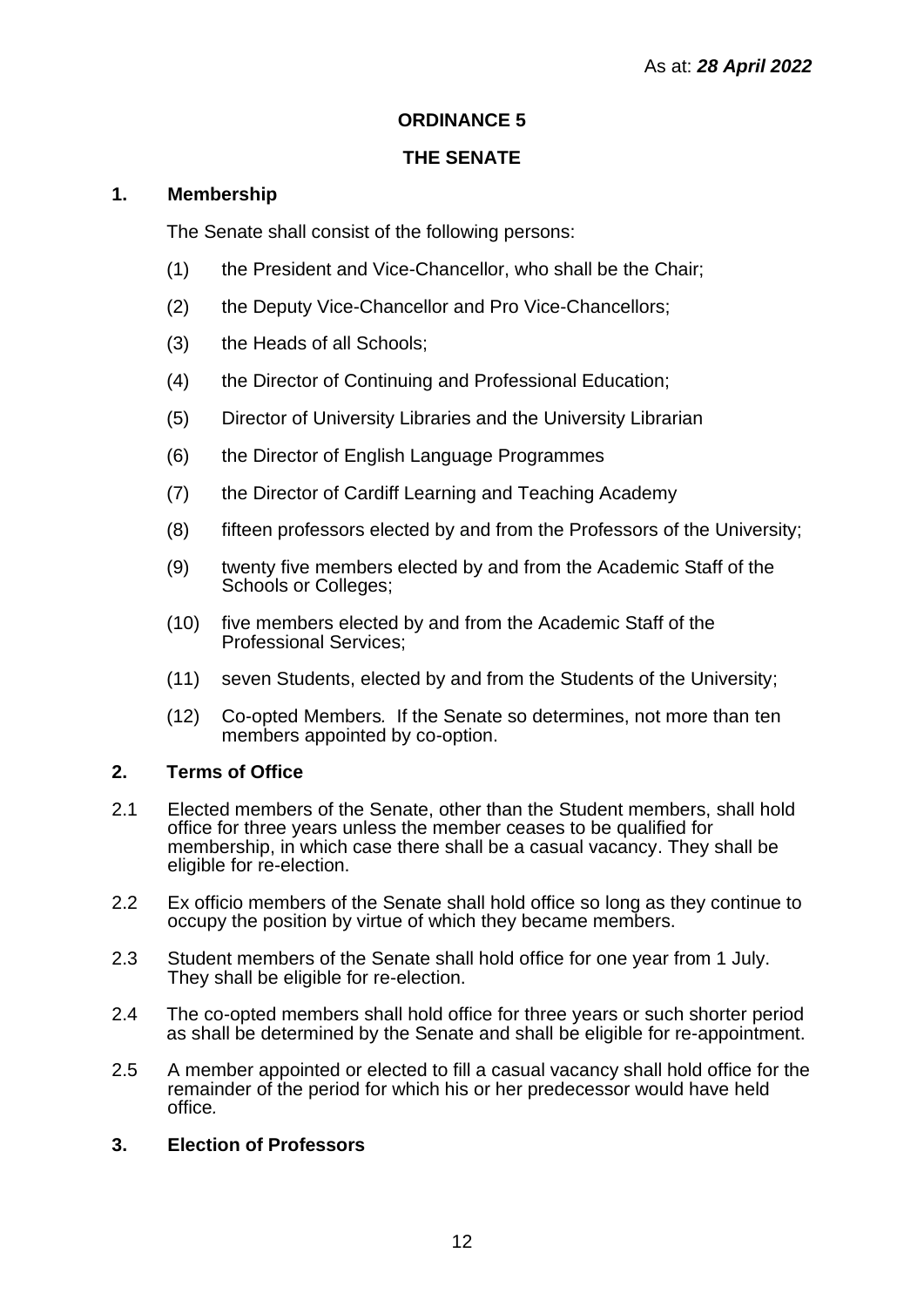- 3.1 The Secretary of the Senate shall arrange for the election of fifteen members of the professorial staff of the University to the Senate.
- 3.2 There should be a maximum of one representative from any one School.

## **4. Election of Academic Staff of the Schools of the University**

- 4.1 The Secretary of the Senate shall arrange for the election of twenty five members of the academic staff of the Schools and Colleges of the University to the Senate.
- 4.2 Members of the professoriate are not eligible for appointment under this category.
- 4.3 There should be a maximum of two members from any one School.

#### **5. Election of Academic Staff of the Professional Services of the University**

- 5.1 The Secretary of the Senate shall arrange for the election of five members elected by and from the academic staff of the Professional Services.
- 5.2 There should be a maximum of one representative from any one Directorate.

#### **6***.* **Election of Students to Senate**

- 6.1 The Students' Union shall arrange for the election of seven student members to the Senate and in accordance with the provisions set out below.
- 6.2 The seven students must be registered students of the University and may be Elected or non-Elected officers of the Students' Union and shall comprise:
	- (1) the two students elected by the Students' Union to be members of Council who shall be members of Senate;
	- (2) five students, providing that no student may be excluded from nomination on the grounds that they have exercised their right to optout of Students' Union membership, at least one of whom should be an undergraduate student and one a postgraduate student.

#### **7. Meetings**

- 7.1 In the absence of the President and Vice-Chancellor, the Deputy Vice-Chancellor or a Pro Vice-Chancellor shall be Chair at that meeting of the Senate;
- 7.2 The Chair shall have an original and a casting vote;
- 7.3 The quorum for a meeting of the Senate shall be twenty members.

## **8. Functions, powers and responsibilities**

- 8.1 Subject to the provisions of the Charter and Statutes concerning the duties of Council, the Senate shall be responsible for all matters having academic implications, which shall include:
	- (1) recommending to Council courses of study leading to degrees, diplomas, certificates and other distinctions which may be substantive, dual, joint or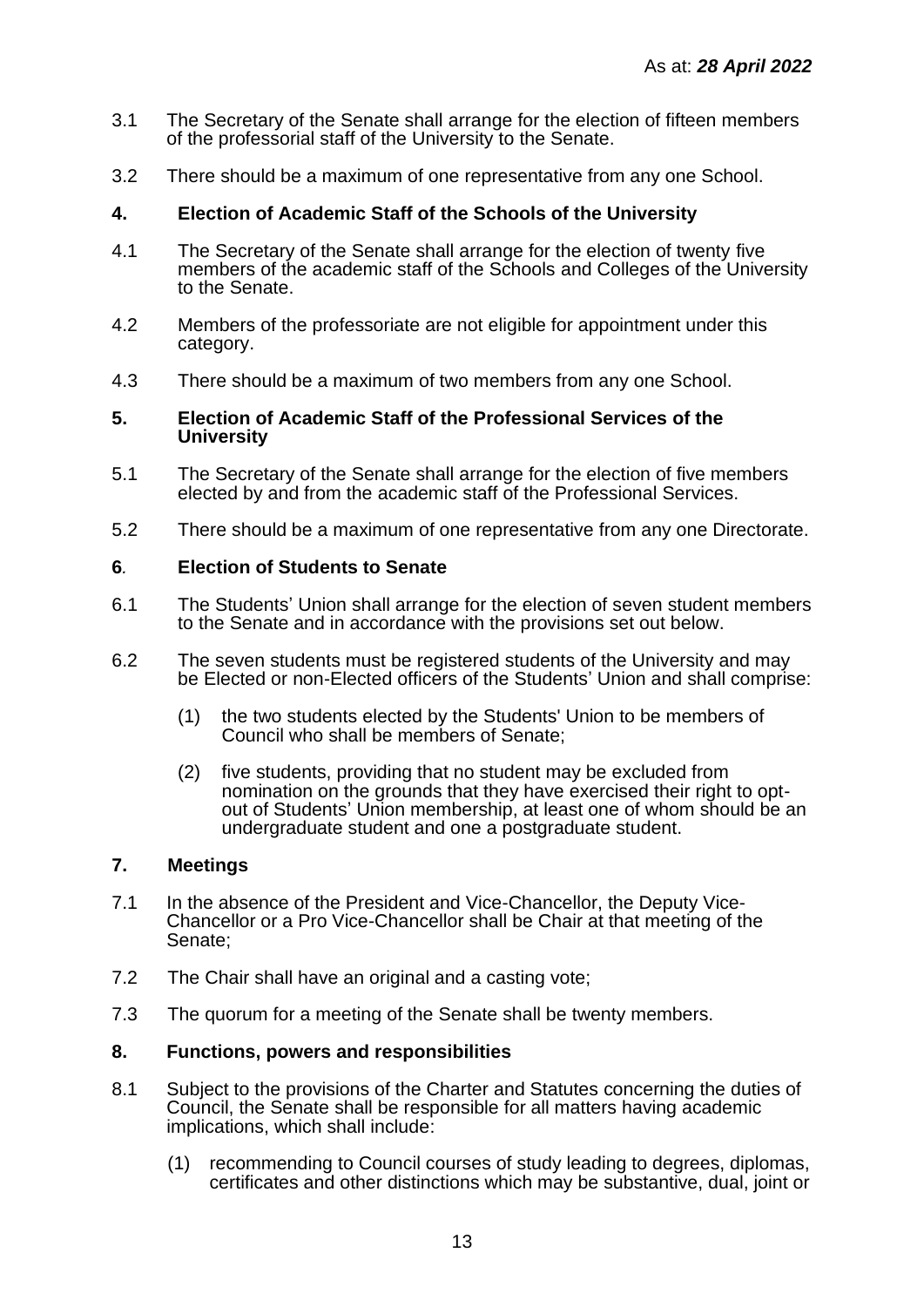otherwise of Cardiff University and schemes provided on behalf of other professional bodies;

- (2) responsibility for:
	- (i) teaching both intra-mural and extra-mural;
	- (ii) the promotion and supervision of research;
	- (iii) Cardiff University examinations;
	- (iv) monitoring the content, quality and standard of courses of study and research, taking into account the academic regulations of Cardiff University and the requirements of professional and other external bodies;
	- (v) admission of Students;
	- (vi) discipline of Students;
	- (vii) exclusion of Students from Cardiff University for failure to pursue studies diligently or to make satisfactory academic progress.
- 8.2 Subject to the Charter and to these Statutes, the Senate shall have all necessary powers for the discharge of its responsibilities under the Charter and these Statutes.
- 8.3 Senate shall have the power to make Regulations in respect of any matter for which it is responsible, including Regulations for:
	- (1) the use of the facilities and accommodation provided by Cardiff University;
	- (2) the extra-mural work of Cardiff University;
	- (3) subject to the terms of the trust (if any), the terms of the award of studentships, scholarships, exhibitions, bursaries, prizes and other aids to study and research.
	- (4) the discipline of Students and of other persons studying at Cardiff University or who are candidates for an examination to be conducted at or under the auspices of Cardiff University, and such Regulations shall include provision for:
		- (i) rules of discipline;
		- (ii) subject to the rules of natural justice, the procedure to be followed when a breach of discipline is alleged:
		- (iii) punishment of a breach of discipline by expulsion from Cardiff University, permanently or temporarily, by exclusion therefrom or any part Cardiff University and its precincts and other premises owned or occupied by Cardiff University, permanently or temporarily, by a fine or otherwise;
		- (iv) appeals.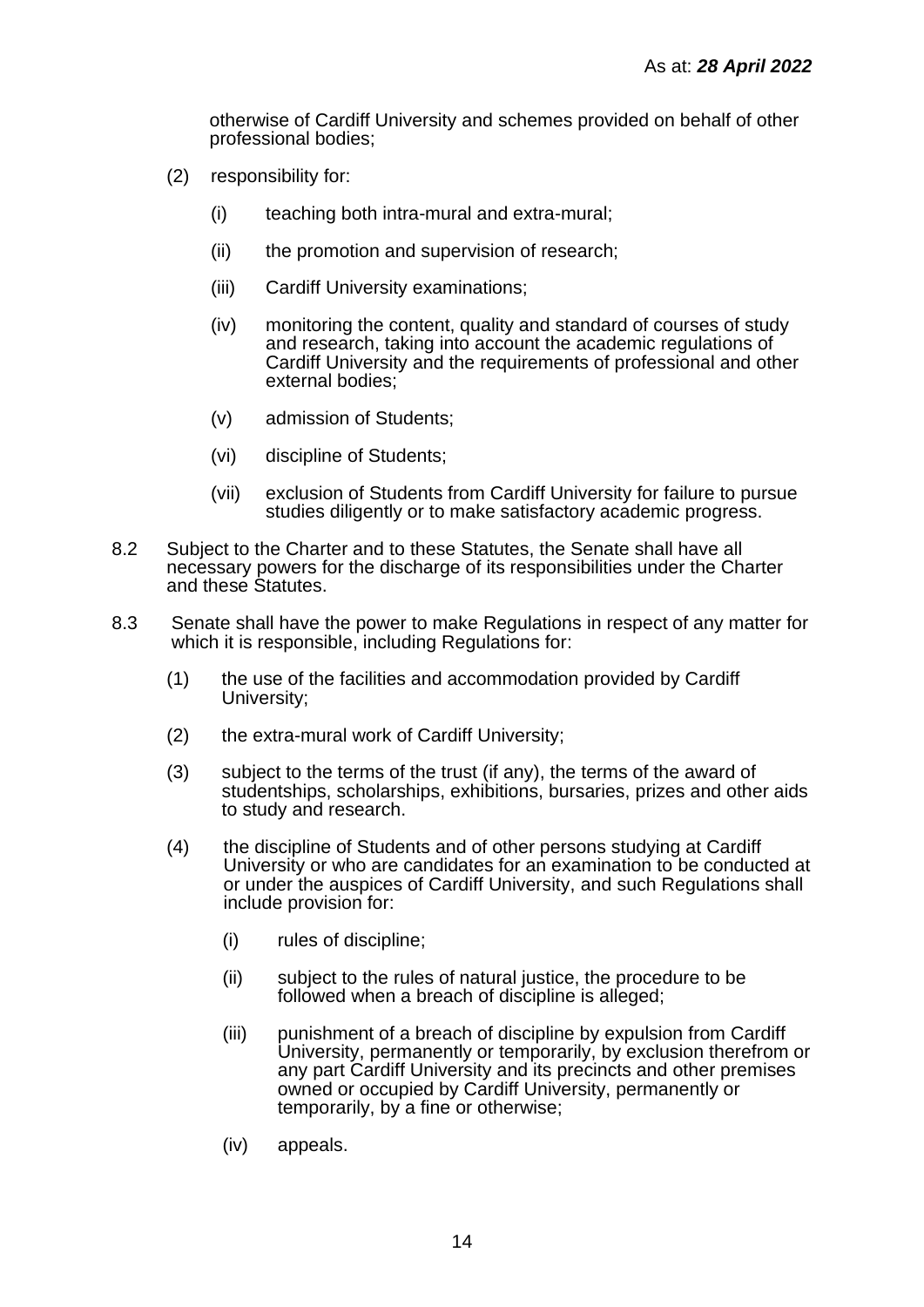- 8.4 Subject to the authority of the Council, the Senate shall determine awards which shall be granted in the manner determined by the Council, in relation to:
	- (1) Cardiff University degrees, diplomas, certificates and similar distinctions, which may be substantive, dual, joint or otherwise;
	- (2) studentships, scholarships, exhibitions, bursaries, prizes, and other aids to study and research.
- 8.5 Subject to the authority of the Council, the Senate shall regulate and conduct examinations leading to degrees and other awards or distinctions Cardiff University and appoint internal and external examiners therefore, and shall regulate and conduct examinations leading to degrees and other awards or distinctions of other bodies with the agreement of those bodies.
- 8.6 Senate shall advise the Council on the conferment of academic titles on appropriate persons and in accordance with the Ordinances or other Regulations.
- 8.7 The Senate may
	- (1) approve, with or without amendment, refer back or reject any recommendation of a School or other body or person and, on matters within the powers of the Senate, give directions to a School or other body or person;
	- (2) require from a Head of School or other academic unit information about the School or other academic unit;
	- (3) make any recommendation to the Council with regard to the work of Cardiff University;
	- (4) report to the Council on any matter respecting the work of Cardiff University;
	- (5) do any act or thing authorised by the Council.
- 8.8 The Senate shall:
	- (1) review from time to time the duties and conditions of appointment and service of members of the Academic Staff and make recommendations thereon to the Council;
	- (2) advise the Council on the appointment of members of the Academic Staff and, subject to these Statutes, removal of members of the Academic Staff;
	- (3) make recommendations to the Council on matters referred to the Senate by the Council;
	- (4) report to the Council its decisions on matters which might be relevant to the deliberations of the Council.

Last Revisions to Ordinance 5 Approved by Council 4<sup>th</sup> December 2017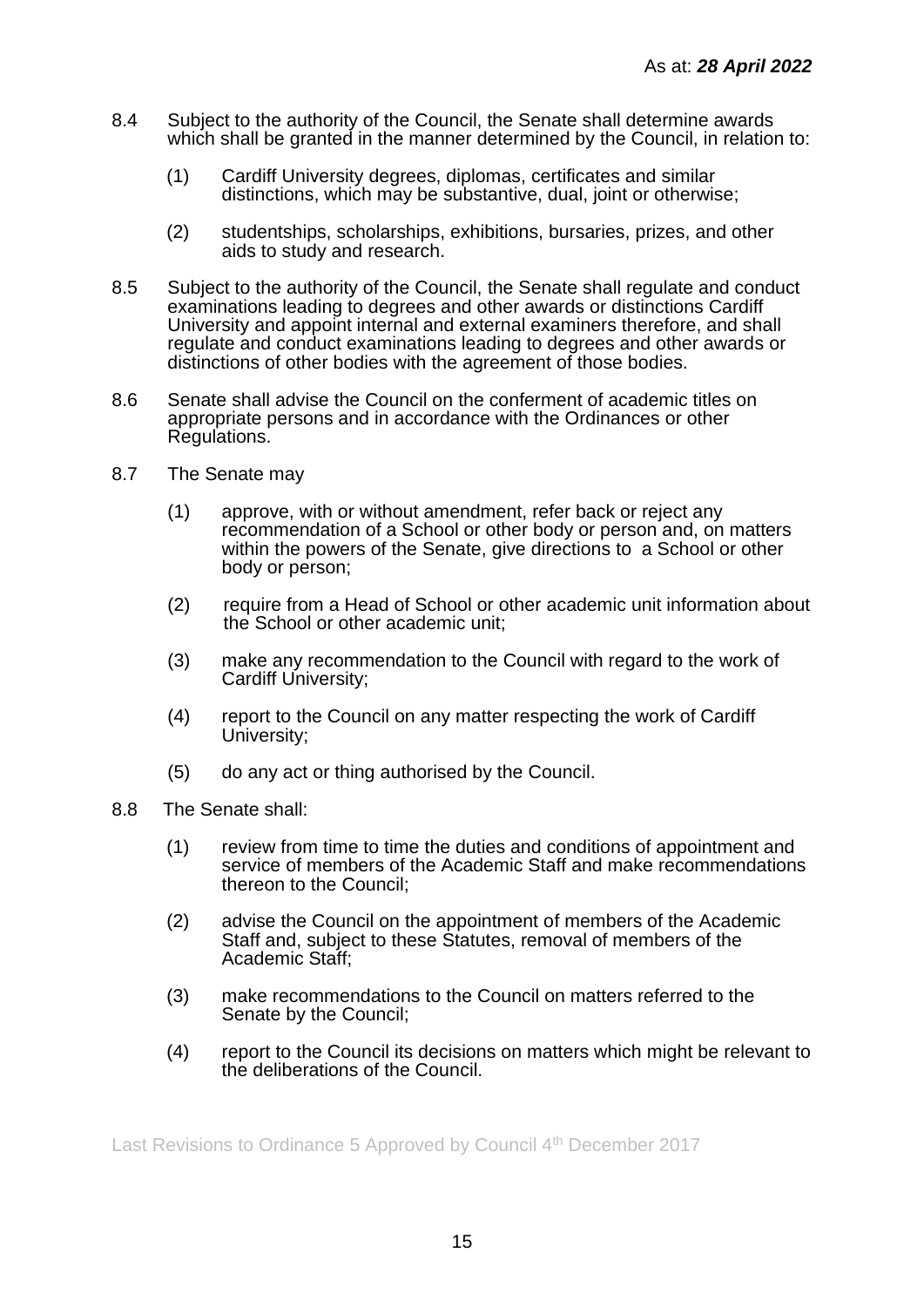## **CHANCELLOR AND PRO CHANCELLORS**

## <span id="page-15-0"></span>**1. Role of the Chancellor and Pro Chancellors**

- 1.1 The Chancellor shall:
	- (1) preside at and chair meetings of Court;
	- (2) have a ceremonial role at graduation and other ceremonies;
	- (3) act as an ambassador for the University.
- 1.2 The Pro Chancellors shall:
	- (1) deputise for the Chancellor if required;
	- (2) act as ambassadors for the University.

#### **2. Appointment of the Chancellor and the Pro Chancellors**

- 2.1 The Chancellor shall be appointed by the Council and shall hold office for three years or such shorter time as the Council may resolve and shall be eligible for reappointment, but a Chancellor going out of that office after holding it for two consecutive periods shall not be eligible for immediate reappointment.
- 2.2 Pro Chancellors shall be appointed by the Council and shall hold office for three years or such shorter time as the Council may resolve. They shall be eligible for reappointment, but a Pro Chancellor going out of that office after holding it for two consecutive periods shall not be eligible for immediate reappointment.

#### **3. Procedure for Appointment of a Chancellor**

- 3.1 In the event of a vacancy or an impending vacancy in the office of Chancellor, a Nominations Committee to Appoint a Chancellor shall be formed consisting of:
	- (i) the Chair of Council (Chair)
	- (ii) the President and Vice-Chancellor
	- (iii) two members appointed by the Council
	- (iv) three members appointed by the Court.
- 3.2 The Nominations Committee to Appoint a Chancellor shall seek nominations for the role as it determines and shall make a recommendation to Council as it sees fit.
- 3.3 The Secretary to Court shall be secretary to the Nominations Committee to Appoint a Chancellor.

#### **4**. **Procedure for Appointing a Pro Chancellor**

4.1 Pro Chancellors shall be appointed by the Council on the nomination of the President and Vice-Chancellor, after consultation with the Chancellor.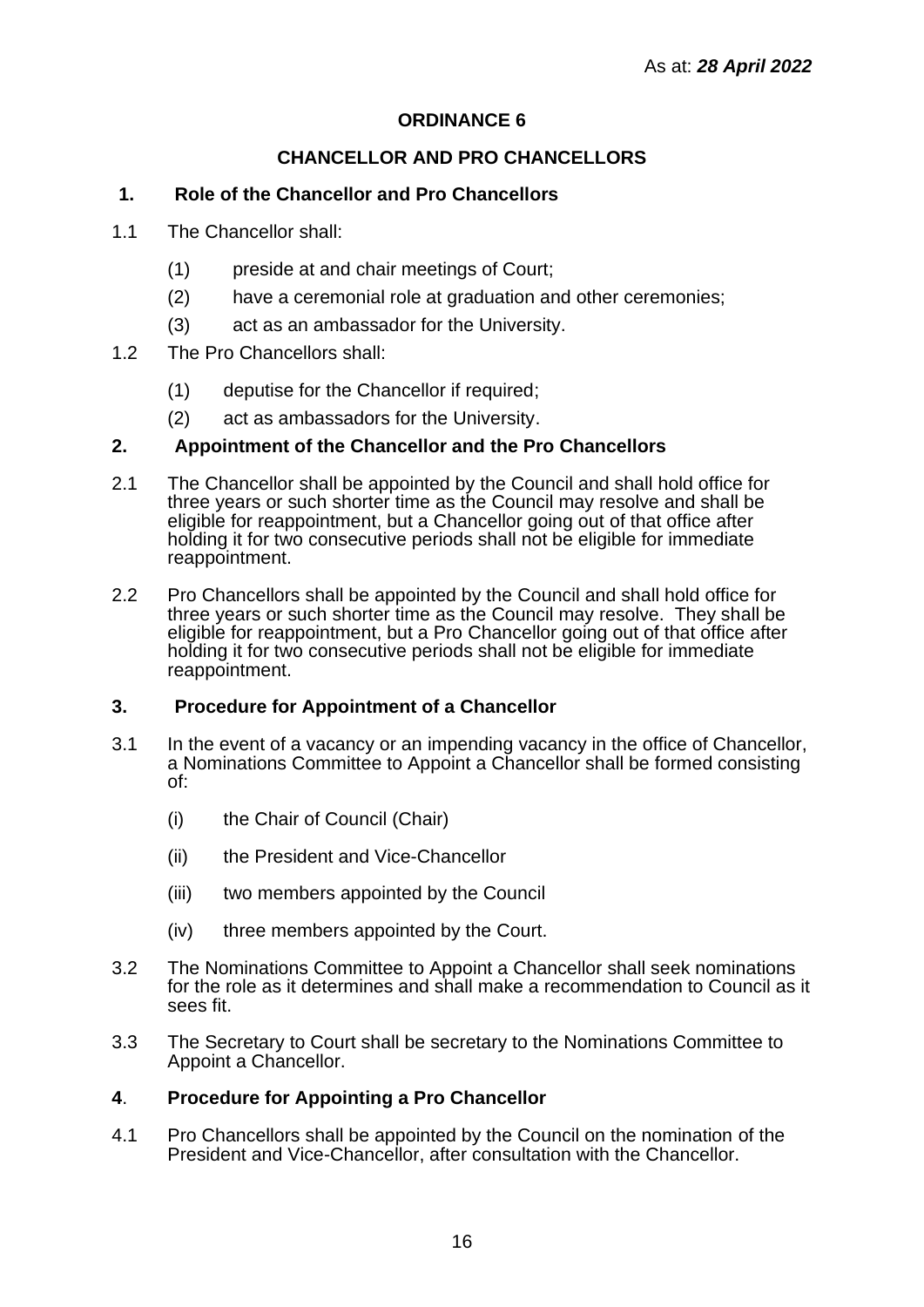## <span id="page-16-0"></span>**PROCEDURE FOR APPOINTING A PRESIDENT AND VICE-CHANCELLOR**

## **1. Procedure for Appointment of a President and Vice-Chancellor**

- 1.1 In the event of a vacancy or an impending vacancy in the office of President and Vice-Chancellor a Joint Committee of the Council and the Senate shall be formed consisting of:
	- (i) the Chair of the Council who shall be in the Chair;
	- (ii) four persons appointed by the Council, who shall not be employees or students of the Institution, at least one of whom shall not be a current member of the Council; and
	- (iii) four members of the Senate appointed by election.
- 1.2 The Joint Committee shall by Report make such recommendations to the Council in respect of the appointment of a President and Vice-Chancellor as the Joint Committee shall see fit.
- 1.3 The Secretary of the Council shall be secretary to the Joint Committee.
- 1.4 The Joint Committee shall have power to determine its method of operation in the light of circumstances prevailing at the time.

## **2. Appointment of an acting President and Vice-Chancellor**

- 2.1 If the absence of the President and Vice-Chancellor or a vacancy in the office of President and Vice-Chancellor is likely to extend beyond a period of three months, the Council may appoint an acting President and Vice-Chancellor on the recommendation of a joint Committee of the Senate and the Council established for this purpose, consisting of the Chair of Council, or in his or her absence, the Vice-Chair, and one lay member appointed by the Council and two members appointed by the Senate.
- 2.2 An acting President and Vice-Chancellor shall act either until such time as the existing post-holder resumes his/her duties, or until a permanent appointment is made, or for such period as may be decided by the Council.
- 2.3 If in the view of the Chair of Council action is required urgently and he/she believes it may be appropriate to appoint an acting President and Vice-Chancellor, the Chair of Council may take executive action in accordance with Standing Order 4.3 to establish the Committee to appoint an acting President and Vice-Chancellor.
- 2.4 The Secretary of Council shall be secretary to the Joint Committee.
- 2.5 In the event of the Chair of Council or the Vice-Chair being unable to serve on the Committee, or having resigned from the Committee, a further lay member of the Council shall be appointed to the Committee.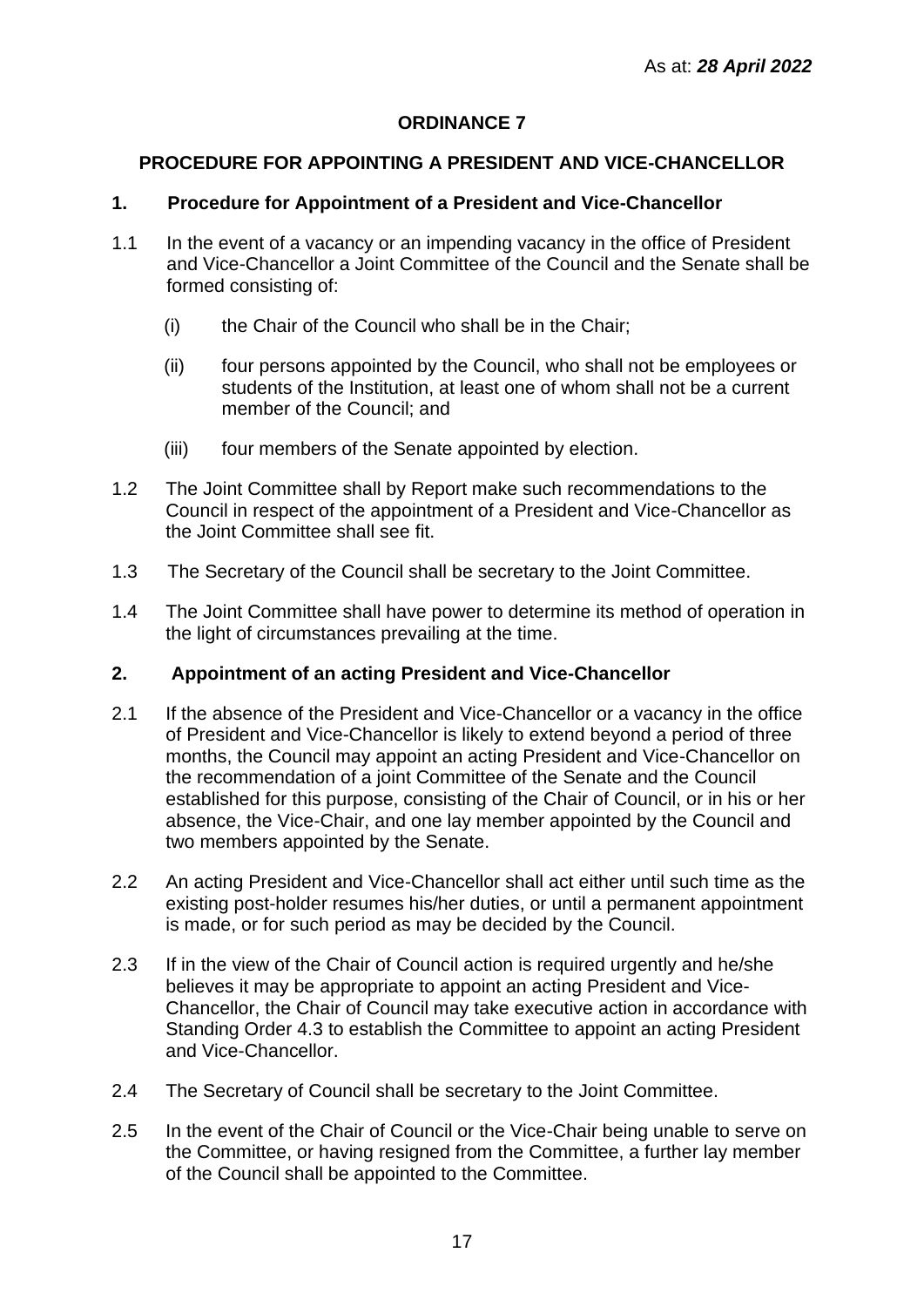2.6 Any person serving on this Committee shall have indicated that he/she is not a candidate for the post. If during the appointment process a member of the Committee indicates that he/she would wish to be considered, that member shall be required to resign from the Committee and a replacement shall be appointed.

## **3. Delegation of functions**

The President and Vice-Chancellor may delegate to the Deputy Vice-Chancellor or other officer any function normally discharged by himself/ herself. Where there has been no express delegation of functions either in the absence of the President and Vice-Chancellor, or during a vacancy in the office of the President and Vice-Chancellor, the functions of the President and Vice-Chancellor shall be performed by the Deputy Vice-Chancellor.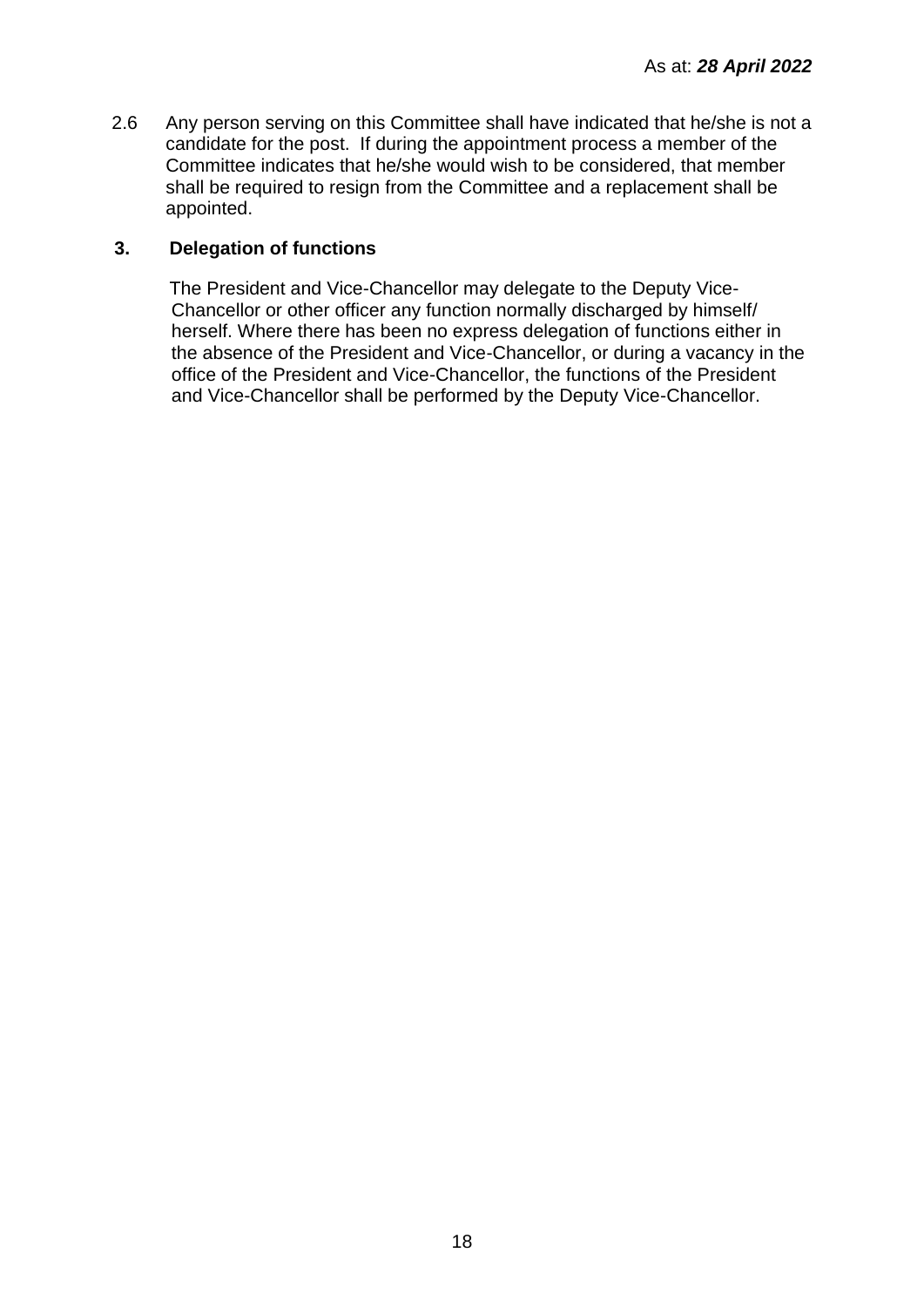#### <span id="page-18-0"></span>**APPOINTMENT OF DEPUTY VICE-CHANCELLOR AND PRO VICE-CHANCELLORS**

#### **1. Appointment of a Deputy Vice-Chancellor**

- 1.1 The Council shall appoint a Deputy Vice-Chancellor on the nomination of the Vice-Chancellor, after consultation with the Senate. The Vice-Chancellor may decide to undertake a process involving external advertisement and recruitment.
- 1.2 The appointment of a Deputy Vice-Chancellor shall be for a three year period and may be renewed. The appointment shall be subject to automatic review on the appointment of a new Vice-Chancellor.

## **2. Appointment of Pro Vice-Chancellors**

- 2.1 The Council may appoint not more than six Pro Vice-Chancellors.
- 2.2 Senate shall be advised (by correspondence if no meeting scheduled) of an academic leadership vacancy for the role of Pro Vice-Chancellor and their portfolio.
- 2.3 The Vice-Chancellor will consider any written representations made by Members of Senate which may help to inform the appointment process.
- 2.4 The Vice-Chancellor may undertake a process involving external advertisement and recruitment.
- 2.5 Following a transparent recruitment process, the Vice-Chancellor will recommend the appointment to Council for approval.
- 2.6 The appointment of a Pro Vice-Chancellor shall be for three years or for such period and on such other terms as the Council may from time to time determine. The appointment may be renewed by the Vice-Chancellor normally for one further term of up to three years.
- 2.7 Appointments shall be subject to automatic review on the appointment of a new Vice-Chancellor.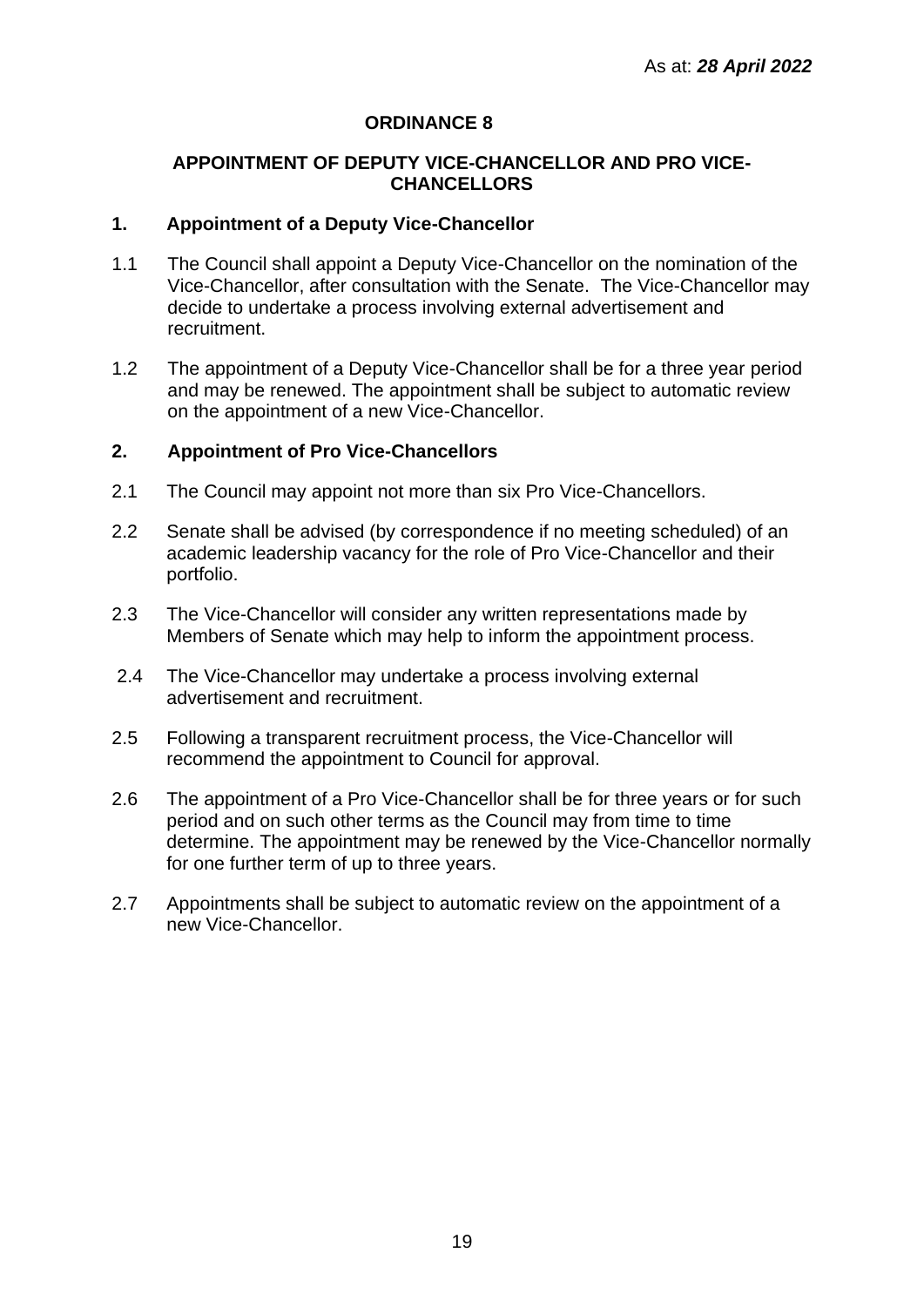#### **ORDINANCE 9 ACADEMIC BODIES**

### <span id="page-19-0"></span>**1. Principal Academic Bodies**

1.1 In accordance with the Charter and Statutes there shall be such principal academic bodies as may be decided by Council and following consultation with Senate. Other subordinate academic bodies may be established or dissolved by the President and Vice-Chancellor (hereinafter the Vice-Chancellor) in accordance with any regulation or guidance issued by Senate or Council from time to time.

## **2. The Colleges**

- 2.1 There shall be three principal academic bodies to be known as Colleges, namely:
	- College of Arts, Humanities and Social Sciences;
	- College of Biomedical and Life Sciences;
	- College of Physical Sciences and Engineering.
- 2.2 Colleges may be established, dissolved or changed by the Council on the recommendation of the Vice-Chancellor, following consultation with Senate. Each College will comprise a group of Schools as shown in Annex A. Colleges may also contain other academic units.

#### **3. Heads of College**

3.1 Each College shall be headed by a Pro Vice-Chancellor and Head of College who shall be responsible and accountable to the Vice-Chancellor for the management of the College and shall line manage the Heads of the Schools and the heads of other academic bodies within the College.

## **4. College Boards**

4.1 Each College will have a College Board that will act as an advisory body to the Head of College and will comprise the Heads of the constituent schools together with such College Deans or other officers as may be appointed from time to time. Heads of other academic units or other individuals may also be appointed to the College Board at the discretion of the Head of College.

#### **5. Responsibilities of Heads of College**

- 5.1 The Pro Vice-Chancellor and Head of College will be a member of the University Executive Board and will have the following generic responsibilities:
	- (1) to play a significant role, in collaboration with other members of the University Executive Board, in developing and delivering the University's strategy;
	- (2) to lead the University in areas of responsibility delegated to them, including taking a visible corporate leadership role on issues assigned and agreed by the Vice-Chancellor and the University Executive Board;
	- (3) to promote the University in teaching, research, innovation and engagement;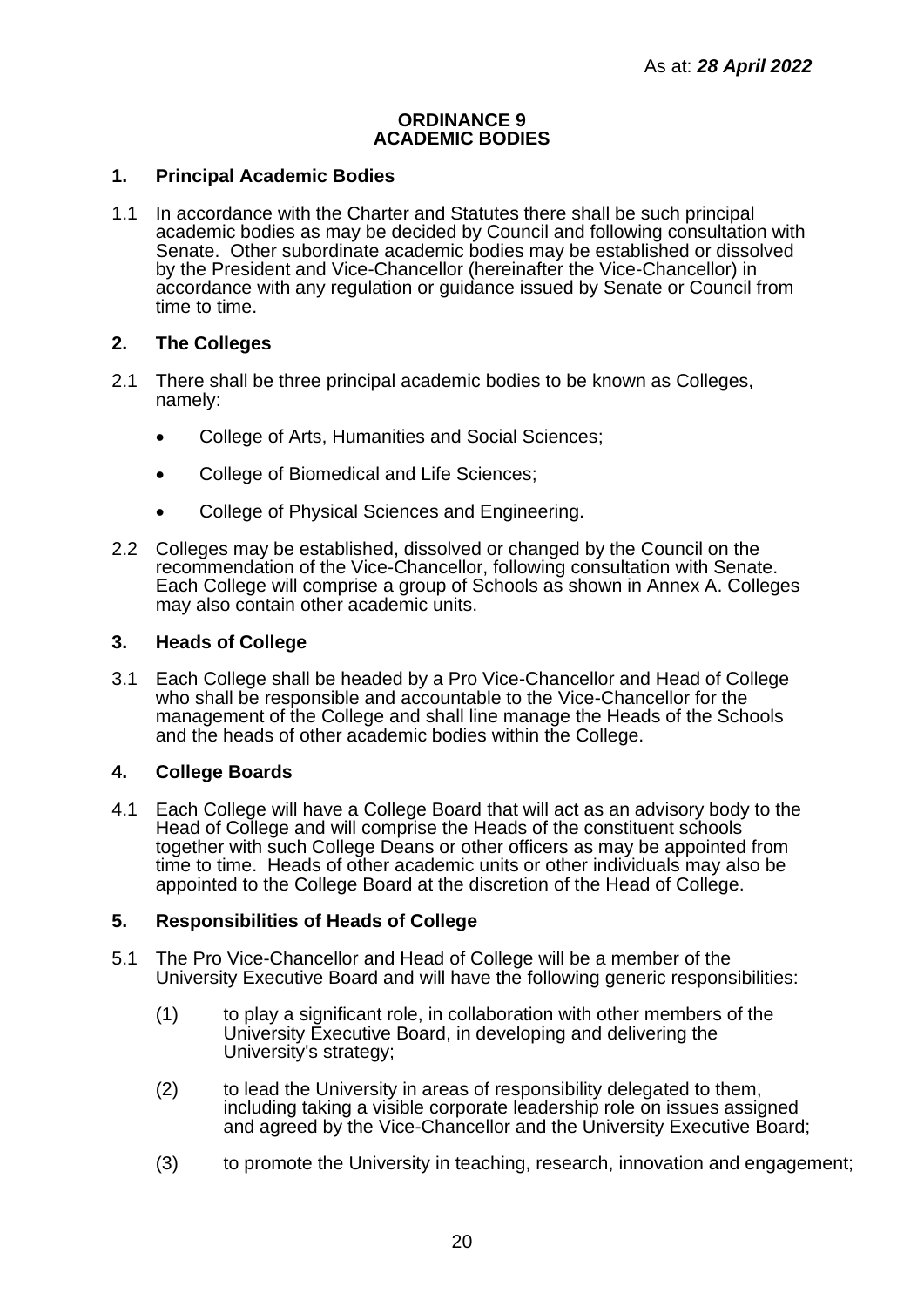- (4) to promote the interests and values of the University internally and externally;
- (5) to play an active role in the recruitment and appointment of high calibre staff to the University;
- (6) to encourage staff development to meet the overall needs of the University in the context of its development;
- (7) to encourage and develop interdisciplinary activities between all Colleges and all Schools;
- (8) taking responsibility for chairing University Committees, and as necessary playing a part in ceremonial University activities including graduation ceremonies;
- (9) encouraging and rewarding research, academic excellence and collegial participation throughout the University;
- (10) playing an active role in the University Executive Board, assisting the Vice-Chancellor to achieve the goals of the University as defined in its Strategic Plan and contributing to University planning and to the formulation of policies and procedures;
- (11) responding to issues and incidents likely to impinge on the University's reputation and activities in a manner that manages and minimises risk to the University;
- (12) ensuring compliance with all requirements such as those relating to health, safety and environmental matters, equality and diversity and other statutory or regulatory requirements;
- (13) contributing to the development and testing of University risk and crisis management plans which will be utilised in crisis situations or when serious unexpected events occur;
- (14) promoting the well-being of all staff and students, fostering a culture of respect in all aspects of operation and leading, supporting and being sensitive to the different needs of students irrespective of their location or mode of study;
- (15) promoting the University as a place of international repute in which to study, research and work and encourage international collaboration and exchange;
- (16) building effective and productive relationships with key influencers in government, business and professional bodies;
- (17) actively promoting cross-institutional structures and systems (whether related to research/academic programmes/portfolio matters or administration);
- (18) representing the University as required at local, national and international level; and
- (19) undertaking such other duties as required by the Vice-Chancellor.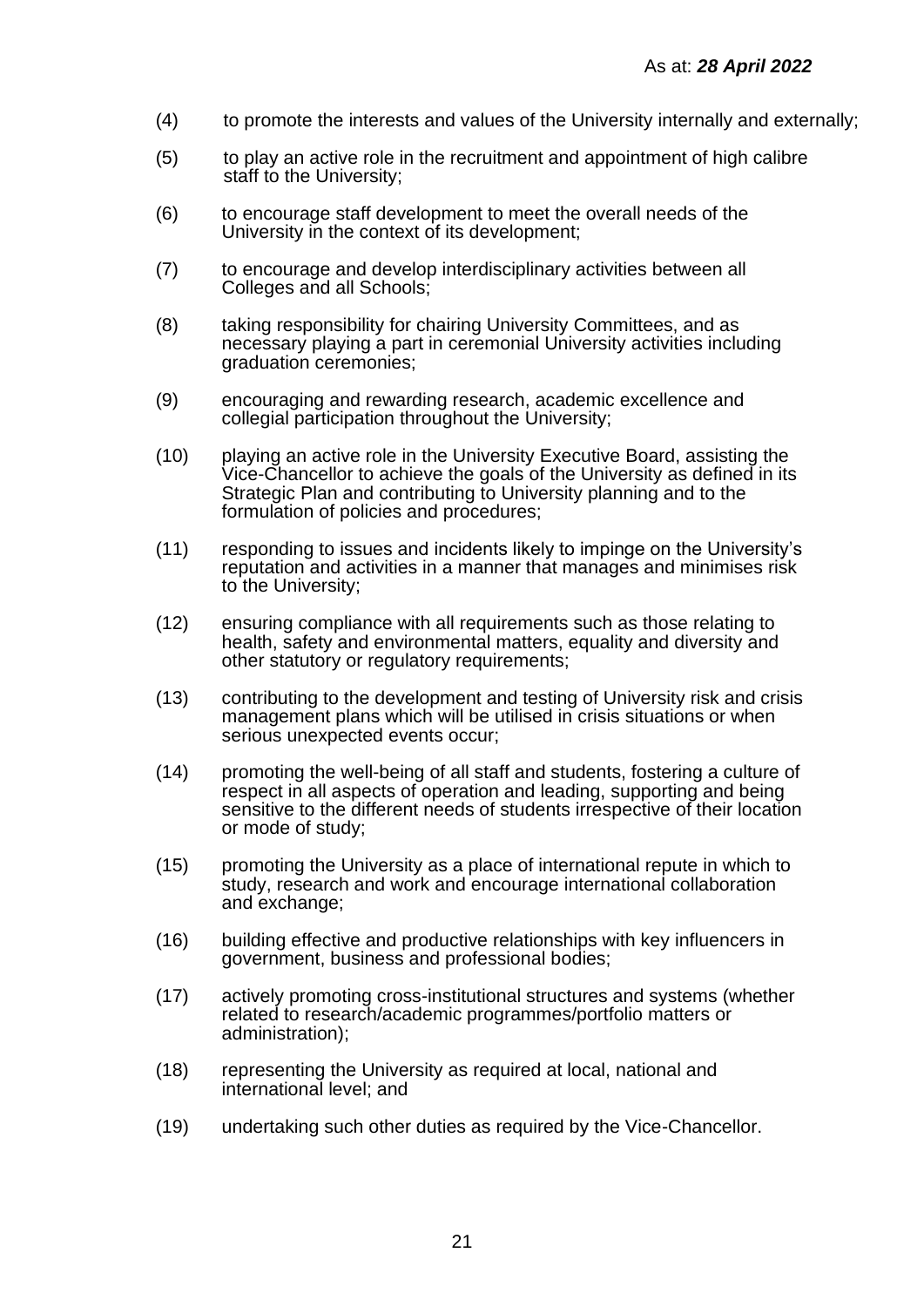## **6. Appointment of Heads of College**

6.1 The appointment process for Pro Vice-Chancellor Head of College will follow the process outlined in Ordinance 8

## **7. College and University Deans**

Each College shall have the following College Deans

- College Dean for Undergraduate Studies
- College Dean for Research and Innovation
- College Dean for International
- College Dean for Postgraduate Studies

In addition, the Vice-Chancellor may create a number of University Dean posts.

## **8. Appointment of College and University Deans**

- 8.1 College and University Deans will be appointed by the line-managing Pro Vice-Chancellor(s) following appropriate consultation and a transparent internal selection process.
- 8.2 The line-managing Pro Vice-Chancellor(s) may decide in certain circumstances to undertake a process involving external advertisement and recruitment.
- 8.3 Deans shall be appointed for a period of up to three years and may be reappointed by the line-managing Pro Vice-Chancellor(s) normally for one further term of up to three years. All appointments shall be reported to Senate and Council at the earliest opportunity.

## **9. Schools and other academic units within Colleges**

9.1 Schools and other academic units may be established, dissolved or otherwise re-organised by the Vice-Chancellor on the recommendation of the relevant College Head and following consultation with Senate. Each School will be headed by a Head of School who shall be a member of the relevant College Board.

## **10. Responsibilities of Heads of School**

- 10.1 Heads of School will be accountable to the Head of College for:
	- (1) The assignment of research, teaching, administrative and other duties to the Academic and other staff of the School;
	- (2) Promoting the development of learning and teaching, including their quality and enhancement, across the range of provision associated with the School and with other Schools in the College;
	- (3) Encouraging and promoting the prosecution of research by staff and Students of the School;
	- (4) Encouraging and promoting innovation and knowledge transfer as appropriate within the School;
	- (5) Arranging for the selection of students for admission;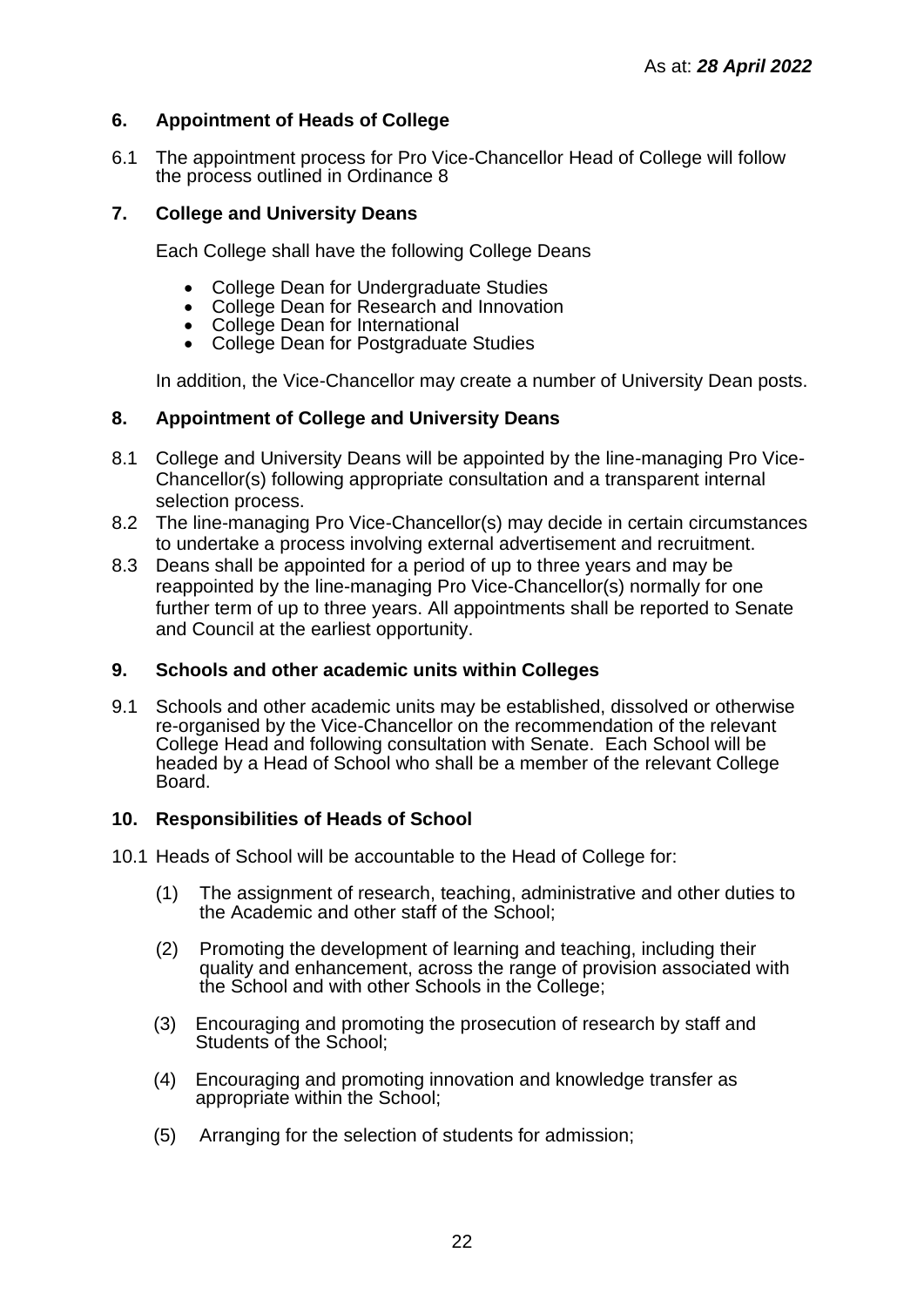- (6) Ensuring compliance within the School with College/University regulations in relation to all academic, employment, financial, professional and statutory bodies, including all equality and diversity requirements, and other matters;
- (7) Developing appropriate plans and strategies for the School for approval by the College and University and to manage the School to fulfil the objectives identified therein;
- (8) Ensuring on behalf of the University compliance with its obligations with regard to the health, safety and welfare at work of staff and other persons or animals in or affected by the School and for the premises, plant and substances therein, including environmental matters;
- (9) Liaising, where appropriate, with all relevant professional and other bodies in order to ensure adequate support for research, education and training;
- (10) Representing, or arranging representation of, the School on all appropriate bodies both internal and external to the University;
- (11) To undertake such other duties as required by the Head of College.

The Head of School shall line manage any heads of departments or sections within the School. The Head of School is expected to make a substantial contribution to the setting of strategy and direction within the College.

#### **11. Appointment of Heads of School**

- 11.1 A Head of School may be appointed by the Vice-Chancellor, on the recommendation of the Head of College, either:
	- (1) from among the senior Academic Staff and following consultation within the relevant School, or
	- (2) through open advertisement and recruitment.

Heads of School shall be appointed for an initial period of up to five years and this may be extended by one further term of up to three years.

#### **12. University Academic Bodies**

12.1 The academic bodies which have been established at University level are listed in Annex B.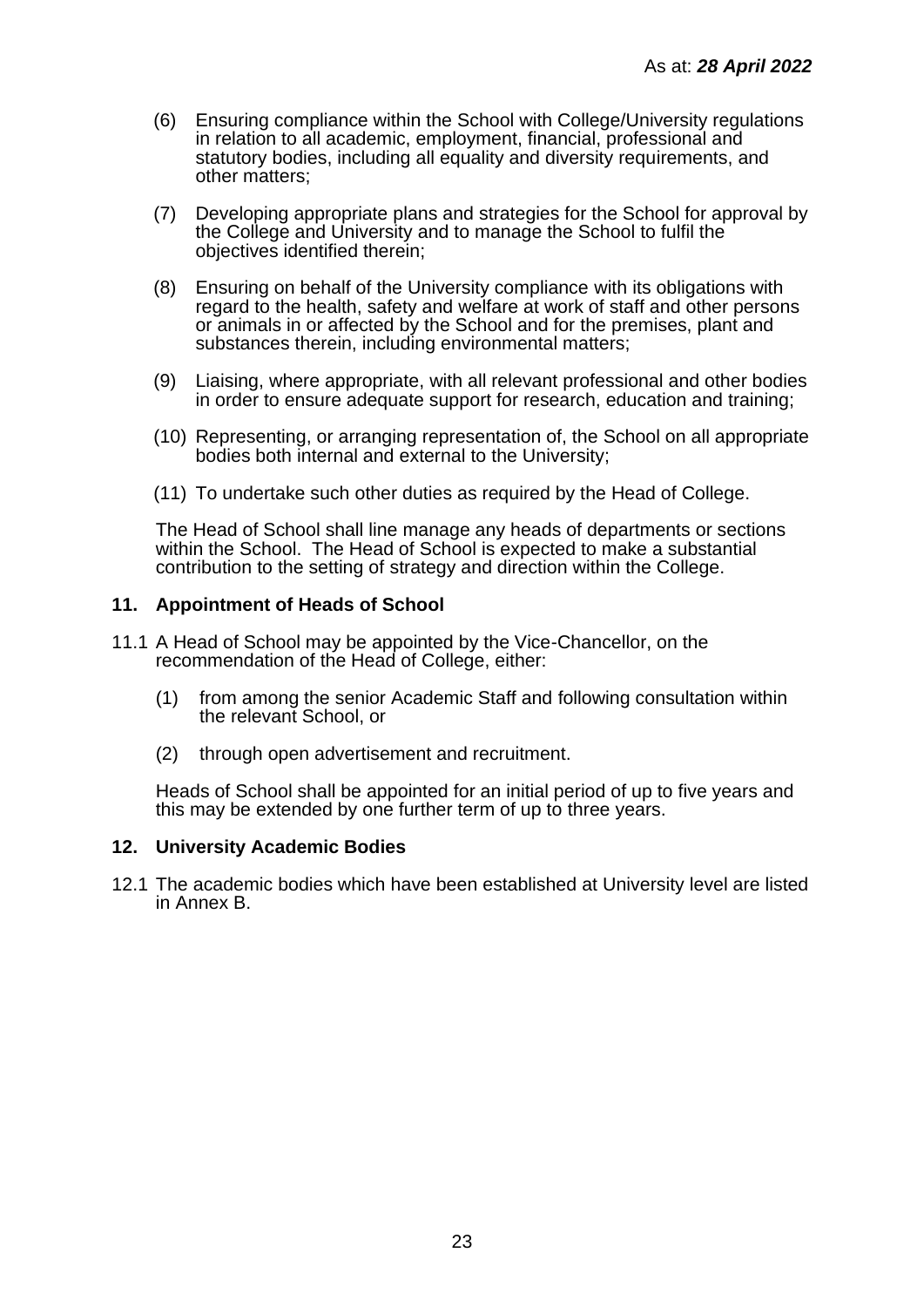# **ANNEX A**

# **SCHOOLS WITHIN COLLEGES AND OTHER ACADEMIC UNITS**

1. The Colleges of the University shall comprise the following Schools:

# 1.1 **College of Arts, Humanities and Social Sciences:**

- Cardiff Business School
- Cardiff School of Geography and Planning
- Cardiff School of English, Communication and Philosophy
- Cardiff School of History, Archaeology and Religion
- Cardiff School of Journalism, Media and Culture
- Cardiff School of Law and Politics
- Cardiff School of Modern Languages
- Cardiff School of Music
- Cardiff School of Social Sciences
- Cardiff University School of Welsh

# 1.2 **College of Biomedical and Life Sciences:**

- Cardiff School of Biosciences
- School of Dentistry
- School of Healthcare Sciences
- School of Medicine
- Cardiff School of Optometry and Vision Sciences
- Cardiff School of Pharmacy and Pharmaceutical Sciences
- Cardiff School of Psychology

## 1.3 **College of Physical Sciences and Engineering:**

- Welsh School of Architecture
- Cardiff School of Chemistry
- Cardiff School of Computer Science and Informatics
- Cardiff School of Earth and Environmental Sciences
- Cardiff School of Engineering
- Cardiff School of Mathematics
- Cardiff School of Physics and Astronomy.

Other academic units such as centres or institutes may also be attached to Colleges or Schools.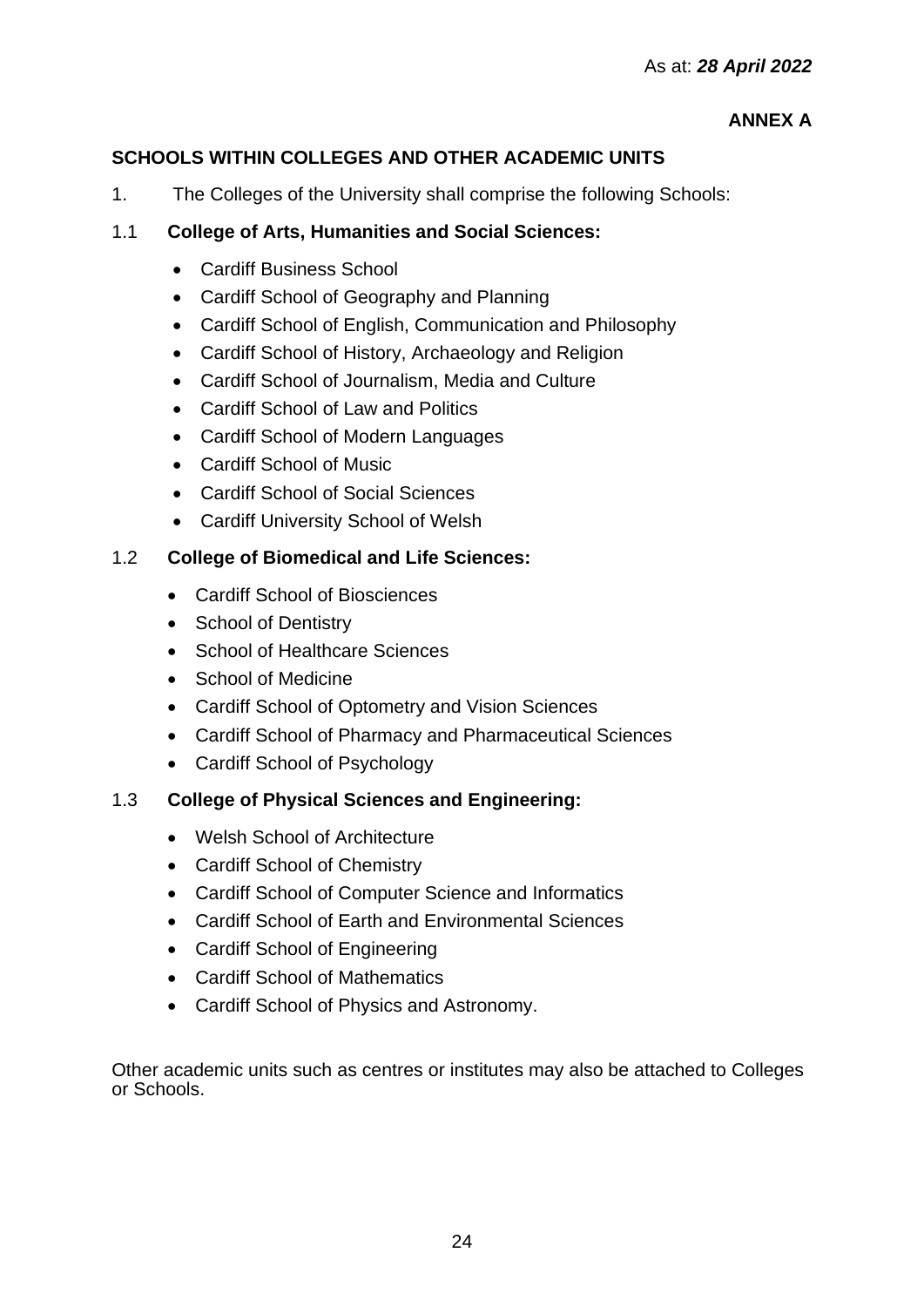## **UNIVERSITY-WIDE BODIES**

1. Other academic units which shall be University-wide bodies are:

1.1 University Innovation Institutes (UIIs) - large scale, highly interdisciplinary, strongly aligned to the University's major research and innovation strengths. UIIs will be expected to deliver major bids at scale, as well as drive business and strategic partnership activities for the University, and can be renewed based on strong outcomes.

1.2 University Research Institute (URIs) - medium-scale, mostly disciplinary remit, aligned to areas where Cardiff has considerable national and international research expertise. URIs will be expected to deliver a high profile externally funded Centre of Excellence and not be renewed beyond a single term.

1.3 University Research Network (URNs) – early stage and small-scale, with researchers working to develop new cross-cutting early-stage interdisciplinary networks, partnerships and funding opportunities.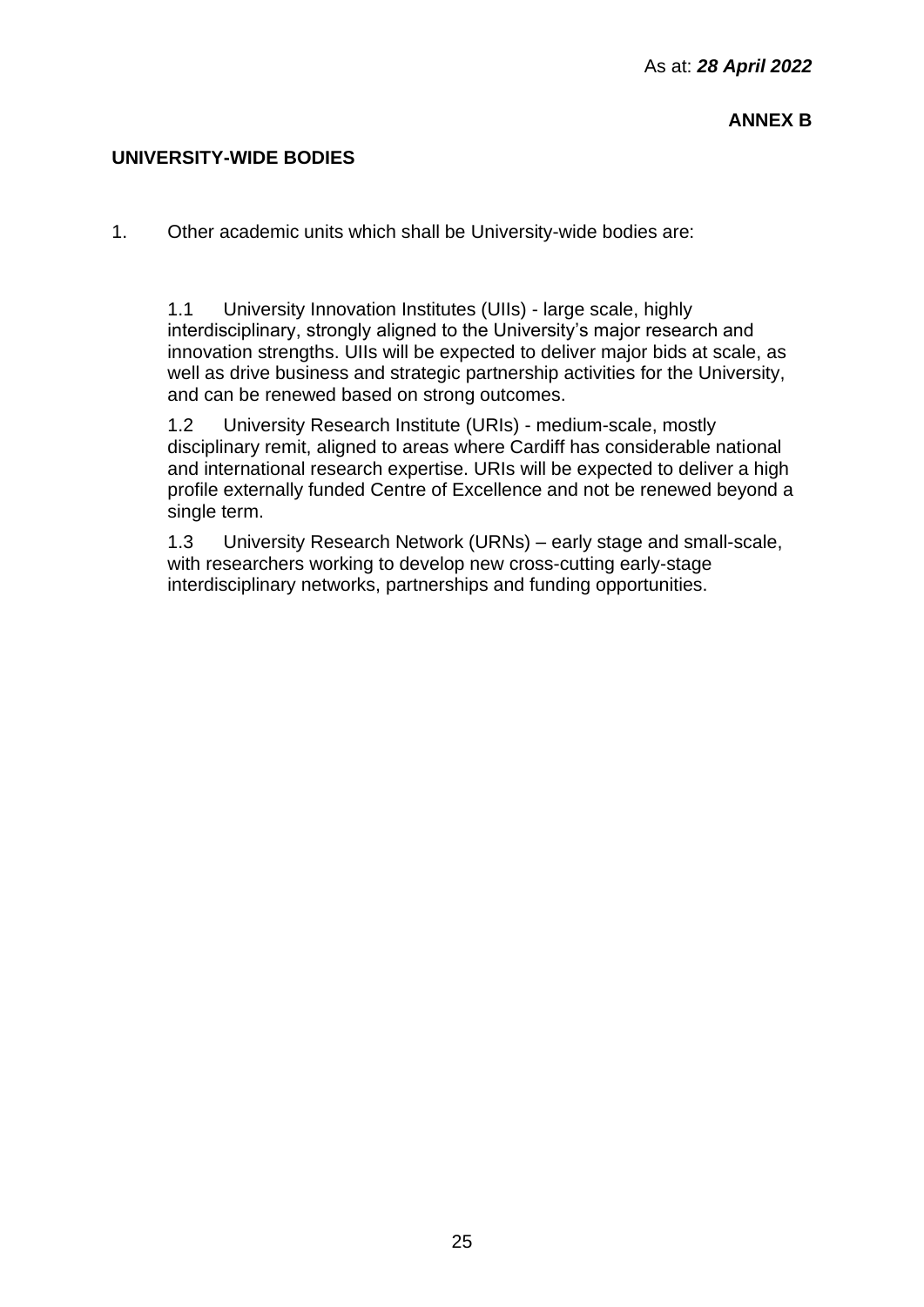## **CONSTITUTIONS OF COMMITTEES**

<span id="page-25-0"></span>[Academic Standards and Quality Committee](#page-26-0)

[Education and Student Experience Committee](#page-51-0)

[Audit and Risk Committee](#page-29-0)

[Governance Committee;](#page-33-0) and [Nominations Sub-Committee](#page-36-0)

[Remuneration Committee;](#page-38-0) and [Professorial and Senior](#page-40-0)  [Salaries Committee](#page-40-0)

[Finance and Resources Committee;](#page-42-0) and [Investment and](#page-47-0)  [Banking Sub-Committee](#page-47-0)

- Note: The composition and terms of reference of the following Standing Panels and Sub-Committees are available on request from Committee Support [Committees@cardiff.ac.uk or tel ext 74297]
	- Academic Promotions Committee
	- University Awards and Progress Committee
	- Equality, Diversity and Inclusion Committee
	- Health, Safety and Well-being Committee
	- Open Research Integrity & Ethics Committee
	- Biological Standards Committee
	- Honorary Fellowships & Degrees Committee
	- College Annual Review and Enhancement (ARE) Committees
	- Programme and Partner Standing Panel
	- Funders Advisory Panel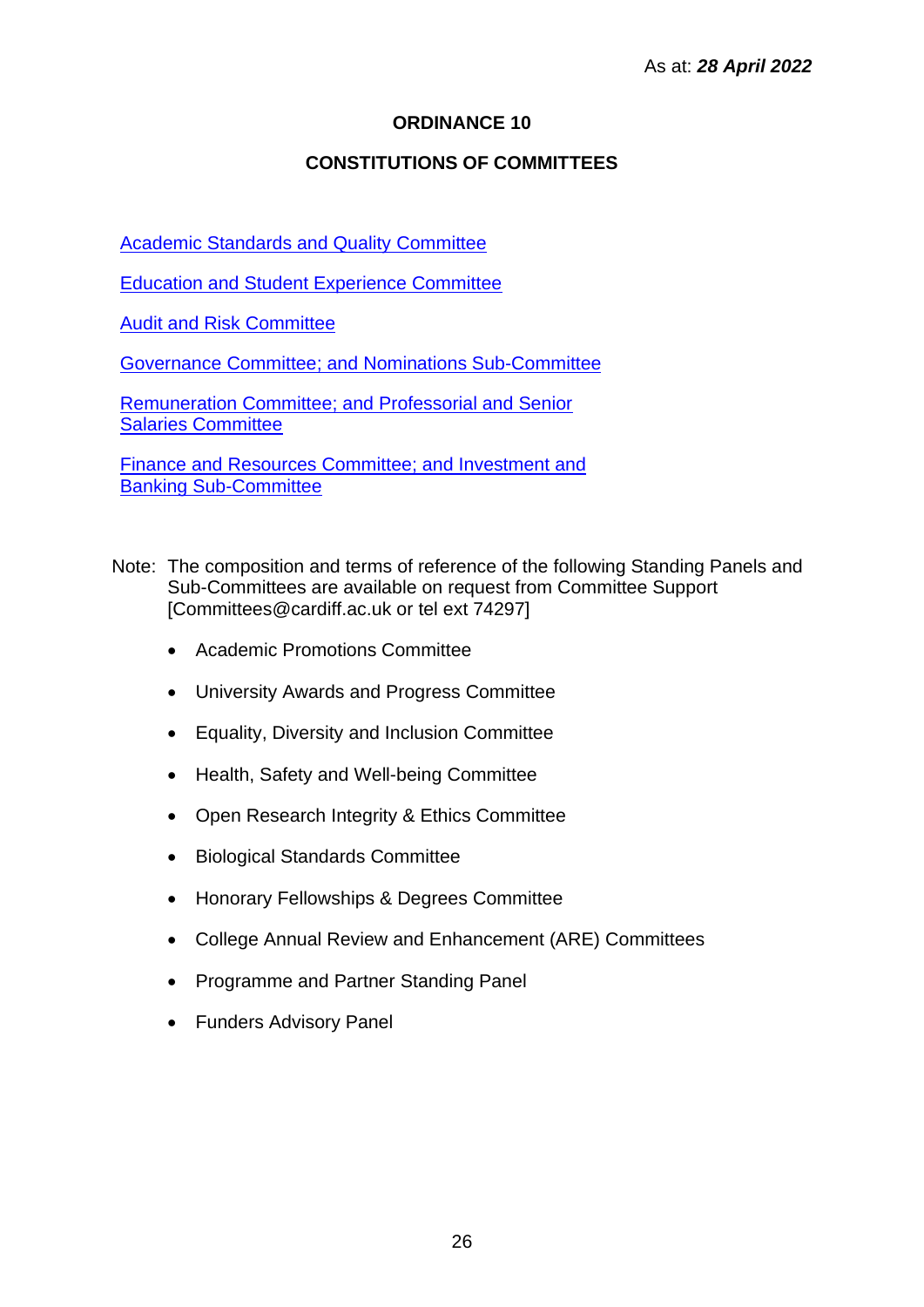# <span id="page-26-0"></span>**A. ACADEMIC STANDARDS AND QUALITY COMMITTEE**

## **1. Composition**

- 1.1 There shall be an Academic Standards and Quality Committee, which shall be a joint Sub-Committee of the Senate and the Education and Student Experience Committee, composed as follows:
	- (i) Pro Vice-Chancellor, Education and Students, who shall be Chair;
	- (ii) the Vice-Chancellor (ex-officio);
	- (iii) one College Dean (Undergraduate Studies) appointed by the Pro Vice-Chancellor Education and Students;
	- (iv) one College Dean (Postgraduate Studies) appointed by the Pro Vice-Chancellor Education and Students;
	- (v) Dean for Student Employability;
	- (vi) six members of academic staff experienced in the management of academic standards and quality procedures, appointed by the Senate;
	- (vii) one member appointed by the Council who shall not be an employee or student of the University;
	- (viii) three students, appointed by the President of the Students' Union, of whom at least one shall be a postgraduate student.

## **2. Duties, Powers and Terms of Reference**

- 2.1 The Academic Standards and Quality Committee shall be responsible for advising the University on all matters relating to the promotion of academic quality and standards across the full range of its provision for students.
- 2.2 The Committee shall:
	- 2.2.1 develop and keep under review the academic quality strategy, regulations, policy and quality assurance procedures of the University, and the implementation thereof, and make recommendations thereon to the Senate;
	- 2.2.2 ensure the existence and operation of appropriate internal academic quality mechanisms within the University and receive reports thereon; and in support of such matters the Committee shall:
		- (i) ensure the implementation of quality assurance and standards mechanisms within Schools using approved University procedures;
		- (ii) ensure the implementation of the approved quality assurance procedures in relation to the annual evaluation of taught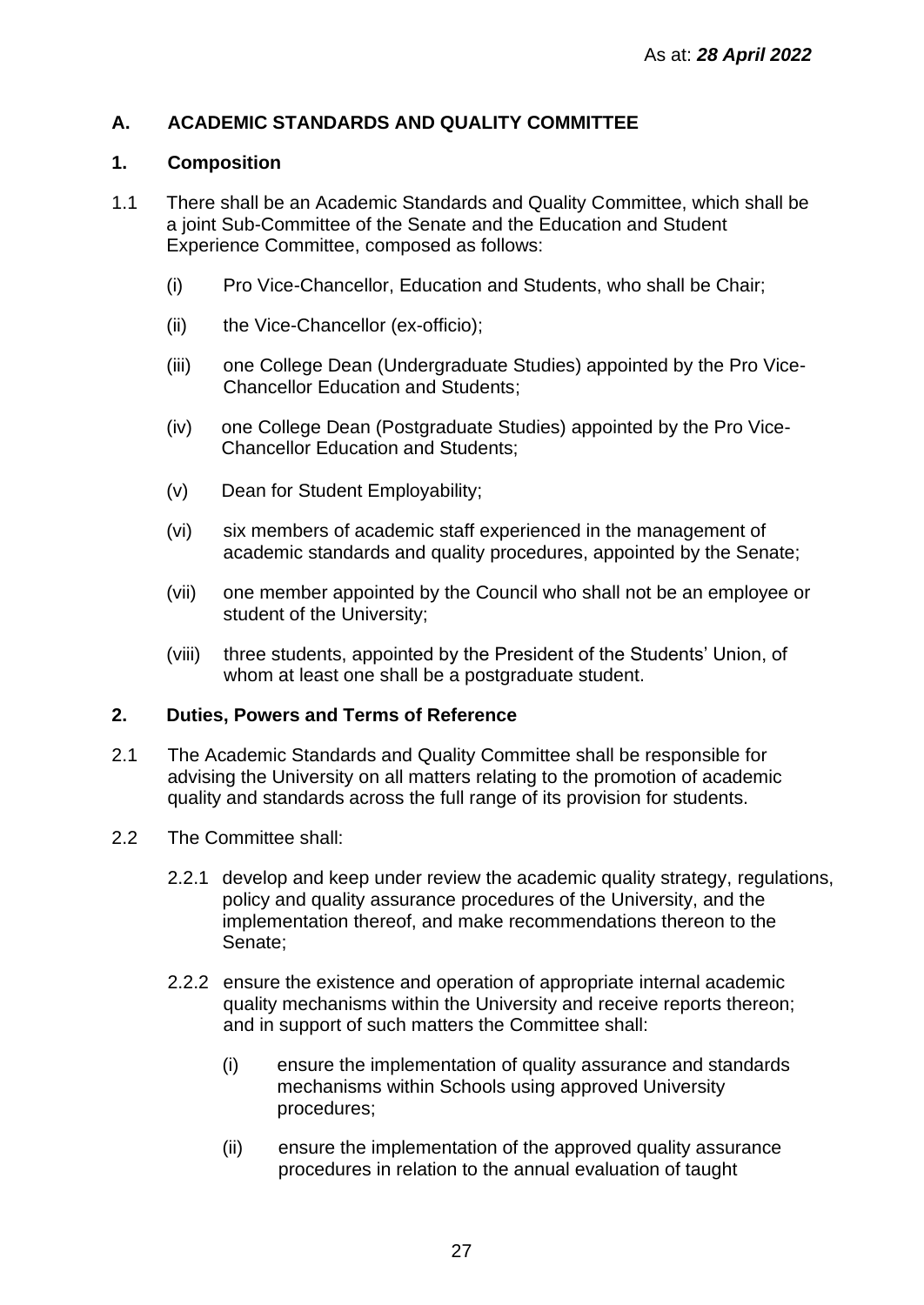programmes, the review of taught programmes and their revalidation;

- (iii) ensure the implementation of the approved quality assurance procedures in relation to the University's annual and reviews of postgraduate research activity;
- (iv) make appropriate recommendations to the Education and Student Experience Committee or Senate, as appropriate, arising from 2.2.2 (i) to (iii);
- 2.2.3 make recommendations to the Education and Student Experience Committee in respect of enhancement opportunities arising from the operation of quality assurance and standards procedures;
- 2.2.4 monitor the external quality assurance and standards environment and ensure the University responds as appropriate; and in support of such matters the Committee shall:
	- (i) in respect of taught programmes of study, consider such reports as arise from external quality assurance, quality assessment, validation and accreditation procedures and report and make recommendations thereon to the Senate;
	- (ii) in respect of the approval, monitoring, review and recording of taught programmes of study, ensure that the University takes due account of the Credit and Qualifications Framework for Wales, Quality Assessment Framework for Wales and the Quality Assurance Agency's UK Quality Code for Higher Education;
- 2.2.5 contribute to the promotion and enhancement of a quality-conscious academic environment in the University through the dissemination of information, promulgation of examples of good practice, and through other appropriate means; and in support of such matters the Committee shall:
	- (i) develop, implement, oversee and review the University's aims, objectives and policies concerned with the academic standards of all its taught and research programmes of study;
	- (ii) consider such quality, standards and regulatory issues as may arise internally or externally which may affect the University's strategies;
	- (iii) make appropriate recommendations to the Education and Student Experience Committee or Senate*, as appropriate,* arising from *2.2.5* (i) to (ii);
- 2.2.6 consider and approve reports arising from the University procedures relating to the approval of new programmes of study or of major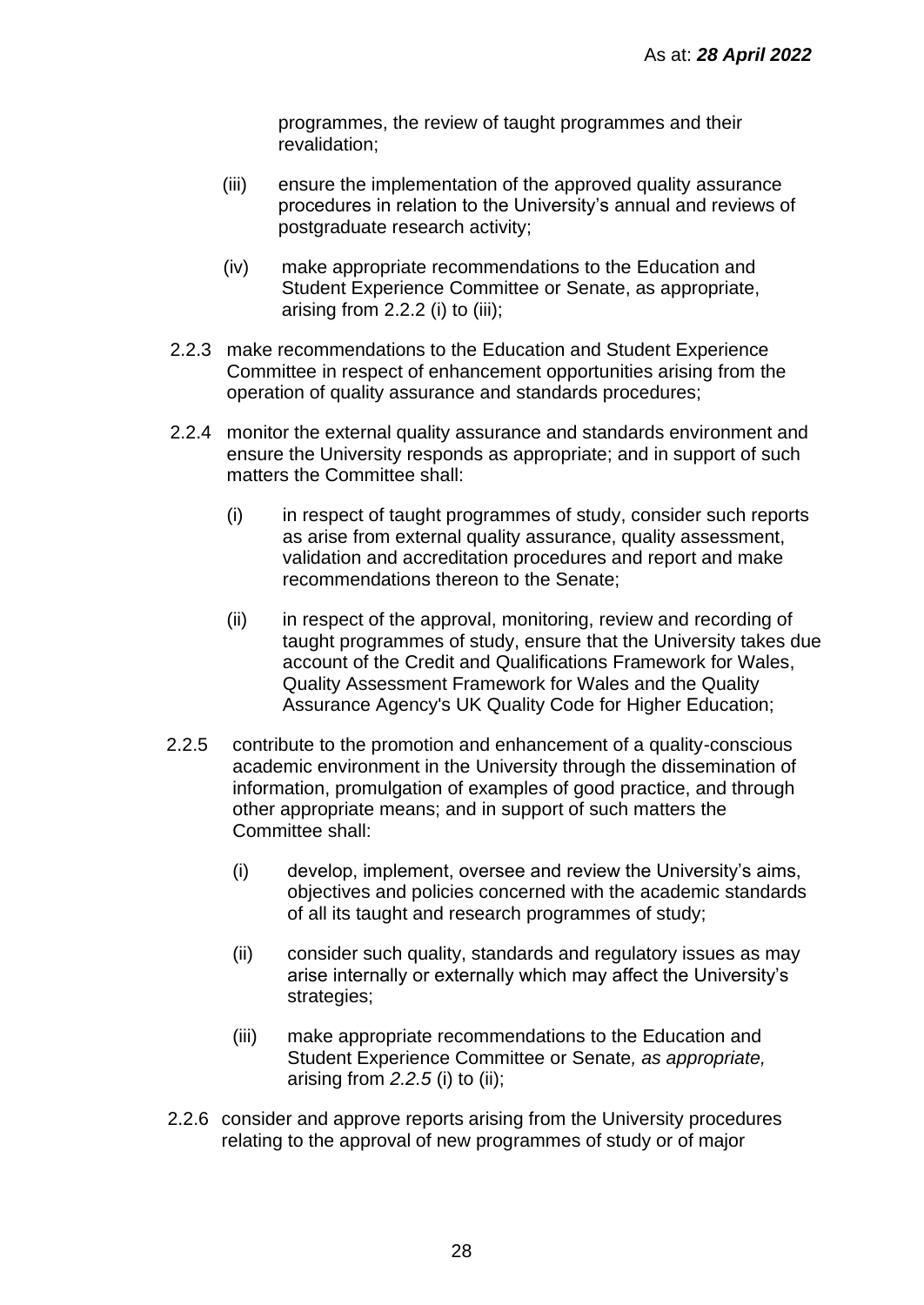amendments to existing programmes of study, and report to the Senate thereon;

- 2.2.7 consider proposals for the formulation, or revision of, and exceptions to, Academic Regulations, and make recommendations to the Senate thereon;
- 2.2.8 establish, as appropriate, such Sub-Committees or other task-oriented groups as the Committee requires in order to fulfil its role;
- 2.3 The Committee shall integrate consideration of equality, diversity and inclusion in all matters falling within its remit.
- 2.4 The Committee shall ensure that sustainability issues are fully considered in all matters falling within its remit.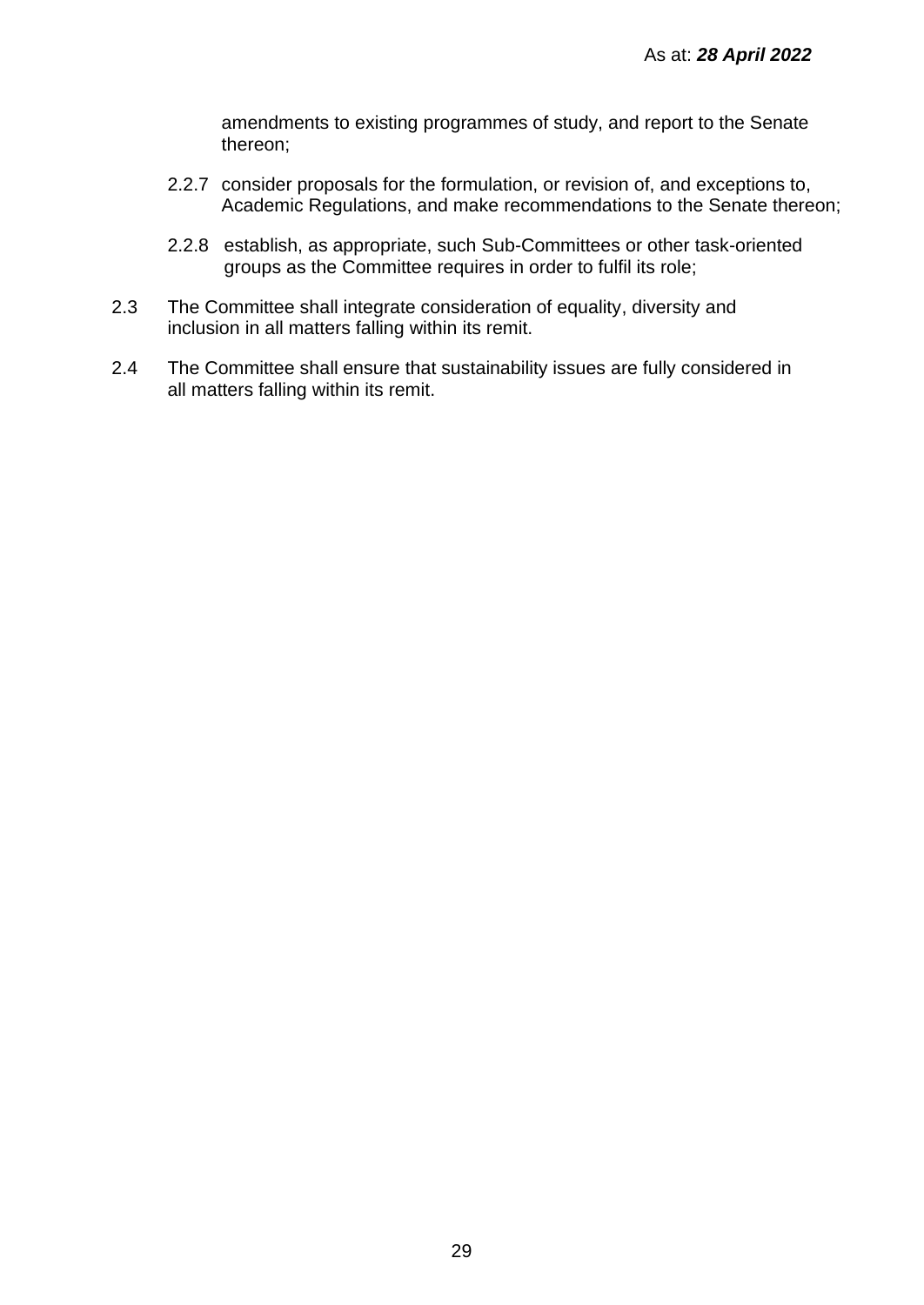# <span id="page-29-0"></span>**B. AUDIT AND RISK COMMITTEE**

# **Remit:**

The Audit and Risk Committee has a key role in in advising and assisting the Council in overseeing the assurance and control environment of the University. Its duties cover:

- Assessing and advising Council on the effectiveness of the institution's risk management, control and governance arrangements, and the internal controls and procedures to promote economy, efficiency and effectiveness;
- Oversight of external and internal audit arrangements, including advising the governing body on the appointment of the audit providers, and oversight of the nature and scope of external and internal audits and the effectiveness of the audit processes; and
- Oversight of audit aspects of the University's financial statements, including the External Auditors' opinion, the statement of members' responsibilities, the statement of internal control and any relevant issue raised in the External Auditors' management letter.

# **Composition and Membership**

| <b>Members</b>                                                                                                                                                                                                                                                                        | In attendance                                                                                                                                                                                                                                                                                                          |
|---------------------------------------------------------------------------------------------------------------------------------------------------------------------------------------------------------------------------------------------------------------------------------------|------------------------------------------------------------------------------------------------------------------------------------------------------------------------------------------------------------------------------------------------------------------------------------------------------------------------|
|                                                                                                                                                                                                                                                                                       |                                                                                                                                                                                                                                                                                                                        |
| 1 Lay member (Chair), who shall be<br>appointed by and from the Council;<br>4 Lay members, appointed by the<br>$\bullet$<br>Council, at least two of whom shall<br>be members of the Council;<br>1 independent member may be co-<br>opted and need not be a member of<br>the Council. | Vice-Chancellor<br>$\bullet$<br><b>Chief Operating Officer</b><br>$\bullet$<br><b>Chief Financial Officer</b><br>$\bullet$<br>The University's Internal Auditors<br>$\bullet$<br>The University's External Auditors<br>$\bullet$<br>Senior Risk Advisor<br>$\bullet$<br><b>Director of Financial Operations</b>        |
| 6 members.<br>At least one member shall have<br>professional experience in finance,                                                                                                                                                                                                   | At the discretion of the Chair other<br>University officers, as may be<br>appropriate, shall be invited to attend<br>meetings.                                                                                                                                                                                         |
| accounting or auditing.                                                                                                                                                                                                                                                               | The Committee may, routinely, hold                                                                                                                                                                                                                                                                                     |
| The Chair of Council shall not be a<br>member of the Committee.                                                                                                                                                                                                                       | confidential in-camera sessions and<br>exclude any or all other participants and<br>observers other than the Committee<br>Secretary. At least once a year,<br>Committee Members shall meet with the<br>External and Internal auditors without<br>University management present, other<br>than the Committee Secretary. |
| Members should not be individuals with<br>executive management responsibilities<br>within the institution or members of the<br>Finance and Resources Committee.                                                                                                                       |                                                                                                                                                                                                                                                                                                                        |
| Members should not be members of<br>staff or a student at the institution,                                                                                                                                                                                                            | The Secretary to the Audit and Risk<br>Committee shall be the Secretary to the                                                                                                                                                                                                                                         |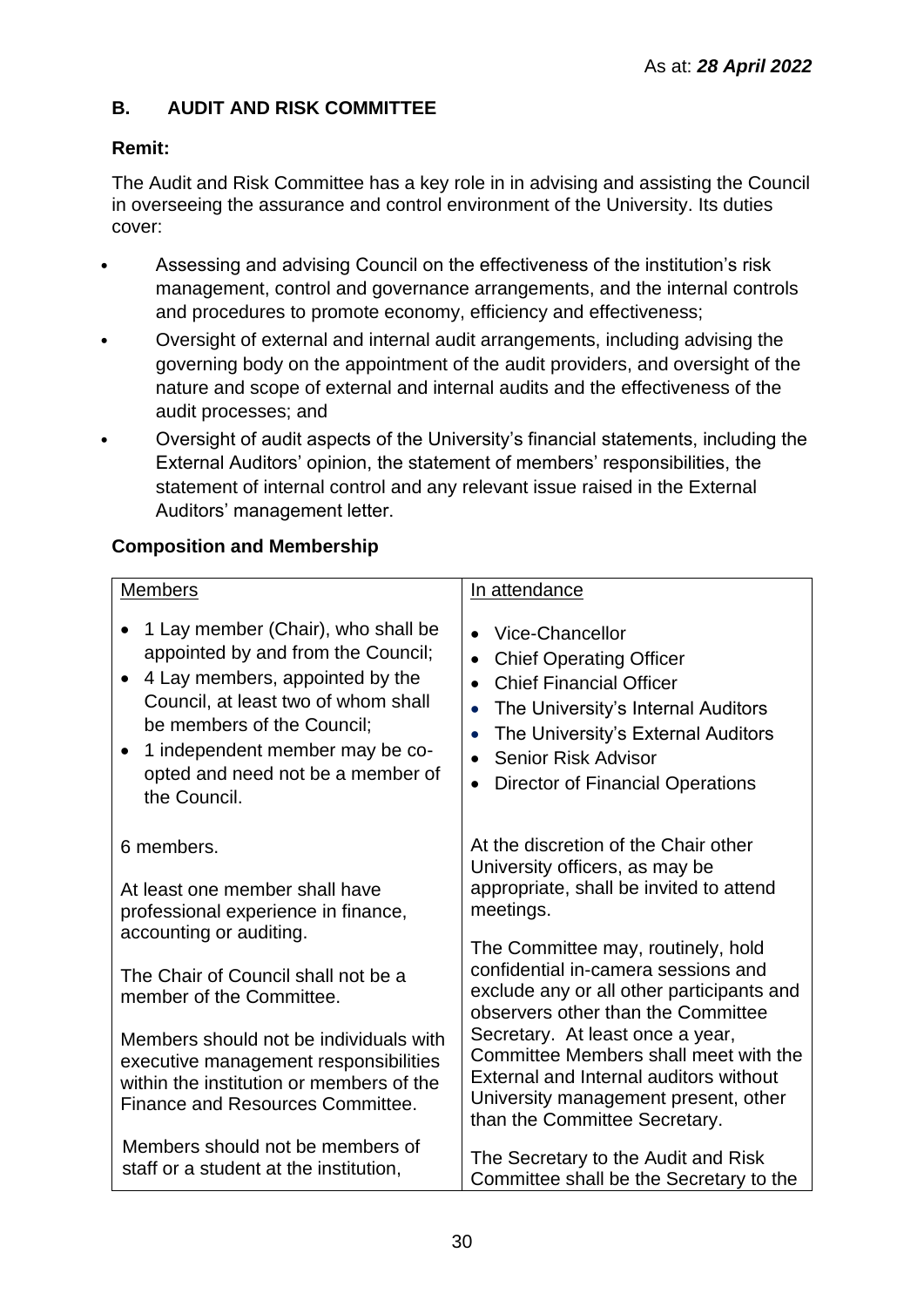| including staff and students who are<br>members of Council.                                                                         | Council or such other person as<br>appointed by the Council. |
|-------------------------------------------------------------------------------------------------------------------------------------|--------------------------------------------------------------|
| The process of appointment to<br>membership of the Committee and the<br>terms of office will be in accordance with<br>Ordinance 11. |                                                              |

# **Occurrence**

The Committee shall meet a minimum of three times per academic year. The External or Internal Auditors may request a meeting if they consider it necessary

## **Quorum**

In accordance with Ordinance 11 the quorum of a Committee shall be the nearest higher whole number to one-third of the membership. For this purpose, Co-opted members will not be included in the total membership

Quorum is two members.

## **Terms of Reference**

## Responsibility to scrutinise and advise

- 1. To scrutinise and advise the Council as appropriate on:
- a) The appointment or reappointment of the External Auditors and Head of Internal Audit, the terms of their engagement, the audit fee, and their ability to provide any non-audit services;
- b) The performance of the External and Internal Auditors, including the function's compliance with relevant standards, any matters affecting their objectivity, and any matters relating to their resignation or dismissal;
- c) Problems and reservations arising from the interim and final external audits, including a review of the management letter incorporating the management responses, and any other matters the External Auditors may wish to discuss (in the absence of management where necessary);
- d) Audit aspects of the annual financial statements (to be considered in the presence of the External Auditors), including the Auditors' formal opinion and the statement of internal control, in accordance with Higher Education Funding Council for Wales' Accounts Directions;
- e) Major findings of Internal Audit investigations and management's response; and the Internal Auditors' annual report;
- f) The implementation of agreed audit-based recommendations, from whatever source;
- g) Internal risk management arrangements, including the efficacy of the corporate risk register , the risk strategy and appetite, control and governance arrangements. This shall include consideration of the culture and behaviour that is prevalent within the University and arrangements that can affect reputation, such as the management of conflicts of interest;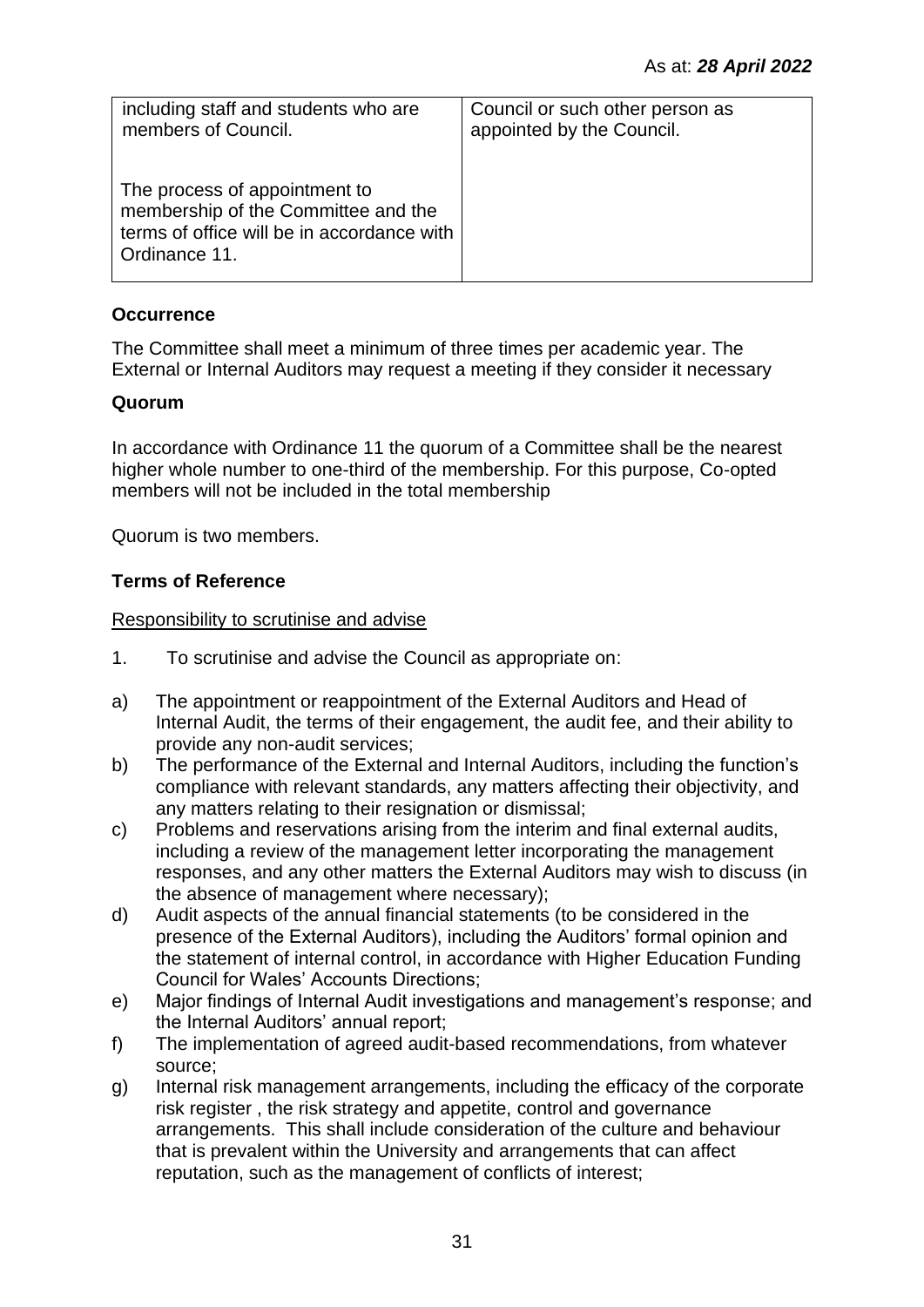- h) Serious incidents or failures (as defined by the Financial Management Code and Charities Commission) and significant losses in terms of their proper investigation, and that the External and Internal auditors, and where appropriate the Higher Education Funding Council for Wales or other regulatory bodies, have been informed;
- i) Other appropriate audit reviews not conducted by the External or the Internal auditors, but which have implications for the institution's risk management, control and governance arrangements;
- j) Matters relating to standards and principles of public life at the request of Council; the Chair of Council; the Vice Chair of Council; or the Chair of the Audit and Risk Committee; and
- k) Periodic assurance on the method and evidential base for the provision of annual assurance by the Senate to the Council on academic quality and standards.
- 2. To receive reports for information and advise Council and / or the Vice-Chancellor as appropriate on:
- a) The process of review of the financial regulations and any material changes which may impact on the internal control environment, making any recommendations in the first instance to Finance & Resources Committee and thereon to Council; and
- b) Any relevant reports from the Audit Wales, HEFCW and other organisations.

## Authority to approve

- 3. To scrutinise and have authority to approve on behalf of Council:
- a) The nature and scope of the External Audit;
- b) The Internal Auditors' audit risk assessment, strategy and programme, and shall seek assurance that the scope encompasses all the University's activities, the whole of its risk management, control and governance, and any aspect of value for money delivery;
- c) the use of External Auditors for non-audit work; and
- d) Any revisions to the University's Counter-Fraud and Anti-Bribery Policy and Public Interest Disclosure (Whistle-blowing) Code of Practice, and any matters progressed under these, normally once the applicable investigations have concluded.

## Other Operational Powers or Duties

- 4. The Committee shall exercise oversight of the right of the Chief Risk Officer to have direct access to the Chair of the Audit and Risk committee.
- 5. The Committee is authorised by the Council to investigate any activity within its terms of reference. It is authorised to seek any information it requires from any employee, and all employees are directed to cooperate with any request made by the committee.
- 6. The Committee is authorised by the Council to obtain legal or other independent professional advice, via the University Secretary (and subject to a limit of £5,000), and to secure the attendance of non-members with relevant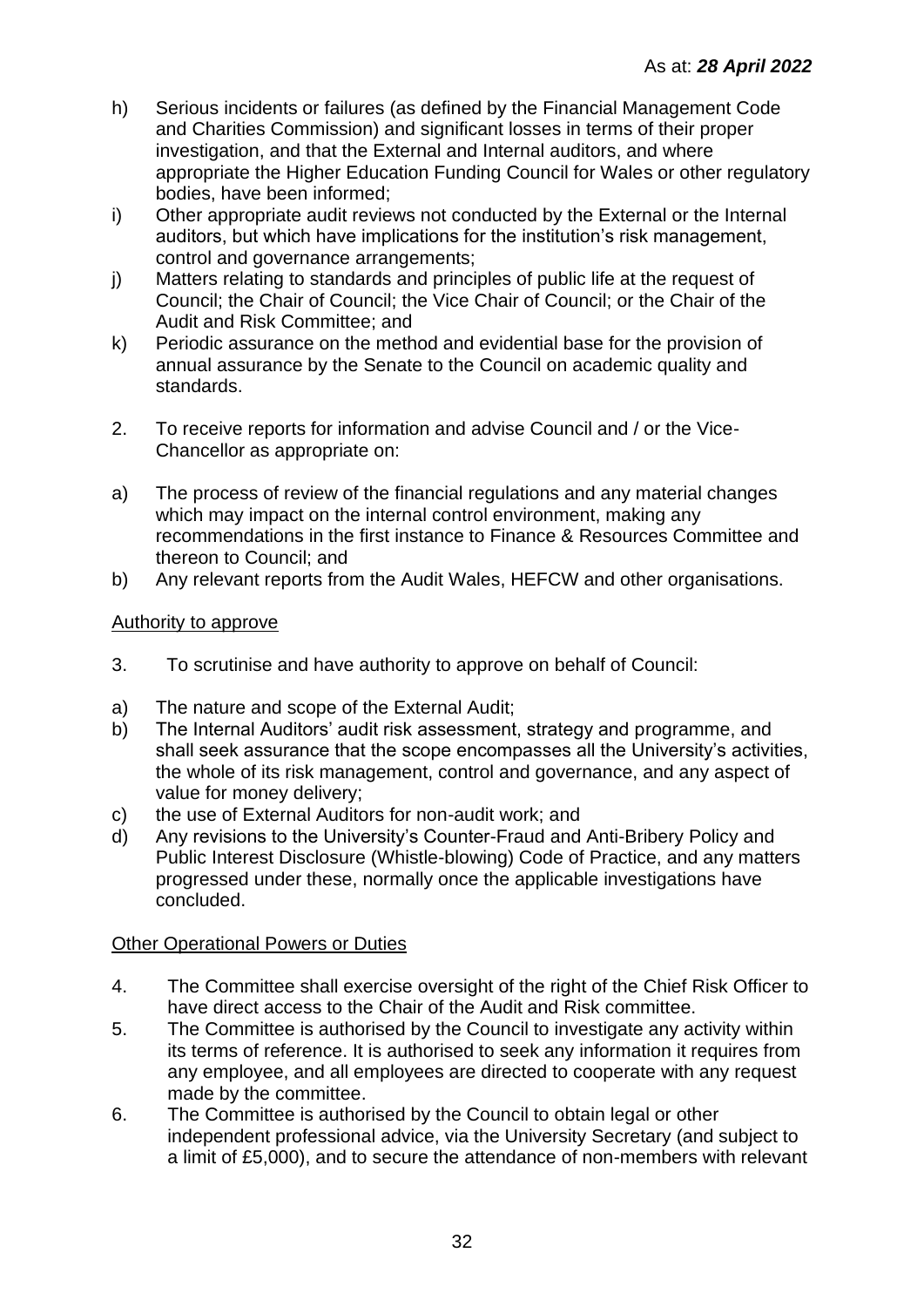experience and expertise if it considers this necessary, normally in consultation with the Vice Chancellor and / or the Chair of Council.

- 7. The Committee will prepare its annual report covering the University's financial year and any significant issues up to the date of preparing the report. The report will be addressed to the Chair of Council and the Vice-Chancellor, and will summarise the activity for the year. It will give the Committee's opinion of the adequacy and effectiveness of the University's arrangements for the following:
	- risk management, control and governance;
	- economy, efficiency and effectiveness (value for money); and
	- management and quality assurance of data used and submitted for regulatory purposes.

The opinion on these matters will be based on the information and assessments presented to the Committee by the auditors and by the University management.

- 8. The Committee shall promote co-ordination between the External and Internal Auditors.
- 9. The committee will take into consideration equality and diversity issues in all matters.
- 10. The Committee shall ensure that longer term sustainability is considered in all matters falling within its remit.
- 11. Work and liaise as necessary with all other committees taking particular account of the impact of risk on the work of other committees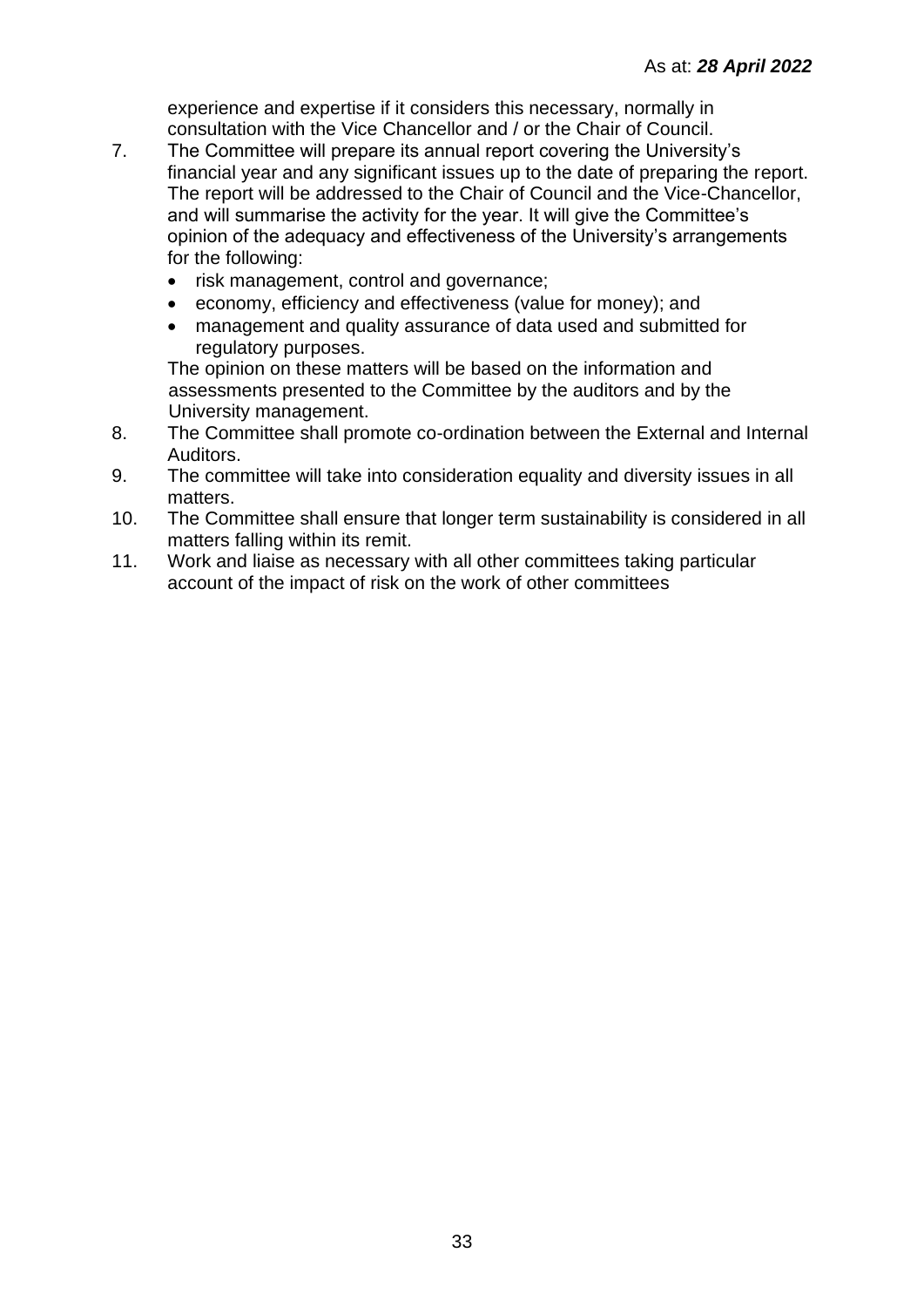# <span id="page-33-0"></span>**C. GOVERNANCE COMMITTEE**

## **1. Composition and Membership**

- 1.1 There shall be a Governance Committee, which shall be a sub-Committee of the Council, composed as follows:
	- (i) the Chair of the Council;
	- (ii) the Vice-Chair of the Council;
	- (iii) the President and Vice-Chancellor or nominee;
	- (iv) three additional lay members appointed by and from the Council;
	- (v) two members appointed by and from the Senate;
	- (vi*)* the President of the Students' Union, or a nominee from among the Elected Officers.
	- (vii) the Deputy Vice-Chancellor (co-opted)

The following Observers, as defined in Ordinance 11, are invited to attend committee meetings:

- (viii) Chief Operating Officer
- (ix) Head of Corporate Governance
- 1.2 The Chair of Council shall chair the Committee or may delegate this role to one of the lay members of the Committee.

## **2. Quorum**

Four members, of whom two must be lay members, shall form a quorum.

## **3. Terms of Reference**

- 3.1 The Governance Committee shall advise and make recommendations to Council on matters relating to the governance of the University.
- 3.2 The Governance Committee shall advise Council on the level of compliance by the University with the mandatory requirements of legislation and other regulations, including the provisions of the Equality Act and the Welsh Language Act.
- 3.3 The Governance Committee shall commission effectiveness reviews of Council as required.
- 3.4 The Governance Committee shall exercise, on behalf of Council, general oversight of constitutional and legal matters, including the Charter, Statutes and Ordinances.
- 3.5 The Governance Committee may establish sub-committees which shall include: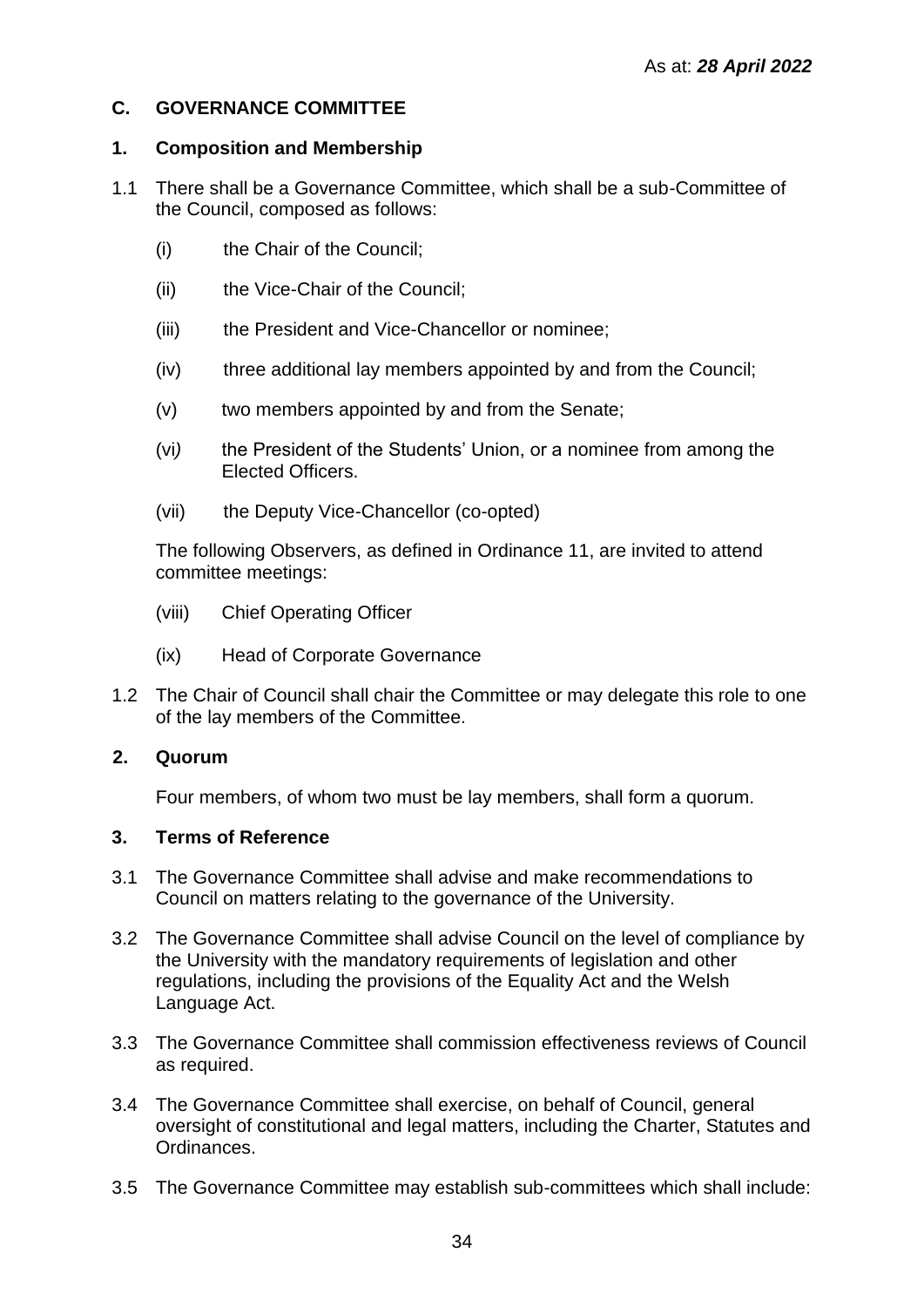- (i) a Health, Safety and Well-being Committee to advise on the development and implementation of health, safety and well-being policies and procedures;
- (ii) an Equality, Diversity and Inclusion Committee to monitor the development and implementation of strategies for ensuring legal compliance and best practice in all matters relating to equal opportunities and diversity;
- (iii) an Open Research Integrity and Ethics Committee to act as an oversight body to ensure that the University meets the requirements of the UUK Concordat to Support Research Integrity;
- (iv) a Biological Standards Committee to keep under review all aspects of the administration of the Animals (Scientific Procedures) Act 1986, and to monitor the operation of the Ethical Review Process.
- 3.6 The Governance Committee shall refer matters with strategic and resource implications to Finance and Resources Committee, and those matters with academic implications to Senate.

## 3.7 Nominations and Appointments

- 3.7.1 The Committee shall be responsible for:
	- (i) succession planning arrangements to ensure continuous effective governance operations, including in relation to the handover between the Chairs of the committees of Council and recommendations to Council relating to the duration of the terms of office of the Vice-Chancellor.
	- (ii) keeping under review the composition of the membership of the Council, including its profile against the agreed skills matrix,
	- (iii) receiving feedback from annual appraisals of members,
	- (iv) overseeing individual and programmatic member development,
- 3.7.2 The Governance Committee shall ensure that:
	- (i) lay member and co-opted member vacancies, and committee chairs' terms of office, are monitored on an annual basis;
	- (ii) that, through the establishment of a Nominations Sub-Committee (see Annex 1), upcoming vacancies are advertised as appropriate, suitable candidates are recommended to Council and vacancies are filled in a timely manner, including the appointment of the Chair and Vice-Chair of Council;
- 3.7.3 The Governance Committee shall receive reports for information and advise Council as appropriate on equality, diversity and inclusion with respect to the composition of Council and its committees;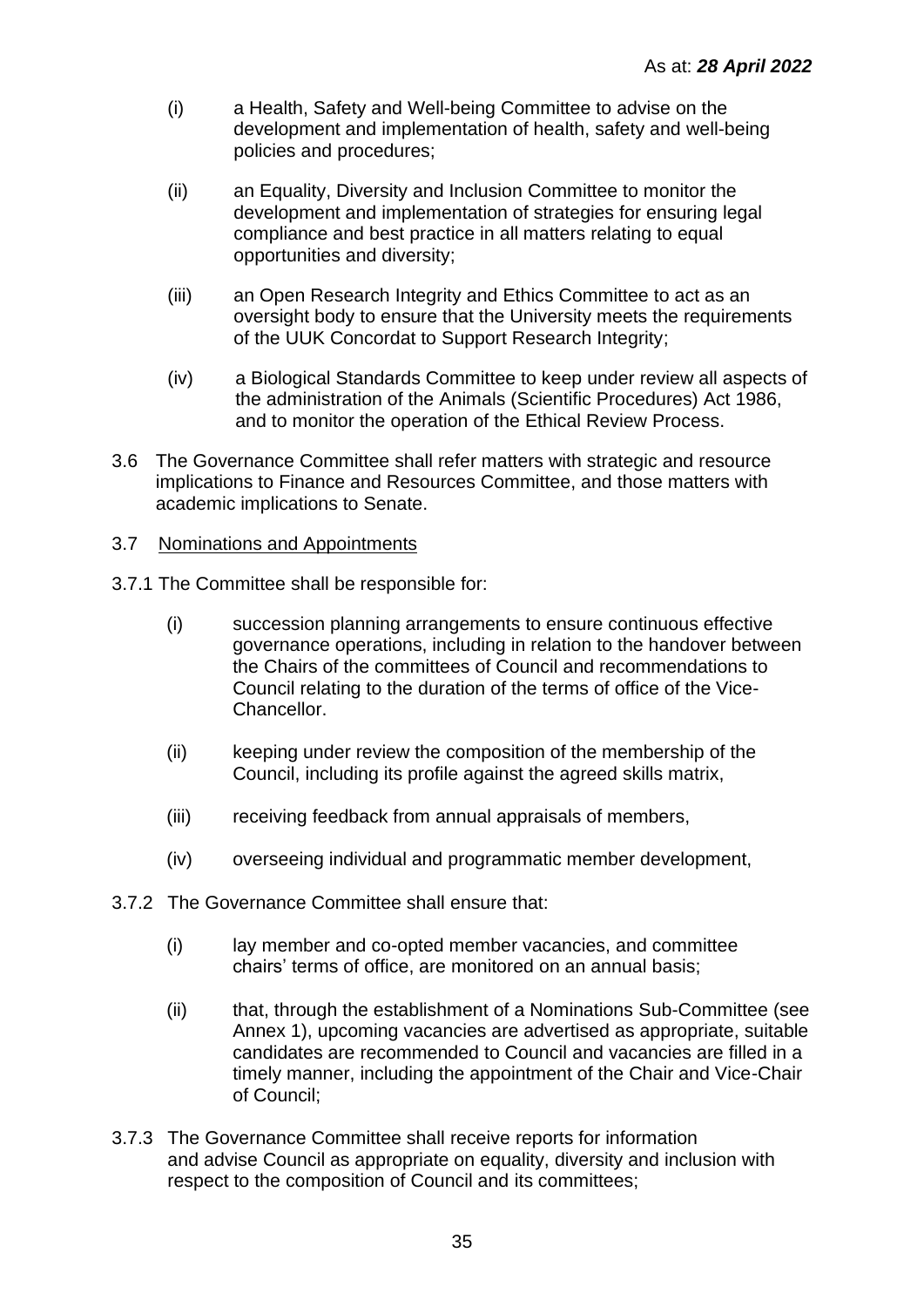- 3.7.4 The Governance Committee shall consider sector good practice and guidance from key bodies, and the steps that may be taken to address any agreed changes in practice.
- 3.8 The Committee shall integrate consideration of equality, diversity and inclusion issues into all matters falling within its remit.
- 3.9 The Committee shall ensure that sustainability issues are fully considered in all matters falling within its remit.
- 3.10 The Governance Committee may establish such working groups as are necessary to advise on matters within the remit of the Governance Committee.

## **4. Authority to approve:**

The Governance Committee shall have authority to scrutinise and approve on behalf of Council:

- Animals (Scientific Procedures) Act 1986: Compliance Report Statement of the Establishment Holder
- Annual Statement on Research Integrity
- Annual Report: Welsh Language Monitoring
- Annual Prevent Report
- Modern Slavery Act Annual Statement
- Strategic Equality Plan Annual Monitoring Report
- Annual Report Information Management
- Safety, Health, Environment and Wellbeing Annual Statement

## **5. The Secretary**

The Secretary of the Council shall be Secretary to the Committee or such other person as appointed by the Council.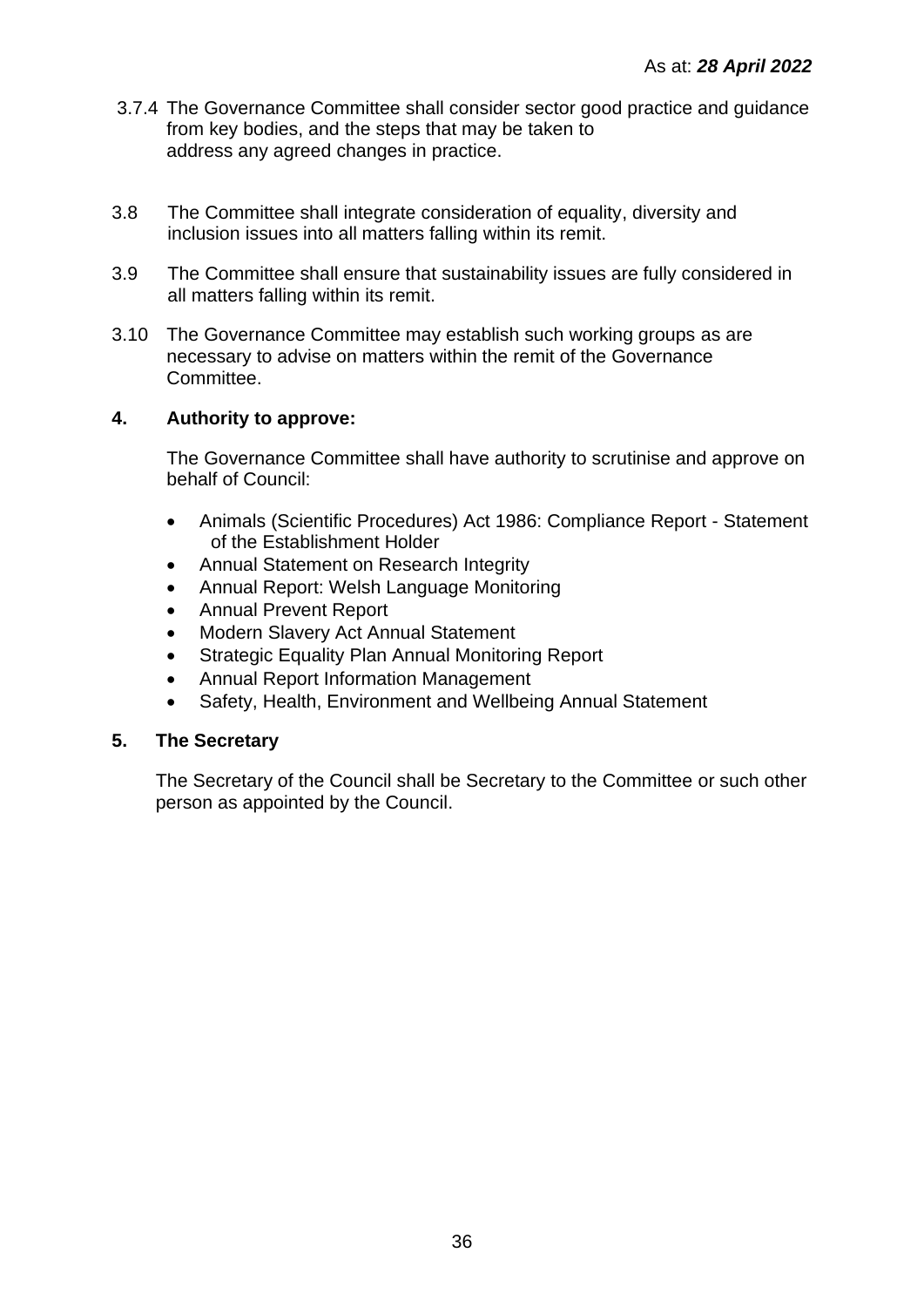## **Annex 1 – Nominations Sub-Committee**

## **Remit**

The Governance Committee may convene a Nominations Sub-Committee to consider and agree recommendations to Council in relation to key appointments, including the appointment and re-appointment of the Chair and Lay Members to the Council and its committees.

## **Composition and Membership**

| <b>Members</b>                                                                                                                                                         | In attendance                                                                  |  |  |
|------------------------------------------------------------------------------------------------------------------------------------------------------------------------|--------------------------------------------------------------------------------|--|--|
| The Chair of the Governance<br>$\bullet$<br>Committee or nominee (Chair)                                                                                               | The University Secretary and General<br>Counsel, who shall be Secretary to the |  |  |
| The Chair and/or Vice-Chair of<br>$\bullet$<br>Council                                                                                                                 | Nominations Sub-Committee.                                                     |  |  |
| An additional Lay Member                                                                                                                                               | At the discretion of the Chair, other                                          |  |  |
| One Staff Member (appointed<br>٠<br>from amongst the Senate<br>members on the Council)                                                                                 | officers, as appropriate, may be invited<br>to attend the meeting              |  |  |
| One Student Member (appointed<br>$\bullet$<br>from amongst the Student<br>members on the Council)                                                                      |                                                                                |  |  |
| No individual shall be eligible to be a<br>member if the Committee is considering<br>their own appointment, or the<br>appointment of their successors in that<br>role. |                                                                                |  |  |
| Where the Chair of Governance<br>Committee needs to recuse themselves<br>another lay member shall chair the<br>meeting                                                 |                                                                                |  |  |

## **Occurrence**

As determined by the Chair, to enable the Committee to meet required deadlines

## **Quorum**

Quorum shall be four members, excluding any co-opted members.

## **Terms of reference**

- 1. On behalf of the Governance Committee, the Nominations Sub-Committee shall:
- 1.1 instigate search and selection exercises for the Chair of Council, the Vice-Chair of Council, and new lay members to serve on Council and its sub-committees, as required;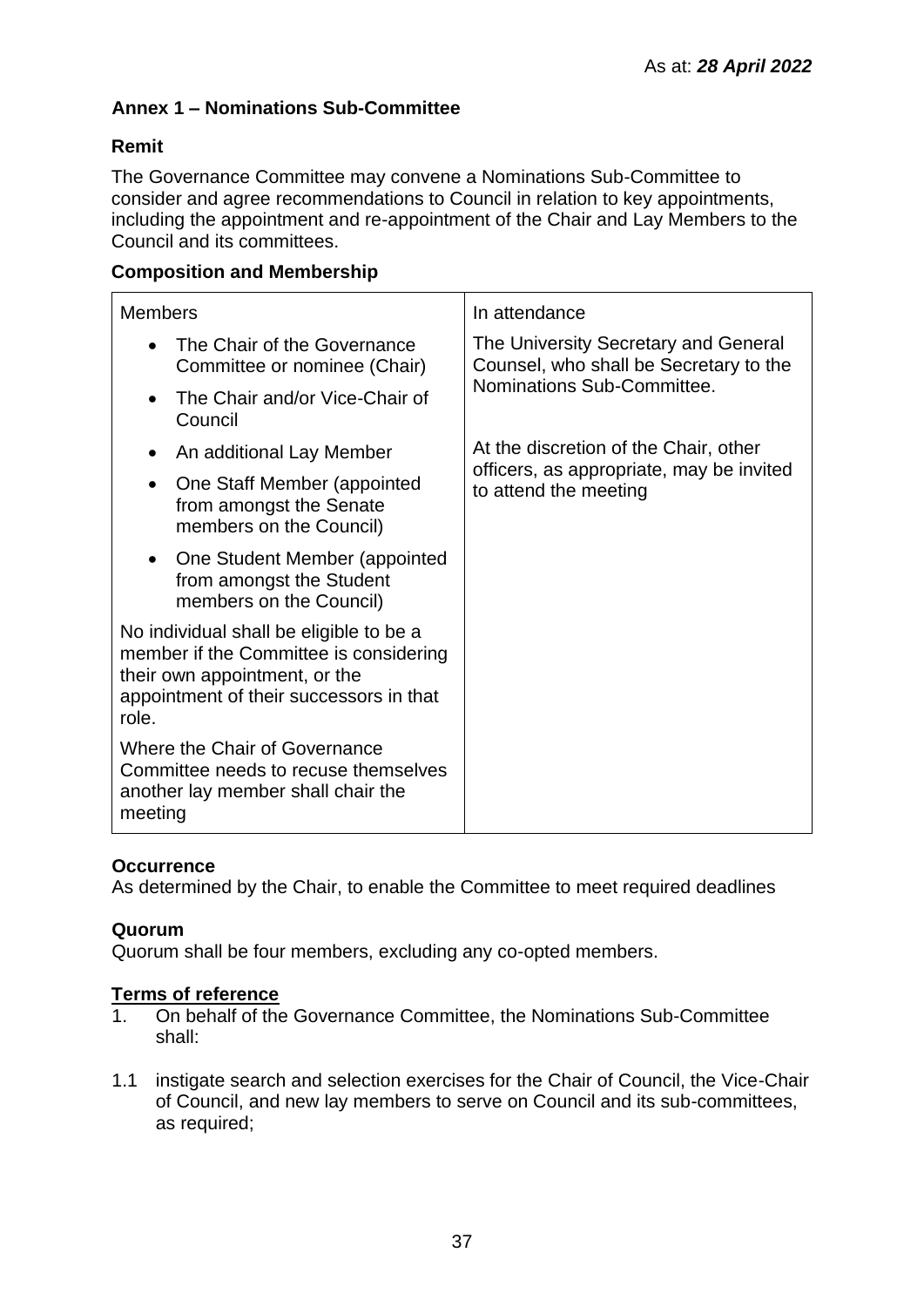- 1.2 ensure that vacancies for lay members are publicised within the institution and staff, students and members of the Council are invited to submit names to the Secretary of the Council for consideration
- 1.3 determine the membership of any associated interview panels, which in the case of recruitment for the Chair of Council may include an external member.
- 2. The Nominations sub-committee shall have regard to:
- 2.1 the balance of membership on the Council and the needs of the University, taking into account the need to maintain an appropriate balance of skills and expertise and diversity of members;
- 2.2 the desirability of there being members connected with:
	- Industrial, commercial and financial concerns;
	- Professions and learned societies:
	- Public and health sectors; and
	- Local communities.
- 2.3 the University's Statement of Independence for Lay Membership
- 3 Following completion of the search and selection processes the Nominations Sub-Committee shall inform Governance Committee and recommend the successful candidates to Council. This shall also include the recommended duration of the term of office where relevant.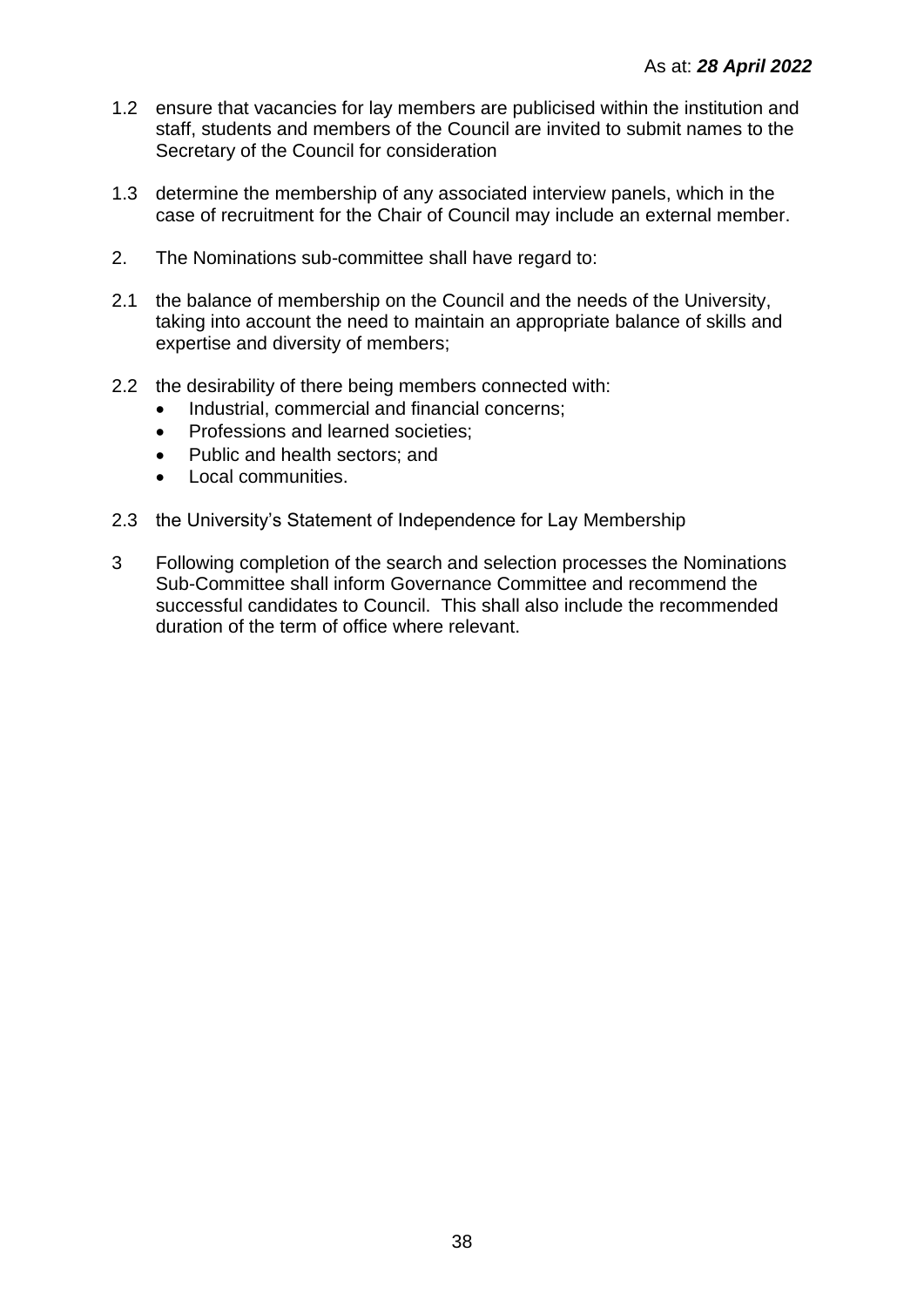## **D. REMUNERATION COMMITTEE**

## **1. Terms of Reference**

The Remuneration Committee shall operate within the delegation from Council and:

- 1.1.develop for approval by Council an overall reward strategy and policy to cover the remuneration, benefits and conditions of employment of the senior officers of the University.
- 1.2.review and determine the remuneration, benefits and conditions of employment of the President and Vice-Chancellor and his/her direct reports, taking account of affordability, comparative information of the remuneration, benefits and conditions of employment in the University Sector and elsewhere as appropriate and relevant metrics and performance data.
- 1.3.set the strategy, policy and parameters for the review and determination of allowances for other holders of rotational offices of the University, including Deans and Heads of School.
- 1.4.set the strategy, policy and parameters for the review and determination of the remuneration and benefits of senior staff of the University within the remit of the Professorial and Senior Salaries Committee.
- 1.5.review the decisions of the Professorial and Senior Salaries Committee, including any discretionary revisions to remuneration made between meetings of that Committee.
- 1.6.to ensure appropriate independence of the function, review the remuneration of the Head of Internal Audit taking into account the recommendation of the Audit and Risk Committee.
- 1.7.set the strategy, policy and parameters for severance terms for all senior staff; consider and approve severance terms for the Vice-Chancellor and Vice-Chancellor's direct reports on the termination of their employment ensuring compliance with the requirements set out by the Higher Education Funding Council for Wales; and receive a report on any severance terms agreed for senior staff of the University within the remit of the Professorial and Senior Salaries Committee.
- 1.8.promote the University's responsibilities for equality and diversity by ensuring that relevant issues are given full consideration in all matters relating to the remuneration of all staff falling within the remit of the Committee and of the Professorial and Senior Salaries Committee.
- 1.9.receive and consider an annual report on the pay gap and on equal pay in the University.
- 1.10 agree an annual framework of work and to review and report on progress by providing an annual report (for Council and the University Financial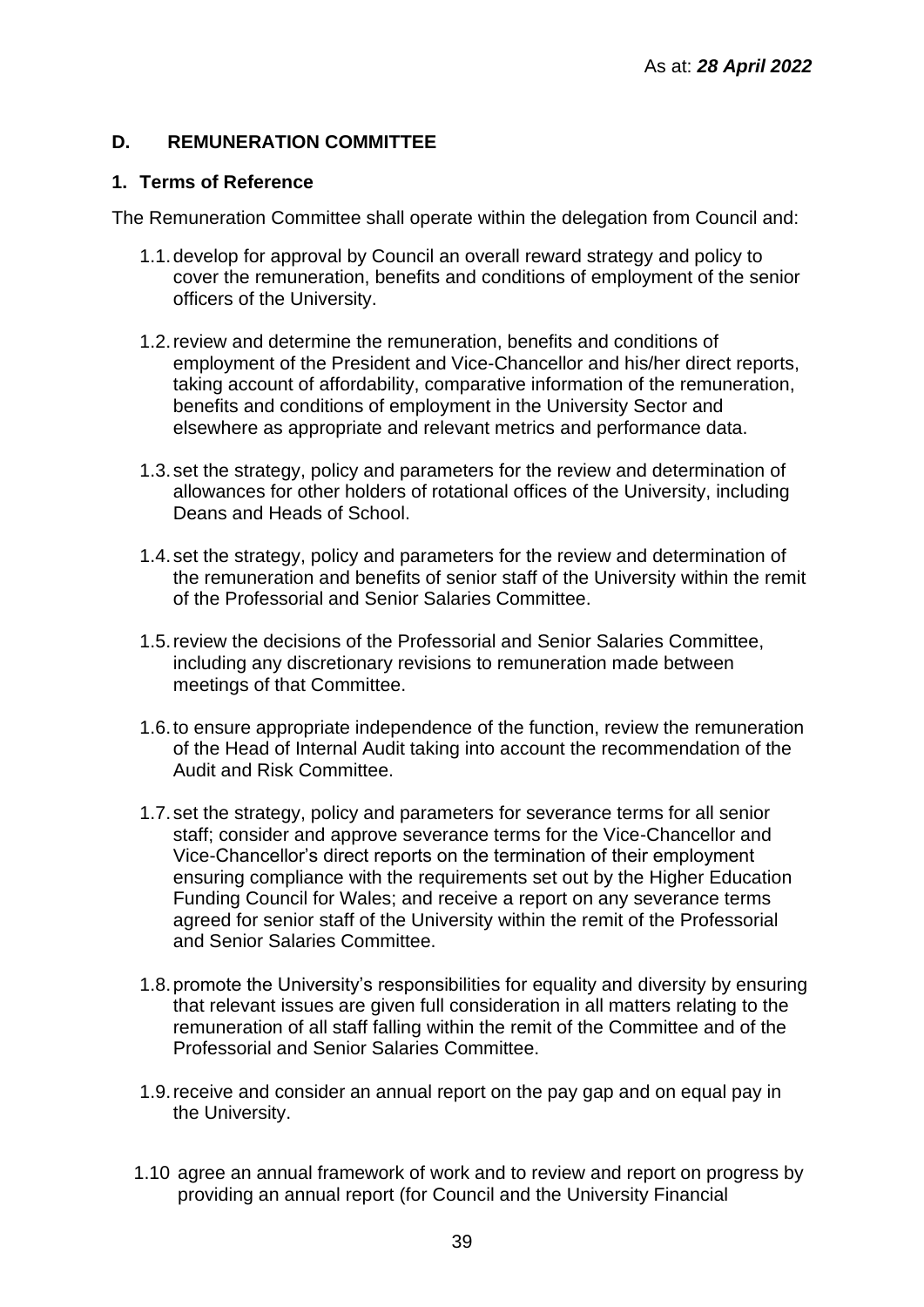Statement) which is transparent and meets the requirements of good governance.

1.11. agree what information about the work of the Committee and executive reward arrangements should be published on the University's Governance webpages in addition to the annual framework of work and annual report.

## **2. Membership**

- 2.1.The membership of the Remuneration Committee is:
	- a. the Vice-Chair of Council;
	- b. the Chair of Council;
	- c. two lay members from the Council who shall serve for three years and may be appointed for one further term.
	- d. one further independent member who need not be a member of the Council but shall have professional experience in remuneration and reward may be appointed, where a need is identified, and who shall serve for three years and may be appointed for one further term.
- 2.2.The Remuneration Committee shall not be chaired by the Chair of Council. A chair will be appointed by Council from the lay membership.
- 2.3.The quorum for the remuneration Committee is three lay members, one of whom shall be the Chair.

## **3. Secretariat**

- 3.1.The Head of Leadership and Staff Development, or another member of the Human Resources team of an equivalent level, will be the Secretary for the Committee.
- 3.2.The individual acting as the Committee Secretary will usually also be the minute-taker for the Committee.

## **4. Proceedings**

- 4.1.Attendance at meetings is as follows;
	- a. A quorum of members;
	- b. The Committee may invite the Vice-Chancellor and the Deputy Vice-Chancellor to attend part of the Committee's meetings, to provide information and answer any questions from the Committee;
	- c. The Director of Human Resources shall normally attend.
- 4.2.The Committee shall determine its own timetable for meetings but shall be expected to meet on a minimum of two occasions each year.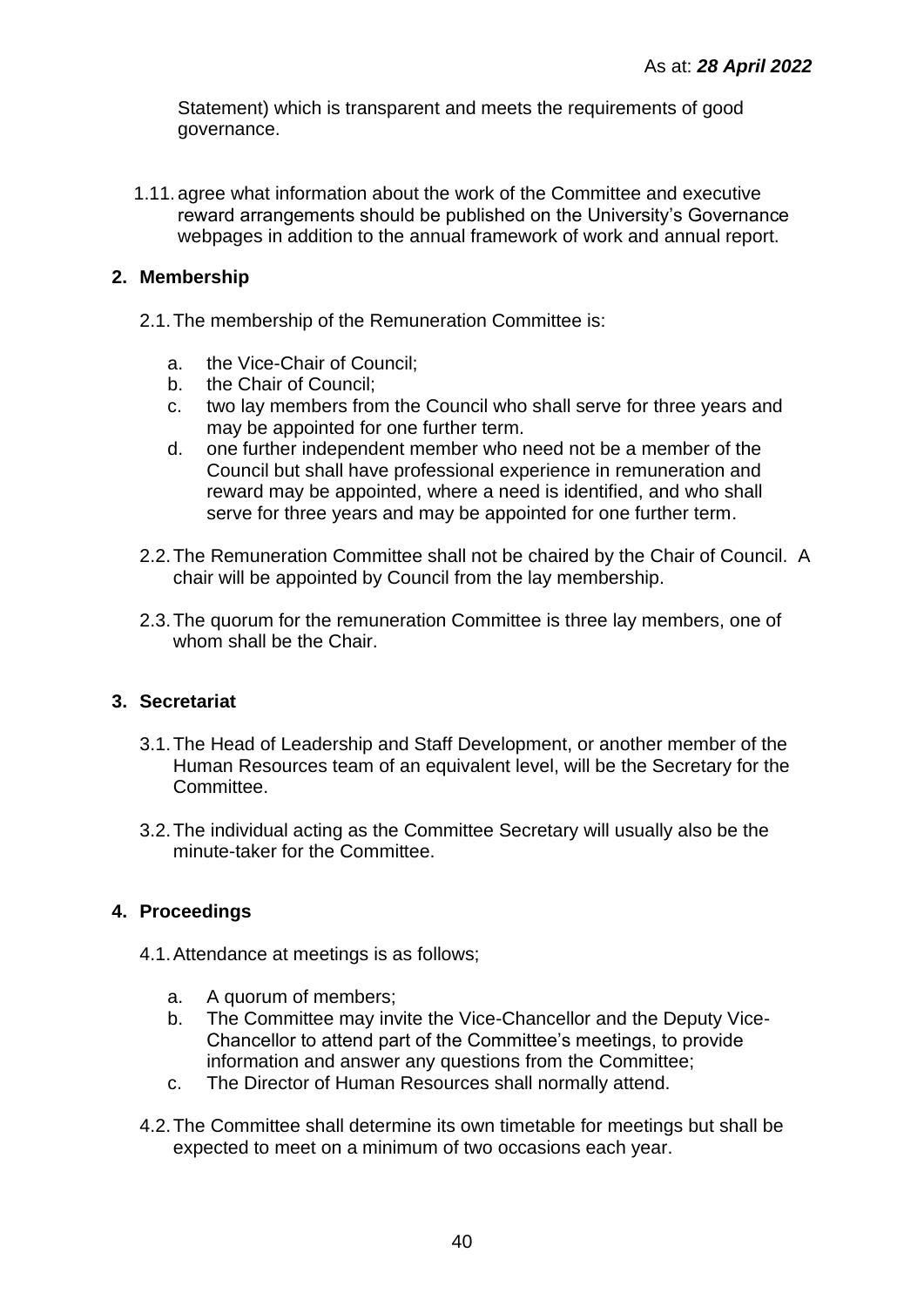## **PROFESSORIAL AND SENIOR SALARIES COMMITTEE**

## **Terms of Reference and Membership**

The terms of reference of the Professorial and Senior Salaries Committee are;

- 1.1.Within the strategy, policy and parameters determined by the Remuneration Committee and approved by Council, to review and determine the remuneration, benefits and conditions of employment of:
	- Professors
	- Directors of Professional Services
	- Other Professional Services on the Senior Staff pay scale

taking account of comparative information on the remuneration, benefits and conditions of employment in the University sector and elsewhere as appropriate

- 1.2.To make recommendations to Remuneration Committee on reward arrangements for members of staff within the remit of the Committee.
- 1.3.To review the arrangements for the remuneration of professors and other senior officers of the University within the remit of the Committee, taking account of best practice within the University sector and elsewhere as appropriate and to make recommendations to Remuneration Committee for improvements.
- 1.4.To set parameters and delegation arrangements for the remuneration of new appointments (including promotion to personal chair) and for discretionary revisions to remuneration made between meetings of the Committee; and to review decisions made between meetings of the Committee.
- 1.5.To approve any severance terms for staff of the University within the remit of the Professorial and Senior Salaries Committee on the termination of their employment, operating within the framework of set out by the Remuneration **Committee.**
- 1.6.To promote the University's responsibilities for equality and diversity by ensuring that relevant issues are given full consideration in all matters relating to the remuneration of all staff falling within the remit of the Committee.
- 1.7.To provide Remuneration Committee with a full report of its decisions which is transparent and meets the requirements of good governance.

## **2. Membership**

- 2.1.The membership of the Professional and Senior Salaries Committee is:
	- the President and Vice-Chancellor who shall be the Chair of the Committee;
	- the Deputy Vice-Chancellor who shall act as Chair of the Committee in the absence of the Vice-Chancellor;
	- the three Pro Vice-Chancellor Heads of College;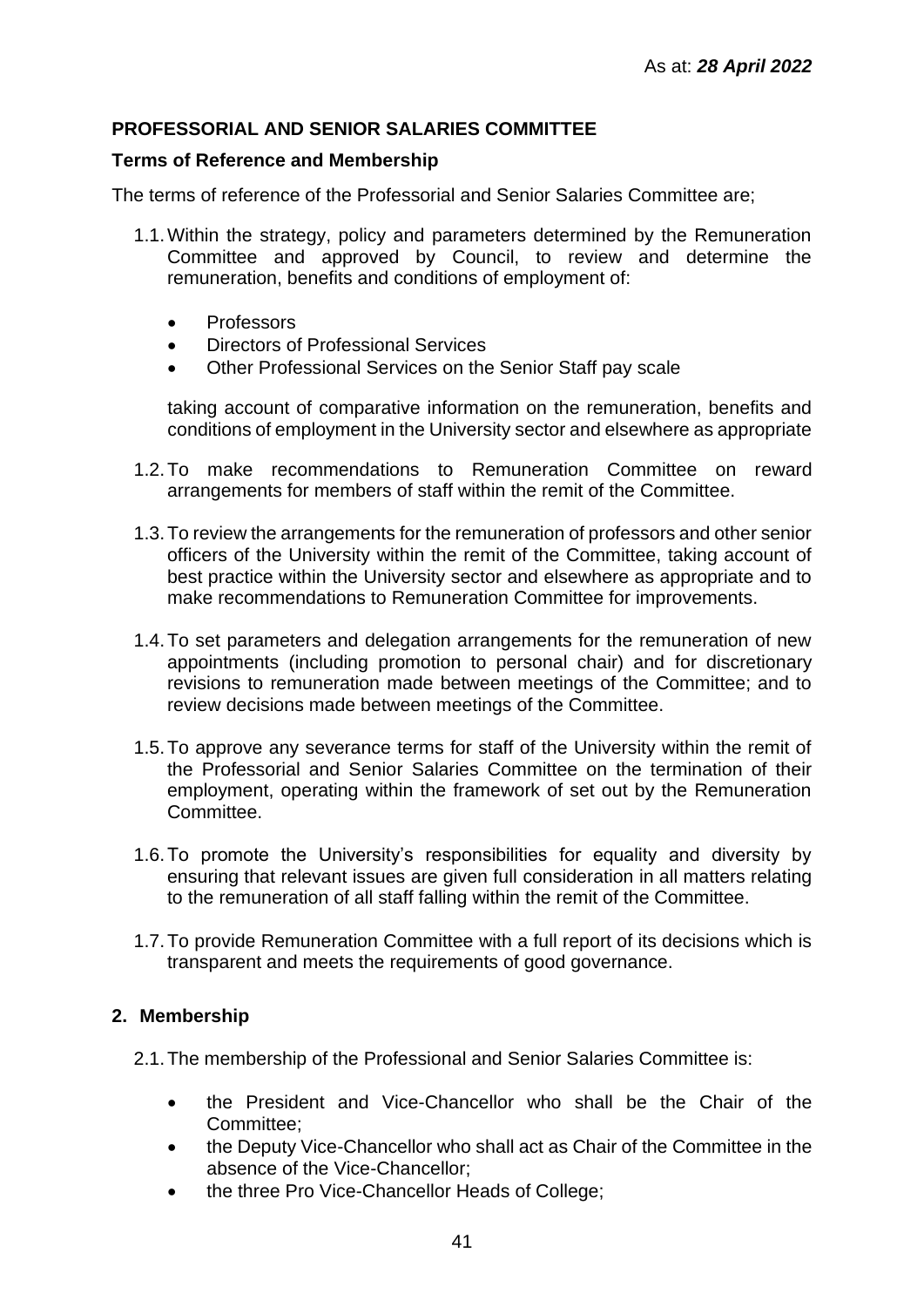• the Chief Operating Officer and University Secretary.

## **3. Secretariat**

- 3.1.The HR Business Partner (Policy and Projects), or another member of the Human Resources team of an equivalent level who shall act as Secretary to the Committee.
- 3.2.The individual acting as the Committee Secretary will usually also be the minute-taker for the Committee

## **4. Proceedings**

- 4.1.Attendance at meetings is as follows;
	- A quorum of members;
	- The Director of Human Resources shall normally attend
- 4.2.The Committee shall determine its own timetable for meetings but shall be expected to meet on a minimum of two occasions each year.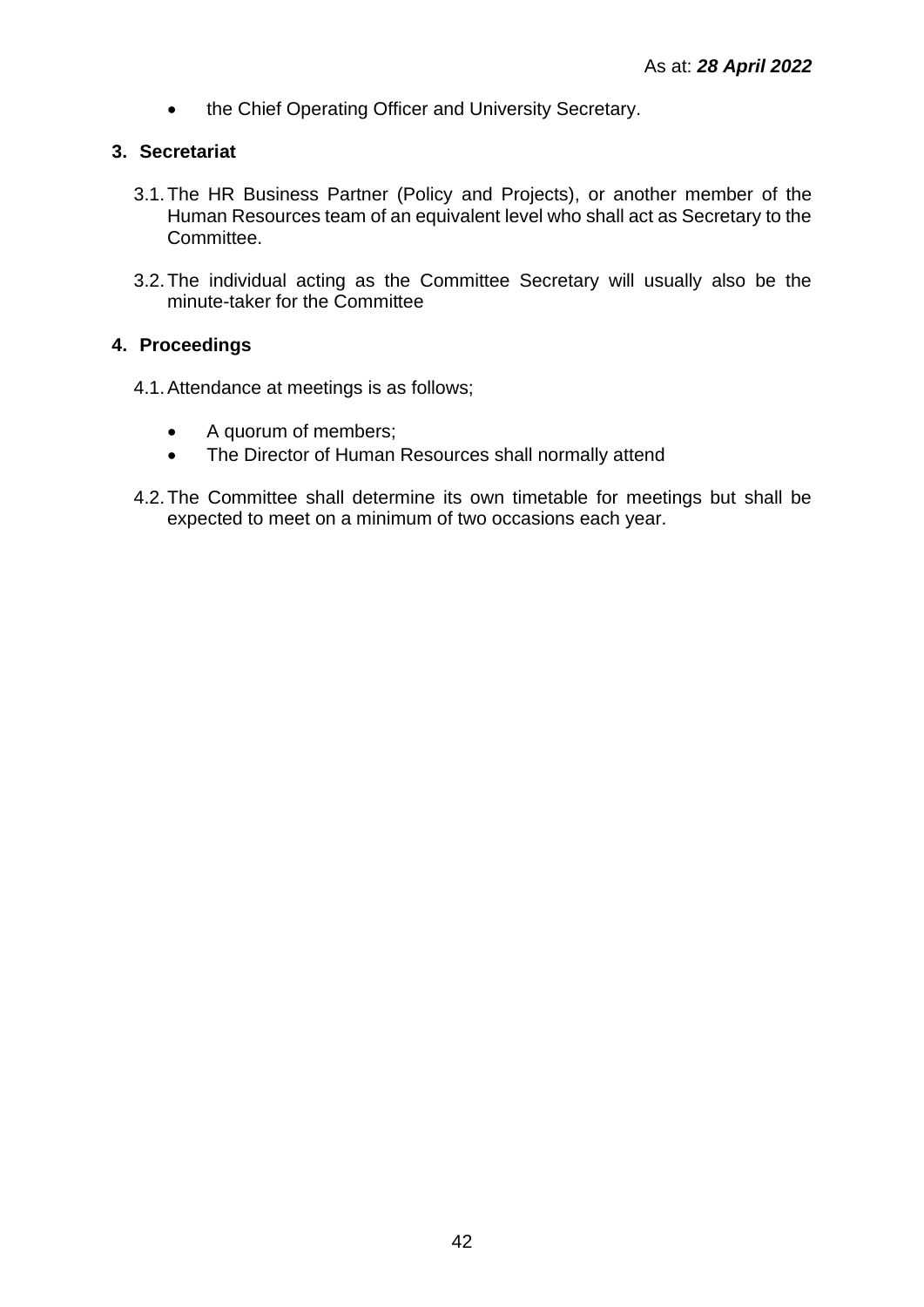## **E. FINANCE AND RESOURCES COMMITTEE**

## **1 Composition**

- 1.1 There shall be a Finance and Resources Committee which shall be a Committee of the Council, shall serve as the Finance Committee for the University and shall be composed as follows:
	- (i) the Chair of the Council ex officio;
	- (ii) the Vice-Chair of Council ex officio;
	- (iii) the President and Vice-Chancellor ex officio;
	- (iv) the Deputy Vice-Chancellor ex officio;
	- (v) the Chair of the Investment and Banking Sub-Committee ex officio;
	- (vi) the Chair of the Estates and Infrastructure Sub-Committee ex officio;
	- (vii) one member of the Council appointed by the Council from among its academic staff members;
	- (viii) two lay members appointed by the Council;
	- (ix) the President of the Students' Union ex officio;
	- (x) one student representative, nominated by the President of the Students' Union, from among the elected officers of the Students' Union.

Other officers shall attend by invitation.

1.2 The Chair of Council shall chair the Committee or may delegate this role to one of the lay members of the Committee.

## **2 Duties, Powers and Terms of Reference**

The Committee shall:

- 2.1 perform such functions as are allocated to it by the Council and, where appropriate, shall refer matters directly to, and provide advice and recommendations to, the University Executive Board, the Governance Committee and to the Senate;
- 2.2 scrutinise the University Executive Board's proposals for achieving the University's strategic aims, specifically by ensuring the alignment of resources (including financial, physical, digital and human resources) with the University's Strategic Plan and providing advice to Council on prioritising competing proposals against available resources;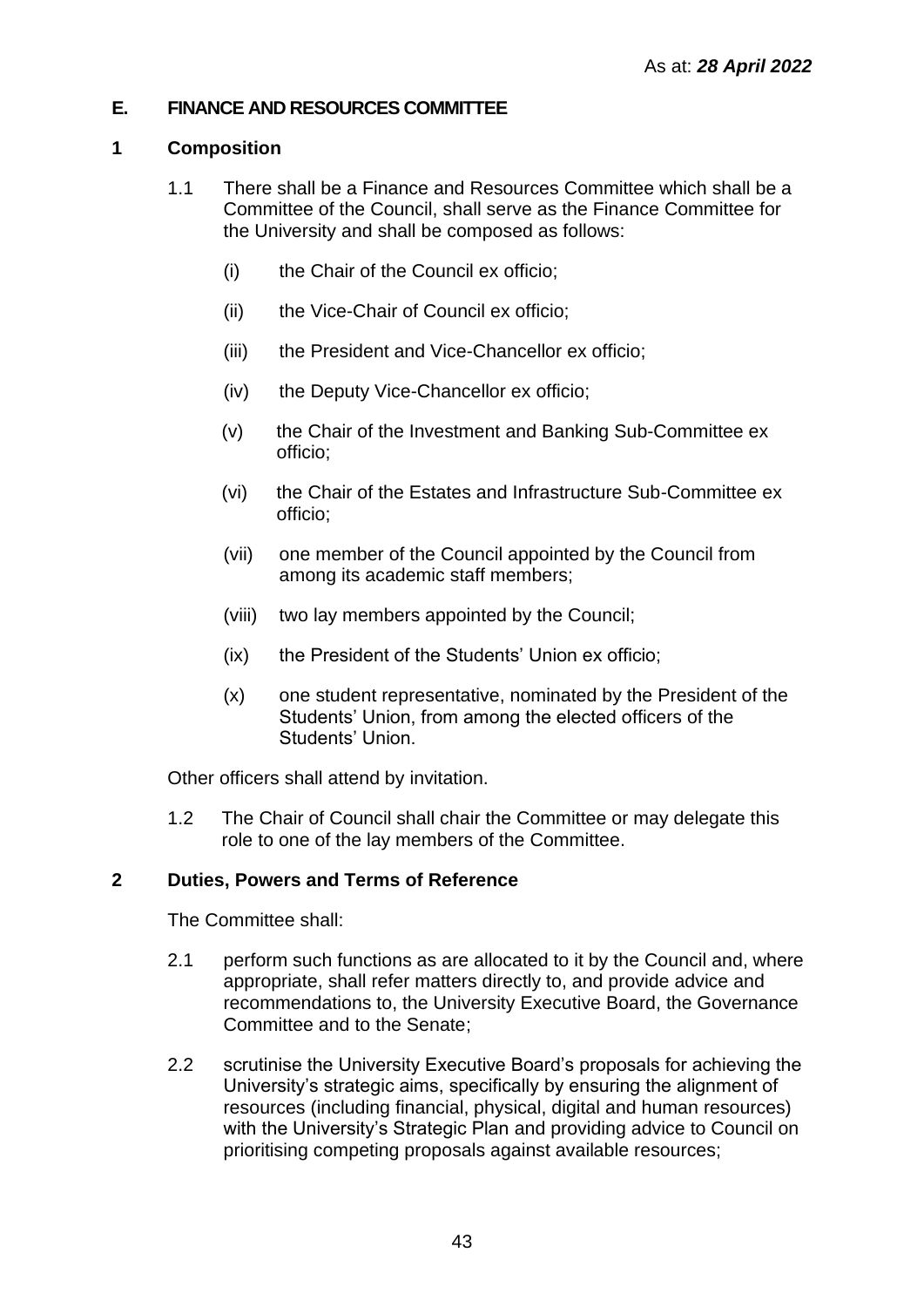- 2.3 receive advice from the University Executive Board and other committees and may establish such sub-groups as it considers appropriate for the purpose of providing it with specific advice on any of the matters for which it has responsibility;
- 2.4 monitor the strategic risks relevant to the work of the Committee as determined by the University's risk management policy and risk register;
- 2.5 monitor all relevant Key Performance Indicators and ensure that concerns about performance are addressed;
- 2.6 integrate consideration of equality and diversity issues into all matters falling within its remit;
- 2.7 ensure that sustainability issues are fully considered in all matters falling within its remit.

## Resource Allocation

- 2.8 The Committee shall, following receipt of advice from University Executive Board, make recommendations to Council on the allocation of the University resources, including future commitments, in support of the delivery of the University's strategy.
- 2.9 The Committee shall:
	- (i) make recommendations to Council concerning the setting of the University's annual budget and, in accordance with approved strategy, and taking into account the financial condition of the University;
	- (ii) make recommendations to Council about any subsequent revisions thereafter, within the approved overall budget and in accordance with the approved strategy.
- 2.10 The Committee shall consider, on an annual basis, the allocation given by the University to the Students' Union, and shall receive and monitor the Union's annual accounts and budgets, receiving advice as necessary from the University Executive Board.
- 2.11 The Committee shall satisfy itself that the University's total resource is being used effectively and efficiently and, additionally, that value for money is being sought and achieved from the use of all funds.

## Financial Management

- 2.12 The Committee shall:
	- (i) review the institution's draft annual financial statements for report thereon to the Audit and Risk Committee and recommendation to the Council;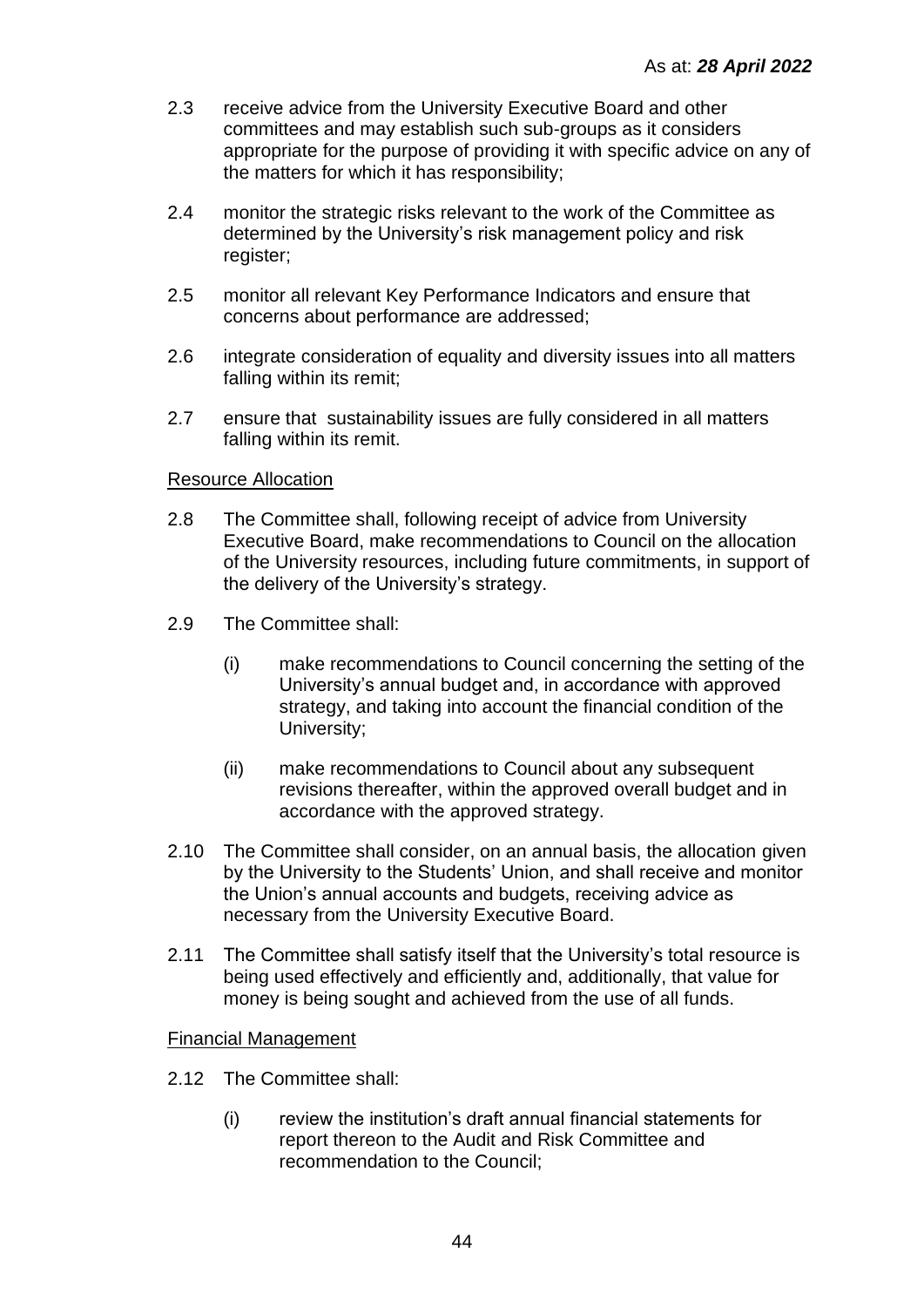- (ii) ensure that the University's strategies and policies in relation to fees, costing and charging, including tuition fees, residences fees, fees and charges for other services and the costing and pricing of research, support the delivery of the University's strategy.
- (iii) consider and review the University's financial regulations covering all aspects of the work of the University and make recommendations thereon to the Council and the Audit and Risk Committee;
- (iv) consider any other matters relating to the financial wellbeing of the University as directed by the Council;
- 2.13 The Committee shall establish an Investment and Banking Sub-Committee. The terms of reference for the Sub-Committee including any delegated authority, are set out in Annex A. The Investment and Banking Sub-Committee shall comprise:
	- the Chair of the Sub-Committee, who shall also be a member of Council;
	- two members, at least one of whom should be a lay member of Council;
	- the President & Vice-Chancellor (or a nominee);
	- the President of Cardiff University Students' Union (or a nominee).

The Chair shall also be an ex-officio member of the Finance and Resources Committee.

- 2.14 The Committee shall appoint an Environmental Sustainability Sub-Committee. The terms of reference for the Sub-Committee, including any delegated authority, shall be set out in Annex B. The Sub-Committee shall comprise;
	- the President and Vice-Chancellor:
	- a second member of the University Executive Board;
	- **the Dean for Environmental Sustainability;**
	- one lay member appointed by and from the Council;
	- Pro Vice-Chancellor Research, Innovation & Enterprise, or nominee;
	- **Pro Vice-Chancellor Education & Students, or nominee:**
	- One School Manager from each of the Colleges appointed by the College Registrars;
	- Director of Estates, or nominee;
	- **Director of Financial Operations, or nominee:**
	- Director of Strategic Planning, or nominee;
	- **Director of Communications and Marketing, or nominee;**
	- Head of Safety and Staff Wellbeing, or nominee;
	- one student representative nominated by the President of the Students' Union.

Infrastructure Management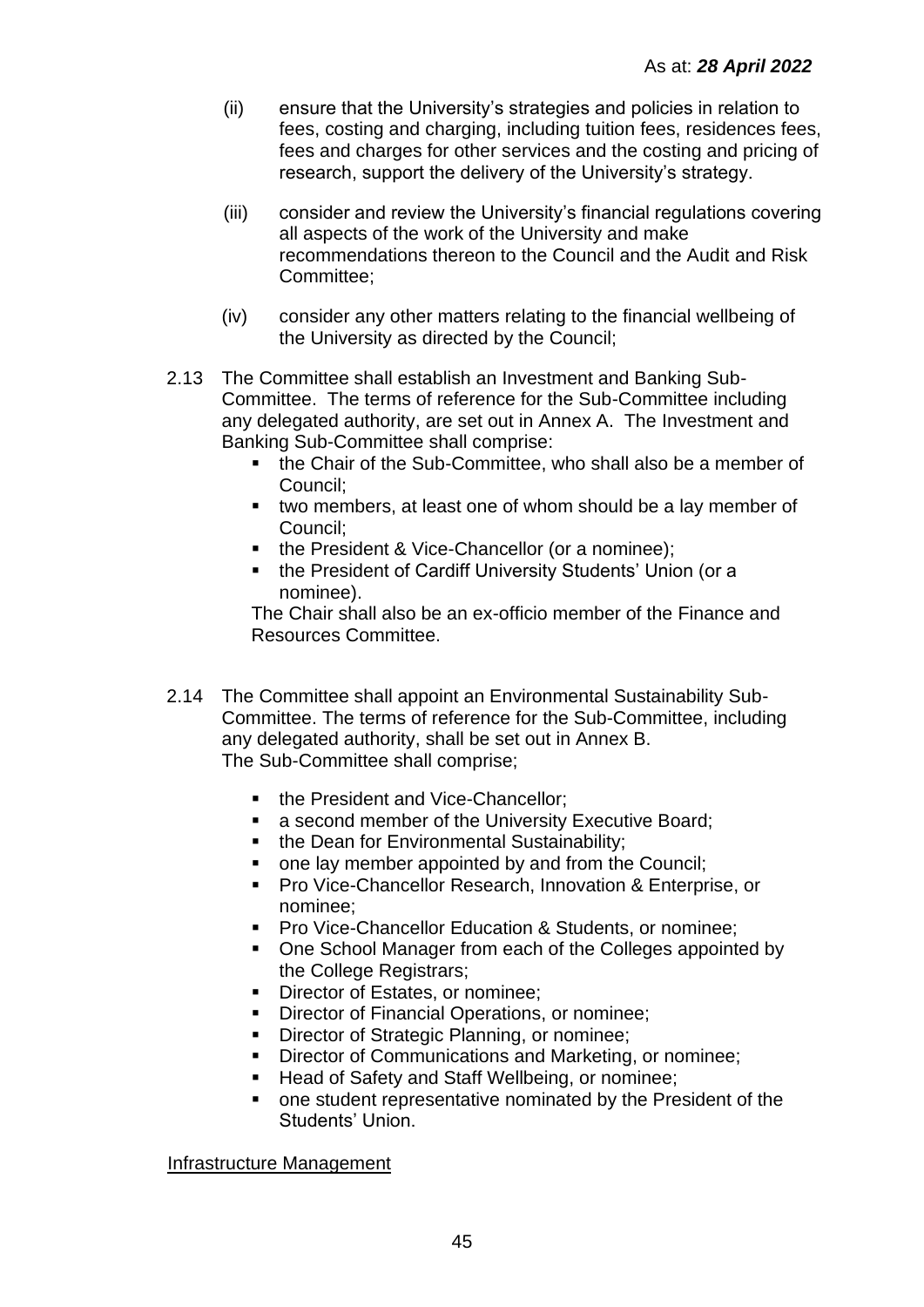- 2.15 The Committee shall, on behalf of the Council, be responsible for scrutinising the University Executive Board's plans for the maintenance and development of the infrastructure of Cardiff University and this will include responsibility for the estate of the University and the information resources of the University. The Committee shall be responsible for advising Council on the resourcing and strategic need and priority of all major schemes for new building development or refurbishment being put forward by the University Executive Board.
- 2.16 In exercising its responsibility for the University infrastructure the Committee shall delegate the following operational duties to the University Executive Board:
	- (i) overseeing the design, building, supervision and implementation of all building works, major or minor, seeking to ensure that value for money, including life-cycle costs, is obtained at all times;
	- (ii) receiving and considering the reports of the building project groups and reporting thereon to Finance and Resources Committee;
	- (iii) the provision and support of information resource needs throughout the University, which shall include investment plans for information technology, information systems and information resources.

### Human Resource Management

2.17 The Committee shall review the University's human resoruces strategy and advise Council on related matters covered under sections 2.1 to 2.7 above.

#### Delegation of Authority

2.18 The Committee shall delegate to the Chair the power, in a matter of urgency, to act on behalf of the Committee (and only in those matters where the Committee itself is empowered). This power shall be exercised on the conditions set out below.

The Chair's actions will be:

- (i) consistent with the University's financial condition;
- (ii) in accordance with the University's Strategic Plan;
- (iii) in conformity with all relevant legislative or regulatory requirements;
- (iv) in accordance with the best interests of the University, its students and staff;
- (v) reported to the next meeting of the Committee.
- 2.19 The Committee shall note, in the discharge of its duties, that as resolved by Council at its meeting held on 7 July 2014, within the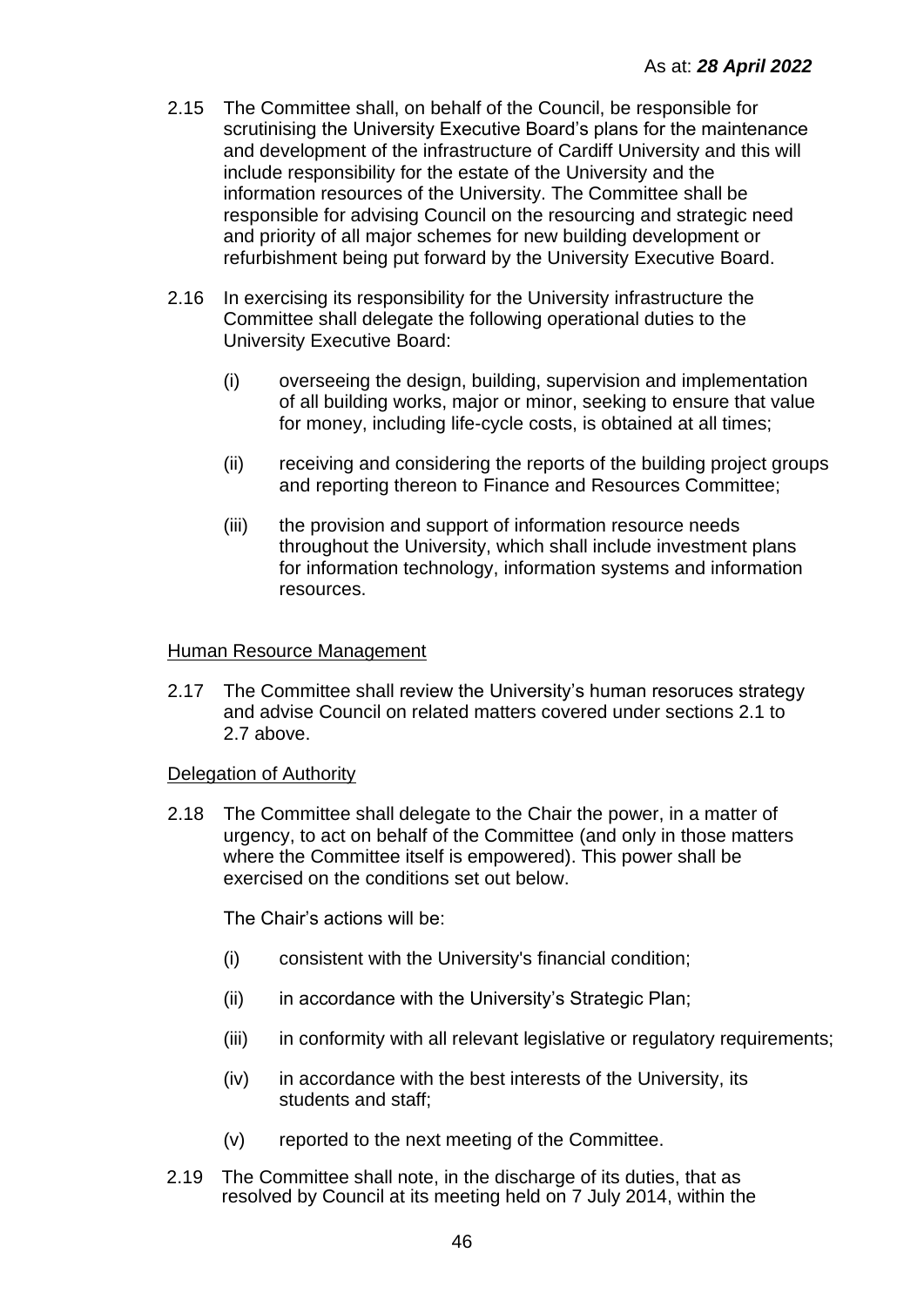framework of the overall budget set by Council the following levels of authorisation in respect of expenditure have been approved:

## Revenue Projects

The thresholds identified are total revenue costs per annum of the project

| Under 250K      | Recommendation to the Vice-Chancellor from<br>Heads of College and Chief Operating Officer.      |
|-----------------|--------------------------------------------------------------------------------------------------|
|                 | £250K to £1,000K   Vice-Chancellor (following recommendation from<br>University Executive Board) |
| £1,000 $K$ plus | Council                                                                                          |

## Capital Projects

| Under 250K (on the assumption<br>that the College/ Professional<br>Services budget can<br>accommodate the expenditure) | Recommendation to the Vice-<br><b>Chancellor from Heads of College</b><br>and Chief Operating Officer. |
|------------------------------------------------------------------------------------------------------------------------|--------------------------------------------------------------------------------------------------------|
| Up to £2 million                                                                                                       | Vice-Chancellor (following<br>recommendation from University<br>Executive Board)                       |
| $£2 - £5$ million                                                                                                      | <b>Finance and Resources Committee</b>                                                                 |
| £5 million plus                                                                                                        | Council                                                                                                |

The Committee shall receive reports of all actions undertaken on delegated authority.

- 2.20 The Committee shall note, in the discharge of its duties, that as resolved by Council at its meeting held on 7 July 2021, the Committee has delegated authority to approve:
	- Fee and Access Plan (with the exception of the annual compliance monitoring report)
	- Annual People Management Report
	- Annual Treasury Management Report.

#### Management Controls

2.21 The Committee shall receive advice from the Governance Committee in respect of compliance with legislation affecting the development of the University's strategy and the allocation of its resources.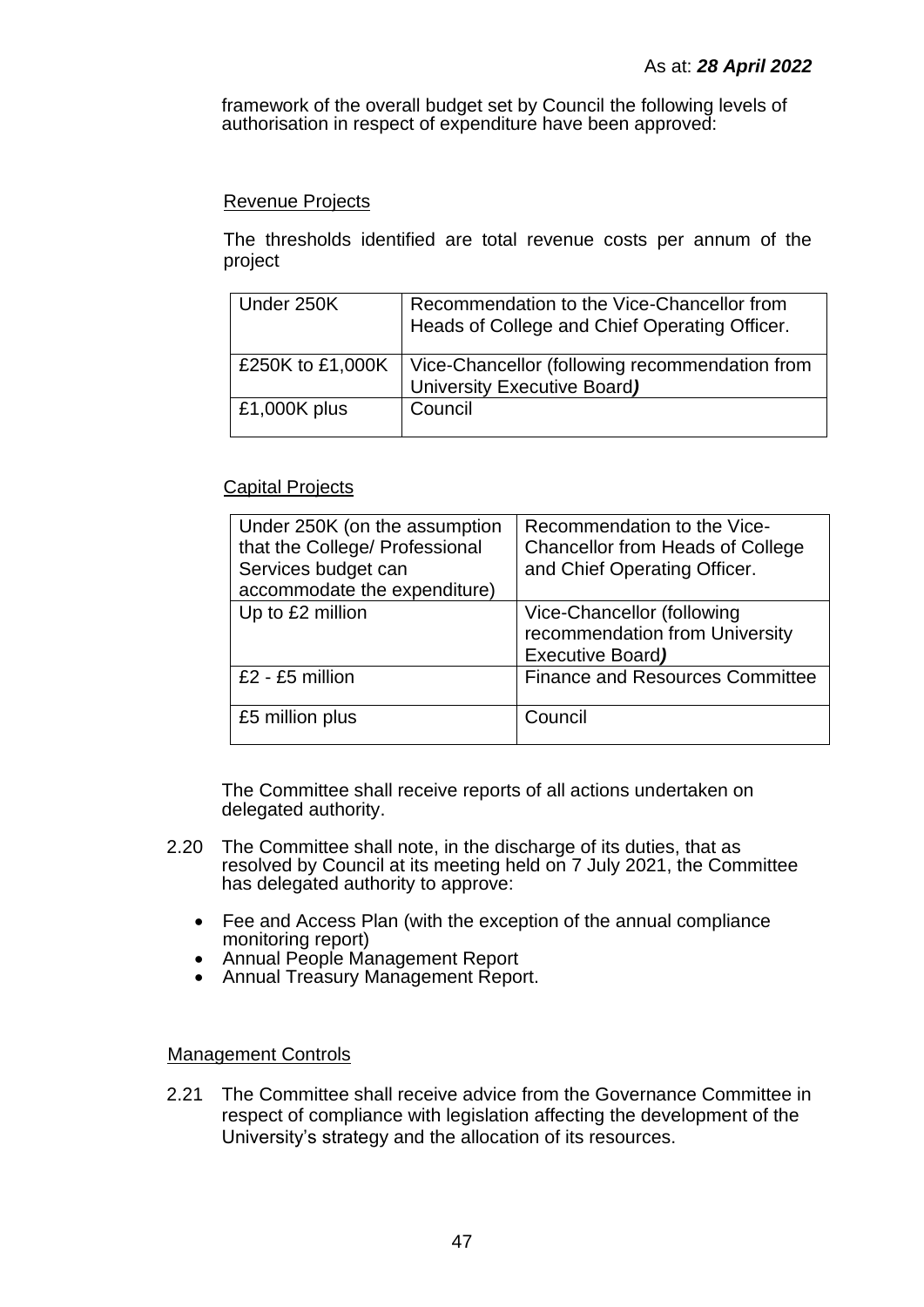## **Annex A**

## **INVESTMENT AND BANKING SUB-COMMITTEE**

## **Authority**

The Investment and Banking Sub-Committee shall be a Sub-Committee of the Finance and Resources Committee. The Chair of the Sub-Committee shall, ex officio, be a member of the Finance and Resources Committee.

- 1. Composition
- 1.1 The Investment and Banking Sub-Committee shall be composed as follows:
	- a) The Chair of the Sub-Committee, who shall also be a member of Council.
	- b) Two members, at least one of whom should be a lay member of Council.
	- c) The President and Vice-Chancellor (or a nominee).
	- d) The President of Cardiff University Students' Union (or a nominee).
- 1.2 Additional external members, up to a maximum of two, with experience in investment and banking may be appointed as members, where a need is identified.
- 1.1 The Chief Financial Officer will act as the Secretary to the Sub-Committee.
- 1.4 Membership of the Committee and the terms of office will be in accordance with Ordinance 11.
- 1.5 Membership nominations must be recommended for approval by Finance and Resources Committee.
- 2. Quorum

In accordance with Ordinance 11, the quorum of the Sub-Committee shall be the nearest higher whole number to one-third of the membership. For this purpose, Coopted members will not be included in the total membership.

3. Attendance at meetings

The Sub-Committee shall be attended by:

- 3.1 The Chair of Council
- 3.2 The Director of Finance Operations
- 3.3 The Director of Treasury Operations
- 3.4 Investment managers to present on the activities of their portfolio
- 3.5 Individuals may be invited by the Committee to present on specific items
- 4. Frequency of meetings

The Committee will meet at least 4 times per academic year.

5. Duties / Remit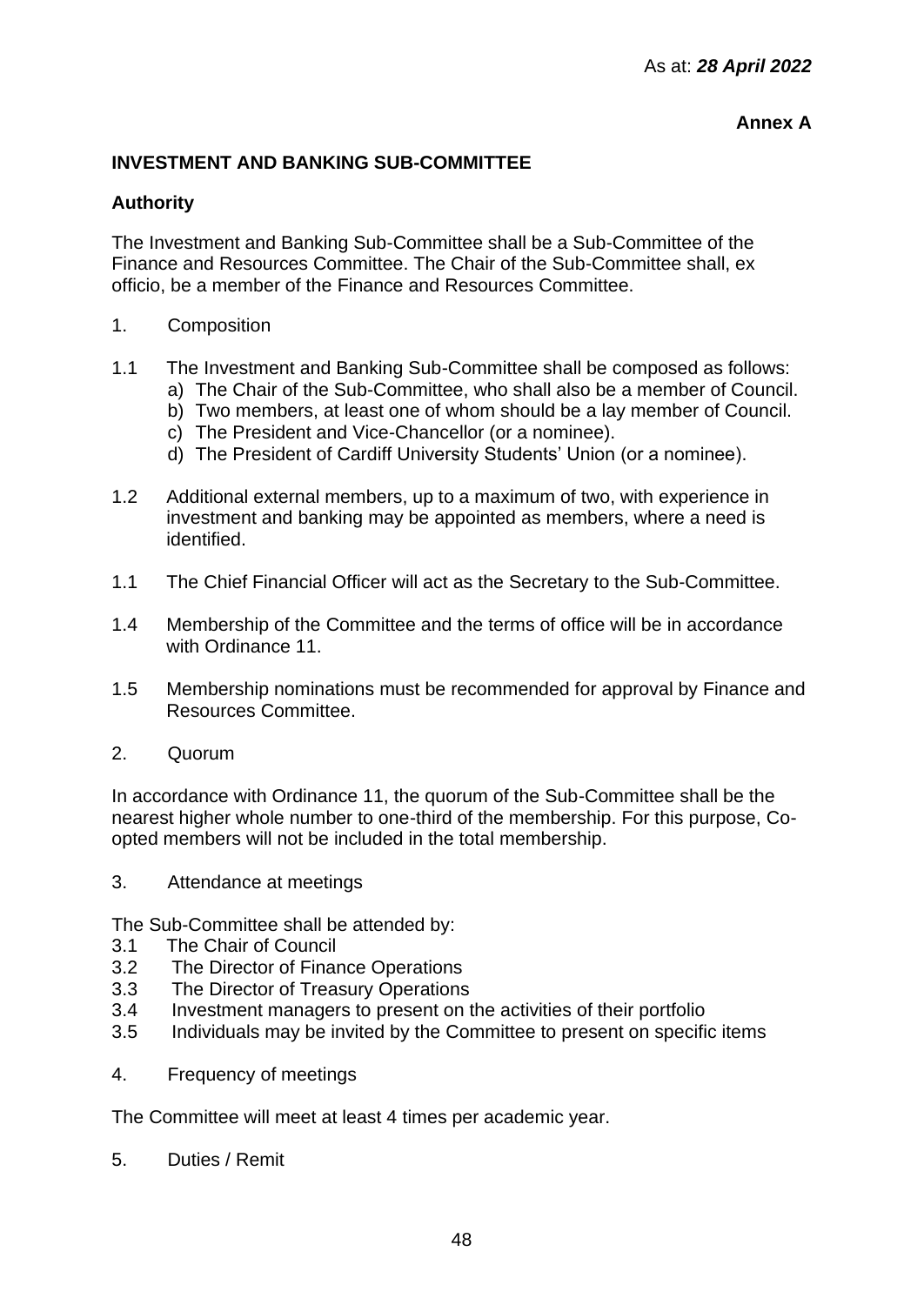The Sub-Committee shall:

- 5.1 keep under review the University's investment strategy, its investment principles and its investment performance criteria, and make recommendations to the Finance and Resources Committee as appropriate;
- 5.2 keep under review the appointment, contractual terms and performance of the University's investment managers and advisers, and make recommendations to the Finance and Resources Committee as appropriate;
- 5.3 keep under review and make recommendations to Finance and Resources Committee on the use of funds and investments arising from the public bond;
- 5.4 maintain oversight of the Bond Repayment Fund with a view to enabling the University to repay the full sum on 7 December 2055;
- 5.5 determine the delegated authorities of the Chief Financial Officer and the investment advisers within the overall Investment Strategy and principles;
- 5.6 oversee all necessary arrangements in connection with bank accounts, loans, mortgages, insurances and other like matters, ensure value for money is achieved and make recommendations to the Finance and Resources Committee and to the Council on external financing;
- 6. Reporting procedures

The Sub-Committee shall report to the Finance and Resources Committee on Investment Strategy, investment performance and any associated strategic risks.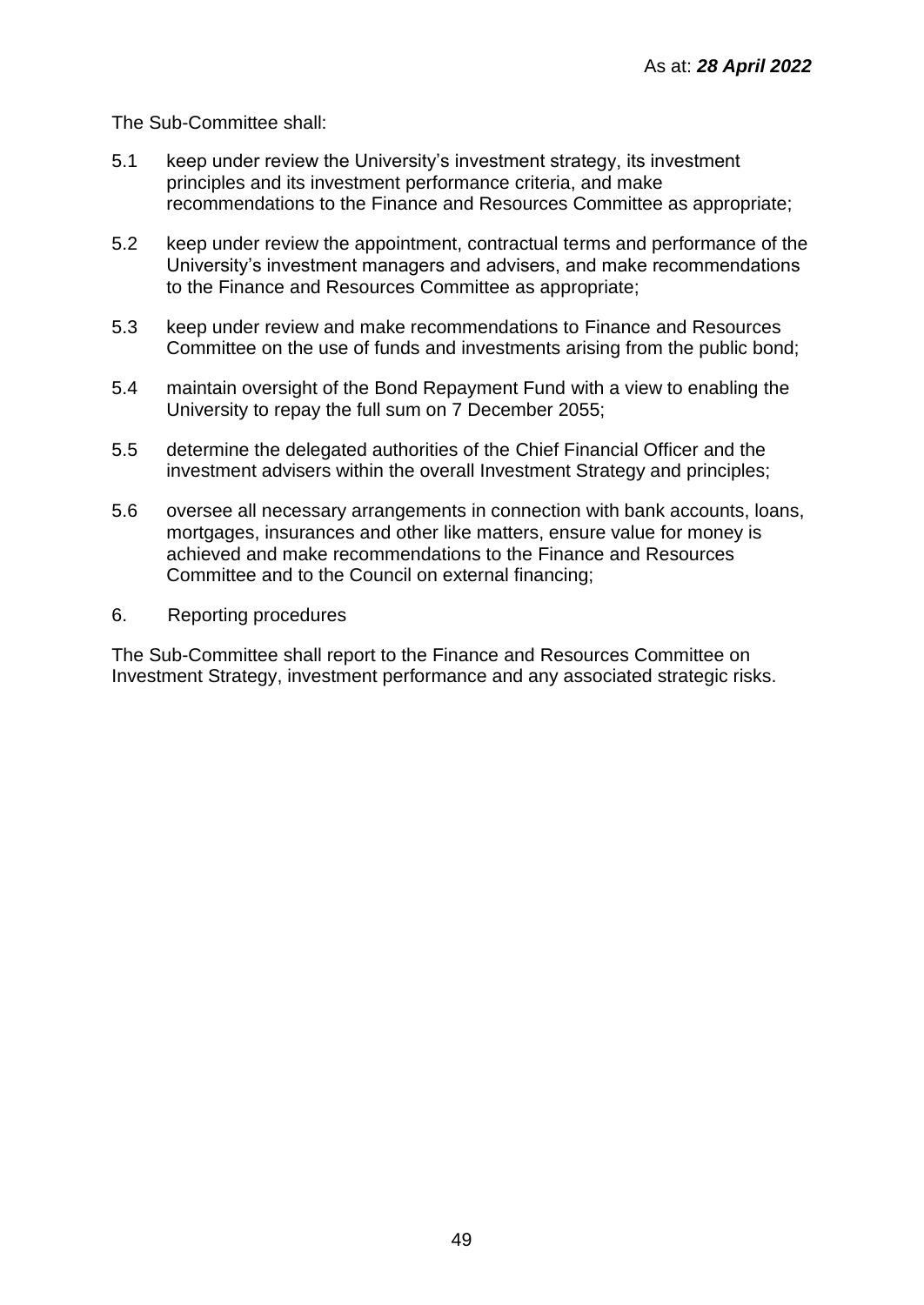# **ENVIRONMENTAL SUSTAINABILITY SUB-COMMITTEE**

## **Remit**

There shall be an Environmental Sustainability Sub-Committee, which shall be a Sub-Committee of the Finance & Resources Committee, that will oversee the development and implementation of environmental sustainability strategy, policies and procedures, and programmes of activity.

## **Composition & Membership**

|           | <b>Membership</b>                                                                                                                |                                | In attendance                                                             |  |
|-----------|----------------------------------------------------------------------------------------------------------------------------------|--------------------------------|---------------------------------------------------------------------------|--|
| $\bullet$ | Vice-Chancellor, or a nominee from among the<br>Deputy Vice Chancellor and Pro Vice                                              |                                | <b>Public Affairs</b><br>Manager                                          |  |
|           | Chancellors, who shall be the Chair;                                                                                             | $\bullet$                      | Head of                                                                   |  |
| $\bullet$ | A second member of the University Executive<br>Board, nominated by the Vice-Chancellor;                                          |                                | Procurement, or<br>nominee;                                               |  |
| $\bullet$ | Dean for Environmental Sustainability, who shall<br>be the Vice-Chair;                                                           | $\bullet$                      | <b>Deputy Director</b><br><b>Estates &amp; Campus</b>                     |  |
| $\bullet$ | one Lay Member appointed by and from<br>Council:                                                                                 |                                | Facilities, or<br>nominee;                                                |  |
|           | Pro Vice-Chancellor Research, Innovation &<br>Enterprise, or nominee;                                                            | $\bullet$                      | <b>Deputy Director</b><br>Estates - Campus                                |  |
|           | Pro Vice-Chancellor Education & Students, or<br>nominee;                                                                         |                                | Development, or<br>nominee                                                |  |
| $\bullet$ | One School Manager from each of the Colleges<br>appointed by the College Registrars;                                             |                                | A representative<br>of the<br>Environmental<br>Management<br>System group |  |
| $\bullet$ | Director of Estates & Campus Facilities, or<br>nominee:                                                                          |                                |                                                                           |  |
| $\bullet$ | Director of Financial Operations, or nominee;                                                                                    |                                | Other advisers                                                            |  |
| $\bullet$ | Director of Strategic Planning, or nominee;                                                                                      | may be invited to<br>attend on |                                                                           |  |
| $\bullet$ | Director of Communications and Marketing, or<br>nominee;                                                                         | occasion or to<br>join, as     |                                                                           |  |
| $\bullet$ | Head of Safety and Staff Wellbeing, or nominee;                                                                                  | recommended by                 |                                                                           |  |
| $\bullet$ | one student representative nominated by the<br>President of the Students' Union;                                                 |                                | the Chair                                                                 |  |
|           | The process of appointment to membership of the<br>Committee and the terms of office will be in<br>accordance with Ordinance 11. | $\bullet$                      | The Secretary to<br>the Committee will<br>be nominated by<br>the Chair.   |  |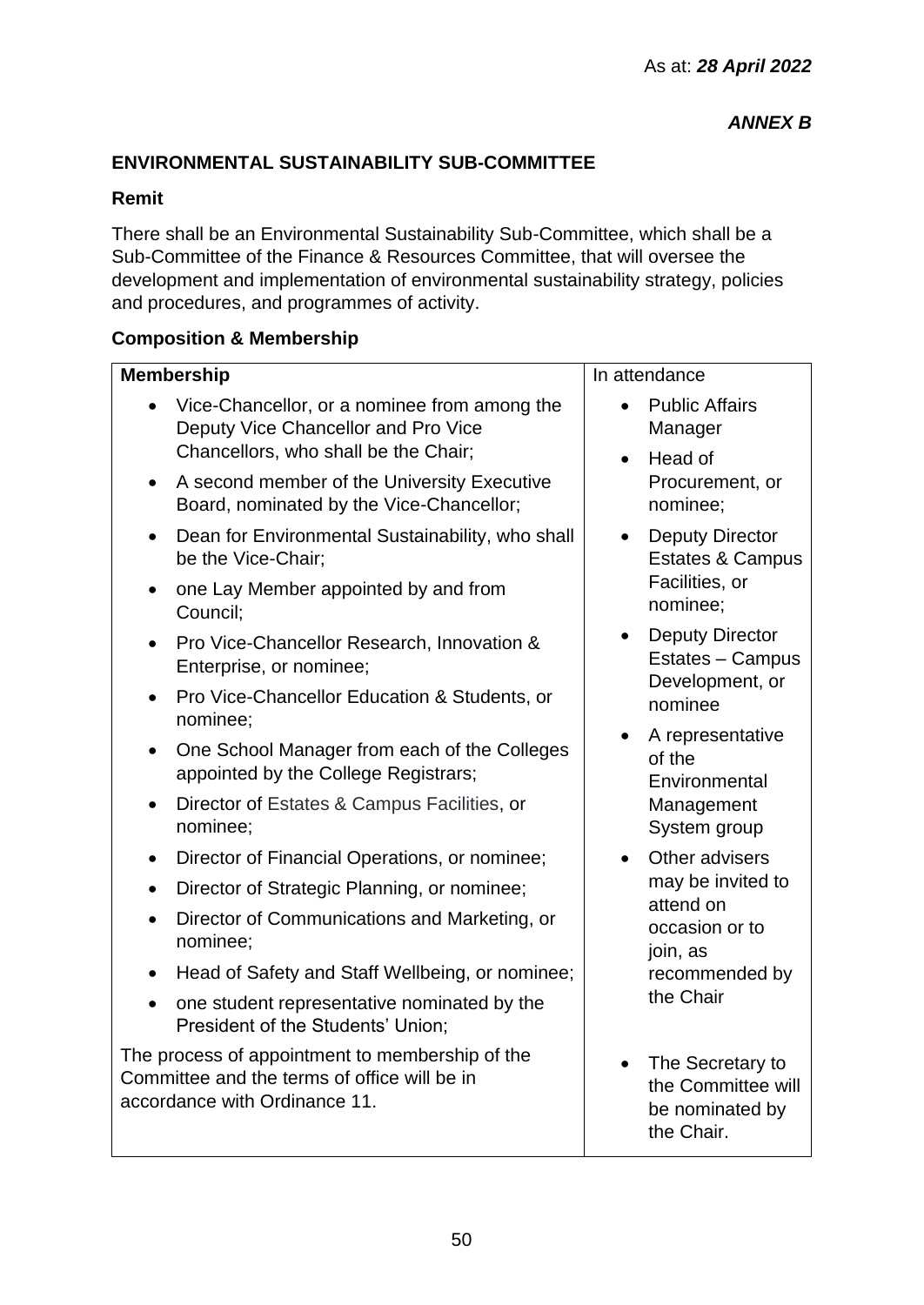## **Occurrence**

The Sub-Committee shall meet a minimum of three times per academic year. A Report of each meeting will be made to Finance & Resources Committee.

## **Quorum**

In accordance with Ordinance 11 the quorum of a Committee shall be the nearest higher whole number to one-third of the membership. For this purpose, Co-opted members will not be included in the total membership. Quorum is five members.

## **Terms of Reference**

## Scrutiny and advice

- 1. The Sub-Committee has the responsibility to scrutinise and advise on:
- a) The operation of the University's Environmental Sustainability strategy, policies, procedure and plans, including progress towards Carbon Net Zero; making recommendations about any corrective action required; and identifying and recommending resources needed to achieve agreed aims;
- b) Current, emerging and potential challenges in relation to Environmental Sustainability that could have impact on University activities, and including compliance with legislation;
- c) Performance in areas of Environmental Sustainability, ISO 14001, and the route to Carbon Net Zero;
- d) The provision of appropriate Environmental Sustainability training and support to staff and students, including those with specific Environmental Sustainability responsibilities; and monitoring the effectiveness of training provided;
- e) Relationships with external individuals and organisations who are relevant to the implementation of Cardiff's Environmental Sustainability and Carbon Net Zero work\*, championing and promoting the University's approach;
- f) The Environmental Sustainability plans in relation to the University's strategic aims, ensuring integration with other key University strategies and action plans, and appropriate reporting to and engagement with the wider University community in relation to Environmental Sustainability plans and actions;
- g) Appropriate Cardiff University expertise, knowledge and research that contribute to and support the above aims;
- h) Keep under review consultation, communication and information for both internal and external stakeholders, in relation to Environmental Sustainability;

2. in all of the above, the Sub-committee will ensure alignment and collaboration with the Health Safety and Wellbeing Sub-Committee, including partnership to ensure the coherence and strategic alignment of the Integrated Health, Safety & Environmental Management System.

## Authority to approve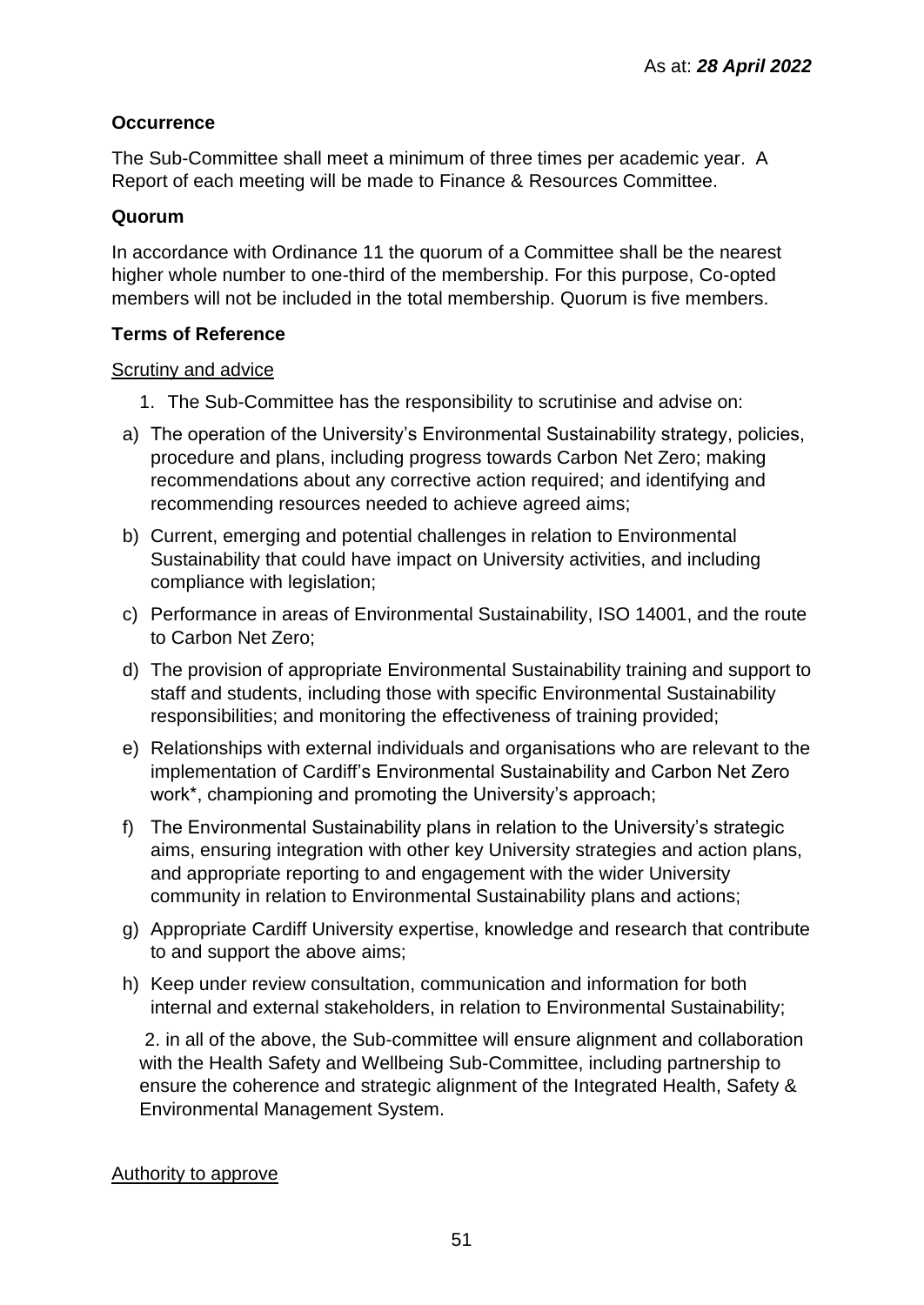- 3. The Sub-Committee has the authority to approve on behalf of Council:
- a) The establishment of subcommittees or groups, as appropriate, to advise on strategy and actions in areas such as, but not limited to: biodiversity, estates (buildings and energy), supply chain via procurement, travel, waste and recycling, catering, training, and finance.

## Other Operational Powers or Duties

4. The Sub-Committee integrates consideration of equality and diversity issues; and ensures that broader sustainability issues are fully considered; in all matters falling within its remit.

*\* As at February 2022, these include for instance: Welsh Government; Cardiff City Council; Cardiff and & Vale Health Board NHS Trust; Environmental Association of Universities and Colleges; GW4*

## **F. EDUCATION AND STUDENT EXPERIENCE COMMITTEE**

## **1. Composition**

- 1.1 There shall be an Education and Student Experience Committee, which shall be a Sub-Committee of the Senate, composed as follows:
	- (i) Pro Vice-Chancellor, Education and Students, who shall be Chair;
	- (ii) the Vice-Chancellor (ex-officio);
	- (iii) the College Dean for Undergraduate Studies of each College;
	- (iv) the College Dean for Postgraduate Studies of each College;
	- (v) the Dean for Student Employability;
	- (vi) the Dean for the Welsh Language;
	- (vii) Academic Registrar;
	- (viii) Director of Strategic Planning;
	- (ix) six members of academic staff experienced in matters related to education and student experience, appointed by the Senate.
	- (x) one member appointed by the Council who shall not be an employee or student of the University;
	- (xi) three students, appointed by the President of the Students' Union, of whom at least one shall be a postgraduate student.

## **2. Duties, Powers and Terms of Reference**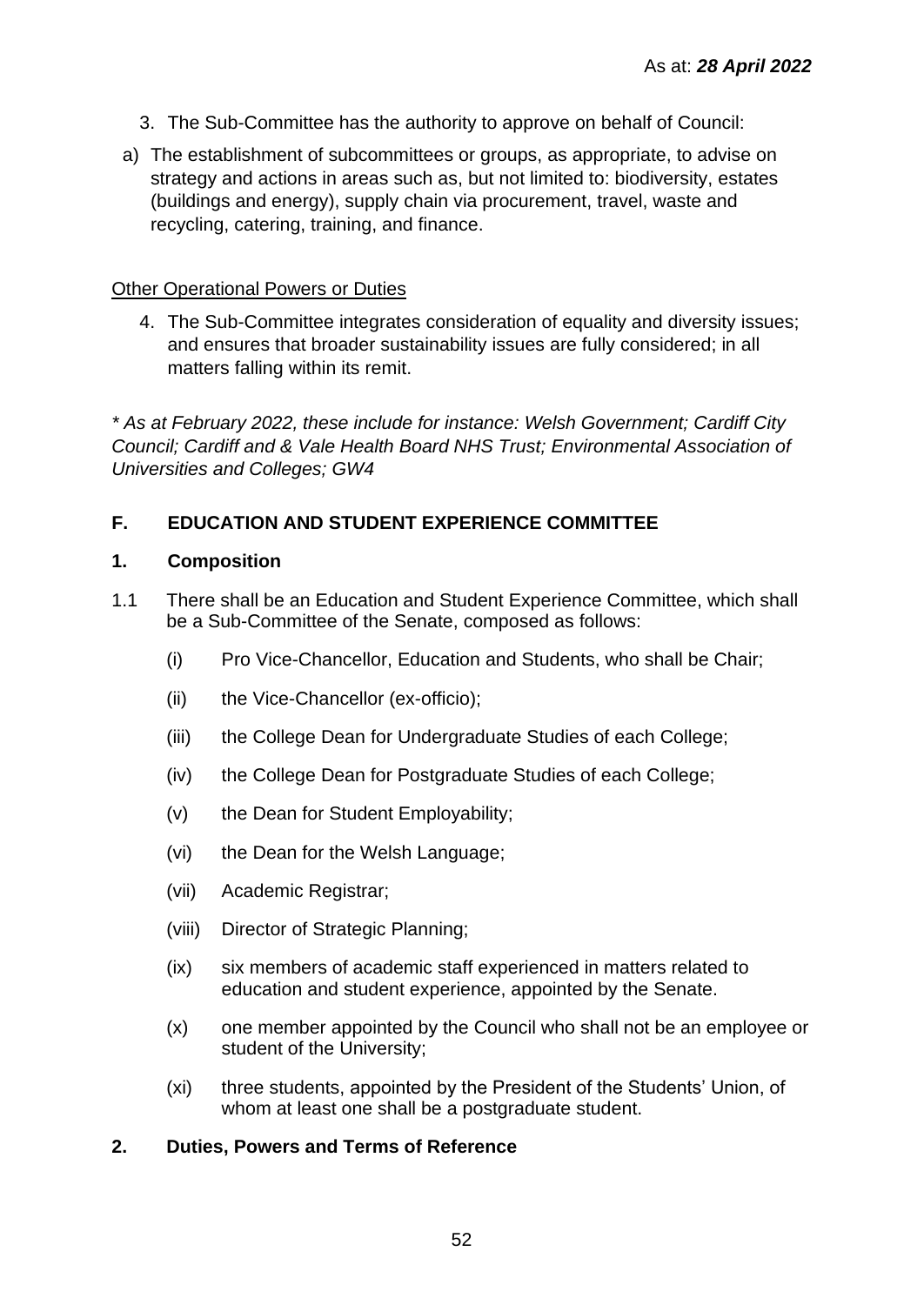- 2.1 The Education and Student Experience Committee shall be responsible for providing strategic direction and advising the University on all matters relating to education and the student experience across the full range of its provision for students.
- 2.2 The Committee shall:
	- 2.2.1 develop and keep under review the Education and Students substrategy, and make recommendations thereon to the Senate;
	- 2.2.2 ensure the implementation of the Education and Students sub-strategy and evaluate its impact and effectiveness;
	- 2.2.3 promote innovation and enhancement in teaching and assessment;
	- 2.2.4 promote the opportunities for the professional development of staff to support teaching and assessment;
	- 2.2.5 evaluate the outcomes of student surveys and evaluate the impact of enhancements to the student experience;
	- 2.2.6 keep under review and evaluate the impact and effectiveness of strategies relating to education and students, including the widening participation strategy;
	- 2.2.7 to provide oversight of reporting to HEFCW and WAG on matters relating to education and students.
- 2.3 The Committee shall establish, as appropriate, such Sub-Committees or other task-oriented groups as the Committee requires in order to fulfil its role
- 2.4 The Committee shall integrate consideration of equality, diversity and inclusion in all matters falling within its remit.
- 2.5 The Committee shall ensure that sustainability issues are fully considered in all matters falling within its remit.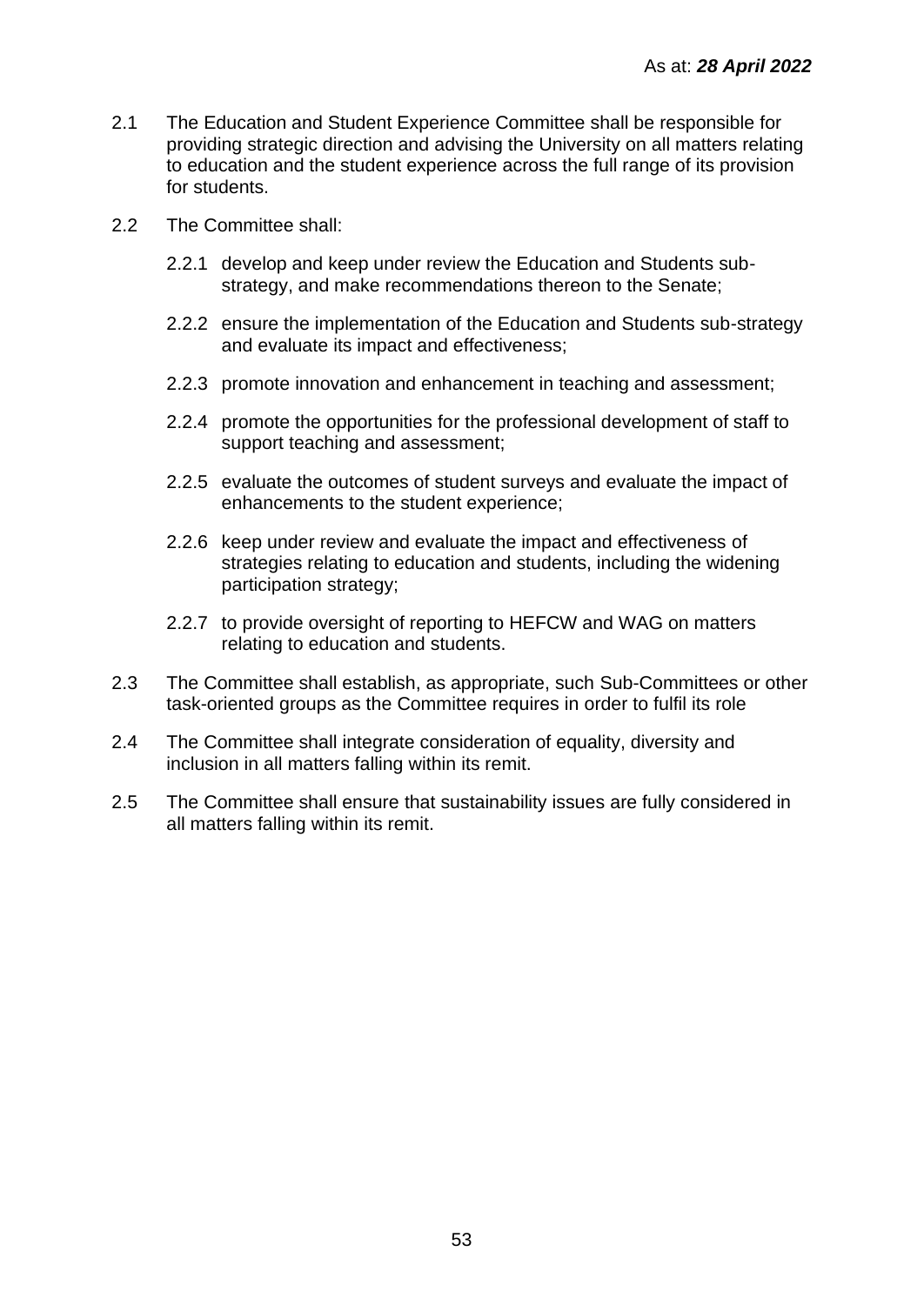## **ORDINANCE 11**

### **STANDING ORDERS GOVERNING THE COUNCIL, THE COURT, THE SENATE AND OTHER COMMITTEES OF CARDIFF UNIVERSITY**

## **CONTENTS**

- Force and Application of these Standing Orders
- Definitions
- Membership of Committees
- Nominations, Elections and Ballots
- The Chair
- Sub-Committees
- Quorum
- Meetings and Notice of Meetings
- Participation by video/telephone conferencing
- Order of Business
- Reserved Business
- Minutes and Reports
- Deputations
- Voting at Meetings
- Items before the meeting Motions
- Rescission of Preceding Resolution
- Rules of Debate
- Adjourned Meetings
- Disorderly Conduct and Suspension of Sitting
- Interest of Committee Members in Contracts and other Matters
- Delegation of Duties, and Powers and Functions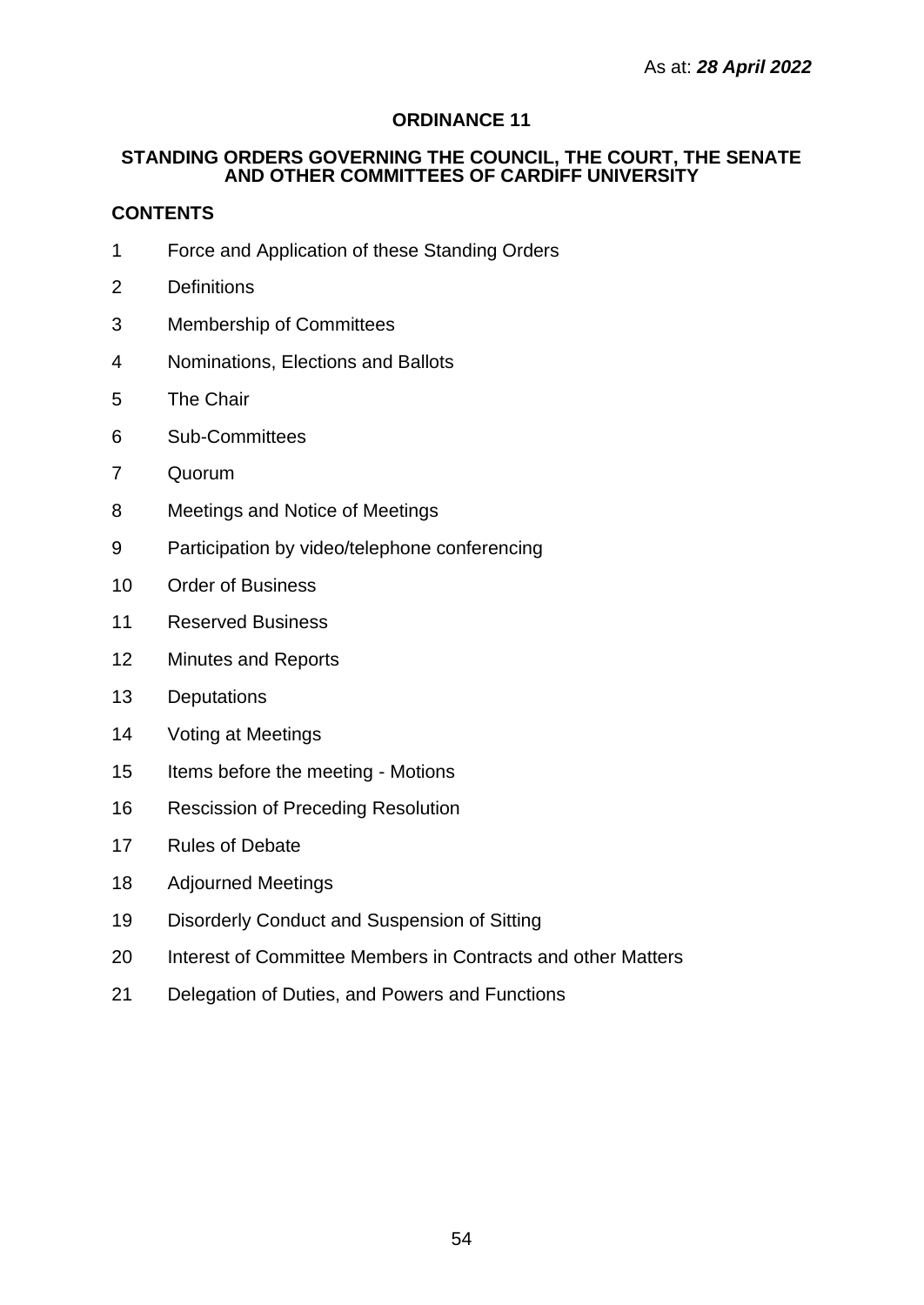## **1. The Force and Application of these Standing Orders**

These Standing Orders shall govern the conduct of the Court, the Council, and the Senate and of their Committees and of all other internal Committees, and references herein after to "committee(s)" shall be taken to include all the aforementioned bodies unless in particular cases specifically varied by Statute or Ordinance, as the case may be, or unless inconsistent with the Charter or the Statutes.

Unless the context otherwise requires, words, references and other expressions used in this Ordinance shall have the same meaning as they have in the Charter or the Statutes.

These Standing Orders shall not apply to Examination Boards, the conduct of which shall be governed by Senate Regulation.

#### **2. Definitions**

- 2.1 A Committee shall be defined as a deliberative assembly set up by, or in accordance with, powers granted in the Charter and Statutes, with a predetermined Constitution, which term connotes Composition, Terms of Reference, Responsibilities, Duties and Powers, as defined by Statutes, Ordinance, Regulation or Resolution as the case may be. For the purpose of these Standing Orders the term 'Committee' shall include 'Board'.
- 2.2 General Meetings of the Students' Union, and meetings of its Council and other Committees, shall operate under Standing Orders to be established under the Constitution of the Students' Union.
- 2.3 Where a Committee establishes a subordinate Committee the subordinate Committee shall be known as a Sub-Committee and the establishing Committee shall be known as a Major Committee.
- 2.4 A Committee which has permanent being shall be defined as a 'Standing Committee'; a Committee which has temporary being (normally set up to consider a specific question or questions and thereafter to cease to exist) shall be defined as an 'ad hoc Committee'.
- 2.5 A 'Panel' and a 'Working Party' shall be defined as a deliberative assembly, set up with less rigid constitution to consider and report upon a specific question or questions, and to bring forward reports or recommendations. Unless otherwise provided, such Panels and Working Parties will follow the procedure which seems to them most suitable to their objective, and will not be subject to these Standing Orders.

## **3. Membership of Committees**

3.1 Unless otherwise specifically provided, the Chair of the Council and the President and Vice-Chancellor shall be ex officio Members of all Committees of the Council and of all Joint Committees of the Council and the Senate. The President and Vice-Chancellor shall be an ex officio Member of all Committees of the Senate.

#### 3.2 Members of Committees

Members of Committees shall not be delegates of any body, section, person or interest.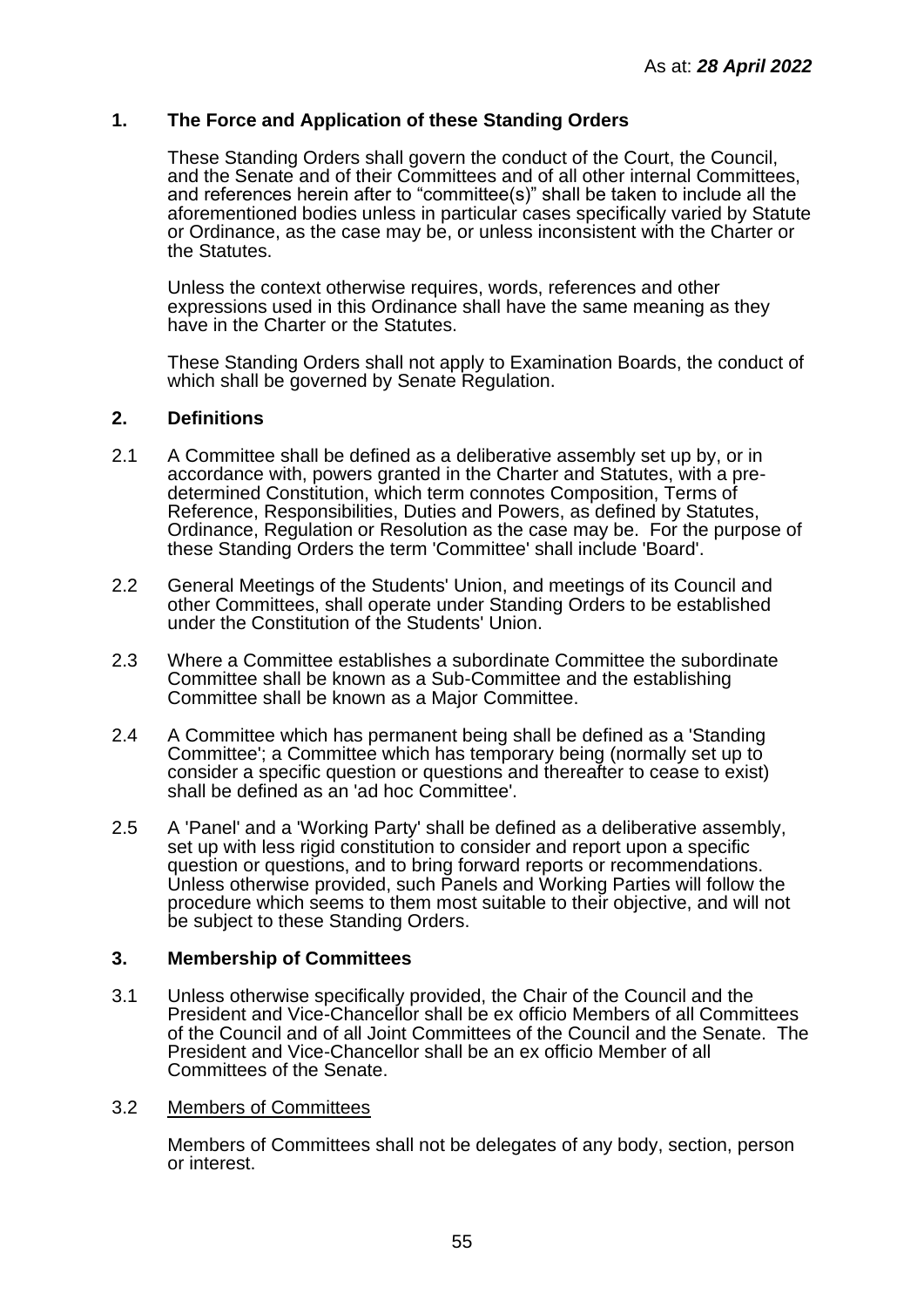- .1 A 'Standing Member' of a Committee shall be one appointed or elected thereto in accordance with Statutes, Ordinances, Regulations or Resolutions as applicable.
- .2 An 'ex officio Member' shall be one who holds membership by virtue of office or appointment.
- .3 A 'Co-opted Member' shall be one who has been invited by the Committee itself to serve, under its powers of co-option, and shall be a full member of a Committee with speaking and voting rights.
- .4 An 'Assessor Member' shall be a co-opted member without power of vote.
- .5 An 'Observer' shall be a person invited by the Committee to attend its Meetings; such persons shall not be members of the Committee, or have power of speaking (except at the invitation of the Committee) or voting and can be required at any time to withdraw from the Meeting by the Chair or by simple resolution of the Committee.

#### 3.3 Nominations for Membership

- .1 Nominations to fill vacancies on Committees shall be made in writing to the secretary of the Committee or body empowered to make the appointment. Such nominations shall carry the name of the proposer and seconder and, where feasible, the agreement of the person nominated. All parties must be eligible to fulfil the role, being members of the relevant constituency. Nominations by email will be accepted as valid.
- .2 Where sufficient nominations to fill all vacancies have been received by the specified deadline, no further nominations shall be accepted thereafter.
- .3 If the number of nominations is equivalent to the number of vacancies the persons nominated shall be declared to be elected without further ballot.
- .4 If the number of nominations is greater than the number of vacancies, appointment shall be made by secret ballot, either at the meeting of the Committee or outside of the meeting. The ballot shall normally be on paper but electronic means or show of hands may be used.
- .5 If the number of nominations is less than the number of vacancies, those nominated shall be declared to be appointed without further ballot and further nominations shall be sought.

#### 3.4 Terms of Office

.1 The term of office of Members of a Standing Committee (other than ex officio and Student Members) shall be three years unless otherwise specified by Ordinance. Student Members shall normally serve for a period of one year. Subject to the provisions of the Charter and Statutes all periods of office shall begin, or be deemed to begin, on the first day of August of the calendar year of appointment. Members shall not normally be eligible to serve for more than two consecutive terms in the same capacity or for longer than a maximum of eight consecutive years, unless specified by Ordinance.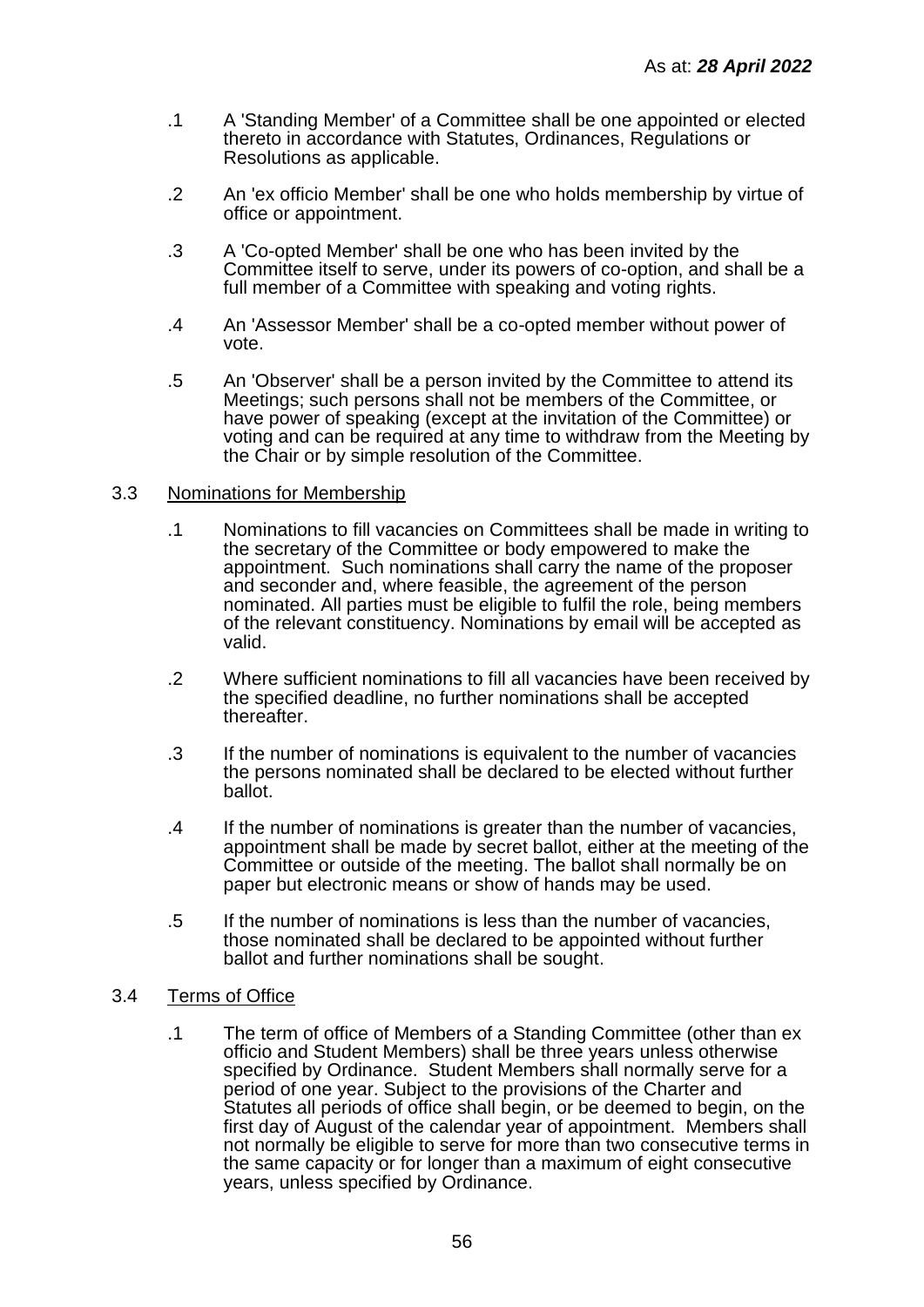- .2 When a Committee is first established the terms of service of the members shall be staggered to ensure rotation; this may be done either by lot or by varying the lengths of terms of service, or by other suitable means.
- .3 Ex officio Members shall hold office for so long as they continue to occupy the position(s) by virtue of which they became members. The term of service of a Member of an ad hoc Committee or a Working Party or Panel shall be for the duration of that body.
- .4 A Member appointed to a Committee as a representative of a specified body shall cease to be a Member of that Committee on ceasing to be a member of the body which the Member was appointed to represent.
- .5 A Member appointed to a Committee as a representative of a constituency shall cease to be a Member of that Committee on ceasing to be a member of the constituency which the Member was appointed to represent.
- 3.5 Any appointed Member may resign at any time: a resignation shall be in writing and shall be effective when received by the Secretary of the Committee.
- 3.6 Casual vacancies are those which arise from the resignation, retirement or death of a member or which arise from the change in status of a member resulting in ineligibility to continue in the appointment. Such vacancies shall be filled as soon as may be by the same method for appointing the Member whose place has become vacant. The person appointed to fill the vacancy shall hold office for the unexpired term of office of the member who has been replaced. Should a casual vacancy arise shortly before the end of the term of office the Committee may decide that it would be more convenient to allow the vacancy to continue until the term of office expires.
- 3.7 Unless proscribed at its establishment, each Committee shall have power to appoint co-opted and Assessor Members. At no time, however, shall the total number of such co-opted and Assessor Members exceed one quarter of the number of the other Members.
- 3.8 The term of service of co-opted and Assessor Members shall be as decided by the Committee, but shall in no case be longer than the term of office of Standing Members of the same Committee.
- 3.9 Each Committee shall have power to invite persons who are not members of that Committee to attend its meetings as Observers.
- 3.10 The attendance of a substitute for a Standing Member of a Committee shall be at the discretion of the Chair. Co-opted or Assessor members may not send a substitute.
- 3.11 Removal of a Member
	- .1 A request may be made to the Chair of the Committee to remove a member from membership for good cause in accordance with the procedure described below:
		- (1) a request must be made by at least two members of the Committee, giving the grounds for removal: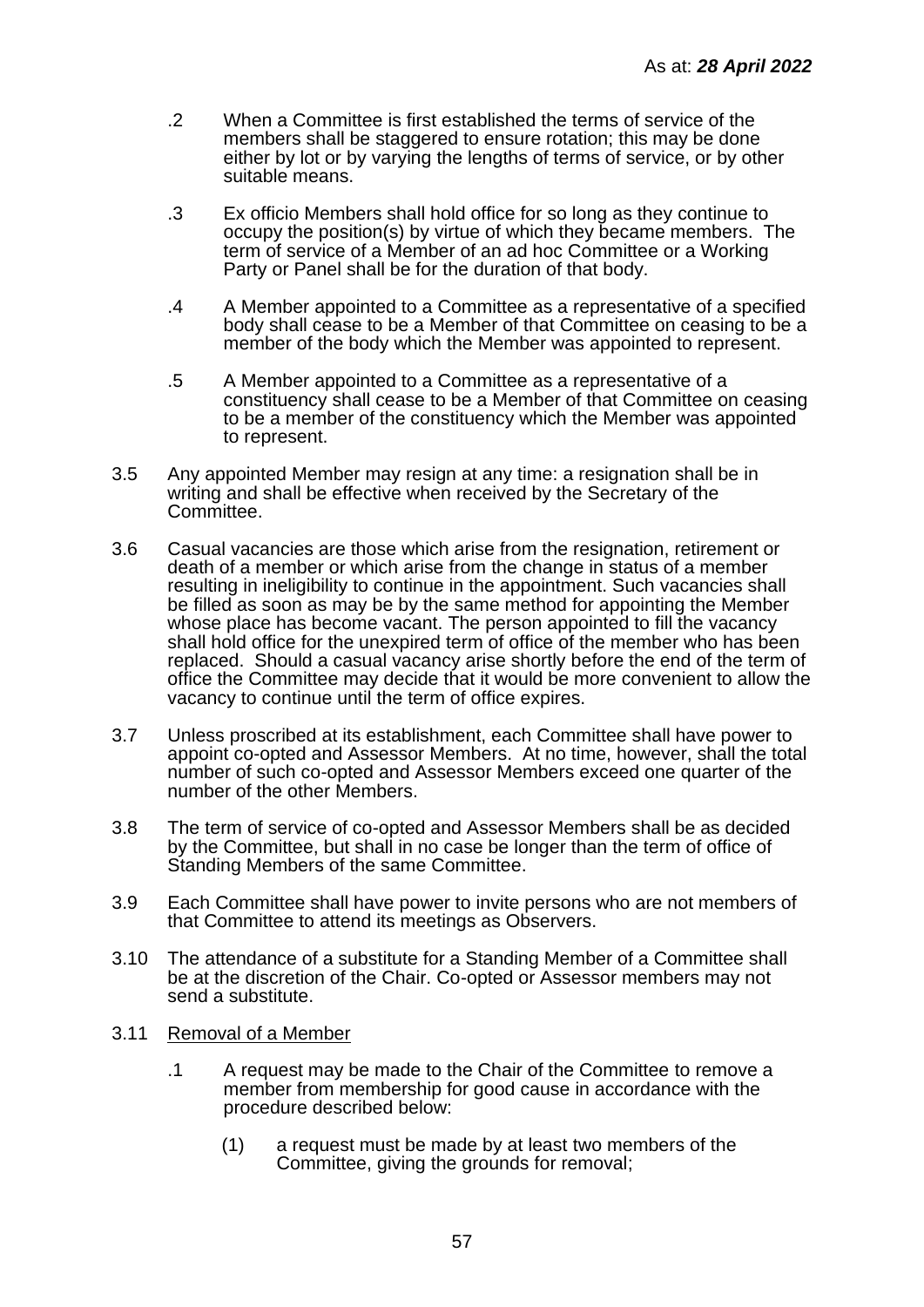- (2) if the Chair decides that there is a prima facie case, a Panel will be set up, comprising three members of the Committee, one of whom will appointed as the Chair;
- (3) the Panel will receive representations from the members lodging the request and from the member who is the subject of the request;
- (4) the Panel shall make a recommendation to the Committee on whether to uphold the request or dismiss it;
- (5) the matter will be considered at a meeting of the Committee under 'Reserved Business'.
- .2 Grounds for removal for good cause may include, but are not limited to, improper conduct, financial impropriety, breaches of confidentiality, failure to attend meetings, ill-health or incapacity.
- .3 Should the request to remove from membership relate to the Chair of the Committee, the matter should be referred to the Vice-Chancellor who would act in the capacity of the Chair.

### **4. Nominations, Elections and Ballots**

- 4.1 Elections shall be by secret ballot.
- 4.2 When the vacancies to be filled are not casual vacancies, they shall normally be filled before they occur.
- 4.3 When the vacancy is due to occur or, in the case of a casual vacancy, when a vacancy has occurred, the Secretary of the Committee shall inform those entitled to vote of the existence and nature of the vacancy and shall invite nominations for the filling of the vacancy.
- 4.4 Every nomination shall be made in writing to the Secretary of the Committee so as to arrive by noon on the date specified in the invitation to submit nominations. Nominations must be accompanied by evidence of the agreement of both the nominator and the nominee. (Email notification will be accepted for this purpose).
- 4.5 If the number of nominations for the vacancies stated is not greater than the number of vacancies, the persons nominated shall be declared elected.
- 4.6 If the number of nominations for any vacancies is greater than the number of such vacancies, there shall be a single ballot paper listing all the persons nominated.
- 4.7 Each person entitled to vote shall have as many votes as there are vacancies.
- 4.8 The vacancies shall be filled by the candidates who have received more votes than the other candidates.

#### **5. The Chair**

5.1 The Chair, or the method of appointment of the Chair, shall be defined in the Constitution of the Committee or by Ordinance. The term of office of a Chair (other than an ex officio Chair) shall be three years, starting on the first day of August in the calendar year of appointment. The Chair shall not normally be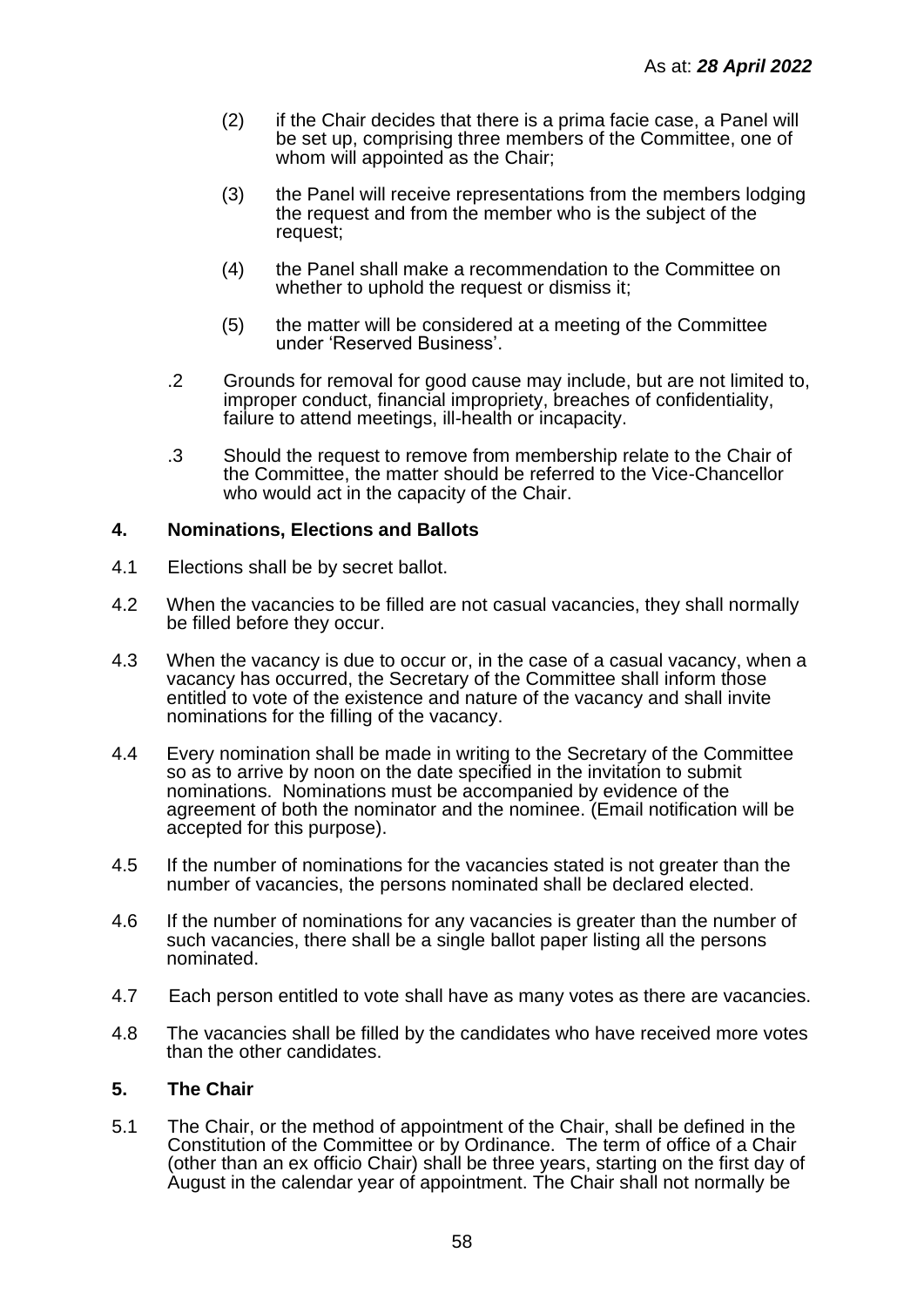eligible to serve for more than two consecutive terms in the same capacity or for longer than a maximum of eight consecutive years.

- 5.2 The Chair shall preside over the meeting or in his/her absence shall arrange for another member to act as Chair for all or part of the meeting.
- 5.3 A Chair of a Committee shall have power in a matter of urgency, or when it seems to the Chair to be desirable, to act on behalf of the Committee. A report of any action taken shall be made to the Committee at its next meeting.

#### **6. Sub-Committees**

- 6.1 Unless otherwise specifically provided, each Committee (including a Sub-Committee) shall have power to establish Sub-Committees, and may delegate to such Sub-Committees any powers or functions which it is itself competent to perform. All Sub-Committees shall be empowered to make representations and recommendations to their Major Committees with regard to their own constitutions and changes therein. Where applicable the Constitution of a Committee may indicate that it is to act in accordance with specified Statutes, Ordinances, Regulations or Resolutions as the case may be.
- 6.2 Except where provided for by Ordinance, a Committee may by Resolution from time to time amend the Constitution of any of its Sub-Committees, provided that adequate notice of such changes shall be given to the Sub-Committee, and that in no case shall such changes have retrospective effect.

#### **7. Quorum**

- 7.1 Unless otherwise specified in the Charter, Statutes or Ordinances the quorum of a Committee shall be the nearest higher whole number to one-third of the membership. For this purpose, Co-opted members will not be included in the total membership.
- 7.2 In the case of Boards of Studies, the quorum shall be the lower of one-third membership or 12 members.
- 7.3 In the absence of a quorum no business shall be transacted other than the adjournment of the Meeting. If at the reconvened Meeting a quorum should still not be attained the original business may be completed.
- 7.4 At least three clear working days' notice of the calling of the reconvened Meeting shall be given.
- 7.5 If, during the course of a Meeting, the Committee becomes inquorate, and the attention of the Chair is drawn to this by a Member, Standing Order 7.(3) shall apply from that moment.

#### **8. Meetings and Notice of Meetings**

#### **Definitions**

- 8.1 Meetings of Committees arranged in accordance with these Standing Orders shall be termed Ordinary Meetings and shall be conducted in accordance with Standing Orders.
- 8.2 Meetings of Committees arranged as additional to the Ordinary Meetings shall be termed Extraordinary Meetings, and shall be conducted in accordance with Standing Orders.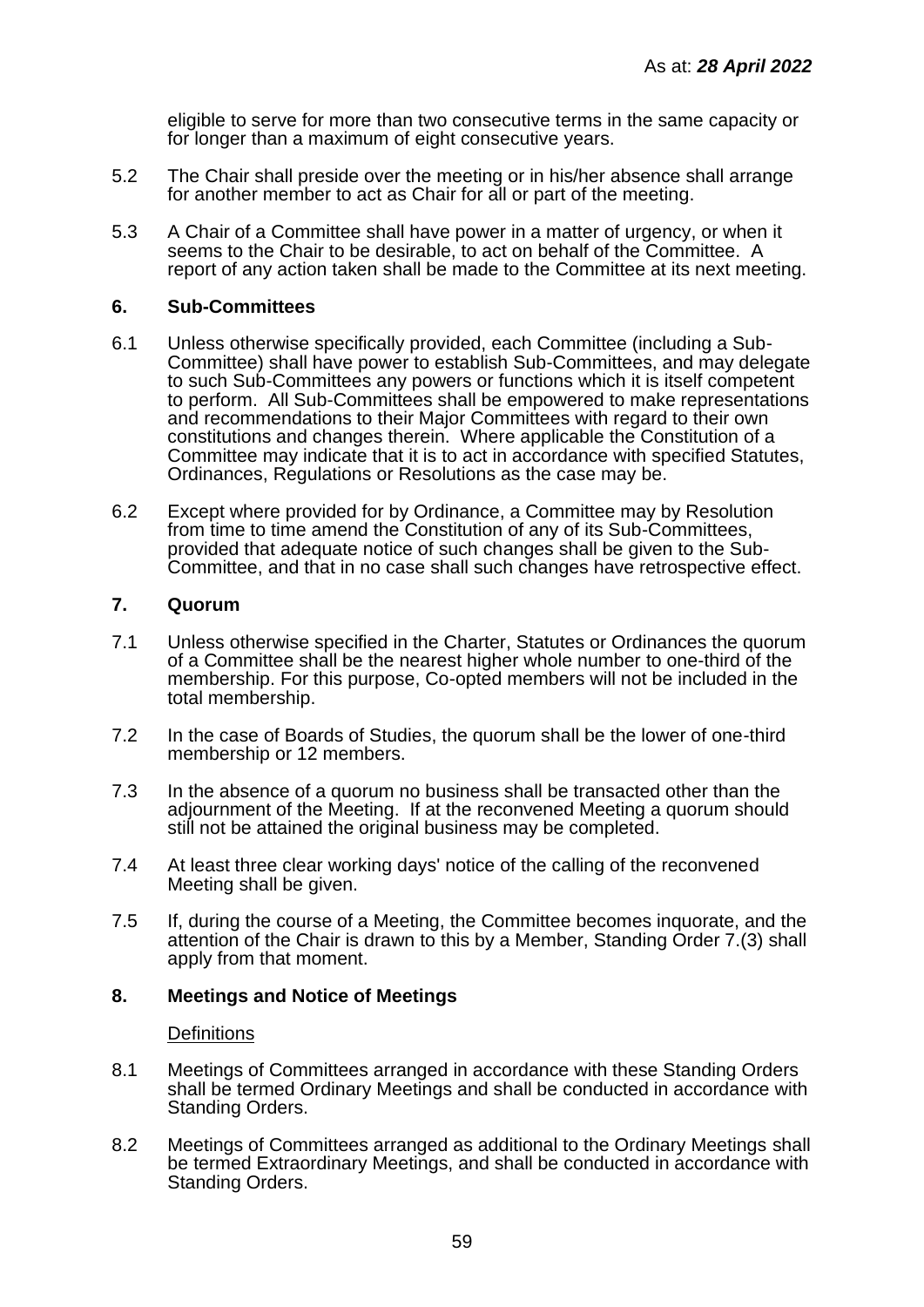- 8.3 Meetings of Committees specially arranged to deal with specific and restricted items of business shall be designated Special Meetings.
- 8.4 Dates of Ordinary Meetings of the Court, Senate, Council and all standing Committees shall be published in a calendar of meetings. Dates of meetings will normally be decided upon in the preceding session but such dates may be varied by resolution of the committee concerned. Publication of the calendar on the University website shall be deemed to be sufficient notice of meetings.
- 8.5 Council and its Committees and their sub-committees shall each meet on at least 3 occasions per academic year, unless there are circumstances where this would not be appropriate.

#### Ordinary Meetings of Council and Senate

8.6 A notice of the meeting will be sent one week prior to the Meeting, setting out the business to be transacted at the Meeting ('the Agenda' ). Except when the Council or Senate, on grounds of urgency or for other good reason, resolves otherwise, business not so indicated in advance shall not be considered at that Meeting.

### Special or Extraordinary Meetings of Council and Senate

8.7 Special or Extraordinary Meetings of Council and Senate may be called on the instructions of the Chair, or at the request of not less than ten of the members. Sufficient notice of the calling of such Special or Extraordinary Meetings shall be given to the Secretary (stating the business for which the Meeting is being called) to enable at least three clear working days' notice of the Meeting and of its business to be given. The Secretary shall call the meeting for a date within four weeks of receipt of such notice.

## Ordinary Meetings of Other Committees

- 8.8 Other Committees shall meet as decided upon by the bodies setting them up or by the Committee itself, or as required by the Chair.
- 8.9 At least one week's notice of Meetings of Standing Committees shall be given by the Secretary of the Committee to each Member; a notice shall also be given setting out the business to be transacted at the Meeting ('the Agenda'). Except when the Committee on grounds of urgency or for other good reason resolve otherwise, business not so indicated in advance shall not be considered at that Meeting.

## Extraordinary and Special Meetings of Other Committees

- 8.10 Special or Extraordinary Meetings of other Committees may be called on the instructions of the Chair, or at the request of not less than ten of the members. Sufficient notice of the calling of such Special or Extraordinary Meetings shall be given to the Secretary (stating the business for which the Meeting is being called) to enable at least three clear working days' notice of the Meeting and of its business to be given. The Secretary shall call the meeting for a date within four weeks of receipt of such notice.
- 8.11 The Court shall not have the power to call Special or Extraordinary Meetings by this procedure.
- 8.12 Minutes and Reports of Special Meetings shall be submitted to the next Ordinary or Extraordinary Meeting of the Committee and shall be subject to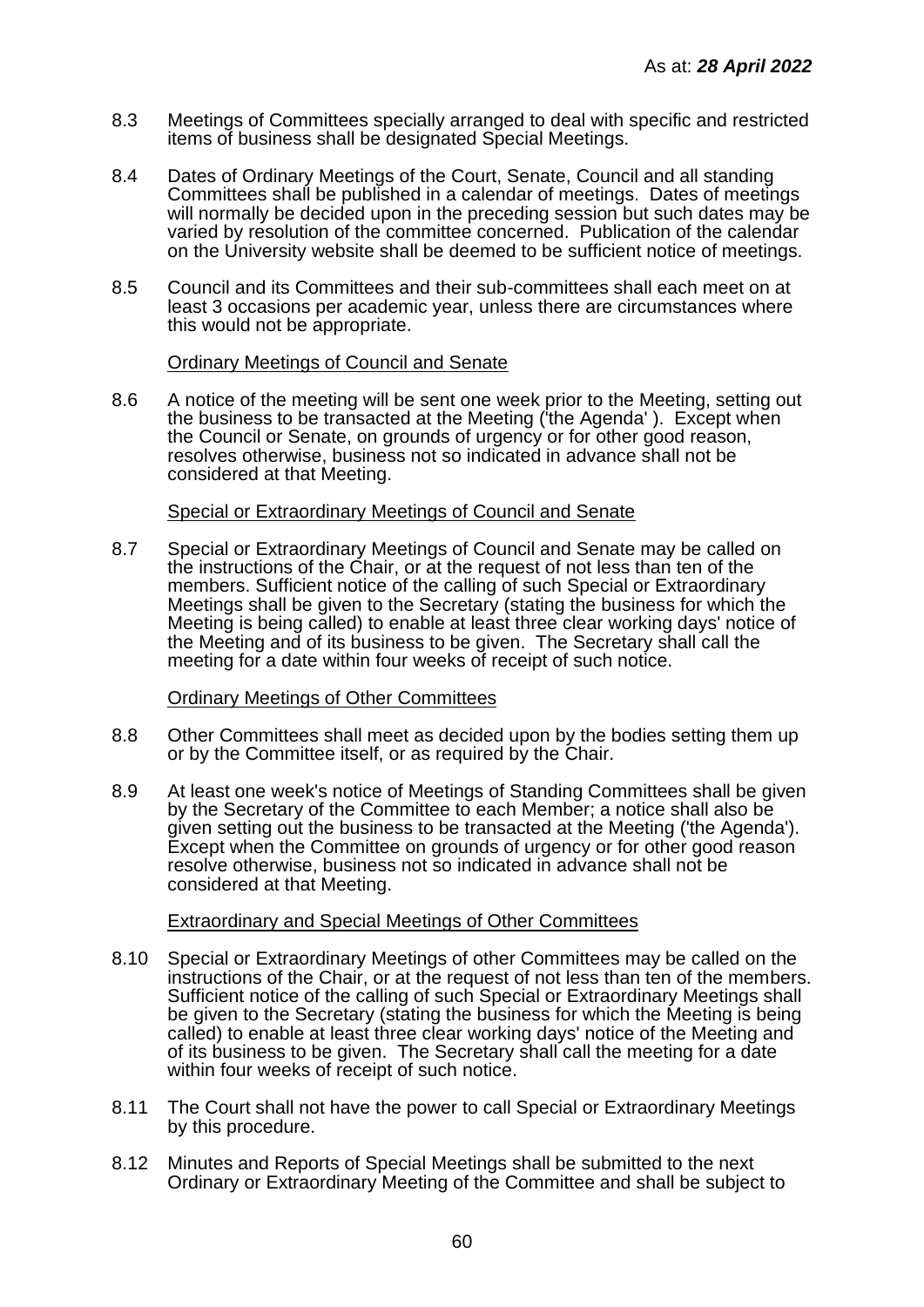the procedure for Minutes and Reports of Sub-Committees as detailed in Standing Order 12.

### **9. Participation by video/telephone conferencing**

9.1 Where necessary, and with the agreement of the Chair, a Committee meeting may utilise telephone or video conferencing technology to allow members to participate in meetings. This may be for the whole meeting or just for specific items.

### **10. Order of Business**

- 10.1 The order in which Business shall be discussed at a meeting shall usually follow the order of the agenda and shall always include the ability:
	- .1 to read and approve as a correct record (or otherwise deal with) the Minutes of the previous Meeting of the Committee; provided that, if a copy of the Minutes has been circulated to each Member of the Committee not later than the last day approved for the circulation of documents relevant to the Meeting, they shall be taken as read;
	- .2 to deal with matters arising from Minutes of the previous Meeting if not otherwise Agenda;
	- .3 to receive, read, consider and appropriately deal with Minutes, Reports, etc., of Sub-Committees and Officers; provided that, if a copy of those Minutes or Reports has been circulated to each Member of the Major Committee not later than the last date approved for the circulation of documents relevant to the Meeting, they shall be taken as read.
- 10.2 If there is a reason to vary the order of business, the Chair should put this request to the meeting to agree and it will be recorded in the Minutes.

#### **11. Reserved Business**

- 11.1 Reserved areas of business may include:
	- (i) matters of commercial or business sensitivity;
	- (ii) matters relating to the physical safety or security of individuals, property or buildings;
	- (iii) the setting of examinations;
	- (iv) the appointment, promotion discipline and personal affairs of any individual employee of the University other than those employed directly by or on behalf of the Students' Union:
	- (v) the admission, academic assessment or personal affairs of any individual Student of the University and the discipline of individual Students.
- 11.2 Reserved business will be regarded as highly confidential and treated as such by all members. Student Members may be required, at the discretion of the Chair, to leave a meeting where reserved business is being discussed. This would be more likely where the reserved business covered matters outlined in 11.1 (iii  $-$  v). In these cases agenda documents and the record of discussion of such business shall not be made available to Student Members.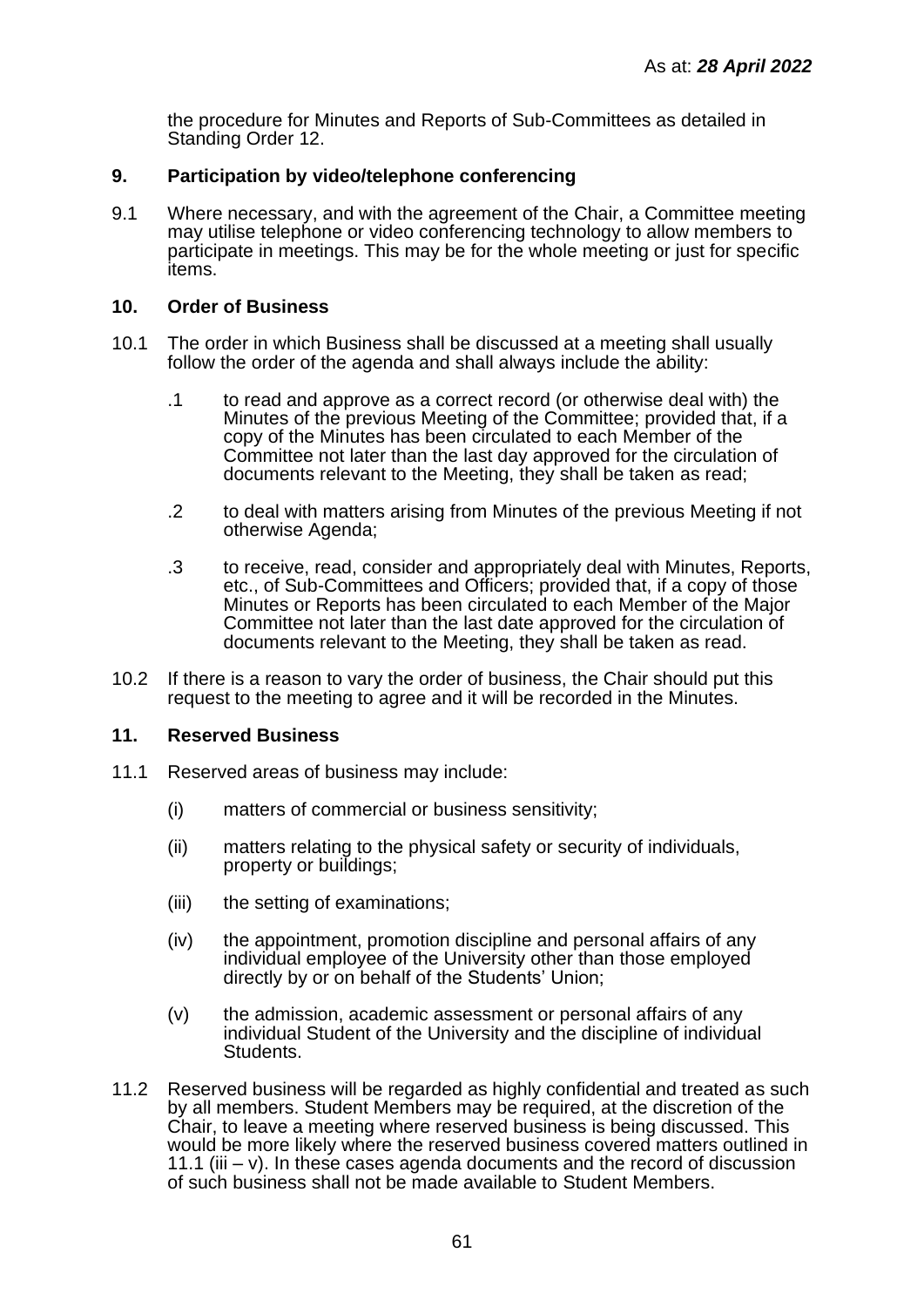11.3 Student Members of Council, in their role as governors and trustees, shall not be required to leave that part of the meeting during which reserved business is discussed. They may also receive documents relating to such business and have access to the record of discussion. There may be exceptions to this but these will be discussed and agreed by the Chair of Council.

### **12. Minutes and Reports**

- 12.1 It shall be the duty of the Secretary of a Committee to prepare the Minutes or Reports of that Committee.
	- .1 The Minutes shall be the authoritative record of the proceedings of the Committee and shall detail the Resolutions and Agreements of that Committee;
	- .2 A "Report" (which term includes "Recommendation") of a Committee shall not (of necessity) record the proceedings of a Committee but shall record only those points which the Committee decides shall be so recorded. A single report may be the outcome of several meetings of that Committee.
- 12.2 No record of defeated Amendments to Motions shall be entered in the Minutes unless this be resolved by the Committee.
- 12.3 No record of votes cast for or against the Motion by a Member or Members shall be entered in the Minutes unless this be resolved by the Committee.
- 12.4 The Minutes of each meeting shall be signed by the Chair of the meeting at which the minutes are confirmed. The Chair shall put the question "that the Minutes of the Meeting of the (Committee) held on (date) be signed as a correct record".
- 12.5 The Minutes, with the exception of any confidential Minutes or File Copies, shall be made available under the University's Publication Scheme, after they have been confirmed.
- 12.6 Questions on accuracy shall be addressed, in writing, to the Secretary of the Committee prior to the Meeting of the Committee. If no written amendments have been received by the Secretary by noon on the last working day previous to the Meeting, the Minutes shall be accepted as correct. If no such question is raised, or if raised, as soon as disposed of, the Chair shall sign the Minutes.
- 12.7 As soon as the Minutes have been signed, matters arising from the Minutes which are not otherwise Agenda shall be dealt with seriatim, except that matters listed in the Agenda as "matters arising" shall be dealt with in the first instance. In the case of "matters arising" not listed in the Agenda as continuing or new business, only questions or reports shall be permissible: no further discussion shall be allowed.
- 12.8 Minutes and Reports of the Senate
	- .1 In respect of any matter which the Senate has power to regulate or decide subject to the approval of the Council, when the Regulation or decision is placed before the Council, the Council may: (1) approve the Regulation or decision; or (2) reject the Regulation or decision; or (3) refer the Regulation or decision back, with or without suggestion for amendment.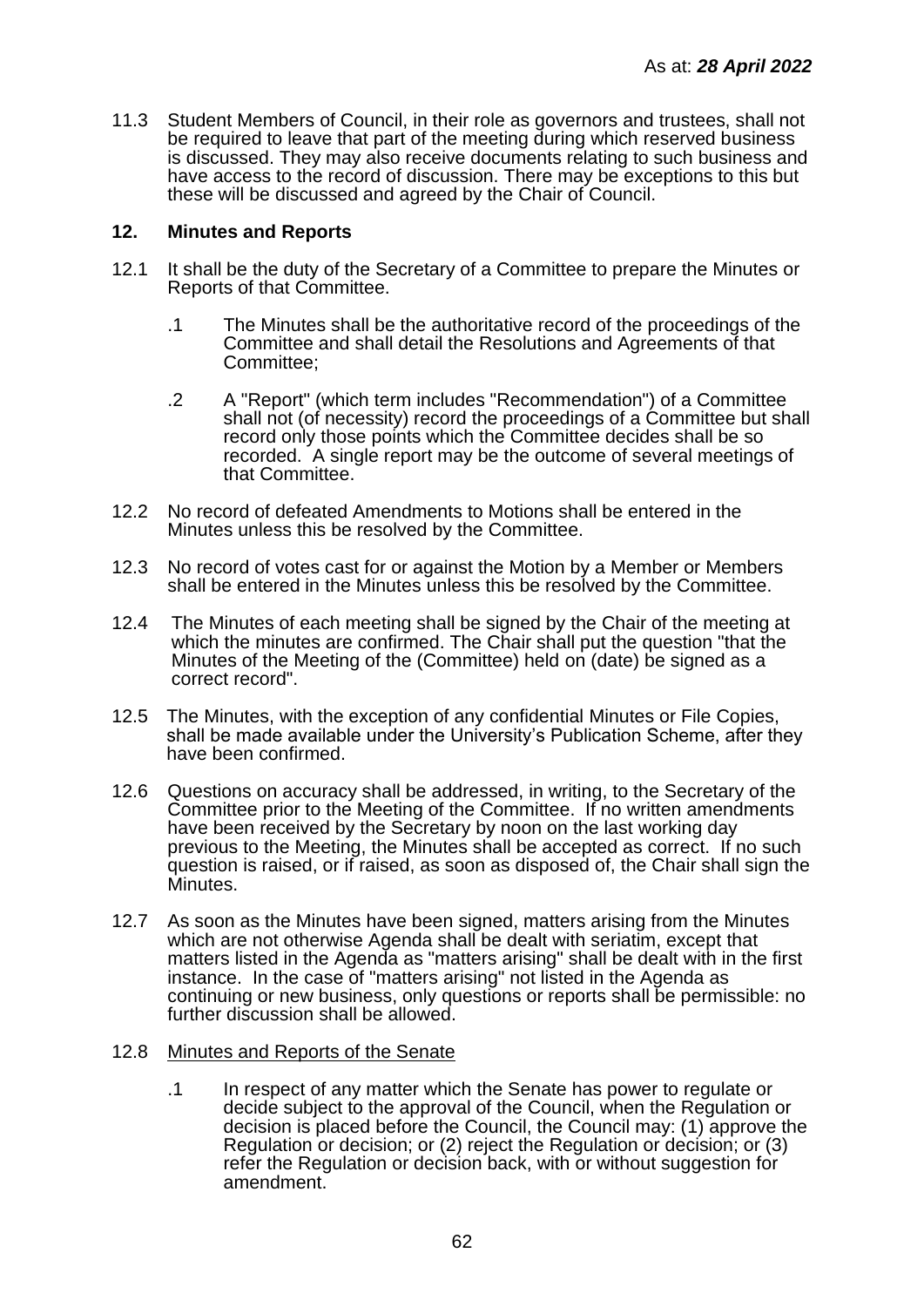.2 The Senate may approve, with or without amendment, refer back or reject any recommendation made to it.

### 12.9 Minutes and Reports of Sub-Committees

- .1 A Major Committee shall decide whether its Sub-Committee is to present to it the full Minutes of the proceedings of the Sub-Committee, or is to present a report (which term shall be deemed to include recommendations).
- .2 If, because of the juxtaposition of dates, Minutes are presented before confirmation by the relevant Sub-Committee, they shall be presented as "Unconfirmed Minutes". The presenter of such unconfirmed Minutes may draw the attention of the Major Committee to any errors, etc. in the unconfirmed Minutes, or amendments subsequently agreed by the Sub-Committee, which have not been corrected, or incorporated, in the Minutes being presented.
- .3 Reports of Sub-Committees shall have been (or shall be deemed to have been) confirmed by the Sub-Committee before presentation to the Major Committee, and shall be dealt with as such by the Major Committee.
- .4 Minutes and Reports of Sub-Committees shall be presented to the Major Committee by the Chair of the relevant Sub-Committee, or in the Chair's absence by any Member of the Sub-Committee if present, otherwise by the Chair of the Major Committee. The Chair of the Major Committee shall thereupon put to the Major Committee any recommendations contained in the Minutes or Reports. If the Major Committee adopt such recommendations, the same shall forthwith become a resolution(s) of the Major Committee (subject to any statutory provision requiring the Major Committee to consider a report or recommendation of some other Committee before it can take any such action).
- .5 If any recommendation be not so adopted it shall not become a resolution of the Major Committee. However, in cases of urgency, or at the discretion of the Chair, it shall be in order for any Member of the Major Committee to move a resolution on the subject matter of the recommendation not adopted, without previous notice, which shall then become a substantive motion.
- .6 Where a Sub-Committee has presented more than one report to a Major Committee and has in a later report varied any recommendation of an earlier, the Major Committee's decision shall be made on the later or latest recommendations.

## **13. Deputations**

13.1 Deputations wishing to be received by a Committee, including a deputation from the Court to the Council, shall be required in the first instance to submit a memorandum in writing to the Secretary of the Committee which shall be brought to the attention of the Chair. If the Chair is then of the opinion that the matter is one on which a Deputation should be received, the Deputation shall be invited to attend, but not otherwise. The Chair may refer the memorandum to a Sub-Committee of not less than three members for detailed consideration and report, before such a decision is made, or the Chair may require a Sub-Committee to receive the Deputation and to act on behalf of the Committee. In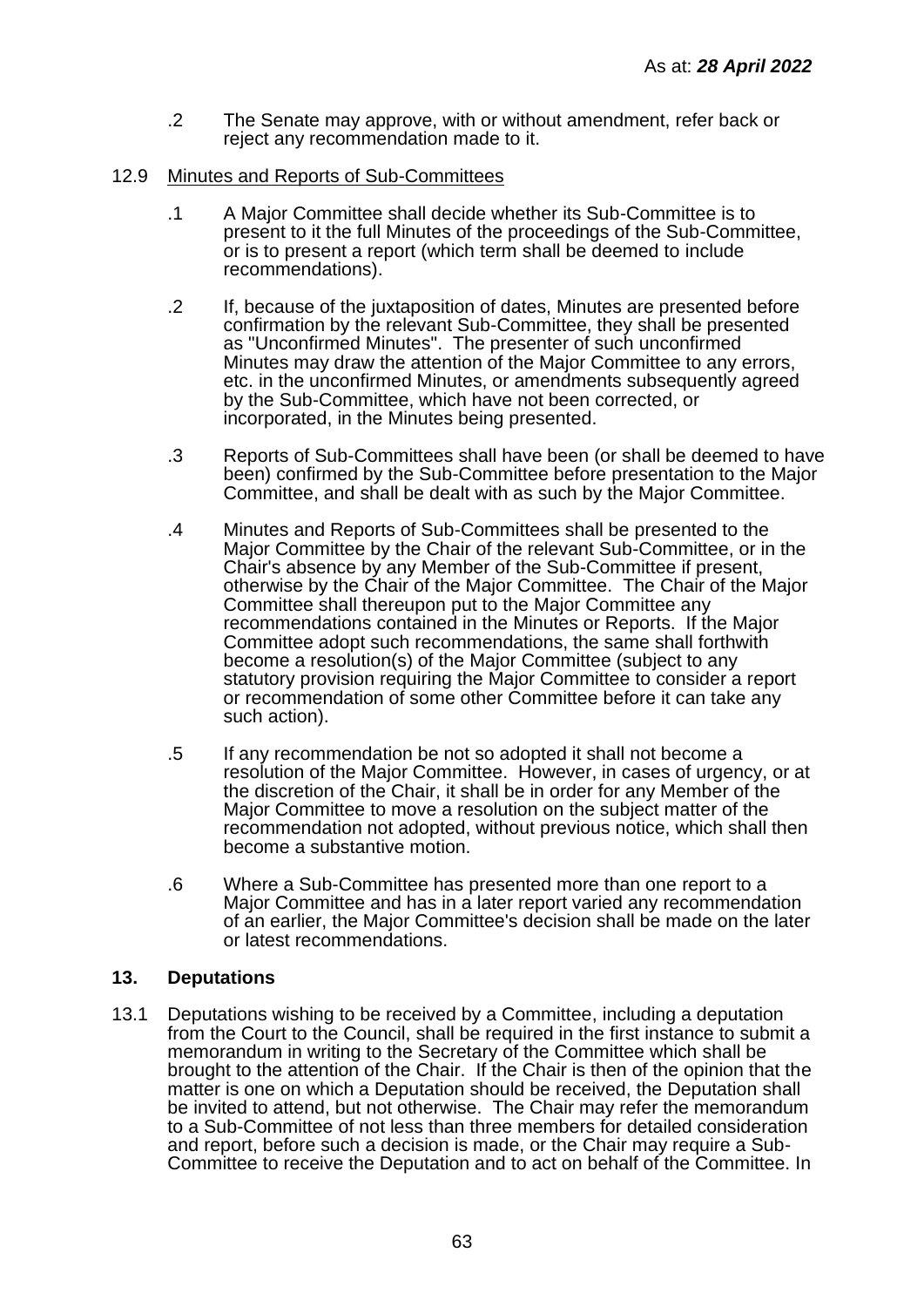the case of a deputation to Council any sub-committee appointed must have a majority of lay (independent) members.

- 13.2 A Deputation shall not exceed three in number and, other than with the express consent of the Committee, only one Member thereof shall be at liberty to address the Committee (except in reply to questions from members of the Committee). The matter brought forward by the Deputation shall not be considered by the Committee until the Deputation shall have withdrawn.
- 13.3 The decision of the Committee which has received the Deputation shall be conveyed to the Deputation in writing by the Secretary of the Committee.

### **14. Voting at meetings**

- 14.1 Where it is necessary to vote on an item before the meeting [a Motion], a simple majority of members of the Committee present and voting, except where otherwise specified. Voting shall be by show of hands, save when a secret ballot shall be called for by an absolute majority of the members.
- 14.2 In the case of equality of votes the Chair shall have a second or casting vote. The Chair shall not be obliged to exercise this casting vote. Where the Chair declines so to vote the Motion shall be declared "not carried".
- 14.3 When all Members vote for a Motion it shall be carried "unanimously".
- 14.4 When a majority of Members votes for a Motion, and none votes against but any abstain from voting, the Motion shall be carried "Nemine contradicente" ("nem. Con.").
- 14.5 A Motion carried by the votes of two-thirds or more of the Members present shall be carried by an absolute majority.
- 14.6 A Motion carried by the votes of less than two-thirds of the Members present shall be carried by a "Simple Majority".

#### **15. Items before the Meeting - Motions**

- 15.1 In addition to Motions contained in papers or reports considered through the Committee agenda, a Motion may be proposed by a Member of the Committee and seconded by another Member of the Committee. A motion may only be proposed if it is within the Committee's competence to do so. Any Motion not seconded shall immediately lapse, shall not be further discussed, and shall not be again moved at that meeting. Normally, notice of intention to propose a Motion should be given to the Secretary prior to the meeting, with sufficient time to be listed on the Agenda, and circulated with the papers relevant to the business of the Meeting.
- 15.2 A Motion may be proposed without notice from the Chair and without being seconded become the Motion before the Committee.
- 15.3 A Motion once formally approved by a Committee shall immediately become an executive resolution of that Committee.

## **16. Rescission of Previous Resolution(s)**

16.1 No Motion to rescind any Resolution passed within the preceding six months shall be put to the Council, Court or Senate, and their Committees; or within the preceding three months to other Committees; and no Motion to the same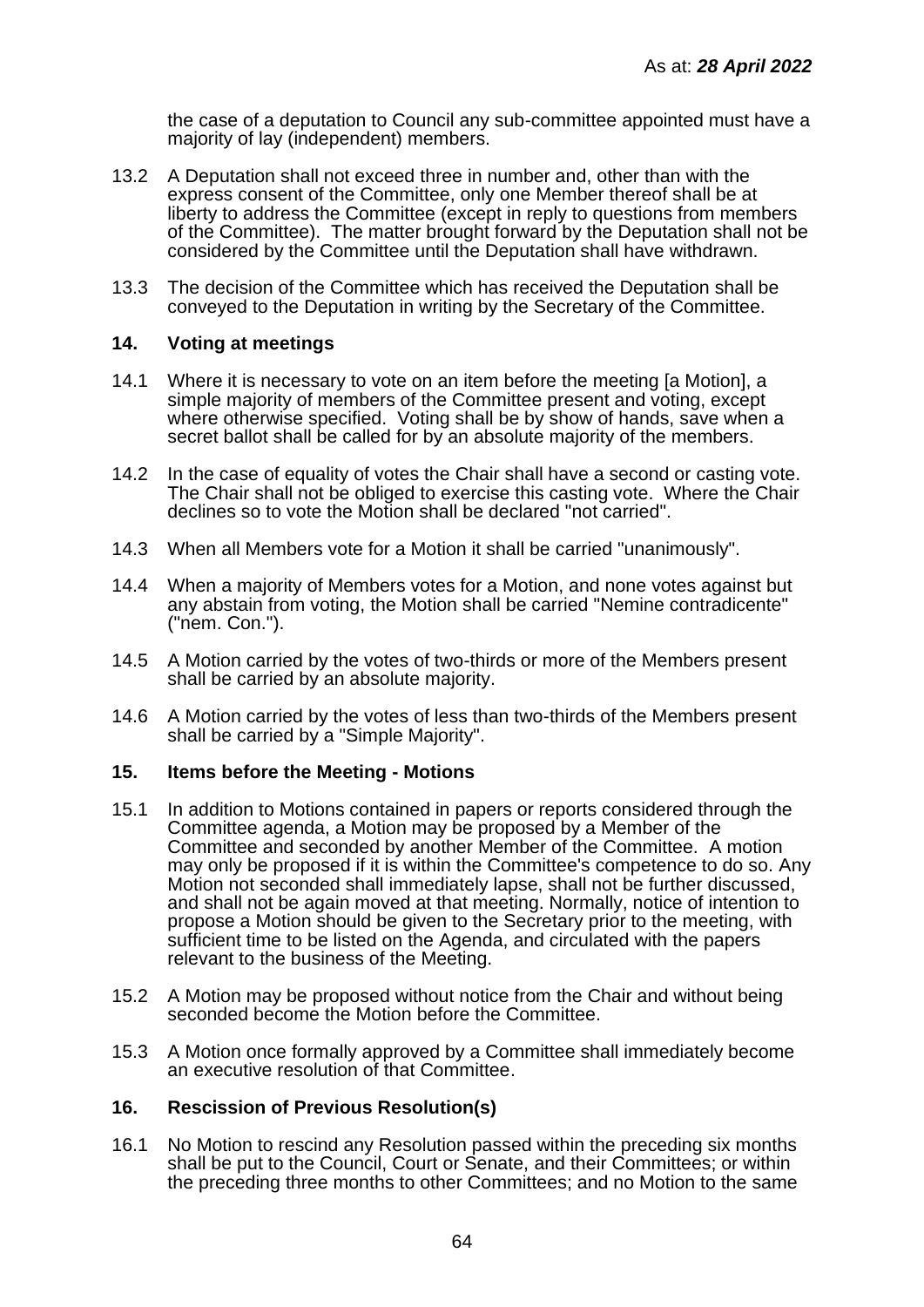effect as one which has been negated within the same time limits shall be proposed unless the notice thereof given under Standing Order 12 bear the names of at least a sufficient number of the Committee to form a quorum of that Committee.

- 16.2 When any such Motion has been disposed of by the Committee, it shall not be open to any member to propose a similar Motion within a further period of six months or three months as appropriate.
- 16.3 This Standing Order shall not apply to Motions moved in pursuance of Reports or Recommendations of a Sub-Committee or of the Officers.

## **17. Rules of Debate**

- 17.1 When speaking, a Member shall address the Chair. The speech shall be directed to the question and discussion or to an explanation or to a question of order. No speech shall exceed five minutes except by the consent of the Chair.
- 17.2 A Member shall indicate the desire or intention to speak by the raising of a hand. If two or more Members so indicate their intention simultaneously, the Chair shall determine the order in which the members shall speak.
- 17.3 The Chair shall also signal when there has been sufficient debate of the issue and put the item to a vote.

### **18. Adjourned Meetings**

#### 18.1 Adjournment for Absence of Quorum

The procedures for adjournment owing to the absence of a quorum are set out in Standing Order 7.

#### 18.2 Other Cases of Adjournment

- .1 When a meeting is adjourned temporarily for a brief period, for convenience, unruly behaviour, emergency or other cause, no special procedures are required when the meeting resumes. The remaining business is dealt with as if the meeting had been continuous.
- .2 When a meeting is adjourned to continue on another day, at least three clear days' notice of the calling of the reconvened meeting shall be given. At the adjourned meeting only the unfinished business for which the original meeting was called shall be transacted.
- .3 At the discretion of the Chair, when there are no matters of urgency to be resolved, the unfinished business may be referred to the next Ordinary Meeting of the Committee.

## **19. Disorderly Conduct and Suspension of Sitting**

19.1 If at a Meeting any Member of the Committee persistently disregards the rulings of the Chair or behaves irregularly, or improperly, or offensively, or wilfully obstructs the business of the Committee, it shall be competent for a Member to move "that the Member named be not further heard" or "that the Member named leave the Meeting" and the Motion, if seconded, shall be put and determined without discussion.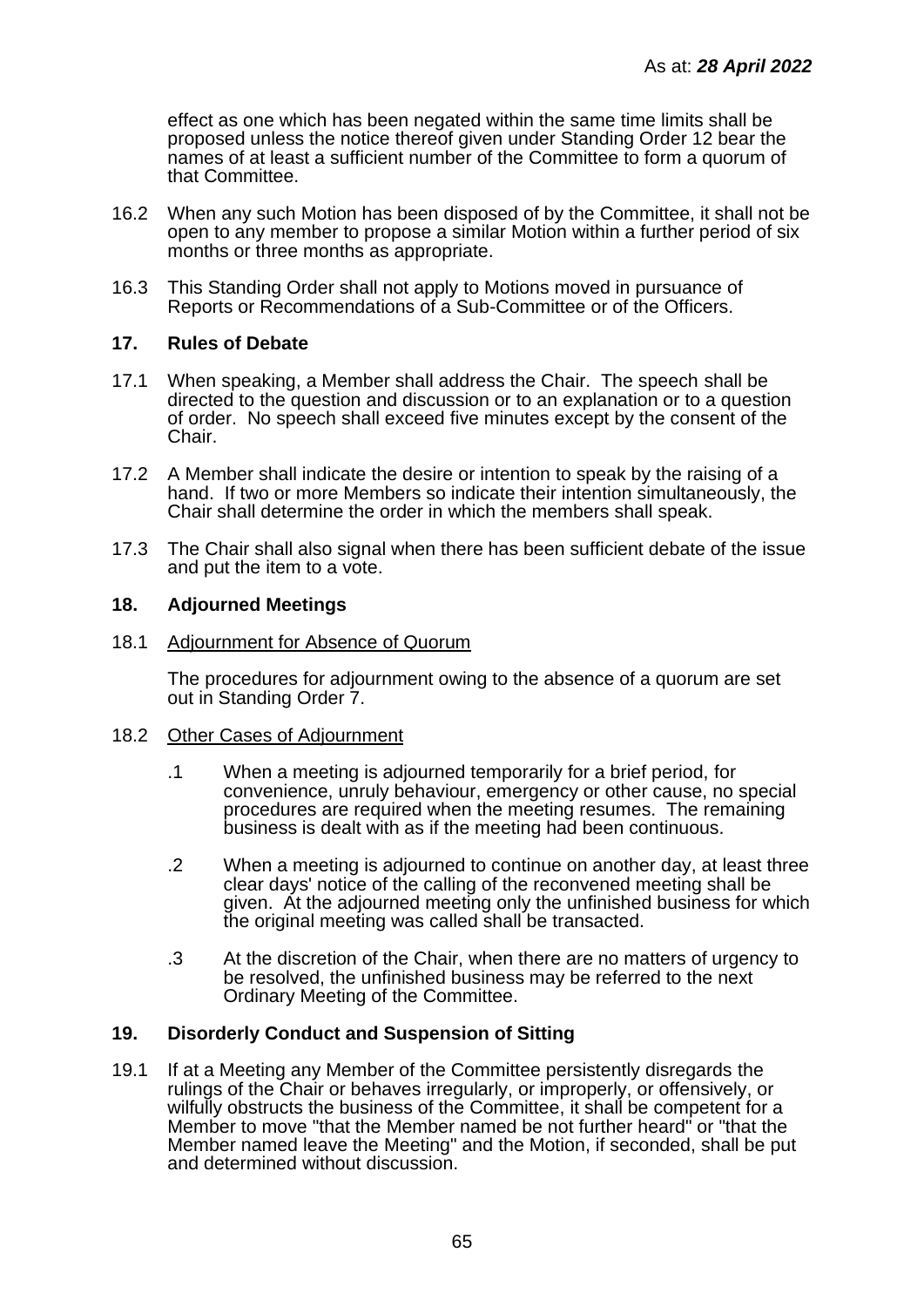19.2 If the misconduct or obstruction is continued and in the opinion of the Chair renders the due and orderly dispatch of business impossible, the Chair in addition to any other powers vested in the office, may without question put, adjourn, or suspend the sitting of the Committee for such period as may be considered expedient

### **20. Interest of Committee Members in Contracts and other Matters**

20.1 If any Member of a Committee has any pecuniary or other interest, direct or indirect, in any Contract or proposed Contract or other matter involving financial transaction, that interest shall be disclosed to the Committee as soon as practicable and the Member shall take no further part in the consideration or discussion of, or vote on, any position with respect thereto. A Member of any Committee is not considered to have a pecuniary or personal interest in matters under discussion merely because he/she is a member of staff or student of the University.

#### 20.2 Register of Interests

A Register of Interests of all Council and Audit and Risk Committee members will be maintained by the Secretary to Council and will be made available publicly on the University website*.*

### **21. Delegation of Duties, and Powers and Functions**

- 21.1 Unless otherwise specifically provided, a Committee may delegate to Officers, Sub-Committees, or other persons, any duties, powers and functions which it is itself competent to perform.
- 21.2 Action thereafter taken by the Officers, Sub-Committees or the person so delegated within such limits shall be deemed to be the action of the Committee which has delegated those powers.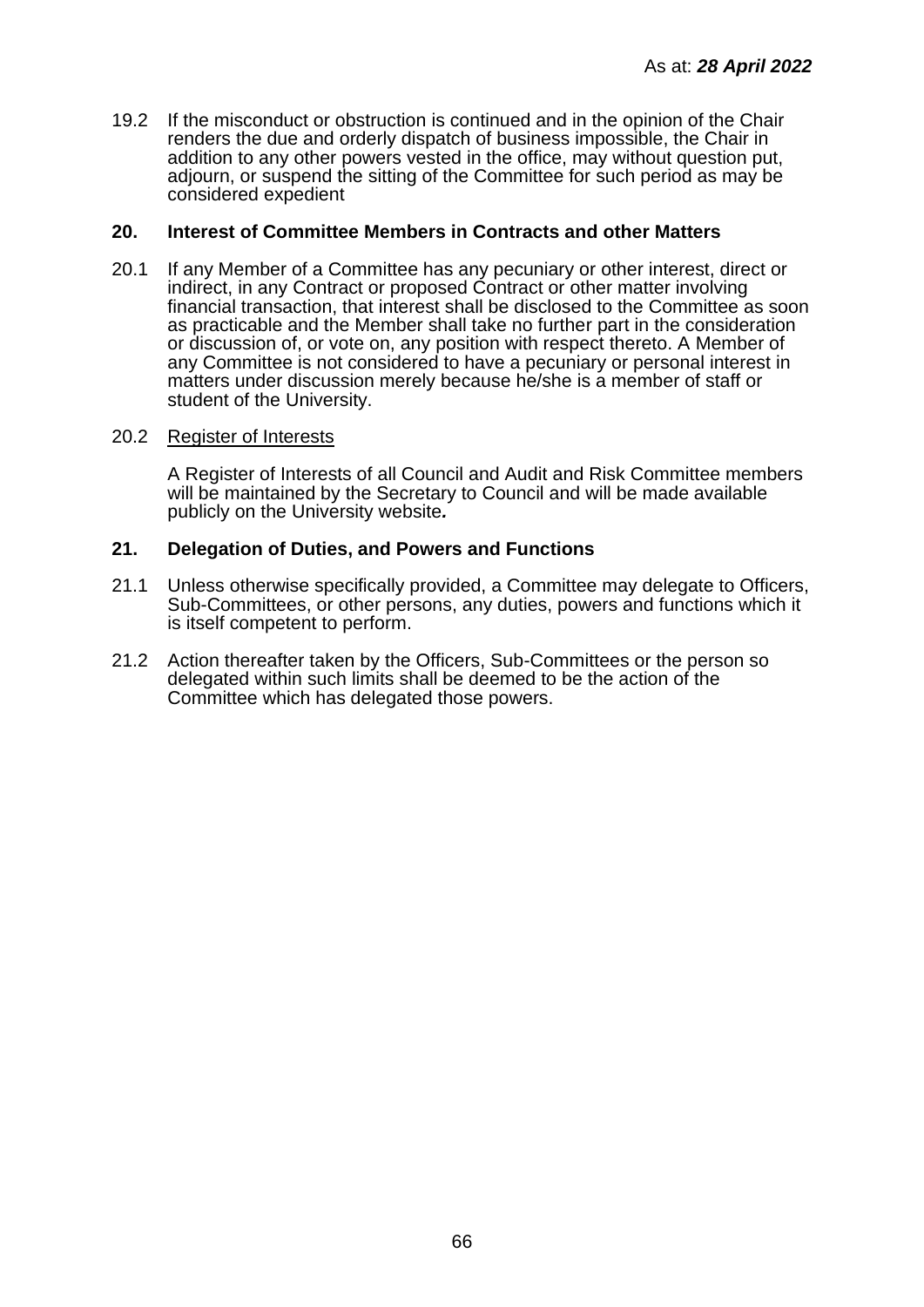## **ORDINANCE 12**

## **ACADEMIC STAFF**

## **I DEFINITION OF ACADEMIC STAFF**

- 1. Statute 1 'Interpretation and General' 2 (1) provides the following definition of academic staff.
	- (i) 'Academic Staff' means the academic staff of Cardiff University and shall include such categories of employee or other individual employees as the Council may from time to time determine.

In addition Statute XV 'Academic Staff' 3 (1) provides that This Statute shall apply –

- (i) to Professors, Readers, Senior Lecturers and Lecturers; and such research staff and such other categories of employee or other individual employees as the Council may from time to time determine;
- (ii) to the President and Vice-Chancellor, to the extent and in the manner set out in the Annex to the Statute.
- 2. Council has determined that the term 'academic staff' will also cover the following:
	- .1 those employees who on who either held the status of academic staff or were paid on academic related pay scales;
	- .2 those employees who are appointed after 1 August 2004 and who are paid on contracts on Grades 5 and above of the University pay scales

## **II COMPLAINTS AND DISCIPLINE**

## **4. Preamble**

- 4.1 This Ordinance sets out the processes which shall normally be followed in dealing with complaints against staff and disciplinary matters, and on the operation of procedures as required by Statute XV (the Statute). The Statute requires that procedures be defined by Ordinance in relation to:
	- (a) The procedure to be followed in respect of the preparation, hearing and determination of charges by a Tribunal instituted in accordance with paragraphs 15 and 16 of the Statute. (Paragraph 17 – Provisions concerning Tribunal procedures).
	- (b) The procedure to be followed in respect of the preparation, consolidation, hearing and determination of appeals as defined in Part V of the Statute. (Paragraph 29– Provisions concerning appeal procedures and powers refers).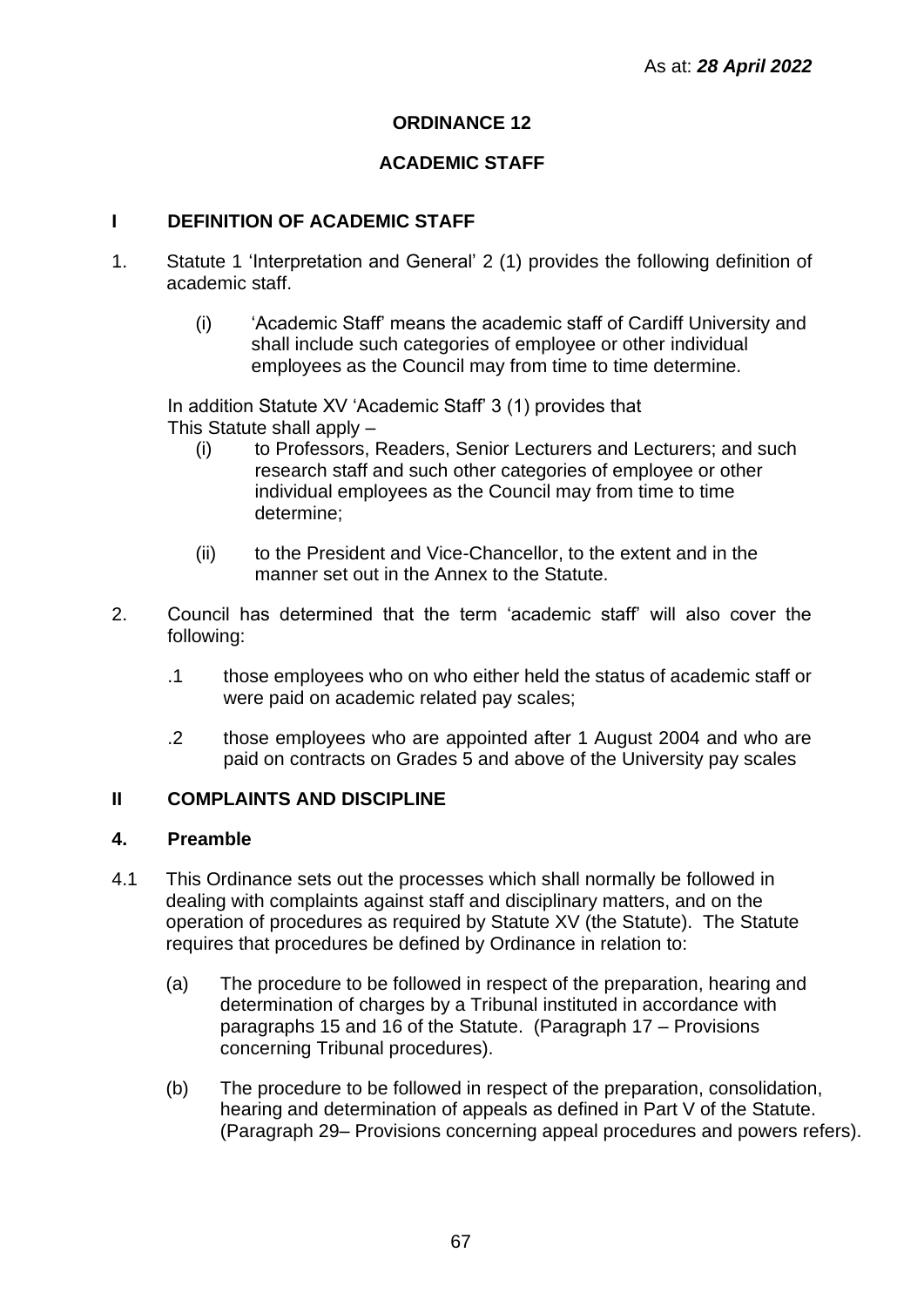- (c) The procedure to be followed in the consideration and determination of grievances. (Part VI – Grievance Procedures refer).
- 4.2 Paragraph 7 (1) of the Statute specifies that 'In the case of any conflict, the provisions of this Statute shall prevail over those of any other Statute and over those of the Ordinances and Regulations and the provisions of any Ordinance made under this Statute shall prevail over those of any other Ordinance'. This Ordinance is made under the Statute.

Article XI paragraph 4 of the Supplemental Charter of 2013 determines that any provision of an Ordinance, Regulation or standing order 'which is inconsistent with this Our Charter or with the Statutes shall, to the extent of the inconsistency, be void'.

It is therefore imperative that anyone making use of this Ordinance does so with access to the relevant parts of the Statute.

- 4.3 The Ordinance shall be construed to give effect to the guiding principles as set out in paragraph 1 of Part 1 of the Statute.
- 4.4 Cardiff University and each member of staff, as parties to an employer: employee relationship, have an obligation in law to maintain mutual trust and confidence.

Cardiff University is obliged by the Supplemental Charter of 2004 to promote the objects of the Institution and to construe benevolently the requirements of that Charter.

4.5 Throughout the operation of any of the procedures for dealing with complaints against staff and disciplinary matters, whether formal or informal, the principles of natural justice shall be observed as far as is reasonably practicable and the person who is the cause for concern shall have the right to be accompanied by a person who may be either a work colleague or a trade union representative.

## **III PROCEDURE FOR DEALING WITH COMPLAINTS AGAINST STAFF AND DISCIPLINARY MATTERS OTHER THAN THOSE CONSIDERED BY A TRIBUNAL**

## **5. Initial Considerations**

- 5.1 When situations arise or allegations are made that question the appropriateness of a member of the academic staff's performance or conduct and that have the potential to lead to disciplinary action, the Head of School/Directorate or anyone acting in this capacity shall take action to establish the key facts as far as reasonably practicable. In the following paragraphs this potential shall be referred to as 'the cause for concern'.
- 5.2 Where the Head of School/Directorate is the subject of the cause for concern, or where the involvement of the Head of School/Directorate in taking such action would result in an actual or potential conflict of interests, an appropriate senior officer, appointed by the Vice-Chancellor, shall substitute for the role of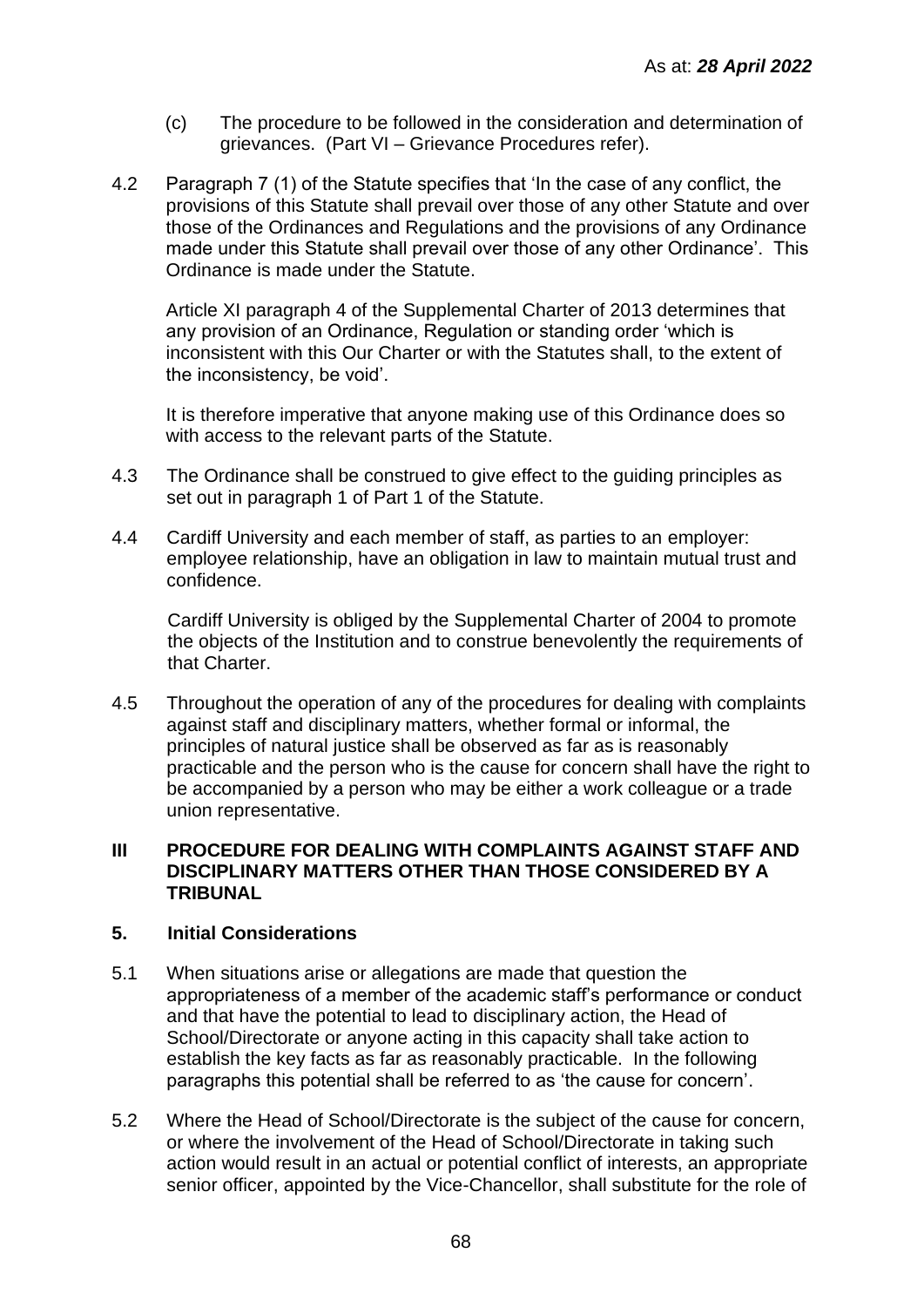Head of School/Directorate in taking such action. Hereafter all references to Head of School/Directorate shall be deemed to include references to the appropriate senior officer where necessary appointed by the Vice-Chancellor.

- 5.3 Where the cause for concern involves allegations of misconduct in research, the facts shall be established in accordance with the University's Procedures for Dealing with Allegations of Misconduct in Academic Research.
- 5.4 Where the cause for concern is initially raised via the University's Code of Practice on Public Interest Disclosure or the Student Complaints Procedure any investigation shall be conducted under this Ordinance.
- 5.5 Where it appears to the Head of School/Directorate that there is no prima facie case to answer he/she shall dispose of the matter.
- 5.6 Where it appears to the Head of School/Directorate that there is a prima facie case to answer he/she shall consider whether the matter can be dealt with formally or informally.
- 5.7 'Minor Faults' shall be dealt with informally (paragraph 13.1 of the Statute) as far as reasonably practicable. Where the matter is to be dealt with informally the Head of School/Directorate shall take such steps as he/she thinks fit to resolve the situation.
- 5.8 Where it appears that the matter is more serious or 'Minor Faults' are repeated and/or not informally resolved, the Head of School/Directorate shall take advice from the Director of Human Resources or appropriate officer and conduct an investigation in accordance with Part IV below.

## **IV PROCEDURE RELATING TO THE HEAD OF SCHOOL'S/DIRECTORATE'S INVESTIGATION OF ALLEGATIONS CONCERNING ACADEMIC STAFF BEHAVIOUR/PERFORMANCE OR DISCIPLINARY MATTERS (paragraph 13.2 of the Statute)**

## **6. Investigation**

- 6.1 The Head of School/Directorate having taken advice from the HR Directorate shall appoint an individual to conduct a formal investigation into the cause for concern. That individual shall be a senior member of academic staff of the University drawn from outside the relevant School/Directorate.
- 6.2 The Head of School/Directorate shall ensure that the member of staff under investigation is informed in writing as soon as reasonably practicable of the cause for concern and the name of the individual carrying out the investigation.
- 6.3 The person investigating the cause for concern is responsible for ensuring that all the relevant facts are obtained promptly, as far as reasonably practicable and that the person who is the subject of the cause for concern is given the opportunity to state his/her case as part of the investigation.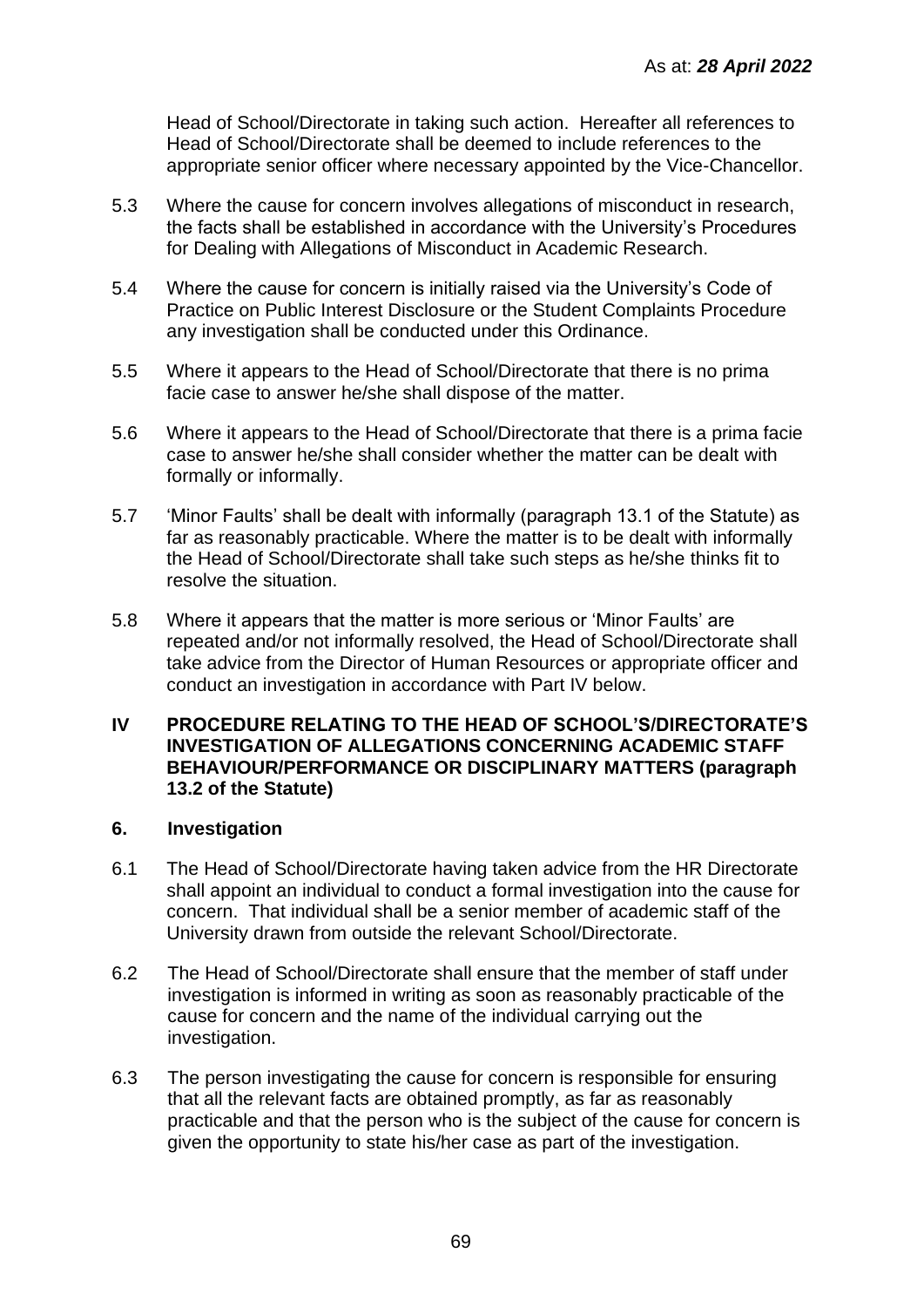- 6.4 An investigation report shall be compiled by the person investigating the matter for consideration by the Head of School/Directorate.
- 6.5 At the conclusion of the investigation, and without undue delay, the Head of School/Directorate shall decide upon an appropriate course of action in accordance with paragraph 13 or 14 of the Statute.
- 6.6 The Head of School/Directorate shall notify
	- a) the Director of Human Resources; and
	- b) the person who is the subject of the cause for concern

of the outcome of his/her consideration of the investigation and of his/her decision made in accordance with 6.5 above.

### **7. Hearing**

- 7.1 Where after investigation under 6 above the cause for concern appears more serious than Minor Faults or it appears that Minor Faults have been repeated but not resolved, but the cause for concern appears to fall short of constituting possible good cause for dismissal, the Head of School/Directorate shall advise the person who is the subject of the cause for concern in writing that a hearing shall be held.
- 7.2 The written notification to the person who is the subject of the cause for concern shall contain the following:-
	- (a) details of the nature of the cause for concern;
	- (b) supporting evidential material;
	- (c) details of the date of the hearing, which shall not be less than 10 working days from the issue of the written notification, together with details of the time and venue of the meeting;
	- (d) the possible outcomes of the meeting;
	- (e) a statement of the right to be accompanied by a work colleague or trade union representative at the meeting;
	- (f) details of those to be present at the meeting.
- 7.3 The date of the hearing may be rearranged by the Head of School/Directorate and the reasons for the new date, which shall normally be within 10 working days of the original date, shall be notified to the member of staff who is the cause for concern. The member of staff who is the cause for concern may request of the Head of School/Directorate that the date be rearranged if the original date is unsuitable for him/her, such a request including an explanation as to why a re-arrangement is necessary and suggesting alternative dates, which shall normally be within 10 working days of the original date.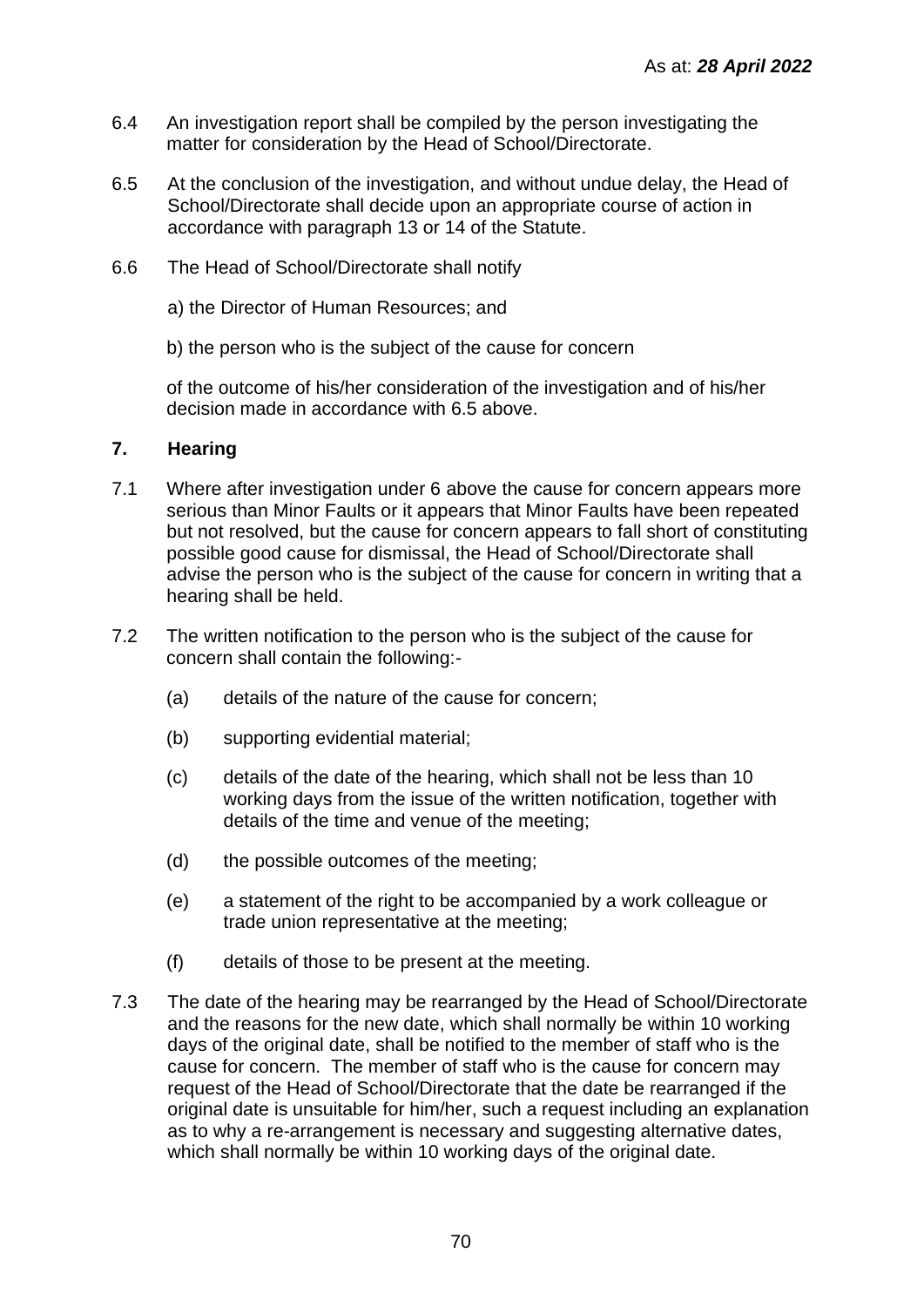- 7.4 A member of the HR Directorate shall be present at the hearing in an advisory capacity.
- 7.5 The person who is the subject of the cause for concern shall be given the opportunity to state his/her case before any decision is made.
- 7.6 If the person who is the subject for the cause for concern:
	- (i) has indicated that he/she will not attend the hearing; and
	- (ii) fails to attend the hearing, having given no good reason for failing to attend

the hearing may be held in that person's absence.

- 7.7 At the conclusion of the hearing, and without undue delay, the person responsible for making the decision (usually the Head of School/Directorate) shall decide upon an appropriate course of action in accordance with the Statute and inform in writing the person who was the subject of the cause for concern:
	- (a) that the cause for concern is not established and that accordingly no further action shall be taken;
	- (b) that the cause for concern is established and that either:
		- (i) no further action shall be taken;
		- (ii) informal action shall be taken;
		- (iii) a Stage 1 Oral Warning is issued (this shall be in accordance with paragraph 13.2 of the Statute);
		- (iv) a Stage 2 Written Warning is issued (this shall be in accordance with paragraph 13.2 of the Statute); or
		- (v) that there has been no satisfactory improvement following a prior Stage 2 - Written Warning, or that the cause for concern may constitute good cause for dismissal or removal from office, and (in either case) that a complaint shall be lodged in accordance with paragraph 14.1 of the Statute.

Where a Stage 1 - Oral Warning or Stage 2 - Written Warning is issued the person responsible for making the decision shall also notify the person who is the subject of the Warning of the right to appeal against it (in accordance with paragraph 13.2 of the Statute).

- 7.8 The Head of School/Director shall advise the Director of Human Resources of his/her decision.
- 7.9 Where the cause for concern was raised as part of a formal complaint brought under the Student Complaints procedure, the Head of School/Directorate shall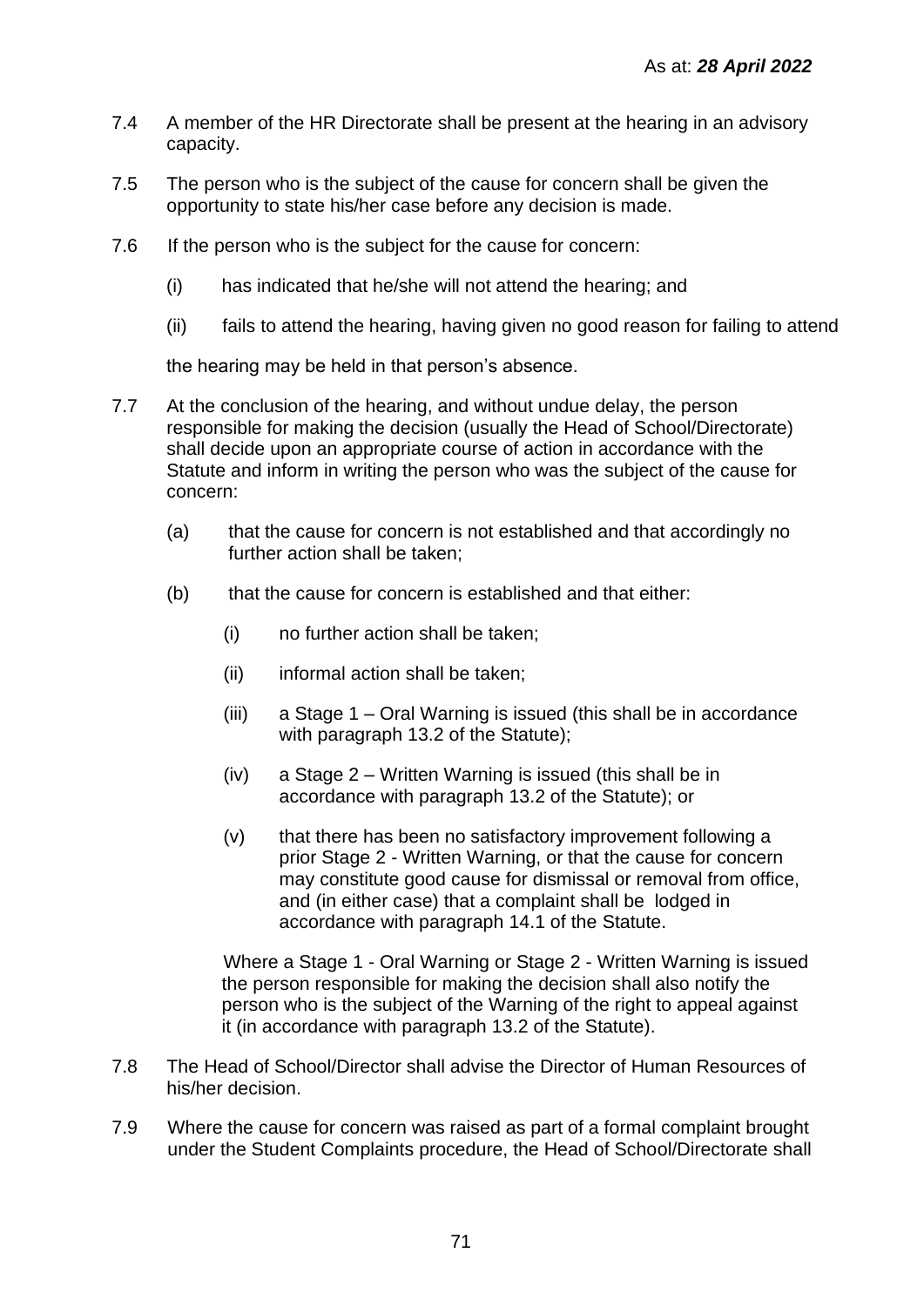ensure that his/her responsibilities under the relevant procedure are subsequently fulfilled.

7.10 Where the cause for concern was raised under the University's Code of Practice on Public Interest Disclosure the Head of School/Directorate shall report on the outcome to the Audit and Risk Committee, in accordance with paragraph 11.1 of the Code.

## **V. APPEALS AGAINST A STAGE 1 ORAL WARNING OR STAGE 2 WRITTEN WARNING (Paragraph 13.2 of the Statute)**

## **8. Preliminary**

8.1 The subsequent provisions of this Part only apply to appeals against Oral Warnings and Written Warnings viz (paragraph 13.2 of the Statute)

"A member of the academic staff who wishes to appeal against a disciplinary warning shall inform the Director of Human Resources Management or other appropriate member of the administrative staff designated by the Vice-Chancellor within two weeks. The Pro Vice-Chancellor nominated by the Vice-Chancellor shall hear all such appeals and his/her decision shall be final."

## **9. Provisions concerning appeal procedures and powers**

- 9.1 The Pro Vice-Chancellor nominated by the Vice-Chancellor shall:
	- (a) determine the procedure to be followed for the preparation for and the conduct of the appeal hearing so that it shall be heard and determined as expeditiously as is reasonably practicable;
	- (b) conduct the hearing as he/she sees fit, including, where appropriate, limiting evidence or the questioning of witnesses; and
	- (c) ensure that so far as reasonably practicable the principles of natural justice are observed.

## **10. Decision**

- 10.1 The Pro Vice-Chancellor's decision shall be final, (paragraph 13(2) of the Statute).
- 10.2 The Pro Vice-Chancellor shall notify the Appellant of the decision.

## **VI. TRIBUNAL PROCEDURE AS REQUIRED BY PARAGRAPH 17 OF THE STATUTE**

## **11. Tribunal**

11.1 The provisions of Part VI of this Ordinance must be read in conjunction with the Statute.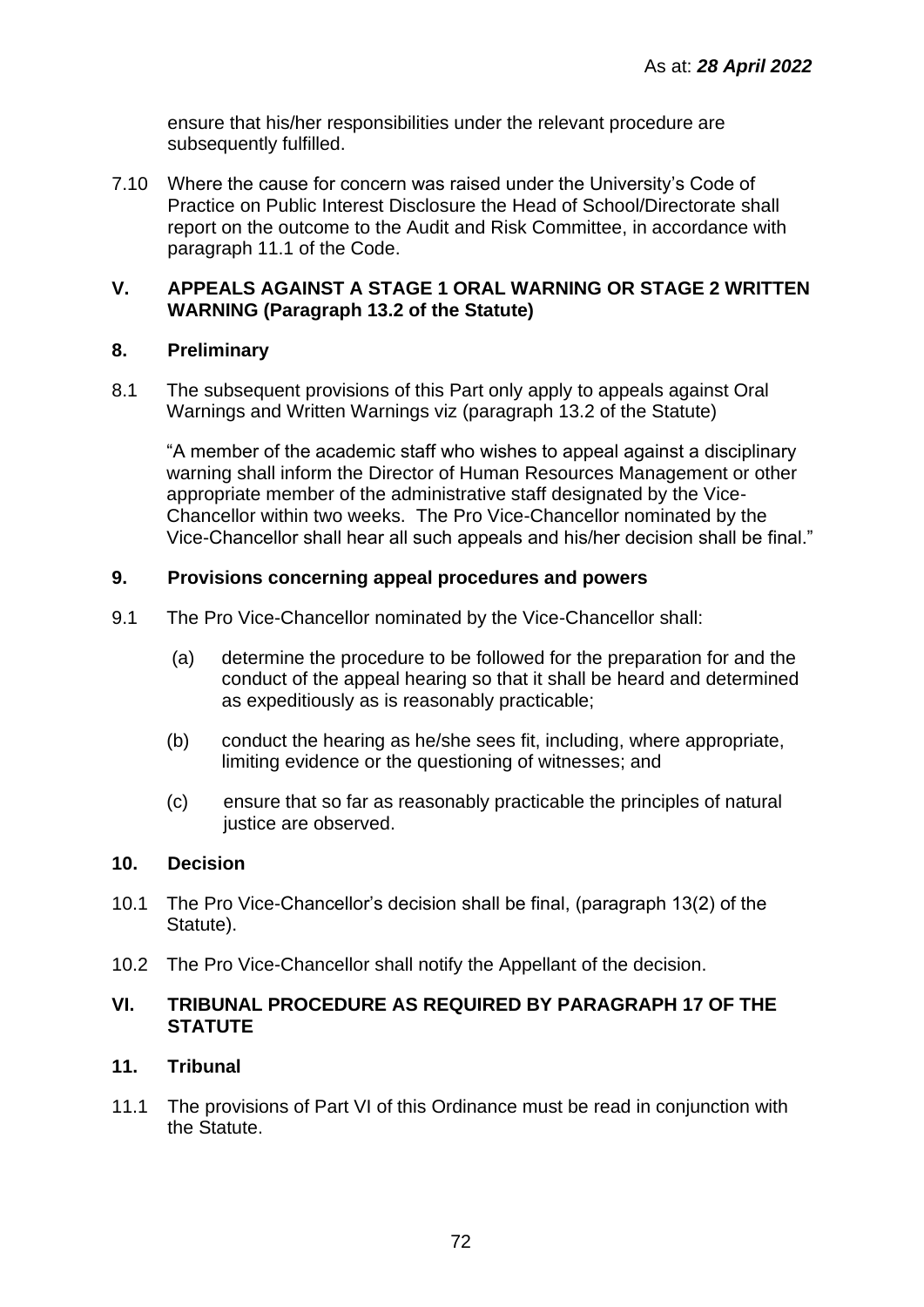11.2 Where it appears following investigation under 6 or at the conclusion of a hearing under 7 that there may be possible good cause for dismissal and following a complaint being lodged in accordance with paragraph 14.1 of the Statute and a direction of the Vice-Chancellor in accordance with Paragraph 15 of the Statute, a Tribunal shall be appointed by Council in accordance with Paragraph 16 of the Statute.

# **12. Preparation**

- 12.1 The Secretary of the Tribunal, as defined by paragraph 15.2 of the Statute, ("the Secretary") shall ensure that the charge(s) together with any documents which will be relied upon in support of the charges, and any other documents referred to in the charges, are forwarded within 20 working days of the appointment of a Tribunal by the Council to the members of the Tribunal and to the member of staff who is the cause for concern, as provided in paragraph 15.4 of the Statute. The Secretary shall inform the member of staff that a hearing is to be convened for consideration of the charges and that he or she is entitled to be represented in connection with and at the hearing of the charges by the Tribunal, shall specify the proposed date for the Tribunal hearing, and shall require the member of staff to specify the name, address, and designation of the person (if any) who will act as his or her representative, including information on whether or not the person is qualified or is practising in law, and if so in what capacity.
- 12.2 The Secretary shall also inform the member of staff that he/she and their representative, and the University, are entitled to call witnesses to the hearing and to question any witness who attends the hearing in relation to the evidence upon which the case against the member of staff is based. The Secretary shall also indicate in accordance with paragraph 19 of the Statute the possible outcomes should the charge(s) be upheld.
- 12.3 The member of staff shall be required to give his or her response to the enquiry regarding representation within 10 working days of the date of the letter inviting the response.
- 12.4 The University reserves the right to engage the service of a person, including one who is legally qualified, to present the charge or charges to the Tribunal and to question witnesses as appropriate. Otherwise the case may be presented by the Head of the relevant School/Directorate or by some other person on behalf of and selected by the University. The person presenting the charges to the Tribunal shall be known hereafter as the "University Representative".
- 12.5 The date of the hearing shall be set as expeditiously as reasonably practicable, and the arrangements must be made within 20 working days of the appointment of the Tribunal by Council with the hearing scheduled to take place as soon as reasonably practicable and in any event normally within 50 working days of the appointment of a Tribunal.
- 12.6 The date set may be rearranged by the Chair of the Tribunal, normally for a new date which is within 20 working days of the original. The grounds for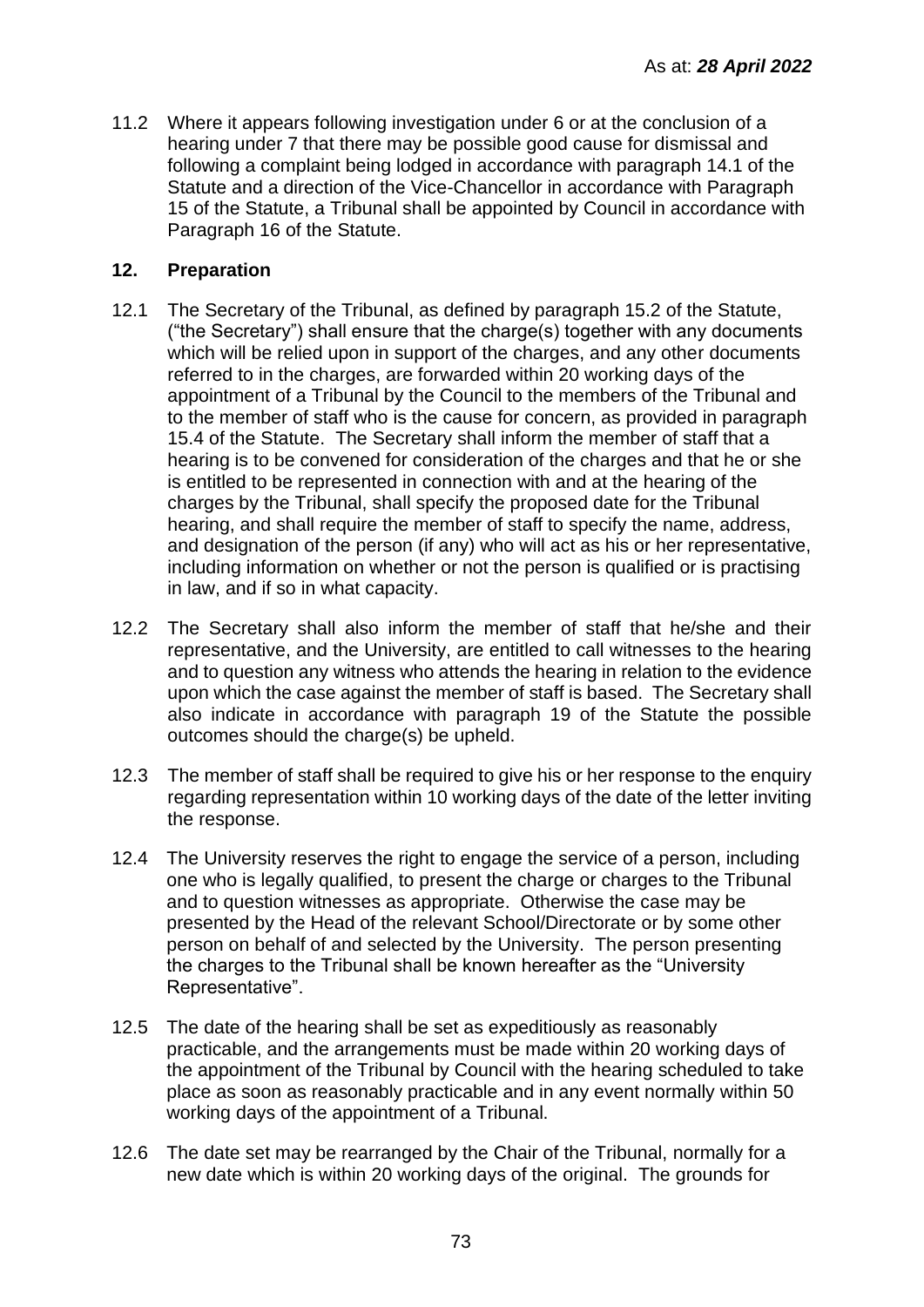rearrangement and the proposed new date for hearing the charges will be notified to the member of staff. The member of staff may also request of the Secretary that the date be rearranged if the original date is unsuitable for themselves or their representative. In so doing the member of staff must explain why a rearrangement is requested and suggest alternative dates falling within 20 working days of the original.

- 12.7 The member of staff or their representative and the University Representative must inform the Secretary no later than 15 working days prior to the date set, of the names of any persons they wish to call as witnesses and the availability of such witnesses to attend the hearing.
- 12.8 Members of staff of the University, employees and students may be requested to attend a hearing as witnesses. Outside parties may be invited to attend as witnesses where relevant and appropriate. Exceptionally, at the discretion of the Chair of the Tribunal, any witness unable to attend on the set date may supply a signed and witnessed written statement, to be received by the Secretary no later than 10 working days prior to the date of the hearing
- 12.9 The exchange of statements relating to the case must be made 5 working days prior to the date of the hearing. Following exchange, the Secretary shall ensure that a copy of each statement is sent to the members of the Tribunal. Evidence contained in statements exchanged after this deadline shall only be admitted to the hearing at the discretion of the Chair of the Tribunal.

## **13. Hearing**

- 13.1 The Tribunal has the right to regulate its procedures in any way it sees fit which is consistent with the provisions of the Statute and with the principles of natural justice, and has the right at any time to adjourn or postpone the hearing, to correct accidental errors, to remit the case to the Vice-Chancellor for further consideration, or to dismiss the charges for want of prosecution.
- 13.2 The parties and their representatives are entitled to be present for the presentation to and hearing of all evidence by the Tribunal. The Secretary of the Tribunal shall be present throughout the hearing and is responsible for ensuring that a record is kept of the proceedings.
- 13.3 Either party may request an adjournment of the hearing at any stage, provided there are good grounds to do so. Whether or not to grant an adjournment and of what length shall be determined by the Tribunal.
- 13.4 At the hearing, the member of staff shall be entitled to call any witnesses whose evidence has been disclosed or admitted in accordance with 12 above and may question any witnesses similarly called by the University Representative. The Tribunal shall govern the hearing as it sees fit, including where appropriate limiting evidence or questioning of witnesses.

### **14. Decision**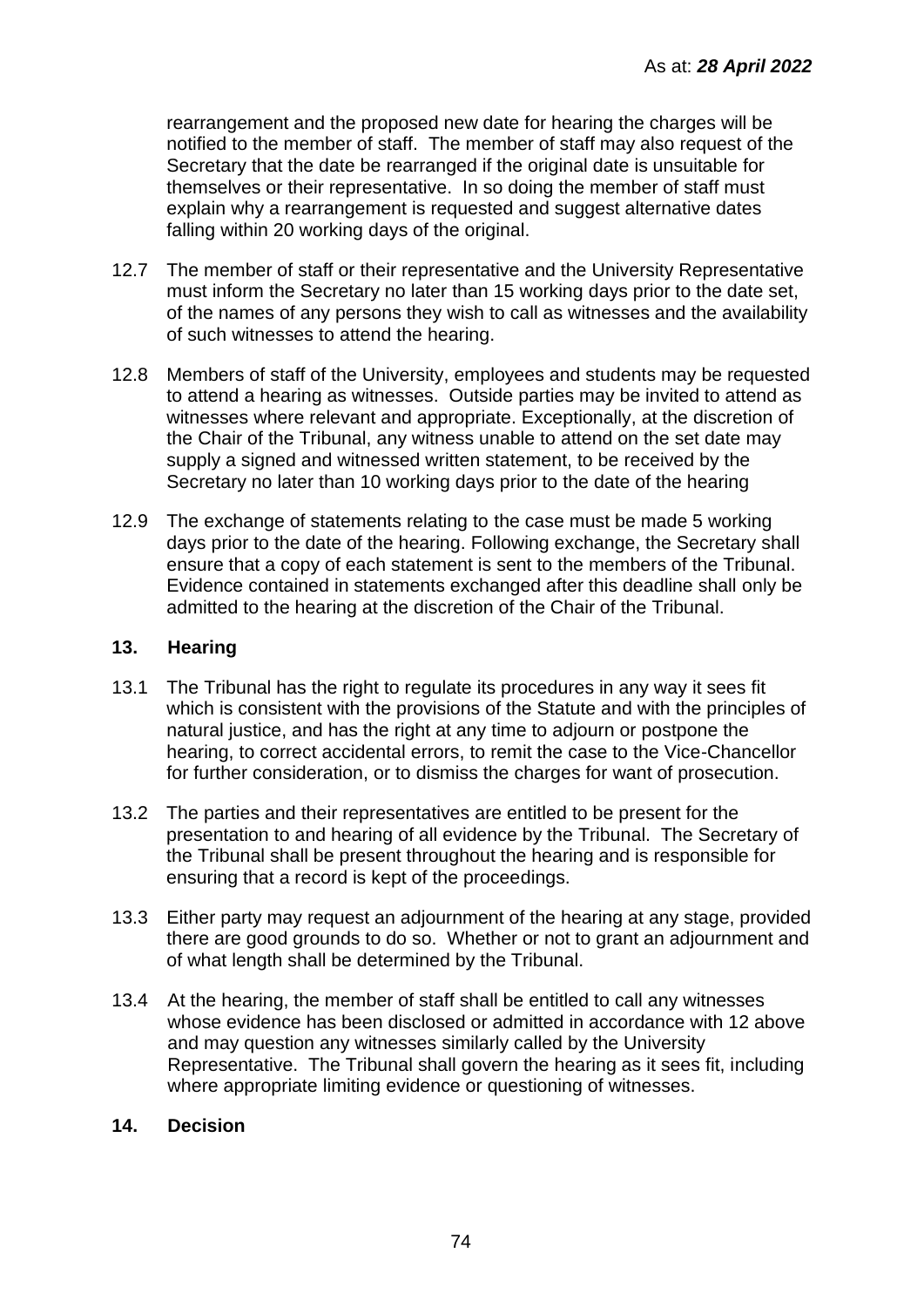- 14.1 Once the Tribunal has heard all the evidence it shall adjourn the hearing to consider the case. The University Representative, the member of staff and their representative if applicable, shall not be present during the deliberations of the Tribunal.
- 14.2 The Tribunal is required to determine the case as expeditiously as possible (paragraph 17.2.iv(b) of the Statute), and shall send its decision, together with an outline of its findings of fact, and the reasons for its decision regarding the charge and its recommendation, if any, as to the appropriate penalty, (in accordance with paragraph 18.1 of the Statute) to the Vice-Chancellor and to the member of staff and the University Representative.
- 14.3 The Tribunal may, without limitation, dismiss the charges, remit them for further consideration by the Vice-Chancellor or correction of accidental errors, or uphold the charges and recommend dismissal or a lesser disciplinary penalty.
- 14.4 The Tribunal, when communicating its decision, shall, if appropriate, draw attention to the period of time within which any appeal may be made by ensuring that the Secretary provides a copy of Part V of the Statute (Appeals) with each copy of its decision sent to each party to the proceedings.

### **VII PROCEDURES TO BE FOLLOWED IN RESPECT OF THE PREPARATION, CONSOLIDATION, HEARING AND DETERMINATION OF APPEALS ALLOWED UNDER PART V OF THE STATUTE**

### **15. Preliminary**

- 15.1 The subsequent provisions of this Part only apply to appeals as defined in paragraph 25 of the Statute and only when the requirements of paragraph 26 of the Statute as to time limits for appeals have been satisfied. When such time limits have not been complied with, the subsequent provisions of this Ordinance apply when, in accordance with paragraph 27 of the Statute, the "person appointed" by Council under paragraph 28 of the Statute to hear and determine an appeal taking account of paragraph 25 and paragraph 27, decides to permit the appeal to proceed.
- 15.2 The provisions of this Ordinance do not apply to appeals arising in relation to Warnings issued under paragraph 13 of the Statute, (Section V of this document refers).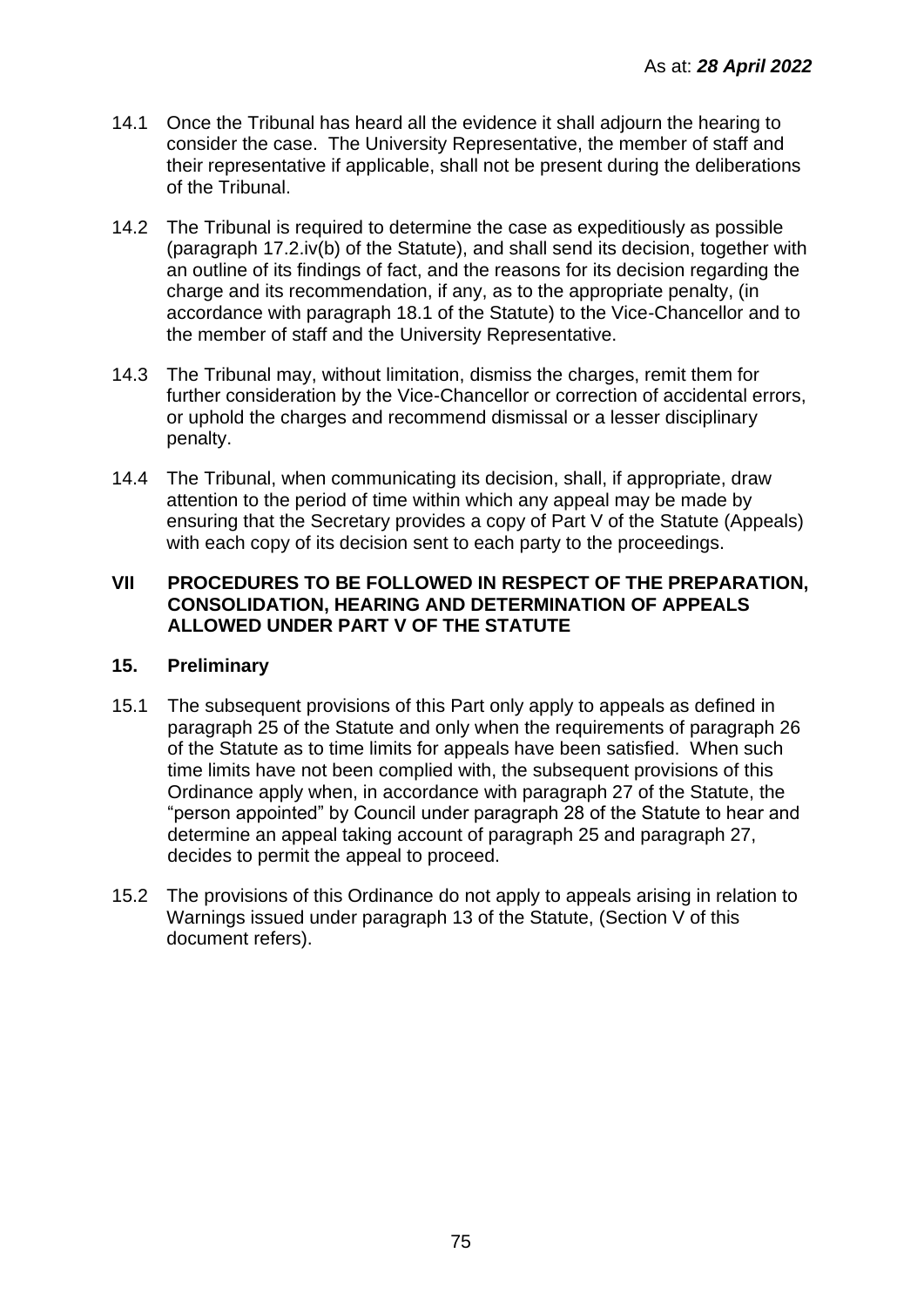## **16. Preparation and Consolidation**

- 16.1 The Council shall appoint a person not employed by the University, holding or having held judicial office or being a barrister or solicitor of at least 10 years' standing, to hear and determine the appeal, who shall be the Appointed Person. The Appointed Person shall sit alone unless he or she considers that justice and fairness will best be served by sitting with two other persons who shall be:
	- (a) one member of the Council not being a person employed by the University.
	- (b) one member of the academic staff nominated by the Senate

Those person(s) appointed to hear and determine the appeal shall be asked to confirm that their appointment involves no actual or potential conflict of interest.

- 16.2 The Vice-Chancellor shall designate an Administrative Officer, who shall normally be a member of the HR Directorate. The Administrative Officer shall in accordance with paragraph 29 of the Statute:
	- (i) Bring any notice of appeal received (and the date when it was served) to the attention of the Council and to inform the Appellant that he or she has done so;
	- (ii) Forward the grounds of appeal to the Appointed Person;
	- (iii) Appoint a date for the appeal hearing, which shall be as soon as reasonably practical after identification of the Appointed Person and in any event normally within 50 working days thereafter;
	- (iv) Under the instruction of the Appointed Person make any necessary administrative arrangements for the summoning of witnesses, the production of documents and generally, the proper presentation of the case before the appeal panel and shall write to the Appellant at least 20 working days before the hearing to advise the Appellant that a hearing is to be held to consider the appeal and in doing so:
		- (a) advise the Appellant of the date of the hearing of the appeal;
		- (b) inform the Appellant that he or she is entitled to be represented in connection with and at the hearing, and require the Appellant to specify 15 working days before the hearing the name, address and designation of the person (if any) who will act as their representative, including information on whether or not that person is qualified or is practising in law, and if so, in what capacity; and
		- (c) require the Appellant to identify 15 working days before the hearing any witnesses he/she wishes to call, subject to the approval of the Appointed Person,such letter to be copied to all members of the appeal panel.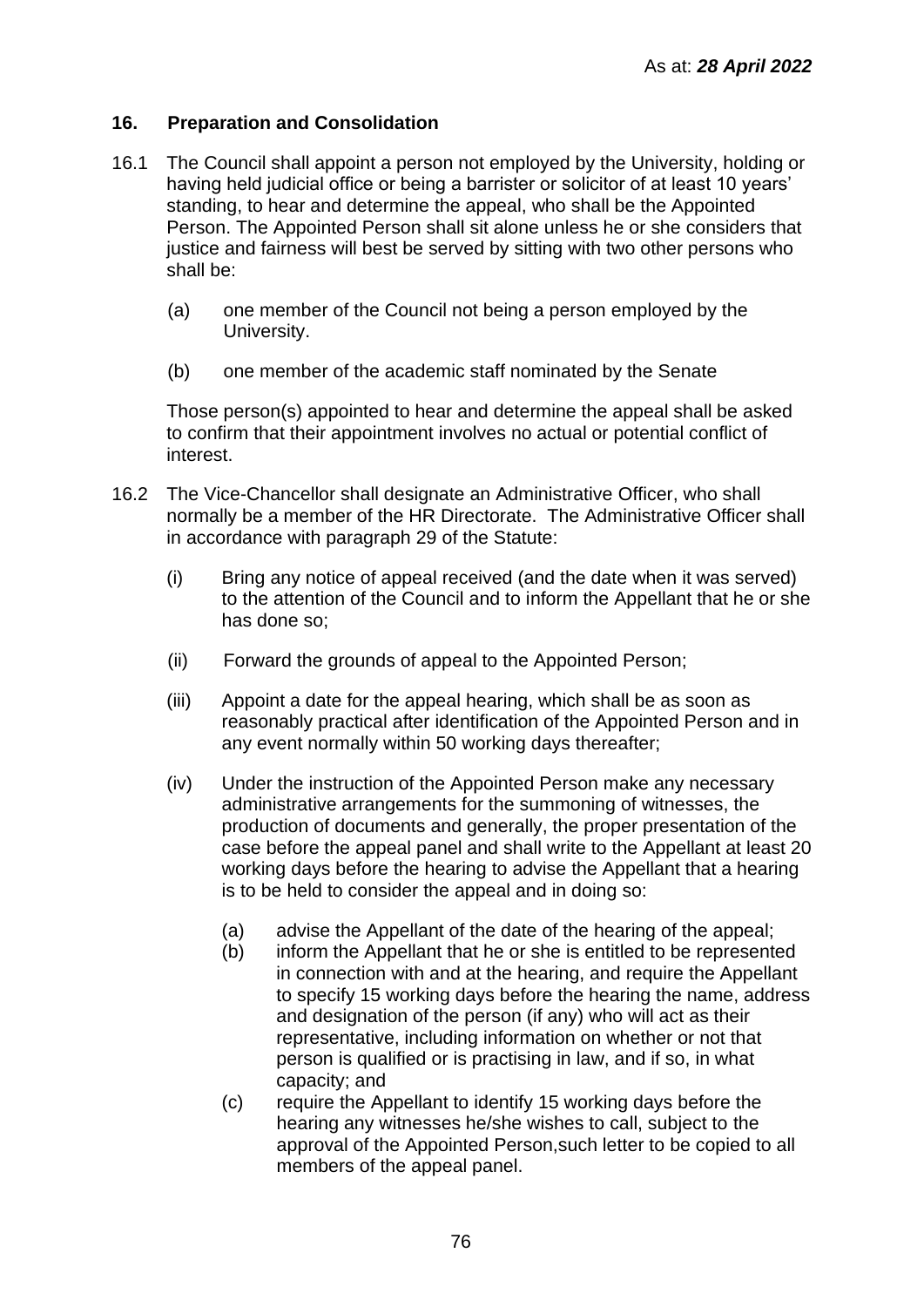- 16.3 Appeals shall be made in accordance with paragraph 25 of the Statute. In accordance with paragraph 25.2 of the Statute, no appeal shall be against the findings of fact of a Tribunal under paragraph 18(1) of the Statute save where, with the consent of the Appointed Person, new evidence is called on behalf of the Appellant. In appeals based on these grounds, the Appellant must show good reason why such new evidence was not made known to the Tribunal at its hearing. This will be one of the factors considered by the Appointed Person in deciding whether to allow witness evidence.
- 16.4 The date set for the appeal hearing may be rearranged by the Appointed Person, normally for a new date which is within 20 working days of the original. The grounds for rearrangement and the proposed new date for hearing the appeal shall be notified to the Appellant. The Appellant may also request of the Administrative Officer that the date be rearranged, if the original date is unsuitable for themselves or their representative. In so doing, the Appellant must explain why a rearrangement is requested and suggest alternative dates falling within 20 working days of the original.
- 16.5 The University may appoint a person to present the case on its behalf, such a representative may be legally qualified. There shall be no bar to this person having had prior involvement in the case.
- 16.6 All parties to the proceedings including members of the appeals panel, with consent of the Appointed Person, may call witnesses. The exchange of statements relating to the case must be made no later than 10 working days prior to the date of the hearing. Evidence contained in statements exchanged after this deadline shall only be admitted to the hearing by the Appointed Person.
- 16.7 The Appointed Person shall determine the procedure to be followed for the conduct of the hearing (including where appropriate limiting evidence or questioning of witnesses) to the intent that the appeal shall be heard and determined as expeditiously as reasonably practicable.
- 16.8 Either party may request an adjournment of the hearing at any stage but must specify the grounds for the request, for consideration by the Appointed Person.

### **17. Decision**

- 17.1 The Appellant and his/her representative and the University's representative shall not be present during the deliberations of the Appointed Person and any other persons sitting with him/her.
- 17.2 The Appointed Person shall send a reasoned decision to the Vice-Chancellor in accordance with paragraph 29.3 of the Statute and to the parties to the appeal as soon as may be reasonably practicable following the conclusion of the appeal.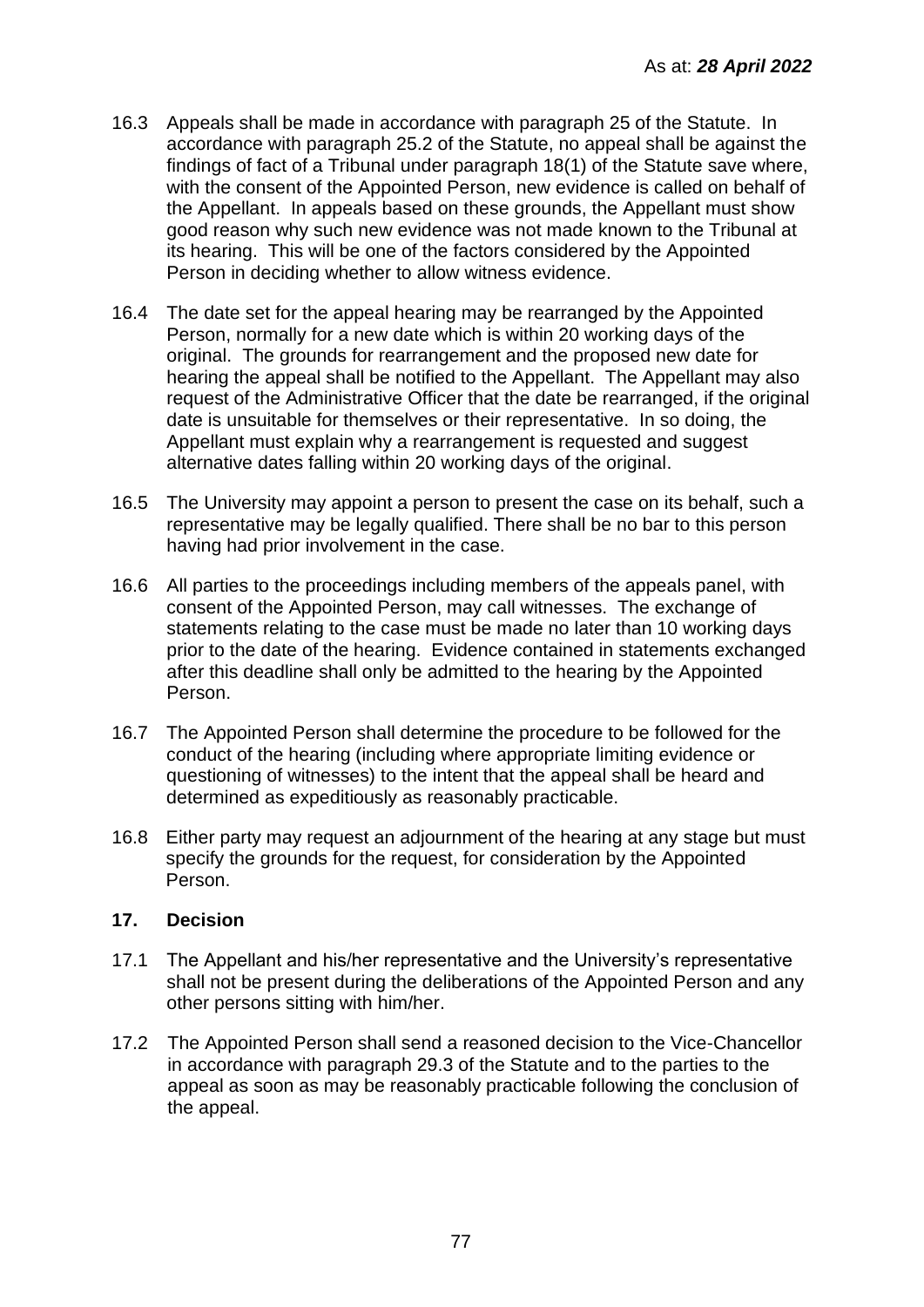### **VIII PROCEDURES GOVERNING THE CONSIDERATION AND DETERMINATION OF GRIEVANCES, PURSUANT TO PART VI OF THE STATUTE**

## **18. Preamble**

18.1 The method used to seek to redress individual grievances shall be as defined in paragraph 33, 34, 35 and 36 of the Statute. The application of this Ordinance and those paragraphs of the Statute, is as defined under paragraph 32 of the Statute.

# **19. Informal procedures**

- 19.1 Remedies for individual grievances to be pursued within the employee's School/Directorate or other relevant area, including the raising of the grievance with the Head of School or other relevant area (paragraph 33.1 of the Statute), shall be taken to include a requirement that the complaint be made in writing, that the complainant be given the opportunity to meet with the Head of School/Directorate and that the outcome of that meeting be confirmed in writing and the complainant notified of the right to raise the matter with the Vice-Chancellor, in writing, if he or she is not satisfied with the outcome.
- 19.2 Dismissal of a grievance by the Vice-Chancellor in accordance with paragraph 33. (3) of the Statute because it is trivial or invalid or has been finally determined under any of Parts III, IV or V of the Statute shall only be undertaken following a meeting with the complainant to discuss the matter and shall be confirmed to the complainant in writing. If he/she considers the grievance to be malicious, the Vice-Chancellor shall, having dismissed the grievance, notify the relevant Head of School/Directorate, who in turn shall consider the matter under the disciplinary procedures in respect of the person making the grievance, in accordance with Part IV of this Ordinance.
- 19.3 If the person making the grievance instigates legal proceedings in respect of the grievance, upon being advised of such legal proceedings, all action under this Part may be stayed and the University shall have the right to take suitable steps to ensure that its legal position is fully protected.
- 19.4 Informal disposal of a grievance by the Vice-Chancellor in accordance with paragraph 33 (5) of the Statute shall only be undertaken following a meeting with the complainant to discuss the matter and shall be confirmed to the complainant in writing.
- 19.5 Where the Vice-Chancellor considers that the grievance gives cause for concern, as defined by Part III of this Ordinance, about a member of staff he/she shall refer the matter to the relevant Head of School/Directorate, who in turn shall if appropriate invoke appropriate disciplinary procedures in accordance with Part IV of this Ordinance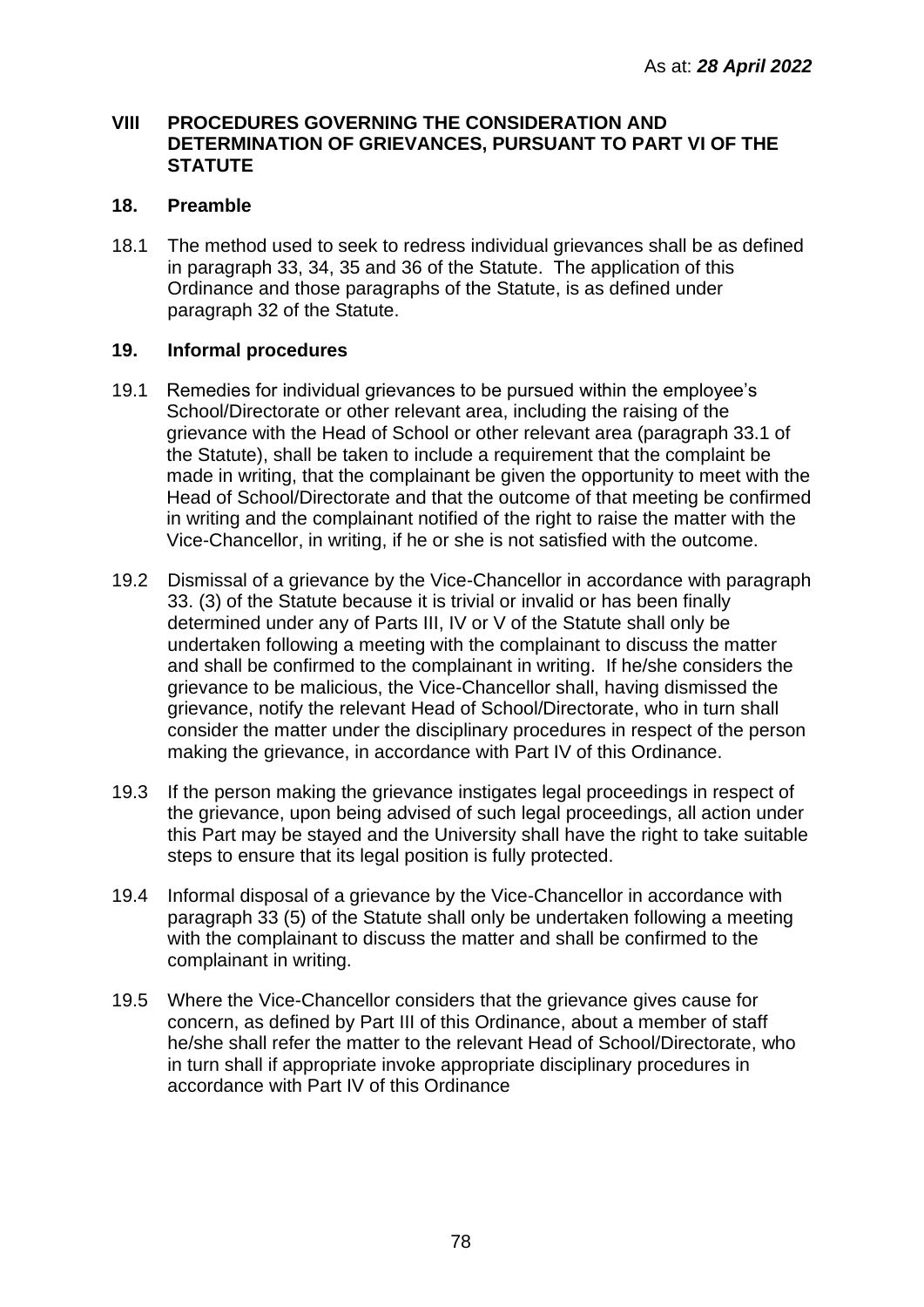### **20. Grievance Committee Procedure**

- 20.1 Where a grievance is referred by the Vice-Chancellor in accordance with paragraph 34 of the Statute to a Grievance Committee, the procedure in connection with the consideration and determination of a grievance shall be as defined herein.
- 20.2 The Grievance Committee shall be comprised as defined in paragraph 35 of the Statute.
- 20.3 The Chair of Council shall designate an Administrative Officer to support the Grievance Committee.
- 20.4 Where the matter has been referred to the relevant Head of School/Directorate under 19.5 above, the Committee shall receive the report from the Head of School/Directorate on the outcome of any disciplinary proceedings and the grievance shall not normally progress until the disciplinary proceedings are concluded.
- 20.5 In cases where the matter has not been referred to the relevant Head of School/Directorate under 19.5 above or once disciplinary proceedings are concluded:
	- (i) The Chair of Council shall ensure that the parties to the particular grievance, including the complainant and persons against whom a complaint has been made, are invited to attend a hearing, each with the opportunity to be accompanied by a Trade Union representative or a friend or representative, and that where appropriate a person to represent the interests of the University as the employer, ("the University Representative"), shall be invited to attend the hearing.
	- (ii) The Chair may set appropriate time limits at any stage of the procedure (including at the Grievance Committee itself) to the intent that the grievance shall be heard and determined as expeditiously as reasonably practicable.
	- (iii) The Committee has the authority to adjourn the proceedings or to dismiss the case at any time. Subject to ensuring that the principles of natural justice and the rights of the complainant are observed as far as reasonably practicable, the Committee shall control the hearing as it thinks fit, including where appropriate limiting evidence or questioning of witnesses.
- 20.6 The parties shall not be present when the Committee deliberates, but may be recalled if the Committee seeks to explore the possibility of a settlement, and will otherwise be notified by the Administrative Officer of the Committee decision as soon as is reasonably practicable.
- 20.7 The Committee shall notify Council of its decision in accordance with paragraph 37 of the Statute.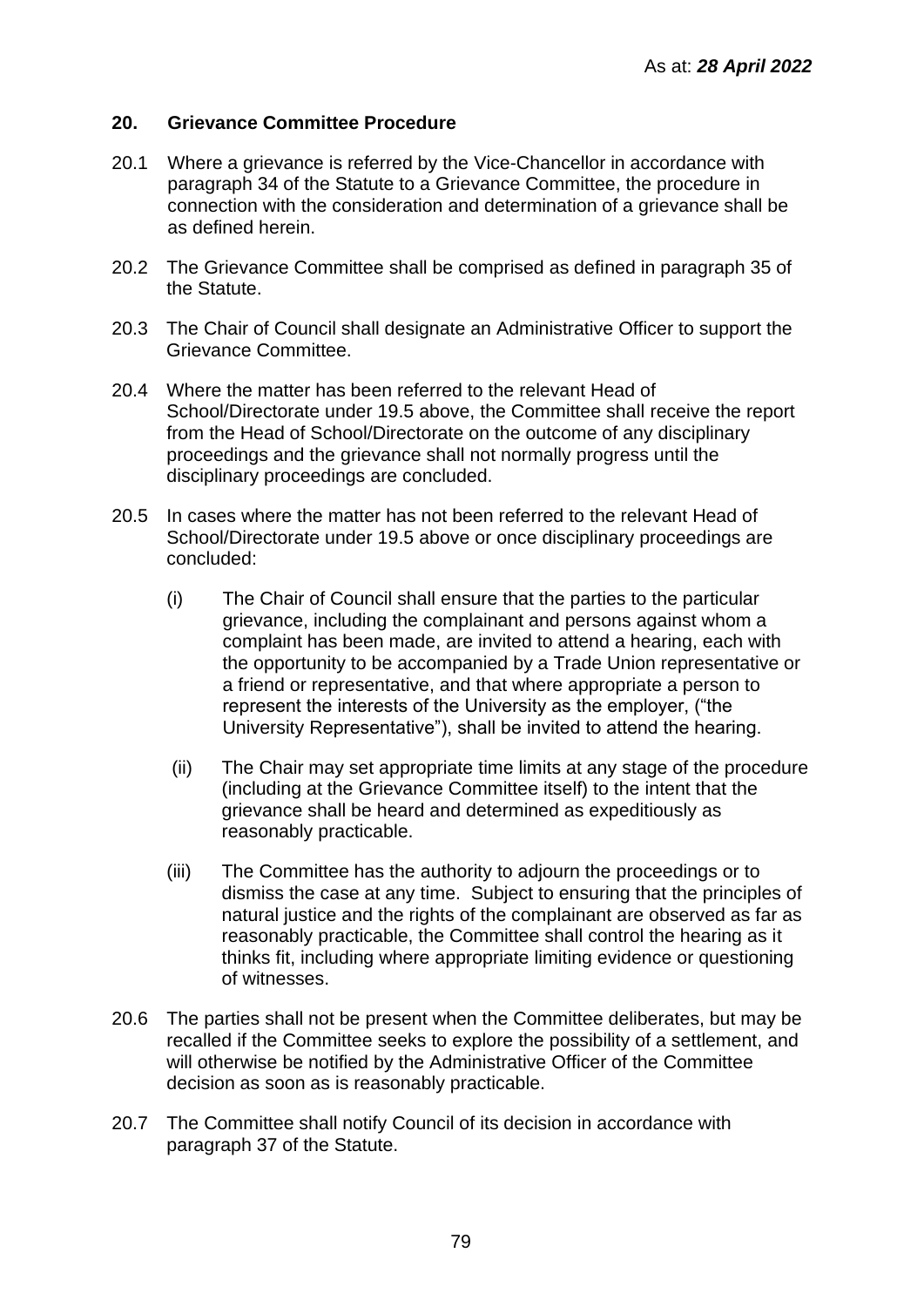# **ORDINANCE 13**

# **THE STUDENTS' UNION**

## **PREAMBLE**

Subject to the provisions of the Charter of the University, Statutes may provide for a Students' Union. Statute XVI of the University provides:

In accordance with the educational purposes of the Cardiff University there shall be for the benefit of the students a Students' Union.

- (i) The functions and privileges of the Students' Union and other matters relating thereto shall be prescribed by Ordinances. Subject to the provisions of such Ordinances, the Students' Union shall have the power to manage its own affairs and funds.
- (ii) An Ordinance made under this Statute may provide for the benefits of the Students' Union to be available, whether by way of membership or otherwise, to persons, other than students, who are studying at Cardiff University or who have such other connection with the Institution as renders it appropriate that those benefits should be made available to them.

#### **1. Title and Objects**

- 1.1 There shall be a Students' Union of the University to be called "Cardiff University Students' Union" and, as an abbreviated title "Students' Union" shall be used (hereinafter referred to as "the Union"). The objects of the Union are the advancement of education of Students at Cardiff University for the public benefit by:
	- .1 promoting the interests and welfare of Students at Cardiff University during their course of study and representing, supporting and advising Students:
	- .2 being the recognised representative channel between Students and Cardiff University and any other external bodies; and
	- .3 providing social, cultural, sporting and recreational activities and forums for discussions and debate for the personal development of its Students.

#### **2. Definitions of Terms**

- 2.1 <sup>'the University' shall mean Cardiff University.</sup>
- 2.2 References to 'the Council', 'the Statutes', 'the Ordinances', 'the Court', 'the Finance and Resources Committee' and 'the Senate' will be to those of the University.
- 2.3 'Session' shall mean one academic year.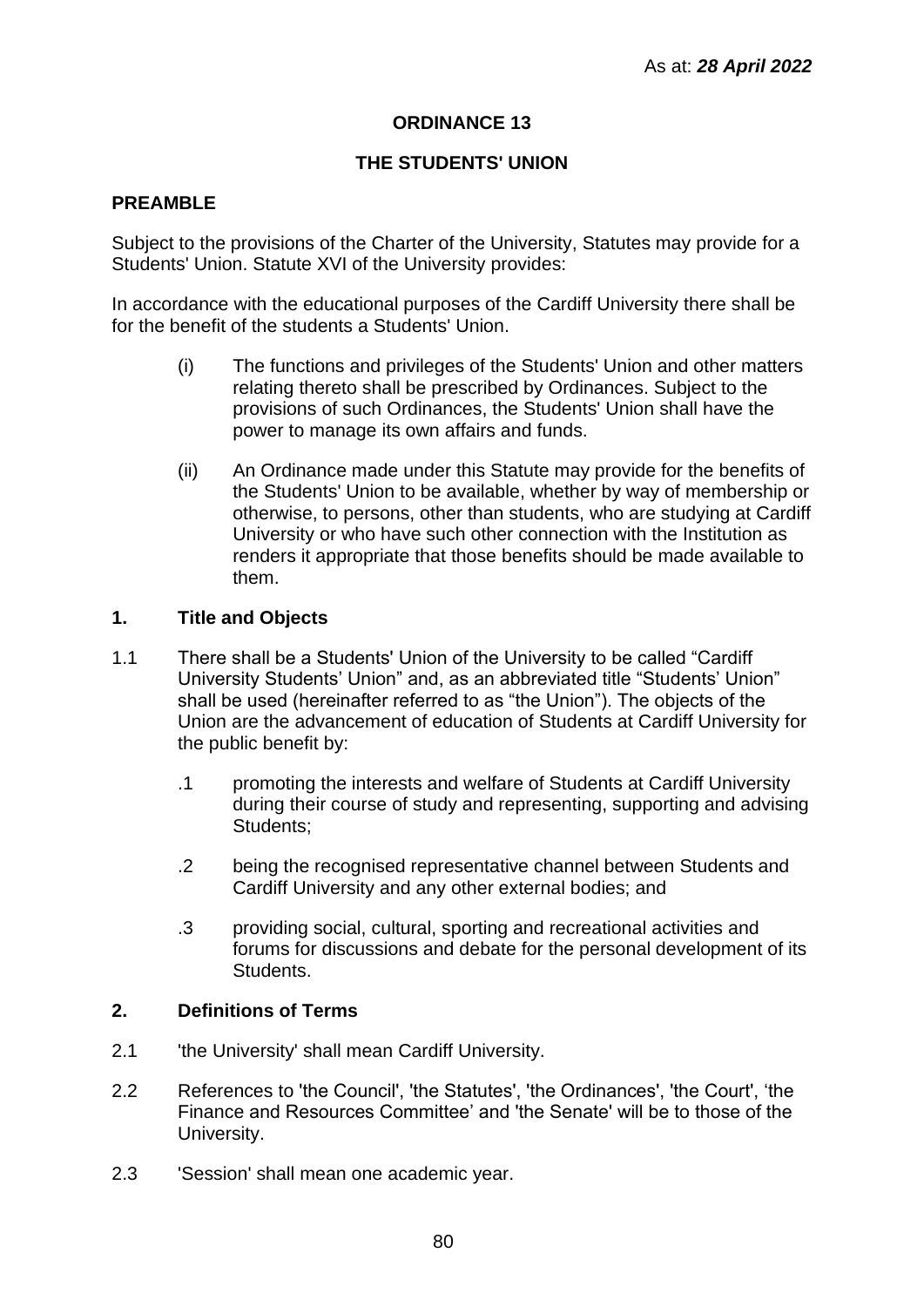- 2.4 'Self-defining' shall mean anyone who can categorise themselves as members of a particular group.
- 2.5 'Bilingual' shall mean English and Welsh.

# **3. Mission Statement**

- 3.1 The Union seeks to enhance the student experience by providing representation, welfare services, recreational facilities and opportunities for student development within the Union, the University and the local community. The Union exists to provide an efficient and accountable service for all students at the University. In particular:
	- .1 to afford a recognised and representative channel of communication between the Union's membership, the University and other bodies;
	- .2 to meet the intellectual, welfare, social, cultural, sporting and recreational needs and further the activities of all its members;
	- .3 to invest in staff development and training in order to enhance the services provided;
	- .4 to contribute to the overall corporate life of the University;
	- .5 to move towards a more ethical and environmentally friendly union;
	- .6 to contribute to its 'all-Wales' responsibilities.

### **4. Meetings**

- 4.1 Definitions
	- .1 'Quorum' shall mean the least number of Ordinary Members whose presence at a meeting, or participation in a Referendum, is necessary to make valid decisions. In a Student Members' Annual General Meeting the number present shall be determined by a show of University Identity cards. In a Referendum the quorum shall be determined by a count of votes cast for, against and in abstention, but shall not include spoilt papers.
	- .2 'Simple majority' shall mean the greater number of votes cast, excluding abstentions.
	- .3 'Two-thirds majority' shall mean at least two-thirds of the votes cast, excluding abstentions.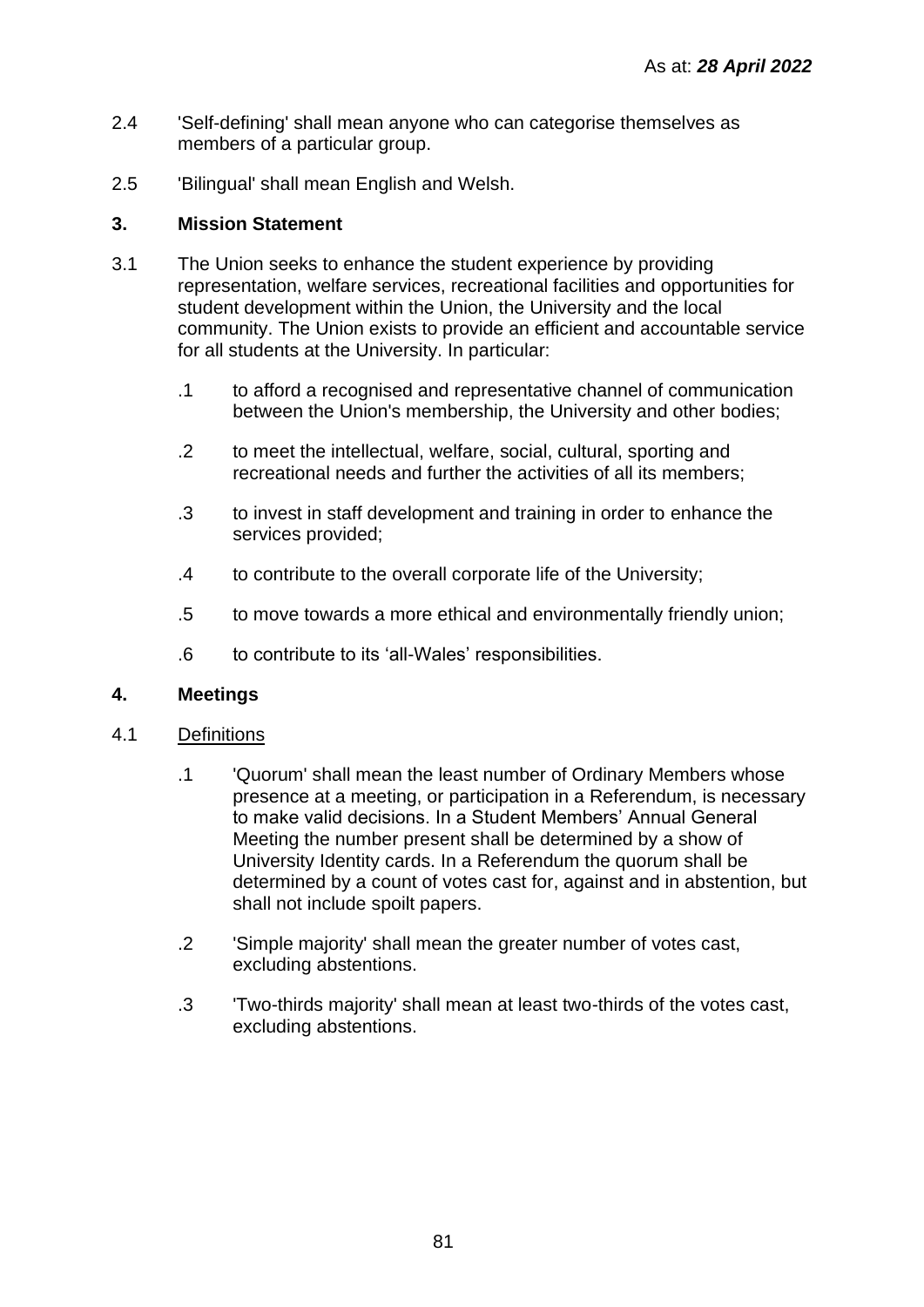# **5. Sabbatical Officers and Trustees**

- 5.1 There shall be a maximum of seven Sabbatical Officer Trustees, including the President, and the remainder shall be as provided in the Bye-Laws as hereinafter defined.
- 5.2 The Sabbatical Trustees shall be elected from registered students of the University who are also members of the Union. Provided that they have not previously been expelled after disciplinary proceedings by the University, the Union or the Company they shall be registered as students and they shall be permitted to serve in office.
- 5.3 The Director of Student Services and Governance or his/her nominee shall be present when votes are counted in sabbatical elections.
- 5.4 In the absence of the President, another Sabbatical Trustee shall be appointed by the President to serve as acting President for the duration of the absence.
- 5.5 A Sabbatical office shall last one session only. No student shall hold Sabbatical office for more than two sessions.
- 5.6 There shall be not more than fifteen other Officers who shall be Non-Sabbatical as provided in the Bye-Laws as hereinafter defined.
- 5.7 The Office of a Sabbatical Trustee shall be vacated if:
	- (i) a motion of no confidence in the Sabbatical Trustee is passed by a simple majority of Student Members voting in a Referendum, provided that at least 1,500 Members cast a vote in the Referendum. Such a motion shall only be triggered by a Secure Petition of no confidence signed by at least 500 Student Members; or
	- (ii) a motion of no confidence in the Trustee is passed by a 75% majority in a vote of the Student Council.

Provided that, in the case of a Sabbatical Trustee, such removal shall be subject to the Union having first carried out any steps it is required to take under the Sabbatical Trustee's contract of employment and/or the applicable disciplinary procedure and otherwise in accordance with good employment practice.

### **6. Student Members of the Council and Senate of the University**

6.1 The Student Members of the Council shall comprise one student representing undergraduates and one student representing postgraduates, one of whom shall be the President of the Students' Union. The terms of office of the Student Members of the Council shall be the terms of office of their election.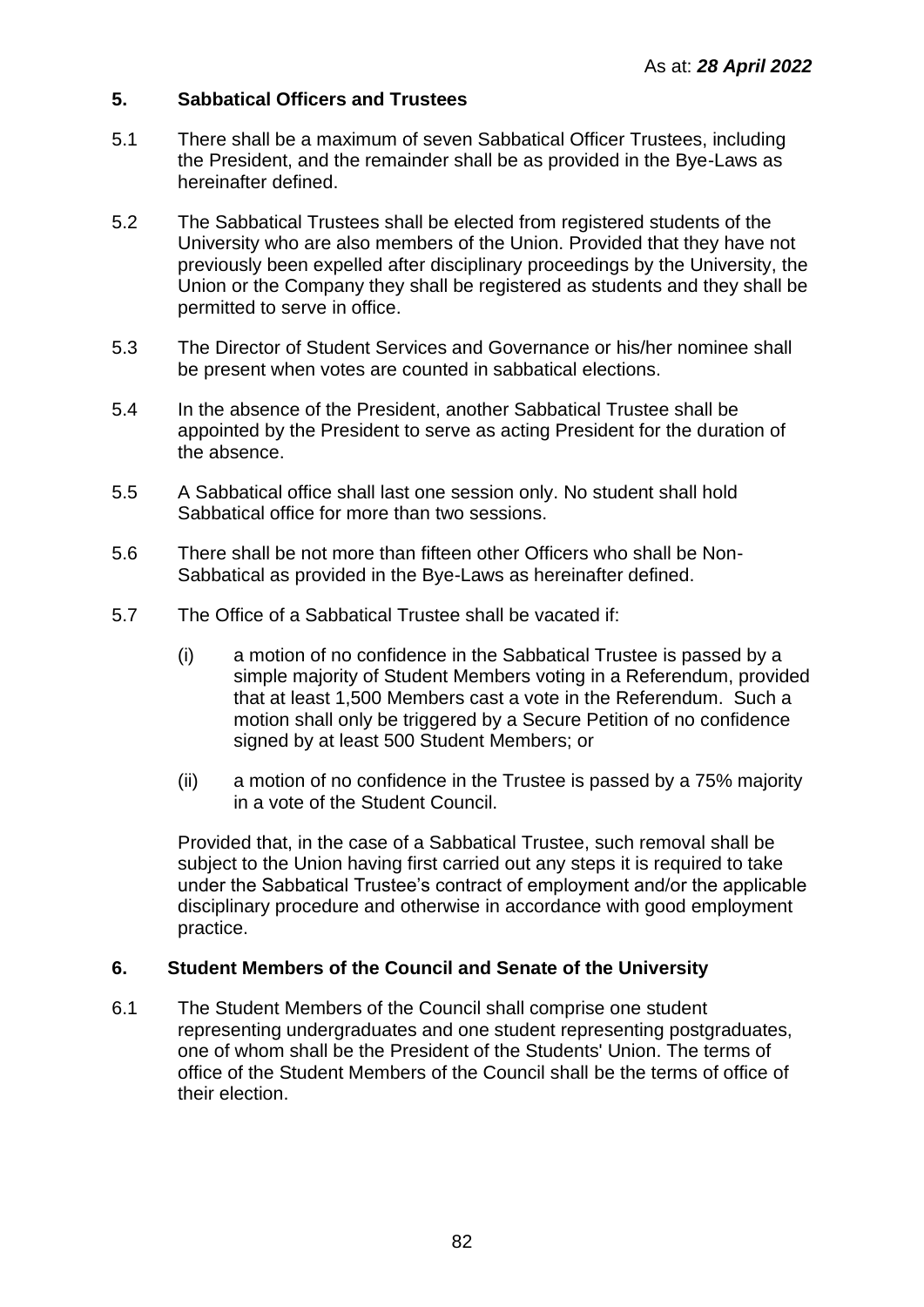- 6.2 The Student members of Senate shall be:
	- (i) the President of the Students' Union and one other Sabbatical Officer, who shall also be members of Council, and shall hold office for one year from 1st July;
	- (ii) the Post Graduate Students' Officer of the Students' Union, or in the absence of an elected Postgraduate Students' Officer, another postgraduate student elected by the Student Council;
	- (iii) one student nominated or elected by and from the students of each of the three Colleges of the University, providing that no student may be excluded from nomination on the grounds that they have exercised their right to opt-out of Students' Union membership.

### **7. Finances, Fees and Accounts**

- 7.1 The University will set out in a Financial Agreement the terms and conditions under which it will make payments to the Union.
- 7.2 The University will make an annual block grant to the Union, calculated on a basis to be determined by the Council from time to time provided:
	- .1 that estimates for the following year by way of financial forecasts for both the Union and the Company be prepared and submitted to the Finance and Resources Committee by the end of the Spring Semester.
	- .2 that finalised budgets for the following year for both the Union and the Company be prepared and submitted to the Finance and Resources Committee for approval at its first meeting in the Autumn Semester each year.
	- .3 the draft annual accounts for both the Union and the Company be prepared and submitted to the Finance and Resources Committee at its first meeting in the Autumn Semester each year.
- 7.3 Membership fees for Non-ordinary members of the Union may be applied from time to time, as the discretion of the Board of Trustees.
- 7.4 Reciprocal, Honorary and Associate members shall not be required to pay fees to access activities and services provided by the Union, other than those activities and services that attract membership or participation fees.
- 7.5 The books and accounts of the Union shall be audited annually by auditors who shall be Chartered Accountants appointed by the Union's Board of Trustees. The Auditors shall be paid by the Union, and the Union shall provide the Auditors with all information required by them in the discharge of those functions. The audited accounts for each academic year shall be submitted to the Finance and Resources Committee and the Council not later than the end of the first semester of the following session, together with the audited accounts of the Company.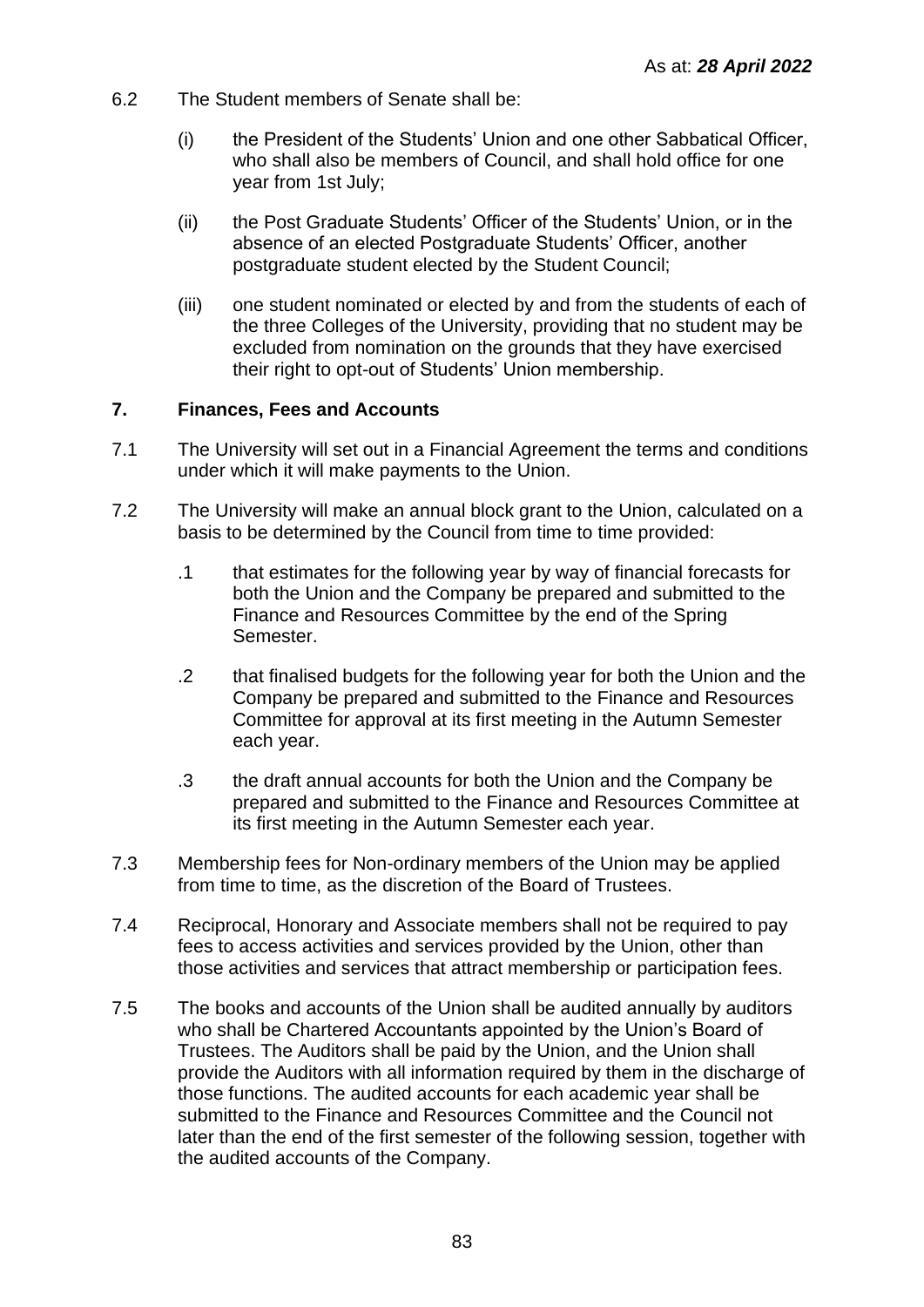7.6 The signatory for the annual financial statements of the Union and the Company, shall be the President, or any other person, as determined by the Board of Trustees.

# **8. Students' Union Company**

- 8.1 There shall be a Students' Union Company which for the time being shall be known as Cardiff Union Services Ltd ("The Company") limited by guarantee which shall perform these duties and functions as are required by the Union and agreed from time to time between the Union and the Company provided that such duties and functions will be subject to the provisions of any Agreement between the Union and the University and shall not be inconsistent with these Ordinances, the Memorandum and Articles of Association or the Bye-Laws of the Union as hereinafter defined.
- 8.2 For the avoidance of doubt such duties and functions shall include:
	- .1 the management of and the provision of ancillary services in relation to the Union building.
	- .2 the employment of such staff as shall be considered necessary by the Company to perform its duties and functions and to operate services and activities for the Union's members.
- 8.3 All matters relating to the performance of the Company's duties and functions (including the manner of their exercise) shall be the prerogative of the Company. There shall be a Board of Directors for the Company, whose membership shall be the Trustees of the Union.
- 8.4 The Board of Directors will appoint a Chief Executive who shall be responsible for all branches of the routine administration of the Union and the Company, the control of the staff, accounting and secretarial services and such other duties as the Board of Directors shall from time to time decide. The conditions of service of the Chief Executive including remuneration shall be determined by the Board of Directors. The Staff Senior Management Team shall be responsible to the Chief Executive, who shall report to the Board of Directors for matters relating to the management of the Company and to the Board of Trustees for matters relating to the management of the Union.

### **9. Amendments to this Ordinance relating to the Students' Union**

- 9.1 Amendments to this Ordinance proposed by the University shall be first submitted jointly to the Board of Trustees and the Student Council for consideration. The recommendations of the Board of Trustees and the Student Council shall be regarded by the Senate when making its recommendation to the Council and the Council shall have regard to the recommendations of the Board of Trustees and the Student Council before approving such amendments.
- 9.2 Amendments to this Ordinance proposed by the Board of Trustees must be approved by at least two-thirds of the Members of a quorate meeting of Student Council and shall also require the approval of the Council, which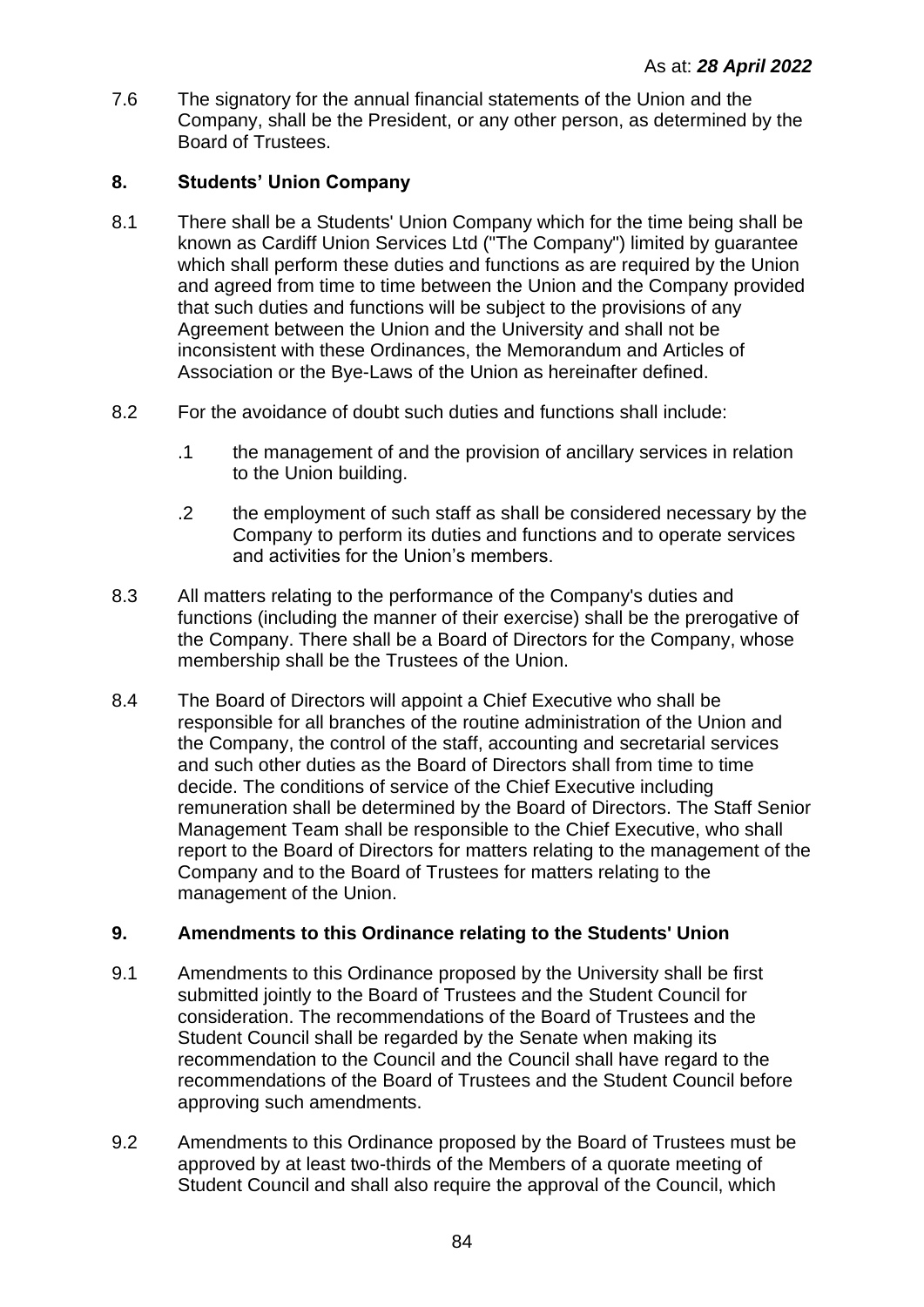must fully consider the views of the Senate before approving such amendments.

### **10. Amendments to the Memorandum and Articles of Association of the Students' Union**

10.1 Amendments to the Memorandum and Articles of Association shall require the consent of the Student Members, the University Council and shall require a special resolution of the Trustees of the Union, as stated within section 9 of the Memorandum and Articles of Association.

# **11. Bye-Laws**

- 11.1 The Trustees and the Student Council shall have the power from time to time to jointly make, repeal or amend Bye-Laws as to the management of the Union and its working practices provided that such Bye-Laws shall not be inconsistent with the Memorandum and Articles of Association or these Ordinances.
- 11.2 Bye-Laws and amendments to Bye-Laws shall be of immediate and binding effect upon all Members of the Union unless and until such time as they are amended. Amendments shall only be binding upon Members if ratified jointly by the Board of Trustees and the Student Council, provided that such amendments are not repugnant to the Charter, Statutes and Ordinances of the University, the Memorandum and Articles of Association or the general law.
- 11.3 Amendments to the Bye-Laws which are adopted in accordance with the Ordinances, Memorandum and Articles of Association and the Bye-Laws shall be adopted immediately, unless otherwise stated within the amendment.

# **12. Compliance and Administration**

12.1 The Trustees shall ensure that the Union complies with its responsibilities, according to this ordinance, the Memorandum and Articles of Association and the Bye-Laws. The Union should also ensure that accurate and up-todate copies of these documents are kept and made freely available to Student Members and Council upon request.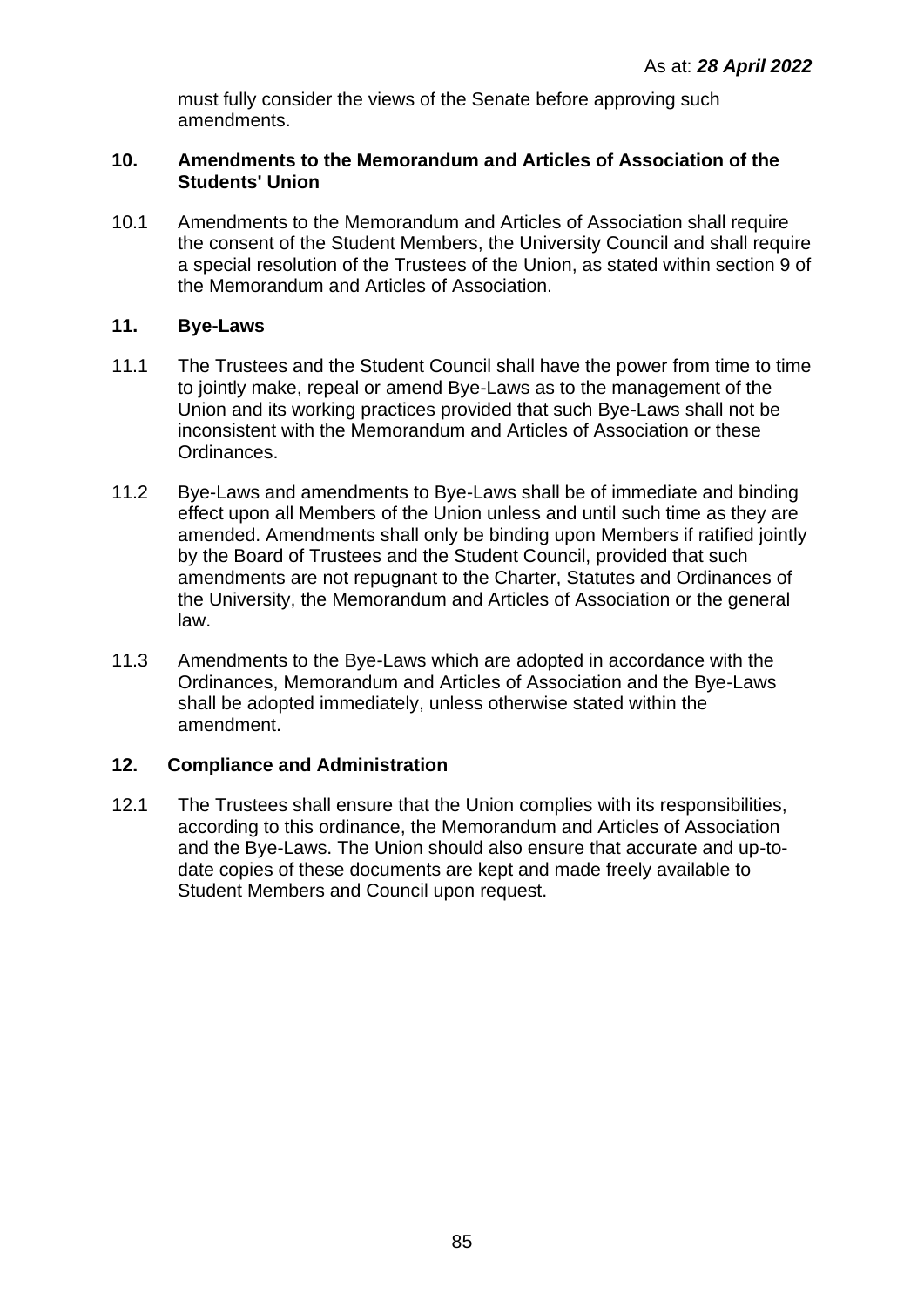#### **ORDINANCE 14**

## **THE EXECUTION OF DOCUMENTS BY THE UNIVERSITY**

- 1. When the Council, or any person or body of persons authorised by the Council, generally or in respect of a particular transaction, has determined to execute a document by deed, the Common Seal of the University shall be affixed to the document at the direction of the University Secretary. Documents which are to be executed under hand (and not as a deed) shall be signed on behalf of the University in accordance with the delegation of authority approved by the Council generally or in respect of a particular transaction.
- 2. When the document has been approved for execution as a deed in accordance with section 1 above, the Common Seal it shall be affixed to the deed in the presence of two members of Council or one member of the Council and the University Secretary/Chief Finance Officer/Chief Operating Officer under the following form of words:

Executed as a deed by affixing the Common Seal of Cardiff University in the presence of:

Signature of Council Member:

Signature of Council Member and the University Secretary/Chief Finance Officer/Chief Operating Officer:

The signatories under sub-section (1) above by their signatures confirm the authenticity of the seal, that they have seen the authority of the Council for the execution of the document by deed and that the Common Seal was affixed in their presence.

- 3. Except in the case of a document executed at a meeting of the Council, every use of the Common Seal shall be reported by the University Secretary to the next meeting of the Council.
- 4. The Common Seal shall remain in the custody of the University Secretary or such other person as the Council may direct, and the University Secretary or that other person shall maintain a register of documents to which the Common Seal has been affixed.